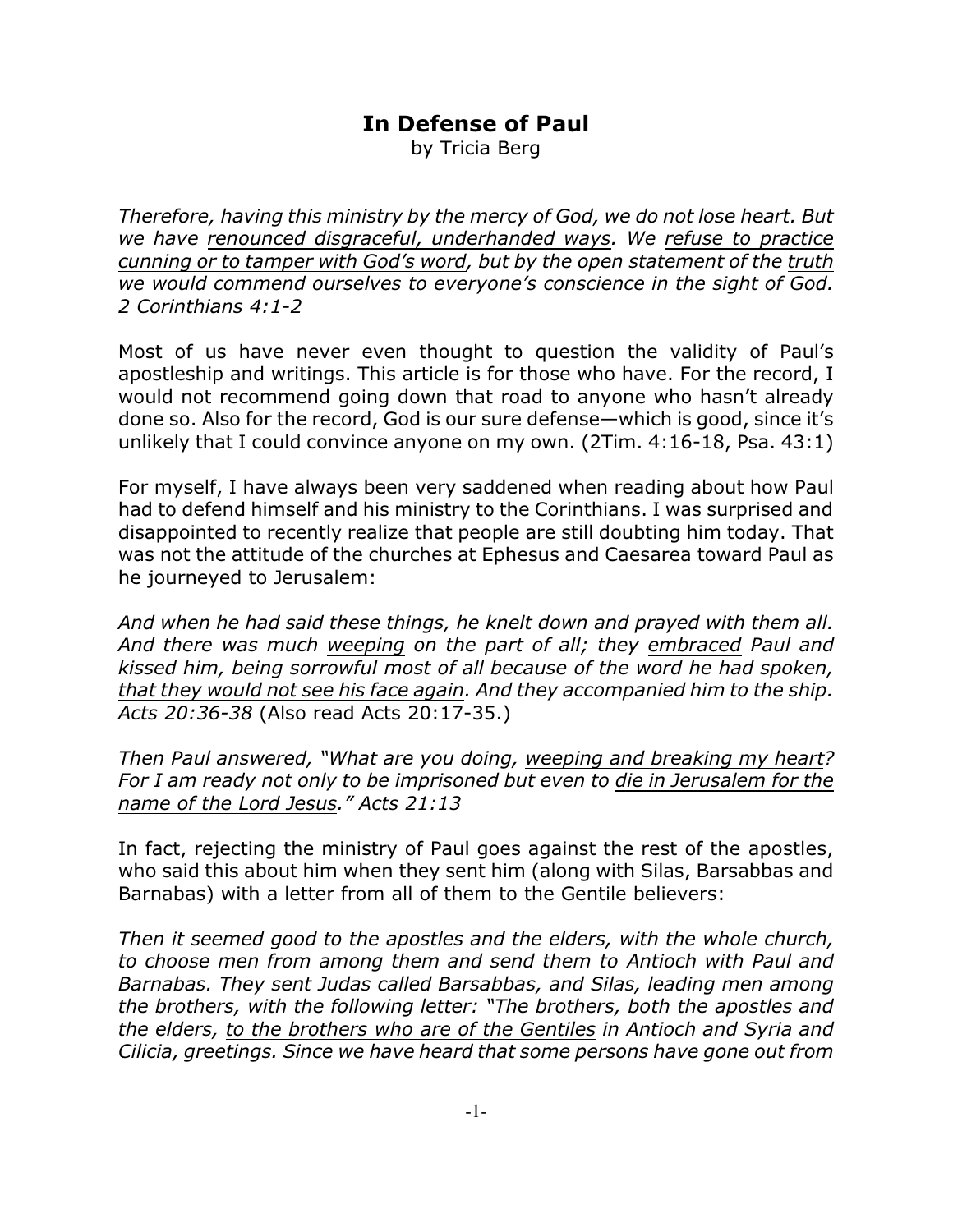*us and troubled you with words, unsettling your minds, although we gave them no instructions, it has seemed good to us, having come to one accord, to choose men and send them to you with our beloved Barnabas and Paul, men who have risked their lives for the name of our Lord Jesus Christ. Acts 15:22-26* (More on this meeting and letter later.)

# +God's Servants

Paul preferred to present his message with gentleness, just as he exhorted us to do. (1Cor. 4:14, 12:25-26, 13:1-13, 16:14, 24, 2Cor. 1:23-2:4, 6:11-13, 7:2-4, 11:11, 29, Phil. 4:1, Gal. 6:1, Eph. 4:32, 2Tim. 2:24-26, Titus 3:1-3) However, he had no choice but to be firm when dealing with unrepentant sin, and also to defend against attempts to undermine his God-given ministry. (1Cor. 1:1-17, 4:1-5:13, 9:1-23, 2Cor. 3:1, 2Cor. 10-13) In a way, it seemed like the Corinthian believers wanted to claim equal authority to his, in a similar manner to what Miriam and Aaron did to Moses, and the sons of Korah did to Moses and Aaron. (Num. 12, Num. 16) The following instructions are for all of us to heed when dealing with one another in matters of freedom as to how to honor and serve the Lord (not regarding matters of sin):

*Who are you to pass judgment on the servant of another? It is before his own master that he stands or falls. And he will be upheld, for the Lord is able to make him stand. 10 Why do you pass judgment on your brother? Or you, why do you despise your brother? For we will all stand before the judgment seat of God; for it is written, "As I live, says the Lord, every knee shall bow to me, and every tongue shall confess to God." So then each of us will give an account of himself to God. Romans 14:4, 10-12*

Yet, Paul WAS shamefully judged by the Corinthians as to his service to God.

*But with me it is a very small thing that I should be judged by you or by any human court. In fact, I do not even judge myself. For I am not aware of anything against myself, but I am not thereby acquitted. It is the Lord who judges me. Therefore do not pronounce judgment before the time, before the Lord comes, who will bring to light the things now hidden in darkness and will disclose the purposes of the heart. Then each one will receive his commendation from God. I have applied all these things to myself and Apollos for your benefit, brothers, that you may learn by us not to go beyond what is written, that none of you may be puffed up in favor of one against another. 1 Corinthians 4:3-6* (Again, we're not to judge one another's Christian service—this isn't about the "leaven" of hypocrisy, refusal to repent from sin, or false teaching—those are to be judged by exclusion from fellowship until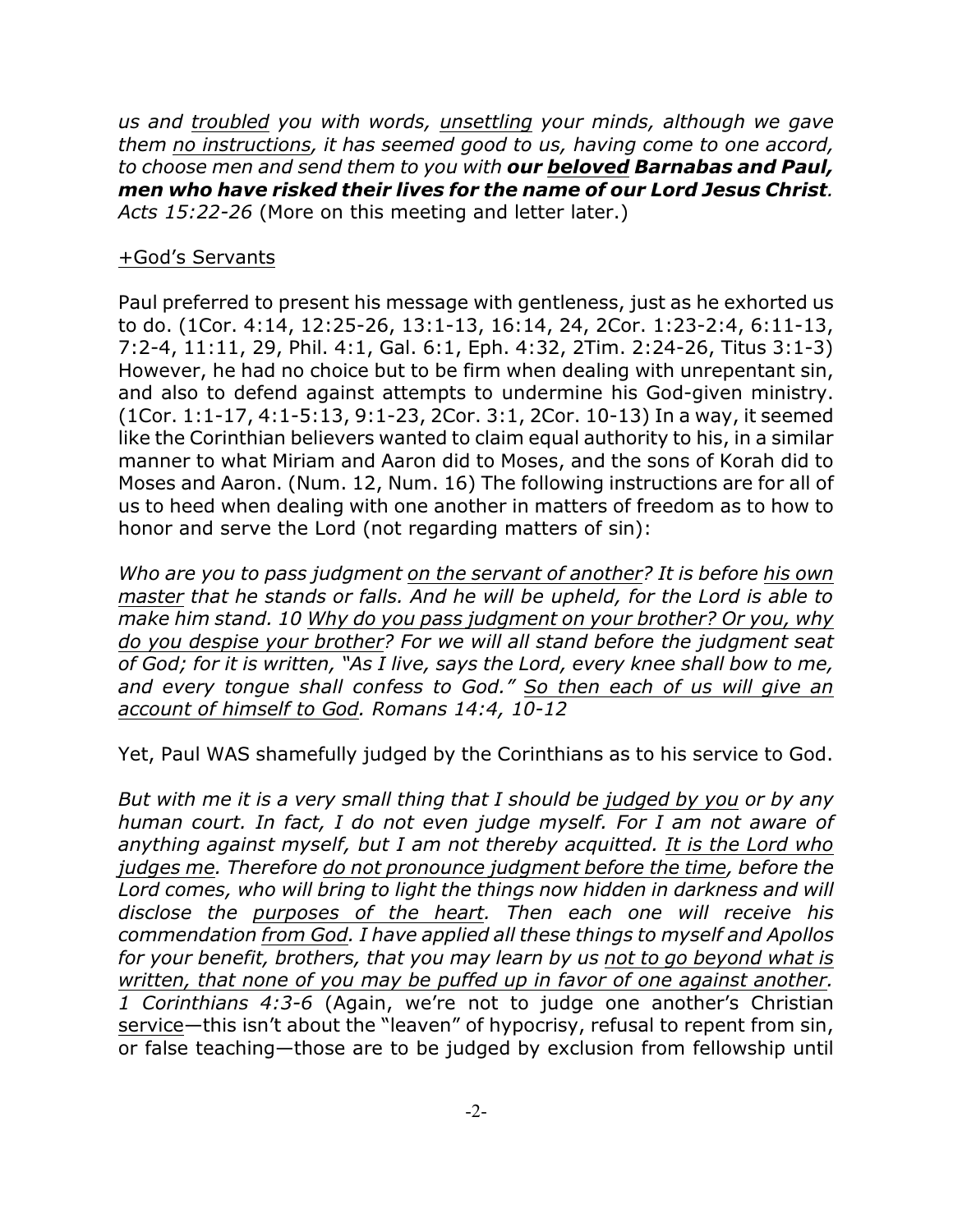repentance, not by condemnation of the sinner—Matt. 18:15-17, 1John5:6-10, 1Cor. 5:11-13, 2Cor. 2:6-11.)

How would WE not be judging a servant of the Lord (Paul) to reject all of his writings and his entire ministry? To harden one's heart against Paul is to harden one's heart against God who called him to service. (Rom. 1:1, Gal. 1:15-16, Acts 13:2, 9:15 - remember, Acts was written by Luke.) Personally, I think it's very dangerous for us who live in the Church age to reject the one who was sent to teach us, through the Holy Spirit inspiring his words to write, what it means to be the Body of Christ. As he frequently discussed, Paul's ministry was to build up the Church (which would consist primarily of Gentiles, as a great many Jews were hardened of heart and blinded of sight - Rom. 11:25). (Acts 9:15-16, 13:46, 14:27, 18:6, 22:21, 28:28-30, Rom. 11:13, 15:16-18, 9-12, 2, 1Cor. 14:12, 26, 2Cor. 10:8, 13:9-10, Gal. 2:7-9, Eph. 3:7-10, 4:11-16, 29, 1Thess. 5:11, 1Tim. 2:7, 2Tim. 4:17)

Whoever feels free to judge God's servants on His behalf (as to their service to Him), is making a serious error. (1Cor. 4:3-5) Let's remember when we're living this out that the writers of the Bible were chosen by God and He inspired them as to what to say. (2Tim. 3:16-17, 2Pet. 1:19-21) If they're not ALL our brothers in Christ, then I don't know who is. (1John 3:14-15, Rom. 12:10, Eph. 4:1-3, 1Thess. 3:11-13, Phil. 2:3) We are ONE Body in Christ. (Rom. 12:3-9, 1Cor. 12:4-31, Eph. 4:4-16) How can a believing Gentile even consider rejecting the messenger sent specially TO the Gentiles? (Rom. 11:13, 1Tim. 2:7)

But there is a growing movement of people seeking to get in touch with their "Hebrew roots" who cast doubt on Paul's writings, if not rejecting him as an apostle altogether. It breaks my heart! Even some who claim to accept Paul say that his teachings are twisted, citing 2Pet. 3:15-18. However, it's not that there was a "failure to understand" that Paul was "teaching us to keep the law." On the contrary! That passage is explained in Rom. 3:8. Some had accused Paul of teaching the opposite of what he says in Rom. 6:1-2, 14-15. Shall we sin more because it will increase grace? No! But it would go against the entire New Testament to teach that Gentile believers are under the Old Covenant law.

Some proponents of keeping the law these days don't call it Hebrew Roots—some prefer to say "Torah observant," and there is a related movement called "Sacred Name." The movement (even when no name is given to it at all) consists mostly of non-Jews (Gentiles) who wish to become "more Jewish" by observing portions of the law, such as the Sabbath (Friday evening to Saturday evening literal rest), dietary restrictions and feast days.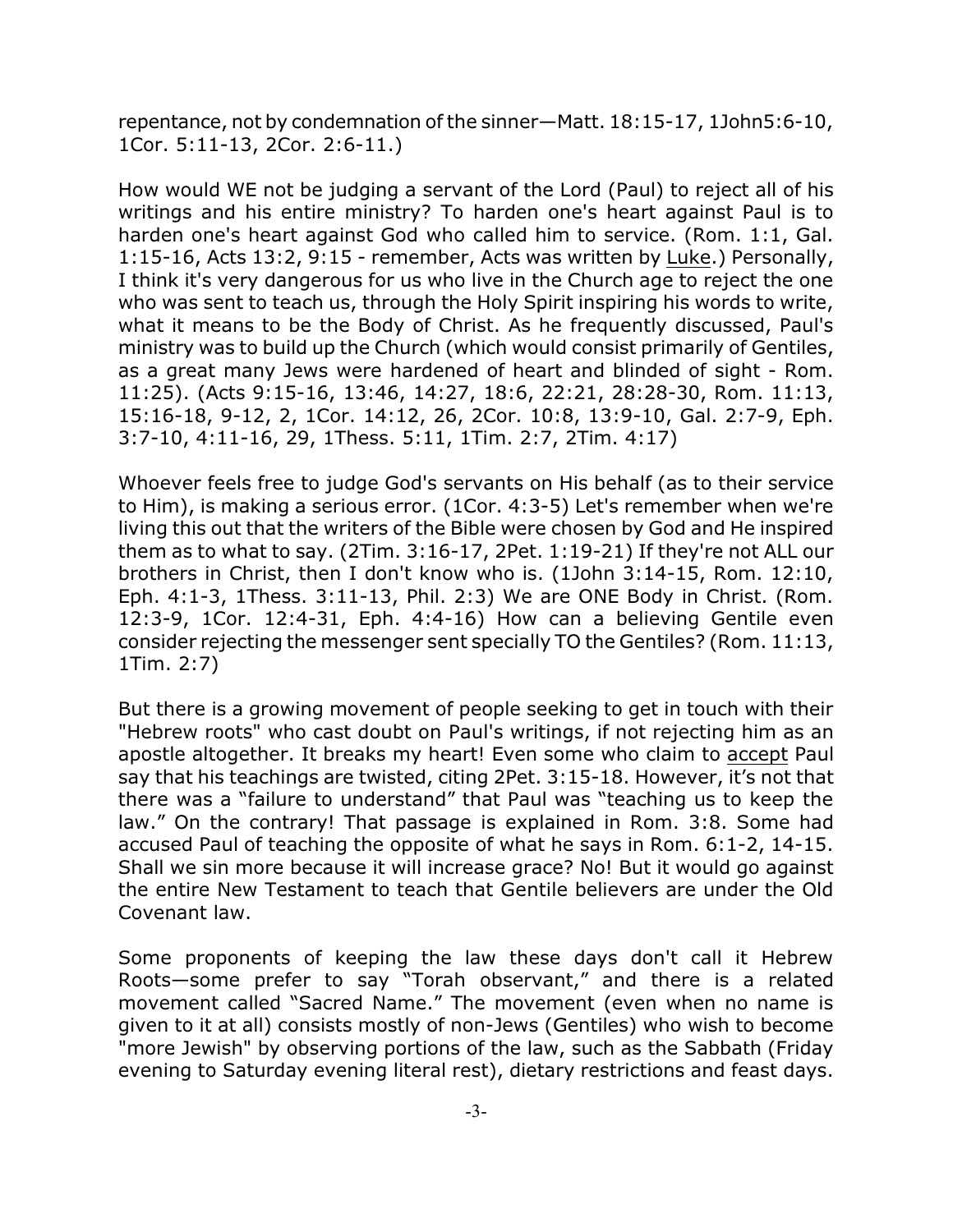#### +Who is a Jew?

They rightly point out that the earliest Church consisted of Jews—its "roots," but Jesus Himself is the Root. (Rom. 11:18, 15:12, Isa. 11:10) Yes, He was born a Jewish male under the law so that He could perfectly keep that law in order to redeem those under the law. (Gal. 4:4-5, Heb. 2:17, 7:26-28) As our perfect High Priest, Jesus' sacrifice of Himself was accepted to cleanse us from our sins, to redeem us, because He had none of His own for which to atone. (Heb. 4:15, 7:26-28, 9:15, Gal. 3:11-14, Rom. 3:25, 1John 2:2, 4:10, Rev. 5:9-10) Because of the rejection of the Jews of their Messiah (which God foreknew), salvation went out to the Gentiles, as prophesied in the Old Testament. (Rom. 11:11-12, Matt. 21:42-46, Acts 13:44-46, 47, 26:23, 28:28, 1Cor. 14:21, Isa. 42:6-7, 49:6, 60:1-3, Luke 2:29-32 One of the things that makes the Jews jealous is the very idea that Gentiles are saved without the law (in addition to Gentiles being a "foolish" nation that isn't even an actual nation, and yet being brought into the family of God anyway). (Gal. 2:4-5, Acts 17:5, Deut. 32:21, Isa. 65:1-2, Rom. 10:19-21, 11:13-14) In the passage below, "all people everywhere" are to repent of unbelief, NOT convert to Judaism.

*The times of ignorance God overlooked, but now he commands all people everywhere to repent, because he has fixed a day on which he will judge the world in righteousness by a man whom he has appointed; and of this he has given assurance to all by raising him from the dead." Acts 17:30-31*

*So I ask, did they stumble in order that they might fall? By no means! Rather through their trespass salvation has come to the Gentiles, so as to make Israel jealous. Now if their trespass means riches for the world, and if their failure means riches for the Gentiles, how much more will their full inclusion mean! Now I am speaking to you Gentiles. Inasmuch then as I am an apostle to the Gentiles, I magnify my ministry in order somehow to make my fellow Jews jealous, and thus save some of them. For if their rejection means the reconciliation of the world, what will their acceptance mean but life from the dead? If the dough offered as firstfruits is holy, so is the whole lump, and if the root is holy, so are the branches. But if some of the branches were broken off, and you, although a wild olive shoot, were grafted in among the others and now share in the nourishing root of the olive tree, do not be arrogant toward the branches. If you are, remember it is not you who support the root, but the root that supports you. Then you will say, "Branches were broken off so that I might be grafted in." That is true. They were broken off because of their unbelief, but you stand fast through faith. So do not become proud, but fear. For if God did not spare the natural branches, neither will he spare you. Note then the*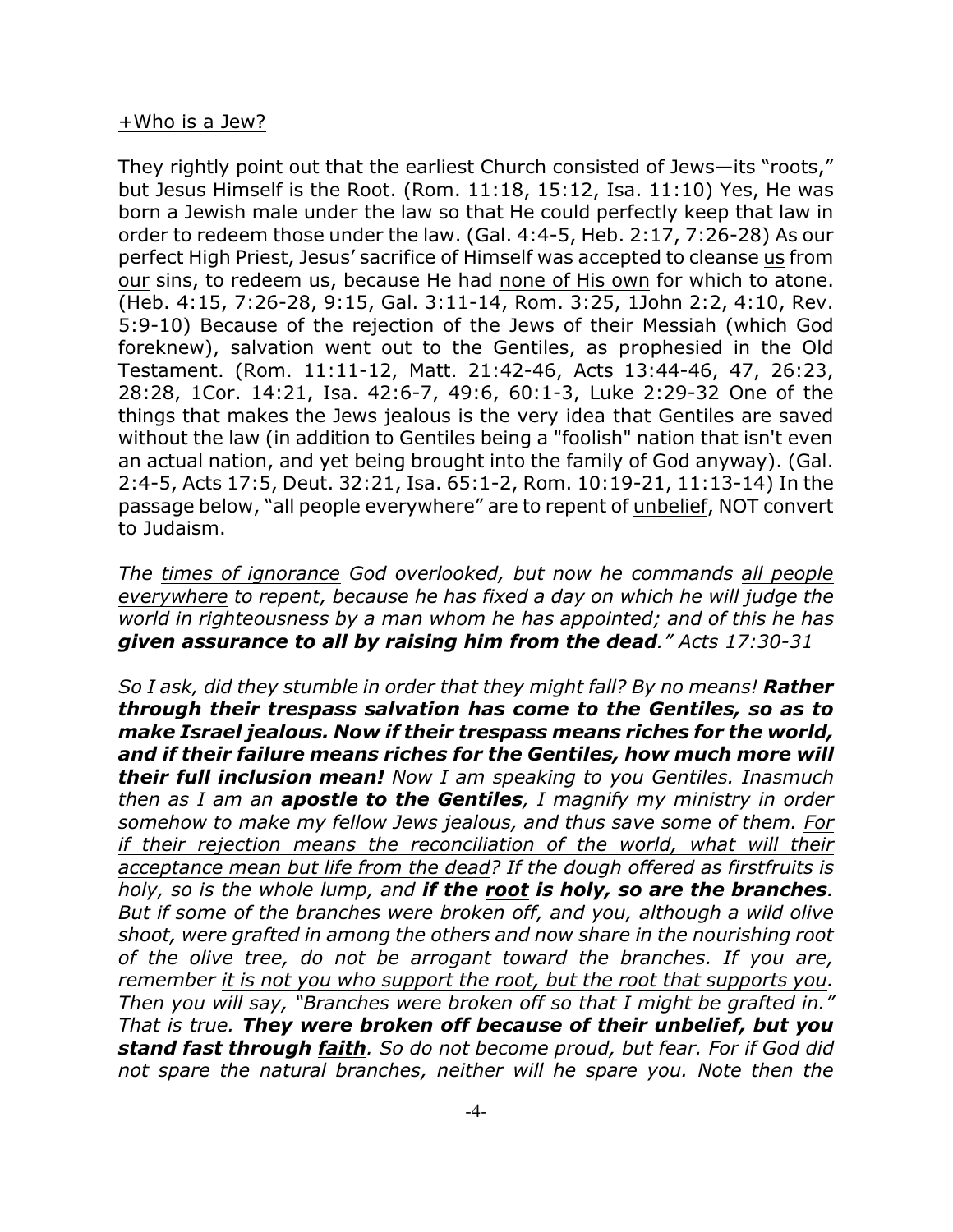*kindness and the severity of God: severity toward those who have fallen, but God's kindness to you, provided you continue in his kindness. Otherwise you too will be cut off. And even they, if they do not continue in their unbelief, will be grafted in, for God has the power to graft them in again. For if you were cut from what is by nature a wild olive tree, and grafted, contrary to nature, into a cultivated olive tree, how much more will these, the natural branches, be grafted back into their own olive tree. Romans 11:11-24*

We are not prohibited from honoring God in ways that we're convinced please Him, but we're not to pressure others to hold to our preferences themselves. (Rom. 14:1-15:7) We Gentile believers are not being grafted into Judaism, but into Christ. However, those promoting this movement don't acknowledge the fact that Gentiles were specifically NOT required to convert to Judaism. (This is not the same as modern-day Messianic Jews who were born Jewish, but have come to believe in Jesus as their Messiah.) They recognize that the early church was "more Jewish" than the church is today (because at first, all of them had been born Jews), but we know that God has a different definition of "Jew."

*For circumcision indeed is of value if you obey the law, but if you break the law, your circumcision becomes uncircumcision. So, if a man who is uncircumcised keeps the precepts of the law, will not his uncircumcision be regarded as circumcision? Then he who is physically uncircumcised but keeps the law will condemn you who have the written code and circumcision but break the law. For no one is a Jew who is merely one outwardly, nor is circumcision outward and physical. But a Jew is one inwardly, and circumcision is a matter of the heart, by the Spirit, not by the letter. His praise is not from man but from God. Romans 2:25-29* (Also see Matt. 12:41- 42, Luke 11:30-32.)

The word translated "precepts" above is translated "requirements" in some versions, or "righteous deeds" in other usages of the same word (such as in Rev. 19:8—fine linen represents the righteousness, or righteous acts of the saints). It's not the law itself, since that would be redundant to say "keeps the law of the law." It is contrasted against having the written code. So in other words, it's keeping the spirit of the law—the concepts behind the rules.

Even though we Gentiles are not called to convert to Judaism in order to become children of God in this age, we ARE called to refrain from sexual immorality and other behaviors that harm our neighbor—and no, that does not ONLY mean unwanted advances, but it's ANY sexual relationship outside of God's plan for marriage between a man and woman. (More later.) Tempting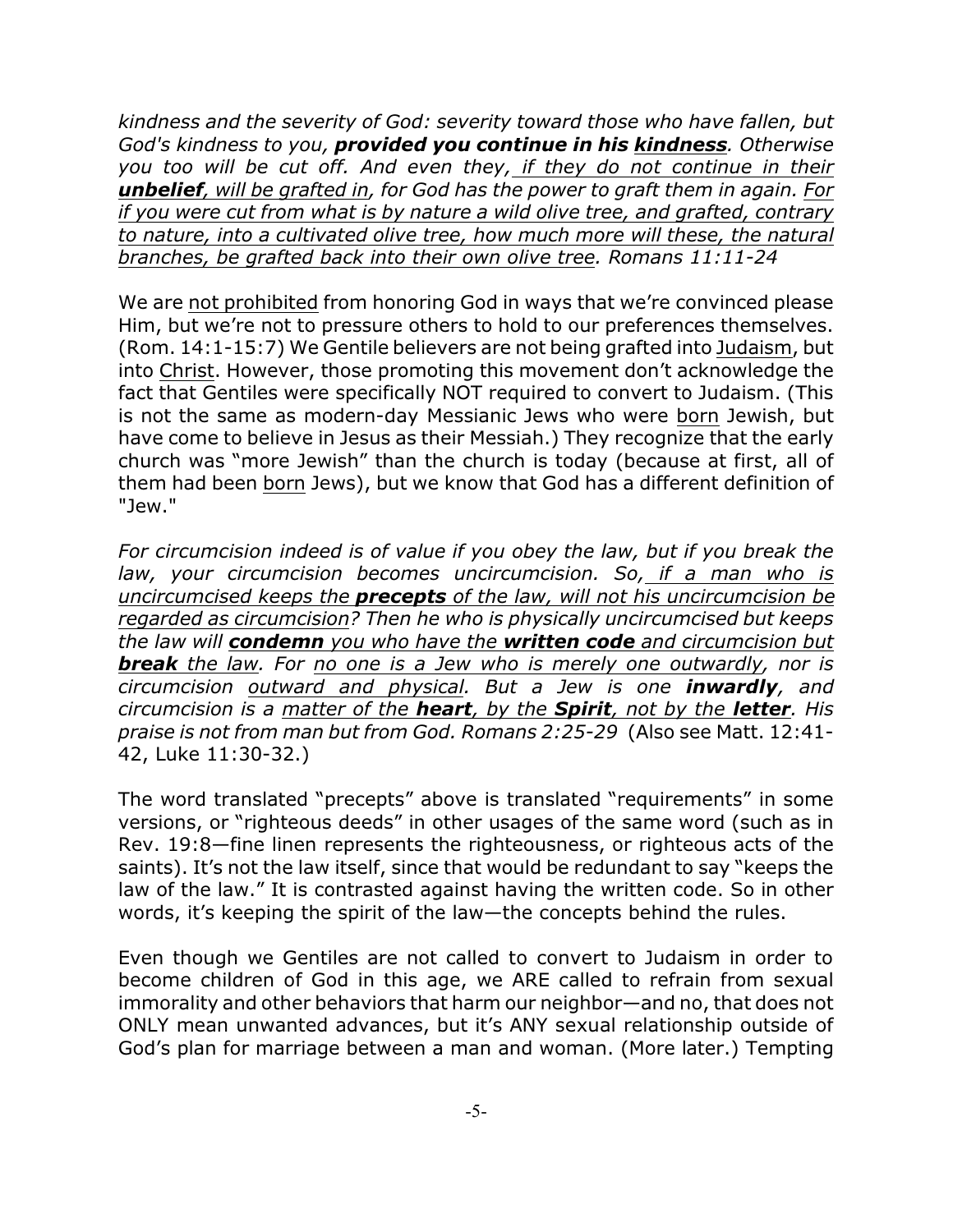someone to sin is wrong, as is approving of sin. (Rom. 1:32, 1Thess. 4:6, Heb. 10:30, 1Pet. 4:17, 2Cor. 5:10, Gal. 6:1, Jude 1:23, 2Tim. 2:26)

*Was anyone at the time of his call already circumcised? Let him not seek to remove the marks of circumcision. Was anyone at the time of his call uncircumcised? Let him not seek circumcision. For neither circumcision counts for anything nor uncircumcision, but keeping the commandments of God. Each one should remain in the condition in which he was called. 1 Corinthians 7:18-20*

As we'll see later, the above phrase "keeping the commandments of God" does not mean keeping the Old Covenant (Mosaic) law now that we have entered into the New Covenant. (1Cor. 11:25)

#### +New Covenant

No doubt Paul's extensive writings about the Church not being under the law are why he "must go" (according to the reasoning of those promoting the movement). He vehemently disapproved of anyone placing additional requirements on Gentile believers than believing (in truth **and** deed, like the wonderful examples given for us in Heb. 11 of how they exercised their faith, not with empty, meaningless words). (Gal. 3:2-3, 10, 4:10, 5:3-4, 12) We're led by the Spirit, to obey the spirit of the law, not the letter of it. (Gal. 5:1, 16, 18, 24-25, 2Cor. 3:6, 3:17, Gal. 2:4)

The law was a "tutor" (or "guardian") until this current age when the "paraclete" (a Greek word for the Holy Spirit) has come to guide us in our walk with Jesus, rather than being guided by a strict set of rules. (Rom. 7:4-6, 8:13-14, 13:14, John 14:26, 15:26, 16:13, Gal. 5:18, 25, Eph. 2:15)

*Now before faith came, we were held captive under the law, imprisoned until the coming faith would be revealed. So then, the law was our guardian until Christ came, in order that we might be justified by faith. But now that faith has come, we are no longer under a guardian, for in Christ Jesus you are all sons of God, through faith. For as many of you as were baptized into Christ have put on Christ. There is neither Jew nor Greek, there is neither slave nor free, there is no male and female, for you are all one in Christ Jesus. And if you are Christ's, then you are Abraham's offspring, heirs according to promise. I mean that the heir, as long as he is a child, is no different from a slave, though he is the owner of everything, but he is under guardians and managers until the date set by his father. In the same way we also, when we were children, were enslaved to the elementary principles of the world. But when the fullness of time had come, God sent forth his Son,*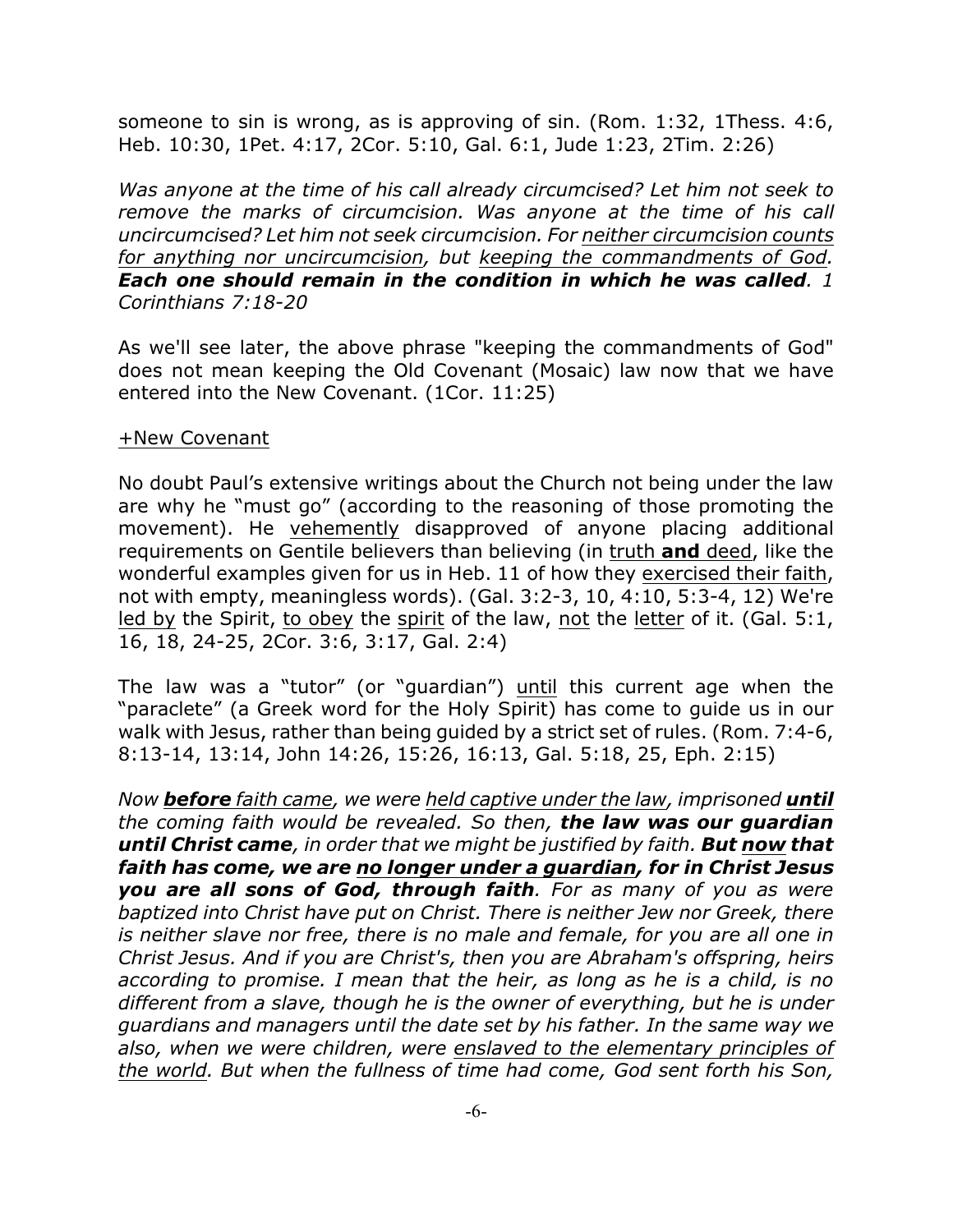*born of woman, born under the law, to redeem those who were under the law, so that we might receive adoption as sons. And because you are sons, God has sent the Spirit of his Son into our hearts, crying, "Abba! Father!" So you are no longer a slave, but a son, and if a son, then an heir through God. Formerly, when you did not know God, you were enslaved to those that by nature are not gods. But now that you have come to know God, or rather to be known by God, how can you turn back again to the weak and worthless elementary principles of the world, whose slaves you want to be once more? You observe days and months and seasons and years! I am afraid I may have labored over you in vain. Galatians 3:23-4:11*

Contrary to what some say, the New Covenant is not merely a "renewal" of a previous covenant—Jesus said NEW wine must be put in NEW wineskins. (Matt. 9:17) If there was a way to "renew" the old wineskins, then there would be no need for new ones. The yoke of the Old Covenant was known to be heavy, yet Jesus said His yoke was light. (Acts 15:10, Matt. 11:28-30) Even when prophesied about as a future event, it was called the NEW Covenant, not the "renewed" covenant. (Jer. 31:31-32) It is not only new, but it's better.

*But as it is, Christ has obtained a ministry that is as much more excellent than the old as the covenant he mediates is better, since it is enacted on better promises. 13 In speaking of a new covenant, he makes the first one obsolete. And what is becoming obsolete and growing old is ready to vanish away. Hebrews 8:6, 13*

*Therefore he is the mediator of a new covenant, so that those who are called may receive the promised eternal inheritance, since a death has occurred that redeems them from the transgressions committed under the first covenant. Hebrews 9:15* (Also Heb. 12:24.)

#### +Gentile Believers

The few restrictions for Gentile believers are listed in Acts, written by Luke, with Peter and James being the main speakers whose words were quoted at the meeting of the apostles (not only the twelve—Acts 1:26, but including Barnabas and Paul—Acts 14:14) and the church.

*So, being sent on their way by the church, they passed through both Phoenicia and Samaria, describing in detail the conversion of the Gentiles, and brought great joy to all the brothers. When they came to Jerusalem, they were welcomed by the church and the apostles and the elders, and they declared*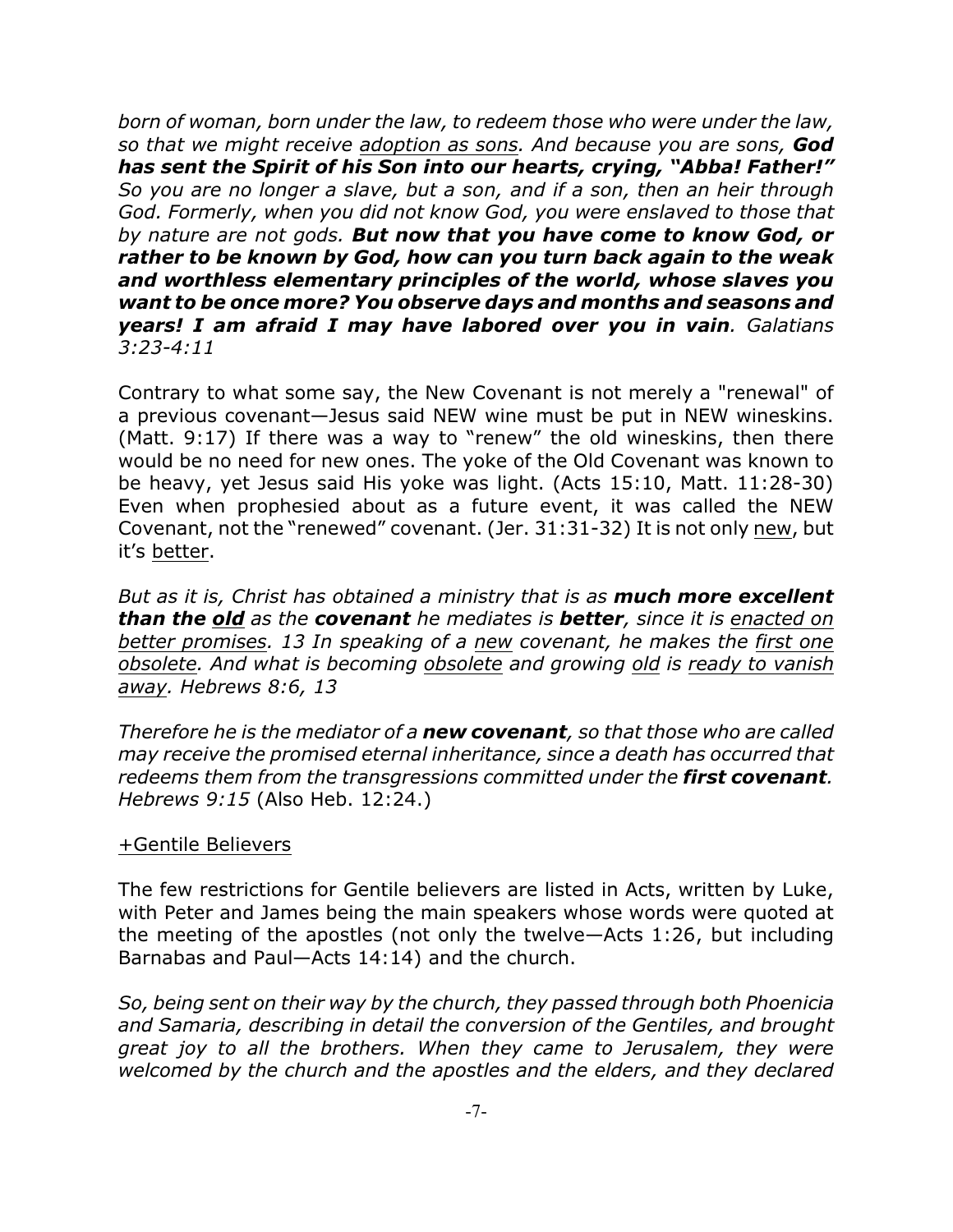*all that God had done with them. But some believers who belonged to the party of the Pharisees rose up and said, "It is necessary to circumcise them and to order them to keep the law of Moses." The apostles and the elders were gathered together to consider this matter. And after there had been much debate, Peter stood up and said to them, "Brothers, you know that in the early days God made a choice among you, that by my mouth the Gentiles should hear the word of the gospel and believe. And God, who knows the heart, bore witness to them, by giving them the Holy Spirit just as he did to us, and he made no distinction between us and them, having cleansed their hearts by faith. Now, therefore, why are you putting God to the test by placing a yoke on the neck of the disciples that neither our fathers nor we have been able to bear? But we believe that we will be saved through the grace of the Lord Jesus, just as they will." And all the assembly fell silent, and they listened to Barnabas and Paul as they related what signs and wonders God had done through them among the Gentiles. After they finished speaking, James replied, "Brothers, listen to me. Simeon has related how God first visited the Gentiles, to take from them a people for his name. And with this the words of the prophets agree, just as it is written, "'After this I will return, and I will rebuild the tent of David that has fallen; I will rebuild its ruins, and I will restore it, that the remnant of mankind may seek the Lord, and all the Gentiles who are called by my name, says the Lord, who makes these things known from of old.' Therefore my judgment is that we should not trouble those of the Gentiles who turn to God, but should write to them to abstain from the things polluted by idols, and from sexual immorality, and from what has been strangled, and from blood. For from ancient generations Moses has had in every city those who proclaim him, for he is read every Sabbath in the synagogues." Then it seemed good to the apostles and the elders, with the whole church, to choose men from among them and send them to Antioch with Paul and Barnabas. They sent Judas called Barsabbas, and Silas, leading men among the brothers, with the following letter: "The brothers, both the apostles and the elders, to the brothers who are of the Gentiles in Antioch and Syria and Cilicia, greetings. Since we have heard that some persons have gone out from us and troubled you with words, unsettling your minds, although we gave them no instructions, it has seemed good to us, having come to one accord, to choose men and send them to you with our beloved Barnabas and Paul, men who have risked their lives for the name of our Lord Jesus Christ. We have therefore sent Judas and Silas, who themselves will tell you the same things by word of mouth. For it has seemed good to the Holy Spirit and to us to lay on you no greater burden than these requirements: that you abstain from what has been sacrificed to idols, and from blood, and from what has been strangled, and from sexual immorality. If you keep yourselves from these, you will do well. Farewell." Acts 15:3-29*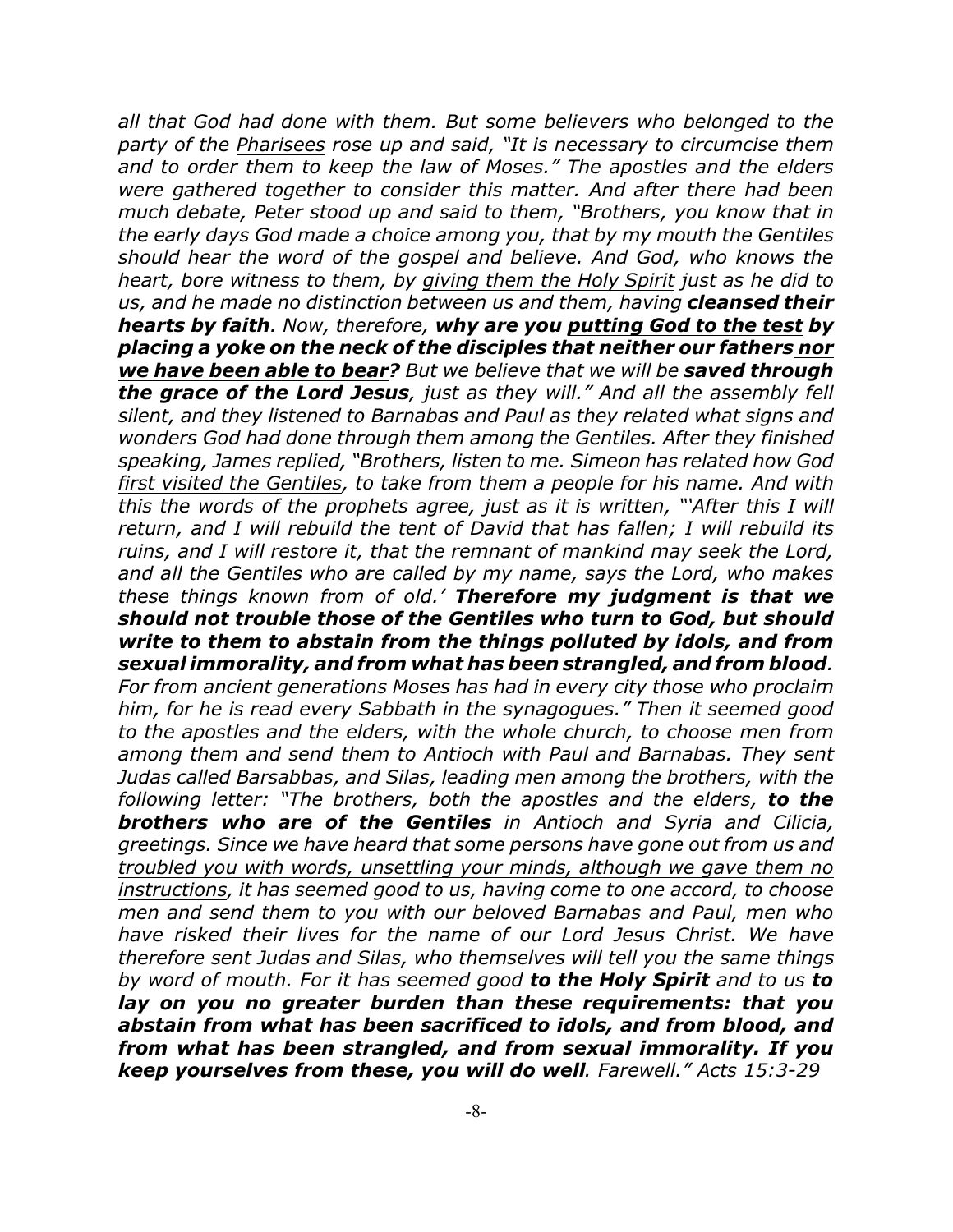Notice that part of the above discussion regarding this topic involved acknowledging that God did NOT desire an unbearable, heavy yoke and burden to be placed upon the Gentiles who turn to God. In fact, it was referred to as "putting God to the test!" Remember, Jesus said that His yoke was light and easy to bear. So the yoke that is being referred to above contradicts what Jesus said–that's not good! If the Gentile believers were still expected to keep the law, then why are we told below that Christ frees us from the slavery of it?

*Yet because of false brothers secretly brought in—who slipped in to spy out our freedom that we have in Christ Jesus, so that they might bring us into slavery—to them we did not yield in submission even for a moment, so that the truth of the gospel might be preserved for you. Galatians 2:4-5*

*Let it be known to you therefore, brothers, that through this man forgiveness of sins is proclaimed to you, and by him everyone who believes is freed from everything from which you could not be freed by the law of Moses. Acts 13:38-39*

Please also notice that the following passage begins with Jesus praising His Father for revealing truths to "little children." We aren't required to pay anyone to explain it to us (by buying a book, DVD, seminar admission, etc.), or to get an official degree to understand what God wants to teach us. (Acts 4:13, Jam. 3:1, Psa. 19:7, 119:130)

*At that time Jesus declared, "I thank you, Father, Lord of heaven and earth, that you have hidden these things from the wise and understanding and revealed them to little children; yes, Father, for such was your gracious will. All things have been handed over to me by my Father, and no one knows the Son except the Father, and no one knows the Father except the Son and anyone to whom the Son chooses to reveal him. Come to me, all who labor and are heavy laden, and I will give you rest. Take my yoke upon you, and learn from me, for I am gentle and lowly in heart, and you will find rest for your souls. For my yoke is easy, and my burden is light." Matthew 11:25-30*

*As I urged you when I was going to Macedonia, remain at Ephesus so that you may charge certain persons not to teach any different doctrine, nor to devote themselves to myths and endless genealogies, which promote speculations rather than the stewardship from God that is by faith. The aim of our charge is love that issues from a pure heart and a good conscience and a sincere faith. Certain persons, by swerving from these, have wandered away into vain discussion, desiring to be teachers of the law, without understanding*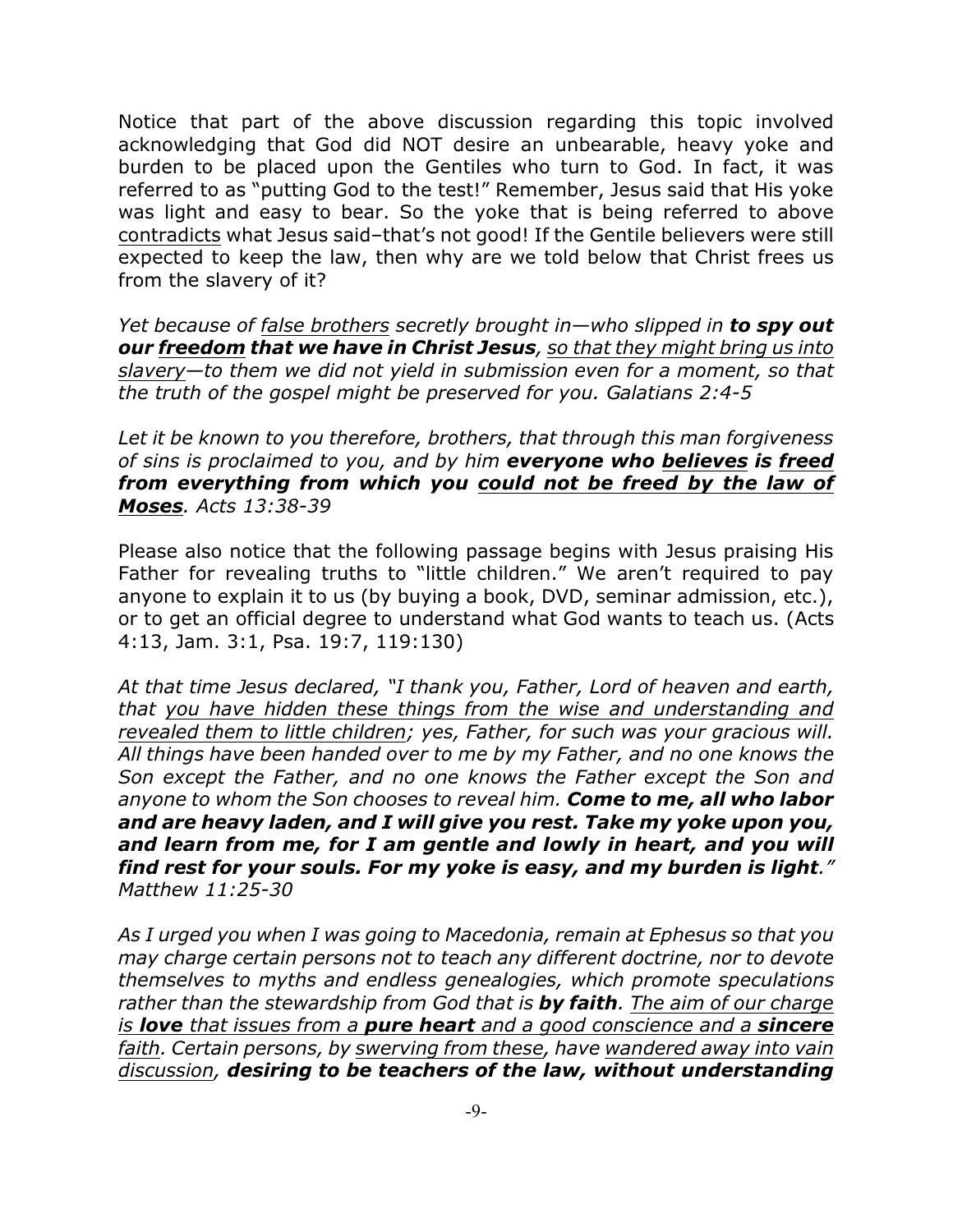*either what they are saying or the things about which they make confident assertions. Now we know that the law is good, if one uses it lawfully, understanding this, that the law is not laid down for the just but for the lawless and disobedient, for the ungodly and sinners, for the unholy and profane, for those who strike their fathers and mothers, for murderers, the sexually immoral, men who practice homosexuality, enslavers, liars, perjurers, and whatever else is contrary to sound doctrine, in accordance with the gospel of the glory of the blessed God with which I have been entrusted. 1 Timothy 1:3-11*

The letter of requirements to the Gentile believers was recounted again later in Acts:

## *But as for the Gentiles who have believed, we have sent a letter with our judgment that they should abstain from what has been sacrificed to idols, and from blood, and from what has been strangled, and from sexual immorality." Acts 21:25*

When Jesus told the disciples that what they bound on earth would be bound in heaven (and the same with loose), I believe this "conference" is exactly what He was talking about (Matt. 18:15-17, 18-20—how to deal with sin in the Church)—they gathered together to discuss it, and after consulting the Holy Spirit, they came up with that short list. (Acts 15:6, 28-29) These prohibitions to be observed are in addition to the basic command to "love" (as taught by both Jesus and Paul, as well as James, John and Peter)—first God, then neighbor and brethren. (Mark 12:28-34, Matt. 22:37-40, John 15:12-17, 1John 2:7-11, 3:16-18, 2John 1:5, Col. 3:12-17, Eph. 5:1-2, Gal. 6:10)

I personally believe the reason for Acts 15:21 is that we have all been "tutored" in what God's standards are from having heard the law (the "guardian"). (Gal. 3:24-25, Ex. 20:3-17, Rom. 3:20, 7:7) How can we be judged by how we used our freedom if we have absolutely no idea what pleases or displeases God (or not)—not to mention how can we be judged as to how we used our freedom if we are NOT free? (John 8:29, Rom. 1:21, 8:8, 2Cor. 5:9-10, Eph. 5:10, Phil. 2:13, Col. 1:10, 3:20-25, 1Thess. 4:1, 4, 8, 2Thess. 2:12, 1Tim. 2:3-6, 5:4, 2Tim. 2:4, 3:4, Heb. 11:6, 13:16, 21, 2Pet. 2:13, 1John 3:22) People who are abiding IN Christ will NOT do things that they know displease Him. (John 15:1-21, 1John 3:6) His Spirit IN them will lead them to walk in righteousness, goodness and light. (Rom. 8:9, 11, 6:4-16, Titus 2:11-15, Eph. 5:8-10, Phil. 2:12-16, 2Pet. 1:3-4) We may have each achieved different levels of understanding at any particular point in time (Luke 6:40, 1Cor. 2:6, 14:20, Eph. 4:13, Phil. 3:15-16, Col. 1:28, 4:12, Heb. 5:14), but we all have consciences.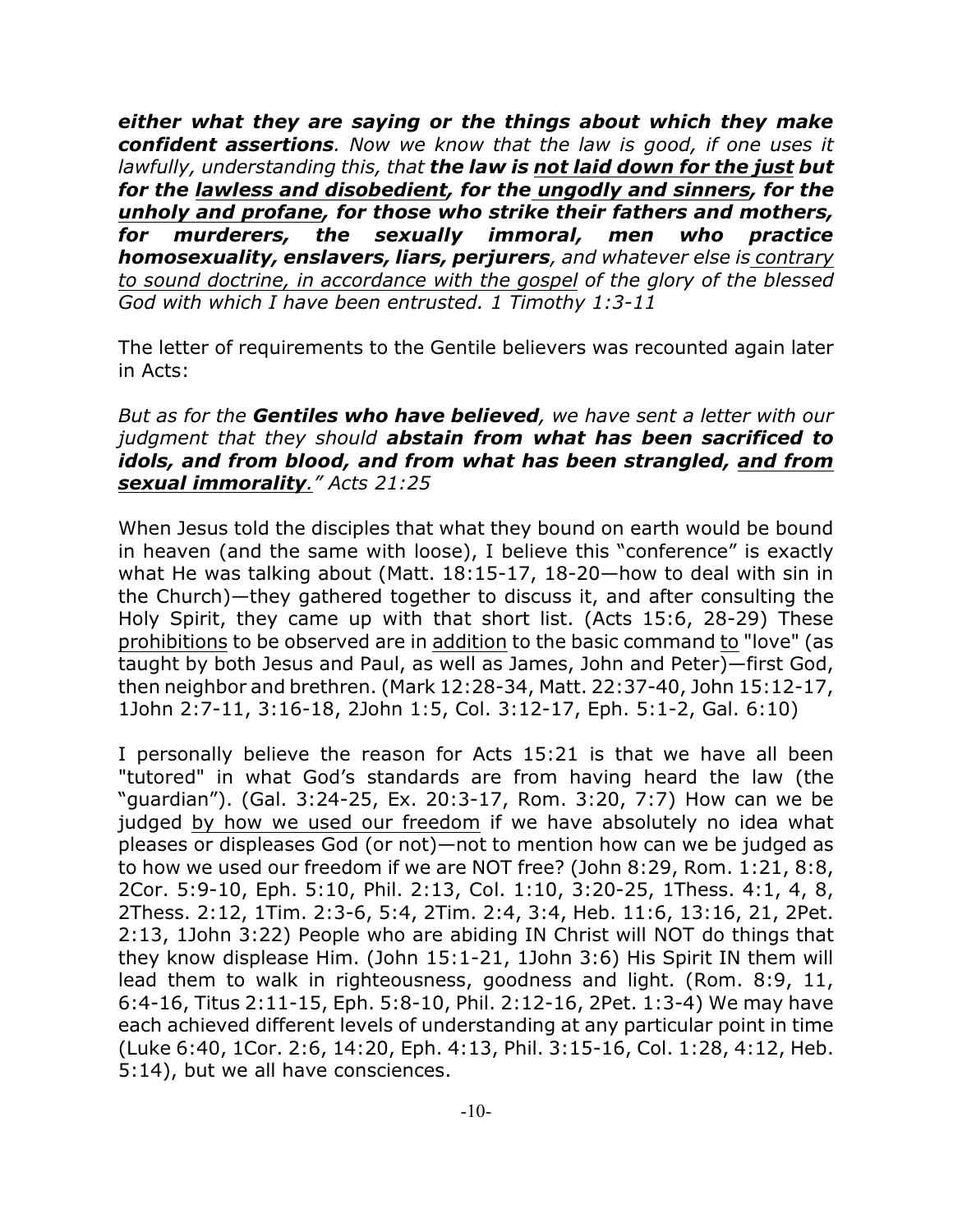### +God's People

Hopefully we know that children of God do not behave the same as heathens and pagans who commit sexual depravity, consult mediums, worship nature and idols, sacrifice their children, etc. (John 1:12-13, Eph. 5:3-6, 1John 2:15-17, Jam. 4:4-10, 2Cor. 6:14-7:1, 1Cor. 15:33-34, 2Tim. 2:19-23, Lev. 18:27-30—the context surrounding this passage elaborates on the behavior God either desires or despises, including sexual immorality—the very thing people in our modern society are the most likely to compromise on; also see Eph. 4:17-18, 19-24, 5:5, 22-26, 27-30, 31-33, 1Cor. 6:9-11, 1Pet. 4:3, 2Pet. 1:9.) In our society, Bibles are abundantly, freely available in print, audio and online, so there is no excuse for anyone to say they had no opportunity to find out what God desires from us. (Matt. 25:1-13, Luke 12:47-48)

The sojourners were under the same law as Israel while residing among them. (Num. 15:15-16, 29-30, Josh. 8:35) Another instance would be Lev. 24:15-23, which includes examples of both protections and penalties being applied to sojourners and natives alike. In Ex. 12:48-49 and Num. 9:14, 15:14-16, we see that sojourners living among the Israelites were not required to participate in feast days the same as natives, but if they desired to participate, then they were to follow the same rules as the natives, including circumcision. In Ex. 12:19, the instructions for removing leaven applied to ALL who reside in Israel. The prohibitions against eating blood also applied to both, and all became temporarily unclean by eating what was torn by beasts or died of itself. (Lev. 17:8-16, Acts 15:19-20, 28-29)

We believers in this age are being grafted into the blessings and inheritance of Israel (Rom. 11:17-25, 9:4-5—note that "the adoption" refers to heirs as children of God, and "according to the flesh" refers to the physical lineage of the patriarchs and Jesus). However, we are not converts to Judaism (Acts 13:39, 15:5, 10-11, Gal. 3:2-3, 4:9-11, Titus 1:10-11). NOR are we under the Old Covenant law ("Mosaic," i.e. as given through Moses), but under the royal law, the law of Christ, of liberty, of the Spirit, of love, of faith. These are all terms for the same thing, which is the spirit of the law. (Matt. 7:12, 22:36- 40, Mark 12:29-31, Luke 6:31, Jam. 1:25, 2:8, 12, Rom. 3:27, 8:2, 13:8-10, Gal. 5:14, John 15:9-17, 13:34-35) Jesus fulfilled the LETTER of the law on our behalf. (Matt. 5:17)

Please note that when James refers to the "perfect law" and then calls it "the law of liberty," we KNOW that this is NOT referring to the Old Covenant. Common sense tells us that keeping the letter of the law isn't "liberty," but we can also learn this from the Scriptures themselves. (Rom. 7:6, Gal. 2:4, 3:23,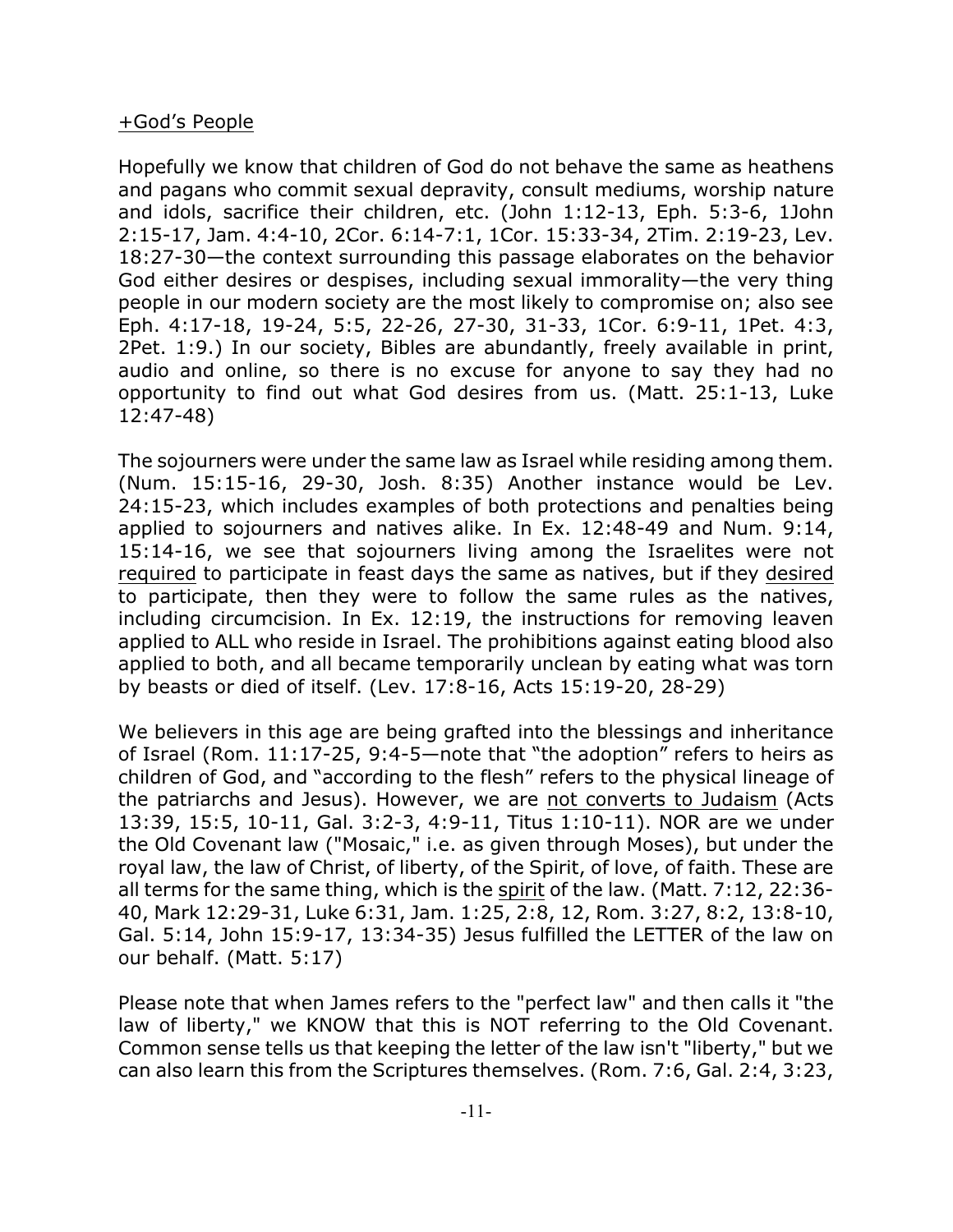4:22-31) Not only that, but we can ALSO learn directly from the Bible that the Old Covenant was NOT "perfect."

*For if that first covenant had been faultless, there would have been no occasion to look for a second. For he finds fault with them when he says: "Behold, the days are coming, declares the Lord, when I will establish a new covenant with the house of Israel and with the house of Judah, not like the covenant that I made with their fathers on the day when I took them by the hand to bring them out of the land of Egypt. For they did not continue in my covenant, and so I showed no concern for them, declares the Lord. For this is the covenant that I will make with the house of Israel after those days, declares the Lord: I will put my laws into their minds, and write them on their hearts, and I will be their God, and they shall be my people. And they shall not teach, each one his neighbor and each one his brother, saying, 'Know the Lord,' for they shall all know me, from the least of them to the greatest. For I will be merciful toward their iniquities, and I will remember their sins no more." Hebrews 8:7-12* (Also see Heb. 10:15-17.)

## +Saved by Grace Through Faith

We Gentile believers today come into God's family (enter into the New Covenant based on God's promise; become grafted in as "wild olive branches" to Israel's "natural tree") by grace through faith. (Heb. 6:17-20, Gal. 3:18, 29, 4:28) The "good works" referred to below are NOT law keeping, but are elaborated upon in the rest of the Scriptures. (Jam. 2:14-26—act upon the professed faith by deeds not with empty words; Heb. 11—many of those commended lived before the law was even given; Gal. 6:6-10—share what you have—sow to the spirit and not to the flesh; Isa. 1:10-20—God desires mercy and justice, not the sacrifices by the letter of the law given by people whose hearts are far from Him; Heb. 13:16—the sacrifices that please God are doing good and sharing what we have; Heb. 10:24, 6:10-12—show love to one another; Titus 3:8-14—lists are given of behaviors that we used to do and should now abstain from, because they are NOT good fruits—we're to be courteous and gentle, to help in cases of need and thus, not be unfruitful.)

*For by grace you have been saved through faith. And this is not your own doing; it is the gift of God, not a result of works, so that no one may boast. For we are his workmanship, created in Christ Jesus for good works, which God prepared beforehand, that we should walk in them. Ephesians 2:8-10*

*Then what becomes of our boasting? It is excluded. By what kind of law? By a law of works? No, but by the law of faith. Romans 3:27*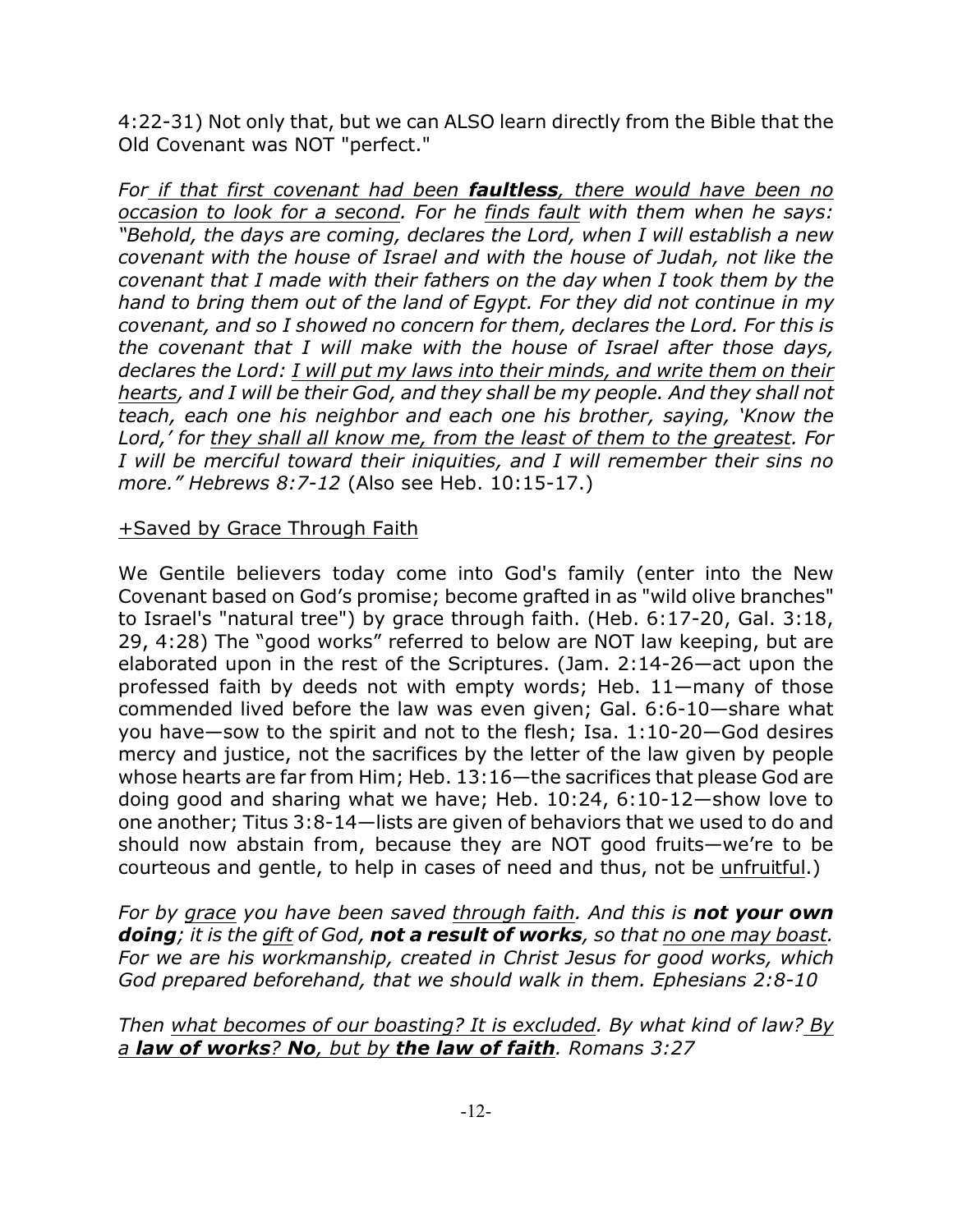*Now to the one who works, his wages are not counted as a gift but as his due. And to the one who does not work but believes in him who justifies the ungodly, his faith is counted as righteousness, Romans 4:4-5* (Also Rom. 11:6.)

*who saved us and called us to a holy calling, not because of our works but because of his own purpose and grace, which he gave us in Christ Jesus before the ages began, 2 Timothy 1:9*

*Consequently, when Christ came into the world, he said, "Sacrifices and offerings you have not desired, but a body have you prepared for me; in burnt offerings and sin offerings you have taken no pleasure. Then I said, 'Behold, I have come to do your will, O God, as it is written of me in the scroll of the book.'" When he said above, "You have neither desired nor taken pleasure in sacrifices and offerings and burnt offerings and sin offerings" (these are offered according to the law), then he added, "Behold, I have come to do your will." He does away with the first in order to establish the second. And by that will we have been sanctified through the offering of the body of Jesus Christ once for all. Hebrews 10:5-10*

When we believe Jesus, the Son of God, died for our sins and rose again, our faith is counted as righteousness—the precious blood of His sacrifice of Himself on our behalf washes us clean of our sins. (1Cor. 15:1-4, John 10:17-18, 1John 1:9, 4:10, Rev. 5:9, 1Pet. 1:18-25, Heb. 9:22, 26)

*Know then that it is those of faith who are the sons of Abraham. And the Scripture, foreseeing that God would justify the Gentiles by faith, preached the gospel beforehand to Abraham, saying, "In you shall all the nations be blessed." So then, those who are of faith are blessed along with Abraham, the man of faith. For all who rely on works of the law are under a curse; for it is written, "Cursed be everyone who does not abide by all things written in the Book of the Law, and do them." Now it is evident that no one is justified before God by the law, for "The righteous shall live by faith." But the law is not of faith, rather "The one who does them shall live by them." Christ redeemed us from the curse of the law by becoming a curse for us—for it is written, "Cursed is everyone who is hanged on a tree"—so that in Christ Jesus the blessing of Abraham might come to the Gentiles, so that we might receive the promised Spirit through faith. To give a human example, brothers: even with a man-made covenant, no one annuls it or adds to it once it has been ratified. Now the promises were made to Abraham and to his offspring. It does not say, "And to offsprings," referring to many, but referring to one, "And to your offspring," who is Christ. Galatians 3:7-16*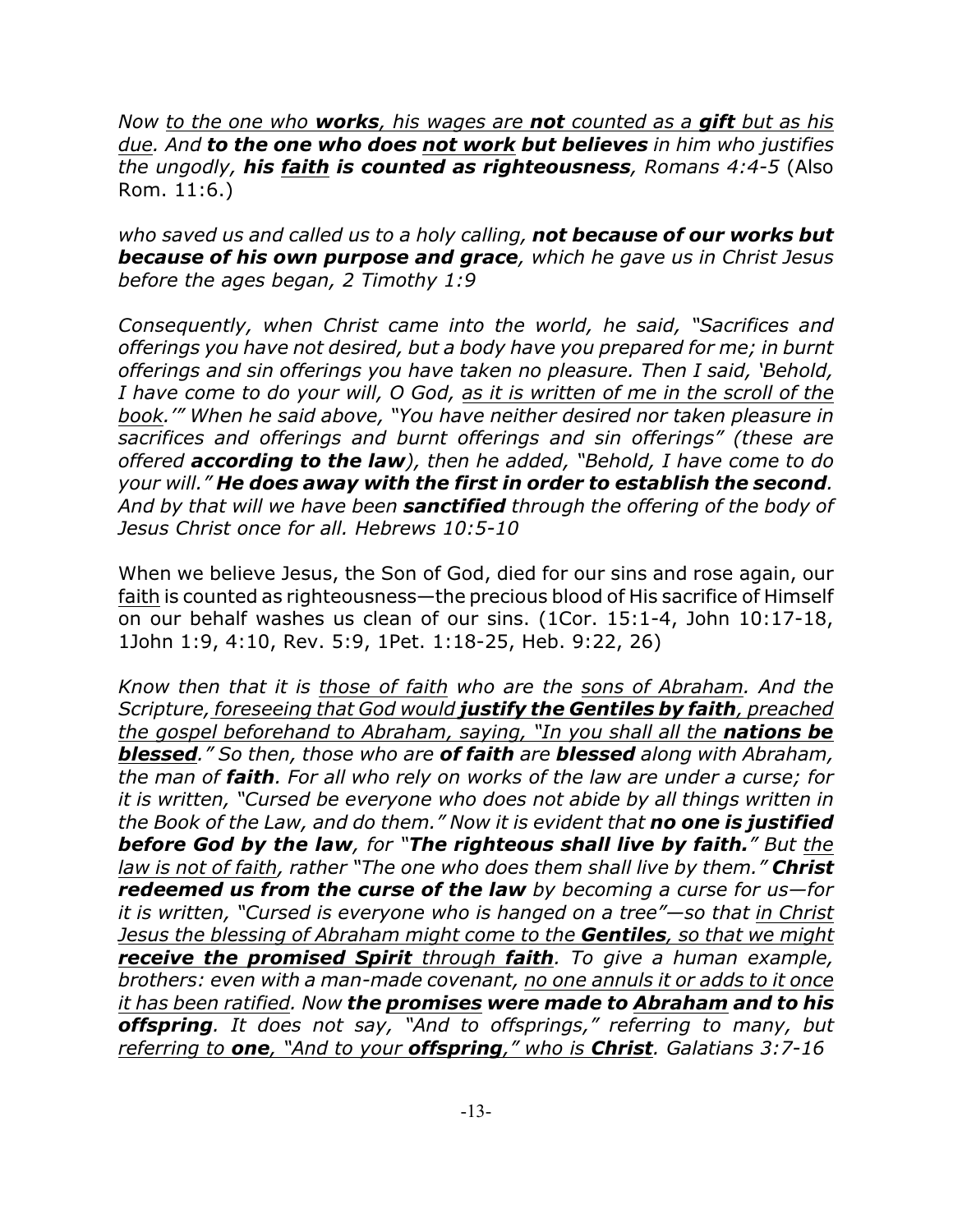# +The Temple of God/Body of Christ

What would be "new" about the New Covenant if it requires keeping the law just like the Old Covenant did? It wouldn't and it doesn't. What is NEW is that Jesus fulfilled the law by keeping it perfectly FOR us, and sacrificed Himself as our High Priest for our sins, once for all. (Matt. 5:17, John 19:30, Heb. 4:15, 7:27, 9:12, 26, 10:10) What else is NEW is "the hope of glory, Christ IN you," for Jew and Gentile believers alike, in the Body of Christ. This is HUGE! We've been given the power from above to overcome the sinful nature and instead, to be slaves to God. (1Tim. 1:7, 2Pet. 1:3-15)

*Now I rejoice in my sufferings for your sake, and in my flesh I am filling up what is lacking in Christ's afflictions for the sake of his body, that is, the church, of which I became a minister according to the stewardship from God that was given to me for you, to make the word of God fully known, the mystery hidden for ages and generations but now revealed to his saints. To them God chose to make known how great among the Gentiles are the riches of the glory of this mystery, which is Christ in you, the hope of glory. Him we proclaim, warning everyone and teaching everyone with all wisdom, that we may present everyone mature in Christ. For this I toil, struggling with all his energy that he powerfully works within me. Colossians 1:24-29*

*When you read this, you can perceive my insight into the mystery of Christ, which was not made known to the sons of men in other generations as it has now been revealed to his holy apostles and prophets by the Spirit. This mystery is that the Gentiles are fellow heirs, members of the same body, and partakers of the promise in Christ Jesus through the gospel. Ephesians 3:4-6*

*For no one ever hated his own flesh, but nourishes and cherishes it, just as Christ does the church, because we are members of his body. "Therefore a man shall leave his father and mother and hold fast to his wife, and the two shall become one flesh." This mystery is profound, and I am saying that it refers to Christ and the church. However, let each one of you love his wife as himself, and let the wife see that she respects her husband. Ephesians 5:29-33*

The above passage is made more clear by the following one (and the context explains what is particularly grievous about the sin of sexual immorality):

*Do you not know that your bodies are members of Christ? Shall I then take the members of Christ and make them members of a prostitute? Never! Or do you not know that he who is joined to a prostitute becomes one body with*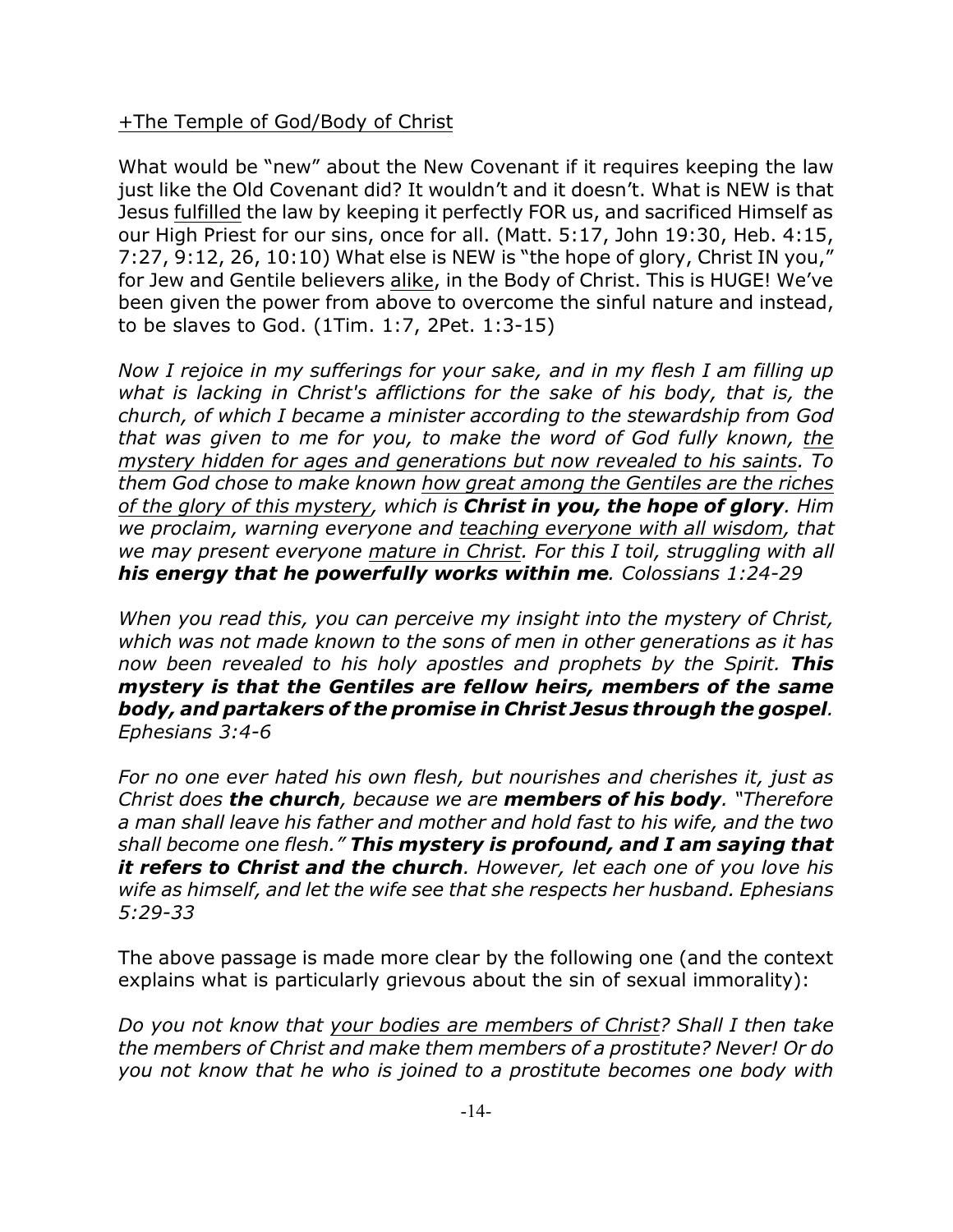*her? For, as it is written, "The two will become one flesh." But he who is joined to the Lord becomes one spirit with him. 1 Corinthians 6:15-17*

*For by grace you have been saved through faith. And this is not your own doing; it is the gift of God, not a result of works, so that no one may boast. For we are his workmanship, created in Christ Jesus for good works, which God prepared beforehand, that we should walk in them. Therefore remember that at one time you Gentiles in the flesh, called "the uncircumcision" by what is called the circumcision, which is made in the flesh by hands—remember that you were at that time separated from Christ, alienated from the commonwealth of Israel and strangers to the covenants of promise, having no hope and without God in the world. But now in Christ Jesus you who once were far off have been brought near by the blood of Christ. 18 For through him we both have access in one Spirit to the Father. So then you are no longer strangers and aliens, but you are fellow citizens with the saints and members of the household of God, built on the foundation of the apostles and prophets, Christ Jesus himself being the cornerstone, in whom the whole structure, being joined together, grows into a holy temple in the Lord. In him you also are being built together into a dwelling place for God by the Spirit. Ephesians 2:8-13, 18-22*

Notice that these profound truths are referred to as "mysteries" (unlike the man-made "mysteries" promoted by certain denominations and cults). These mysteries are revealed to everyone in the Bible, not only to certain "special" people, and not found only in materials outside the Bible. AVOID gnosticism ("special knowledge") or mysticism (attempting to obtain "knowledge" by forbidden means), which are both unbiblical. (1Tim. 6:20-21, Deut. 18:10-12)

*His divine power has granted to us all things that pertain to life and godliness, through the knowledge of him who called us to his own glory and excellence, by which he has granted to us his precious and very great promises, so that through them you may become partakers of the divine nature, having escaped from the corruption that is in the world because of sinful desire. For this very reason, make every effort to supplement your faith with virtue, and virtue with knowledge, and knowledge with self-control, and self-control with steadfastness, and steadfastness with godliness, and godliness with brotherly affection, and brotherly affection with love. For if these qualities are yours and are increasing, they keep you from being ineffective or unfruitful in the knowledge of our Lord Jesus Christ. For whoever lacks these qualities is so nearsighted that he is blind, having forgotten that he was cleansed from his former sins. Therefore, brothers, be all the more diligent to confirm your calling and election, for if you practice these qualities you will never fall. For in this way there will be richly*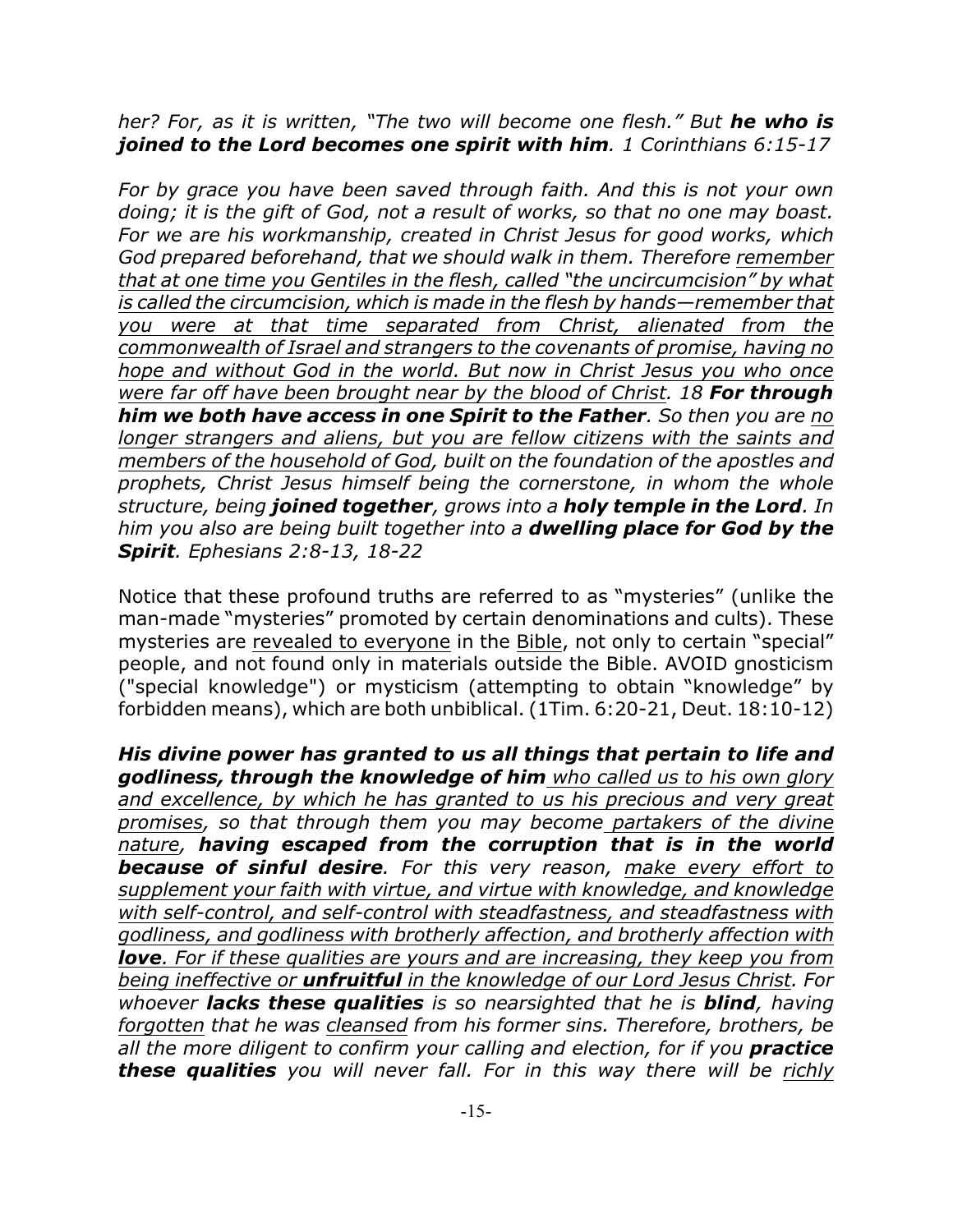*provided for you an entrance into the eternal kingdom of our Lord and Savior Jesus Christ. Therefore I intend always to remind you of these qualities, though you know them and are established in the truth that you have. 2 Peter 1:3-12*

*For the grace of God has appeared, bringing salvation for all people, training us to renounce ungodliness and worldly passions, and to live self-controlled, upright, and godly lives in the present age, waiting for our blessed hope, the appearing of the glory of our great God and Savior Jesus Christ, who gave himself for us to redeem us from all lawlessness and to purify for himself a people for his own possession who are zealous for good works. Declare these things; exhort and rebuke with all authority. Let no one disregard you. Titus 2:11-15*

Remember, lawlessness is sin (1John 3:4)—it is not defined in this age as the failure to keep the letter of the Old Covenant law. It's not "lack of the (letter of) the law." The point is that believers will fail in their Christian walk on occasion, but they will not make a regular, sustained practice of rebelling against God by exhibiting the fruits of the flesh (Gal. 5:19-21) instead of those of the Spirit—the first of which is love. (Gal. 5:22-24)

The Old Covenant (Mosaic) requirements regarding physical separation and purity were foreshadows and types of the true, spiritual purity under the New Covenant. (Col. 2:17) Now both believing Gentiles and Jews can become God's children. (John 1:12-13, Gal. 3:24-29, Eph. 3:6, Acts 11:15-18, 15:7-29, Rom. 11:17-25—the "natural branches" being "grafted back in after being broken off," and the "grafted-in, wild branches" are being formed into one new man—Eph. 2:15.) Some try to apply these same symbolic principles to sexual immorality, but as we have seen, that prohibition still applies to believers today.

## +Defiling God's Temple

As mentioned earlier, the bodies of believers in this age are now the temple on earth. (1Cor. 3:16-17, John 4:20-26, Eph. 2:20-22, 1Pet. 2:4-5, Col. 1:27, Rom. 8:11-23) We defile God's temple, which is our bodies, by doing the things prohibited for all believers (including Gentiles): sexual immorality, drinking blood, eating foods sacrificed to idols and eating strangled animals. We keep ourselves pure by refraining from those things. (1Cor. 6:18-20, 1John 3:3, 9, 4:13, 2Tim. 2:21-22, Jam. 1:27, Eph. 5:2, Heb. 7:26-28)

Showing genuine love and refraining from ungodly behaviors are how we believers set ourselves apart from the world as God's people in this age, not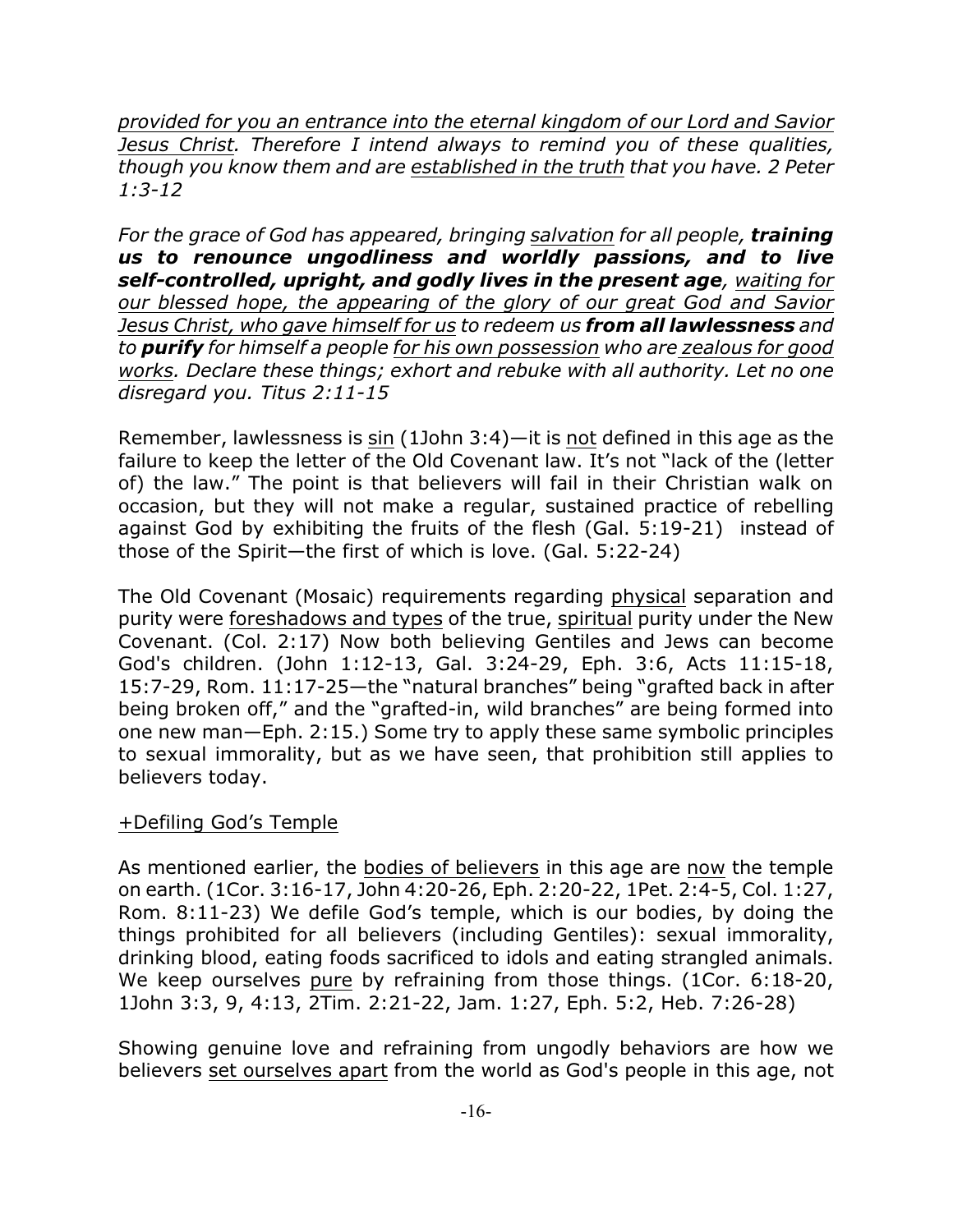by law-keeping. (John 13:34-35, Rom. 12:9-21, 1Tim. 1:5-7, 1Pet. 1:22-23, 2Cor. 6:14-7:1, Eph. 5:7-17, 1John 2:15-17, Jam. 4:4-10, Rev. 2:14, 20-23, 1Pet. 4:3-5) Isn't it ironic that one sin that many believers today support wholeheartedly (or at least ignore) is sexual immorality (of most kinds, with more being added to the "acceptable" list as the culture declines into depravity)? That's because the devil KNOWS what God hates and so he focuses on influencing believers to dishonor God that way.

We need to understand that it's not "loving" to approve of sexual sin (which is often a twisting of "do not judge"—Luke 6:42, John 8:11). By approving of such actions by believers, we approve sinning against God's temple, the Body of Christ. (Rom. 13:13-14, 1Cor. 5:9-13, 6:9-20, 9:25-37, 10:8, 2Cor. 12:21, Gal. 5:19-21, Eph. 4:19-20, 5:3-12, Col. 3:5-10, 1Thess. 4:3-8, 1Tim. 1:8- 11, Heb. 12:14-17, 13:4, 1Pet. 4:3-5, 2Pet. 2:2-3, 2:9-10, 18-22, Jude 1:7, Rev. 2:14-16, 2:20-23) We are indwelt by God's Spirit—our spirit becomes one with His just as a married man and woman become one physically. (Eph. 5:22-33, 1Cor. 6:15-20) Marriage is to be according to God's design, not according to any new definition put in place by a declining culture that's going faster downhill every day that passes.

Jesus answered more than the specific question than what was asked when discussing divorce in Matt. 19:3-10 and Mark 10:2-12. He answered unasked questions about homosexuality and the "gender spectrum" at the same time. He quoted from Gen. 1:27 and 2:24 that God made only TWO genders, and marriage is between a man and a woman who become one, and that the man should not put his wife aside (Also see Mal. 2:13, 14-15, 16).

For anyone who thinks that God didn't anticipate today's issues concerning gender (and also easy divorce), or He would have made accommodations for it in the Scriptures, that is turning things around and making man into God. (Isa. 29:16, 45:9, Rom. 9:20—again, God made only TWO genders, not a spectrum, nor any "hybrids.") He knows it all from the beginning to the end, and He has made his will perfectly clear. (Isa. 46:9-10, 55:8-9, Psa. 139:4, Jer. 32:27)

Paul said that each man should have his own wife and discussed faithfulness in marriage, quoting Gen. 2:24 as well. (1Cor. 7:2, 10-16, Eph. 5:31) They both discussed abstinence as well. (1Cor. 7:1, 6-9, Matt. 19:11-12) That option is always available, not frowned upon at all, but even noble if the purpose is to serve God better. In fact, it appears that Paul may have a special reward coming, according to the Old Testament, for CHOOSING to remain unmarried (which is to remain celibate) in order to serve God better. (Isa. 56:3-4, 5, 1Cor. 7:32-35)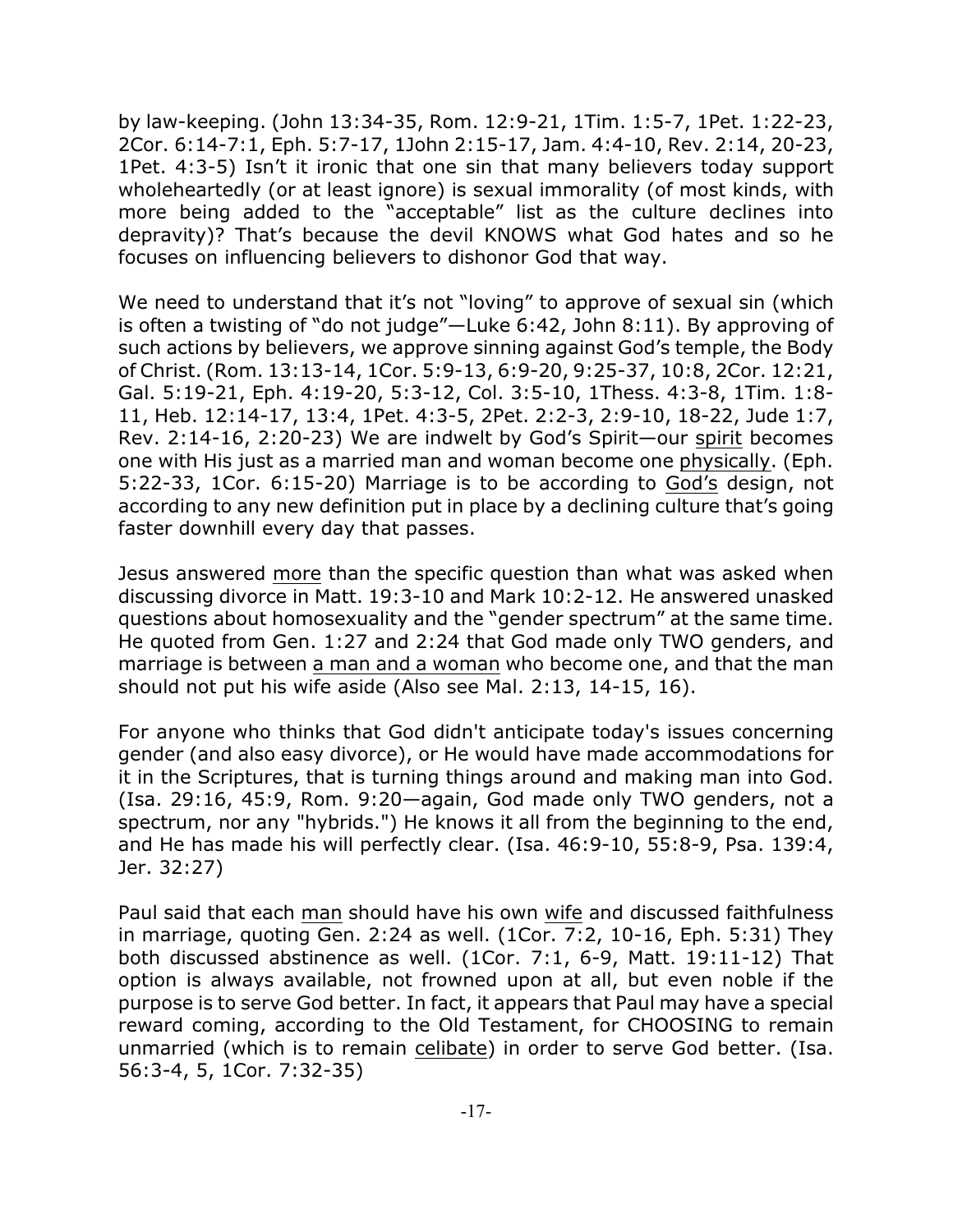Sexual immorality is contrasted against walking in love. Such acts are NOT fruits of the Spirit, but of the old sinful flesh that was to have been "put off" when Christ was "put on." (Rom. 13:14, Col. 3:9-12, Gal. 3:27, Rev. 19:7-8, 22:14-15) "Walking" naturally carries the meaning of continuing, not merely a moment in time—just like a "race" carries the meaning of putting forth effort until the finish line. (1Cor. 9:24-27, Heb. 12:1-4, 2Tim. 2:5, 4:7)

*Therefore be imitators of God, as beloved children. And walk in love, as Christ loved us and gave himself up for us, a fragrant offering and sacrifice to God. But sexual immorality and all impurity or covetousness must not even be named among you, as is proper among saints. Let there be no filthiness nor foolish talk nor crude joking, which are out of place, but instead let there be thanksgiving. For you may be sure of this, that everyone who is sexually immoral or impure, or who is covetous ( that is, an idolater), has no inheritance in the kingdom of Christ and God. Let no one deceive you with empty words, for because of these things the wrath of God comes upon the sons of disobedience. Therefore do not become partners with them; for at one time you were darkness, but now you are light in the Lord. Walk as children of light (for the fruit of light is found in all that is good and right and true), and try to discern what is pleasing to the Lord. Take no part in the unfruitful works of darkness, but instead expose them. For it is shameful even to speak of the things that they do in secret. Ephesians 5:1-12*

*Wives, submit to your own husbands, as to the Lord. For the husband is the head of the wife even as Christ is the head of the church, his body, and is himself its Savior. Now as the church submits to Christ, so also wives should submit in everything to their husbands. Husbands, love your wives, as Christ loved the church and gave himself up for her, that he might sanctify her, having cleansed her by the washing of water with the word, so that he might present the church to himself in splendor, without spot or wrinkle or any such thing, that she might be holy and without blemish. In the same way husbands should love their wives as their own bodies. He who loves his wife loves himself. For no one ever hated his own flesh, but nourishes and cherishes it, just as Christ does the church, because we are members of his body. "Therefore a man shall leave his father and mother and hold fast to his wife, and the two shall become one flesh." This mystery is profound, and I am saying that it refers to Christ and the church. However, let each one of you love his wife as himself, and let the wife see that she respects her husband. Ephesians 5:22-33*

*Or do you not know that the unrighteous will not inherit the kingdom of God? Do not be deceived: neither the sexually immoral, nor idolaters, nor adulterers, nor men who practice homosexuality, nor thieves, nor the*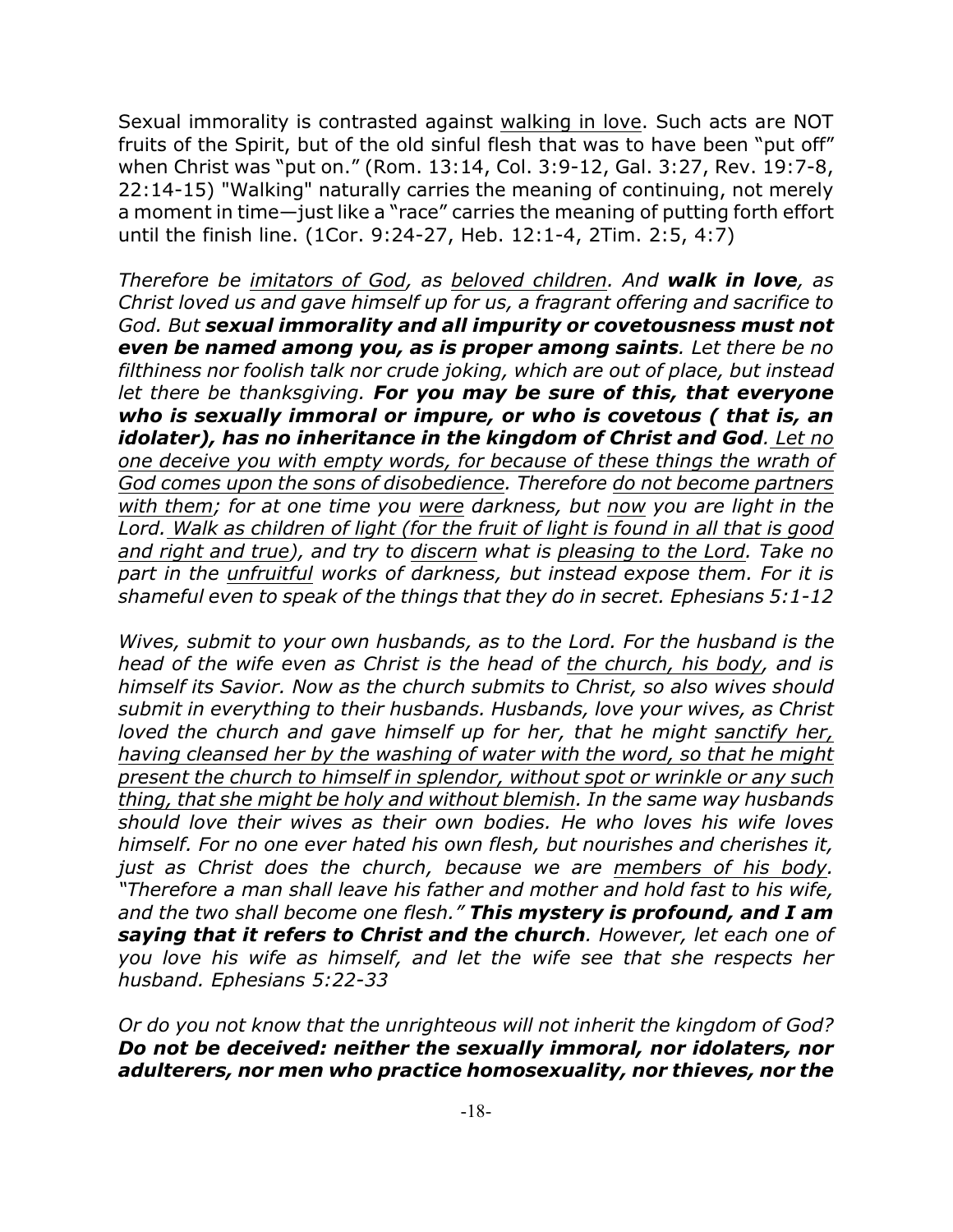*greedy, nor drunkards, nor revilers, nor swindlers will inherit the kingdom of God. And such were some of you. But you were washed, you were sanctified, you were justified in the name of the Lord Jesus Christ and by the Spirit of our God. "All things are lawful for me," but not all things are helpful. "All things are lawful for me," but I will not be dominated by anything. "Food is meant for the stomach and the stomach for food"—and God will destroy both one and the other. The body is not meant for sexual immorality, but for the Lord, and the Lord for the body. And God raised the Lord and will also raise us up by his power. Do you not know that your bodies are members of Christ? Shall I then take the members of Christ and make them members of a prostitute? Never! Or do you not know that he who is joined to a prostitute becomes one body with her? For, as it is written, "The two will become one flesh." But he who is joined to the Lord becomes one spirit with him. Flee from sexual immorality. Every other sin a person commits is outside the body, but the sexually immoral person sins against his own body. Or do you not know that your body is a temple of the Holy Spirit within you, whom you have from God? You are not your own, for you were bought with a price. So glorify God in your body. 1 Corinthians 6:9-20*

If we understand the unimaginable privilege of belonging to the Creator of the universe, of being His temple, then we wouldn't take sexual immorality (in all forms) lightly as many "tolerant" \*believers do today. (1Cor. 3:16-17, 6:19- 20) (\*They're tolerant of sin, but not of fellow believers who try to speak the truth in love—Eph. 4:15-32.) We're told MANY times in the Scriptures that God is HOLY—so perfectly holy that it's not even possible for us to fully grasp—but we can at least "get it" that we're not to defile His temple, can't we? (1Thess. 4:7, 2Tim. 2:21, Heb. 12:14, 2Cor. 6:16-18, 7:1, 1Pet. 1:15- 16, Rev. 4:8, 22:11) What do we suppose it means to be a royal priesthood, the dwelling place of God? (1Pet. 2:4-5, 9-12, Eph. 2:21-22)

If we're going to be serving God with reverence and awe for eternity, shouldn't we start by loving and showing respect for Him and His ways now? (Rev. 3:12, 5:9-10, 7:15, John 14:1-15:21, 2Cor. 5:14-15, 1Pet. 1:8-9, 2Cor. 5:8-9, 1Cor. 16:22, Eph. 5:10, Phil. 2:12-16, Col. 1:10, 1Thess. 2:4, 4:1, 2Tim. 2:4, Heb. 11:6, 13:16, 21) By "starting now," I do NOT mean that we should "build a house" for God, complete with a man-made altar, and imitate the Levitical robes and rituals, etc. (Rom. 12:1, Heb. 8:5, 9:1, 11-12, 23-24) Our priesthood is royal because it's in the Order of Melchizedek ("King of Righteousness") over which Jesus is High Priest, the King of kings. (Heb. 7:11-25 - NOT Levitical; 1Tim. 1:17, 6:15, Rev. 17:14, 19:16, Isa. 45:23, Rom. 14:11, Phil. 2:10, Psa. 24:7-10)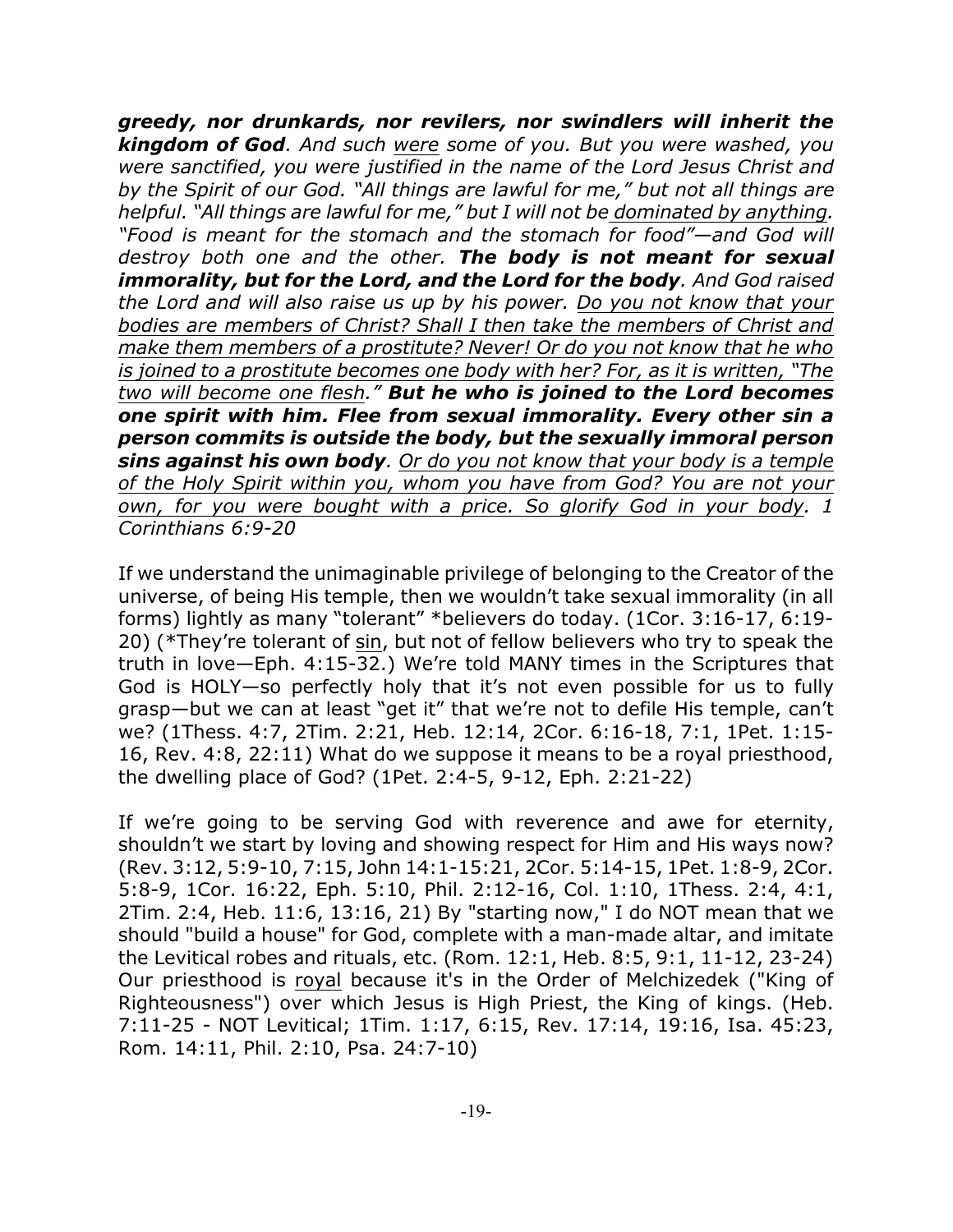Jesus said the kingdom of God does NOT come with signs to be observed (such as a particular place to worship, special garb, etc.), but is within us—referring to the Holy Spirit. (Luke 17:20-21, John 3:3-8, 4:21-24, 18:36- 38) Paul also taught frequently about the kingdom of God. There WILL be a future, literal earthly kingdom presided over by Jesus, but it's not our job to set that up.

## +Abiding in Christ

See John's words about how those who continue practicing deliberate sin while claiming to be believers are insincere and do NOT actually know God—genuine faith results in "works" of obedience out of genuine love, gratitude and respect for God. (1John 2:1-6, 3:4-10)

*Beloved, I am writing you no new commandment, but an old commandment that you had from the beginning. The old commandment is the word that you have heard. 1 John 2:7*

"From the beginning" refers to the command Jesus gave them the night He was betrayed by Judas and went on to finish the work of redemption, beginning the age of grace—notice He repeated it three times for emphasis:

*A new commandment I give to you, that you love one another: just as I have loved you, you also are to love one another. By this all people will know that you are my disciples, if you have love for one another." John 13:34-35*

Jesus told them they were to obey HIS words. If He meant keeping the strict rules of the Mosaic law, then there would be nothing new about it.

*Whoever does not love me does not keep my words. And the word that you hear is not mine but the Father's who sent me. John 14:24*

*If you abide in me, and my words abide in you, ask whatever you wish, and it will be done for you. John 15:7* (Also see 1John 5:14.)

Remember, whoever does not have His Spirit does not belong to Him. (Rom. 8:9-12, 1Cor. 15:23) The evidence of having His Spirit is the fruits of the Spirit, the first of which is LOVE. (Gal. 5:22-23, 1John 4:7, 5:1)

*Therefore, since we have been justified by faith, we have peace with God through our Lord Jesus Christ. Through him we have also obtained access by faith into this grace in which we stand, and we rejoice in hope of the glory of*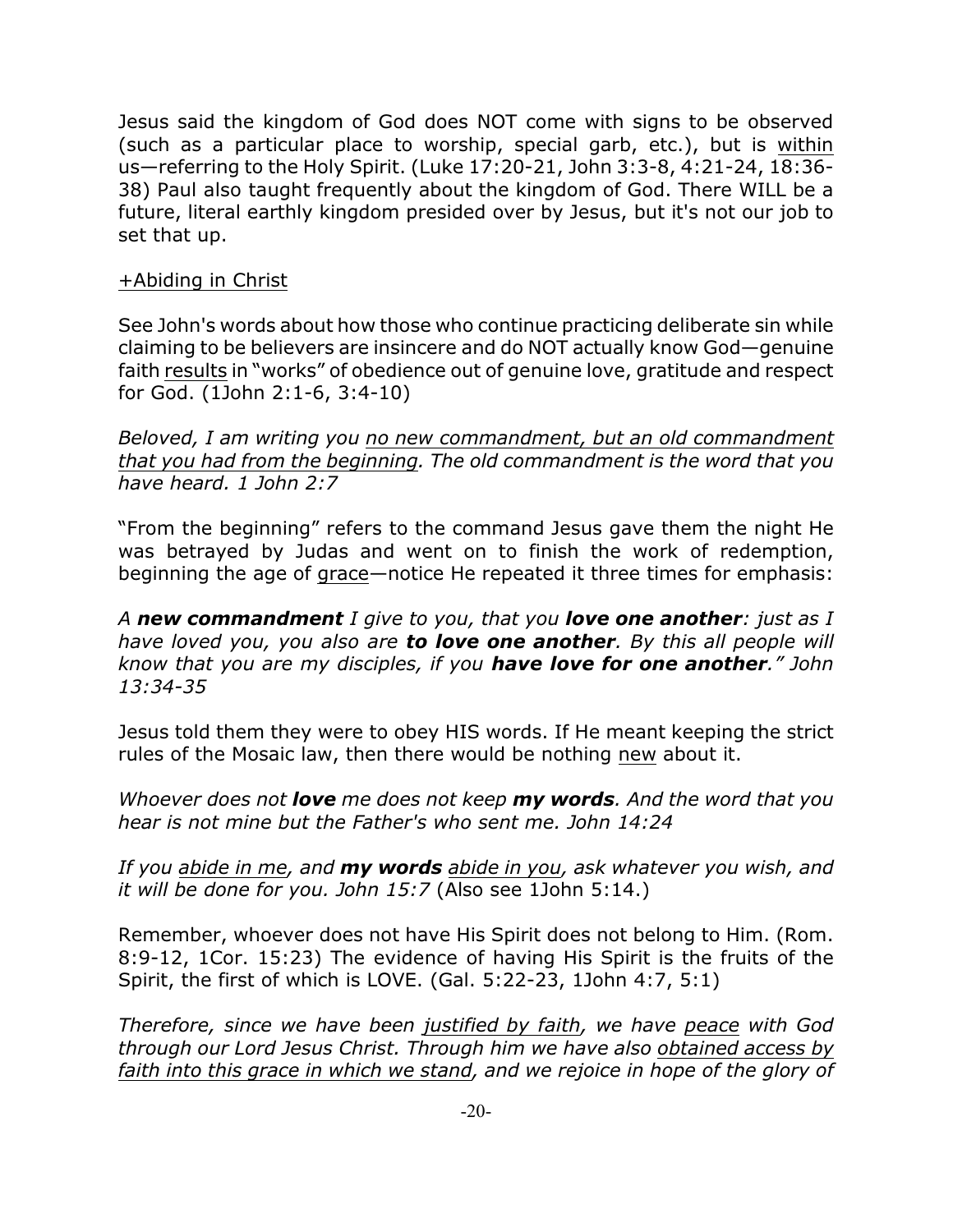*God. Not only that, but we rejoice in our sufferings, knowing that suffering produces endurance, and endurance produces character, and character produces hope, and hope does not put us to shame, because God's love has been poured into our hearts through the Holy Spirit who has been given to us. For while we were still weak, at the right time Christ died for the ungodly. For one will scarcely die for a righteous person—though perhaps for a good person one would dare even to die— but God shows his love for us in that while we were still sinners, Christ died for us. Since, therefore, we have now been justified by his blood, much more shall we be saved by him from the wrath of God. For if while we were enemies we were reconciled to God by the death of his Son, much more, now that we are reconciled, shall we be saved by his life. More than that, we also rejoice in God through our Lord Jesus Christ, through whom we have now received reconciliation. Romans 5:1-11*

Jesus is not looking to see if the Mosaic law is written on our heart, but whether our spirits have been made one with His—it's a marriage. Like all marriages, faithfulness in both the heart/affections AND the body/physical fidelity are expected. Remember that the chief complaints against Gentile believers were that they were either being led back into the bondage of the Mosaic law (Gal. 3:1-11, Rom. 8:1-8, Titus 1:10-16), or they were forgetting that they were STILL forbidden to practice sexual immorality. (Acts 21:25, Rom. 13:13, Gal. 5:19-21, 1Thess. 4:3-8, Col. 3:5-25, 1Cor. 5:11, 10:8, 2Cor. 12:21) Eve was under ONE "law"—don't eat from one particular tree. (Gen. 3) If she had loved God first, she would have been satisfied with what she had been given rather than seeking more than was granted to her (both the fruit of that tree, and to be "more like God.") She would not have believed that God had lied to her as the serpent claimed.

*I wish you would bear with me in a little foolishness. Do bear with me! For I feel a divine jealousy for you, since I betrothed you to one husband, to present you as a pure virgin to Christ. But I am afraid that as the serpent deceived Eve by his cunning, your thoughts will be led astray from a sincere and pure devotion to Christ. For if someone comes and proclaims another Jesus than the one we proclaimed, or if you receive a different spirit from the one you received, or if you accept a different gospel from the one you accepted, you put up with it readily enough. 2 Corinthians 11:1-4*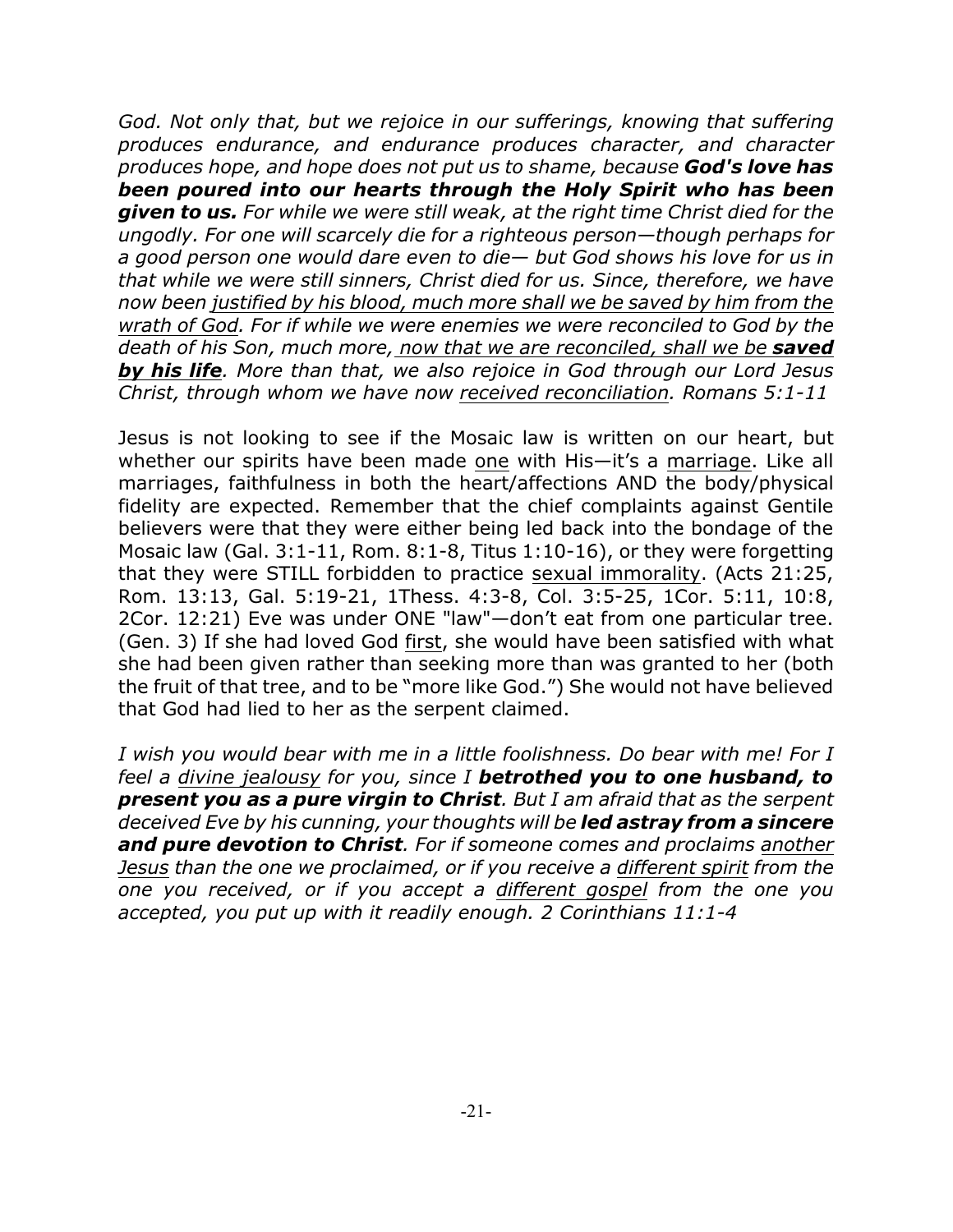### +Walking as Jesus Walked

"Walking as Jesus walked" (1John 2:6) does NOT mean keeping the Mosaic law is He did. To suggest that we even COULD walk as Jesus walked by keeping the law might even be considered blasphemous, since ONLY He could perfectly keep it—because He is the ONLY begotten Son of God, born without the sinful nature that we all inherited from Adam, the forefather of mankind. (Matt. 1:20, Luke 1:35, Rom. 5:12, 17)

Jesus was a Jewish male born under the law. (Gal. 4:4) Our state of [ceremonial] "circumcision" (for males) determines whether we were physically born a Jew or a Gentile. (Rom. 3:30) We has been told to remain as we were when we came to faith (circumcised or uncircumcised—we can consider this "code" for a Jew or a Gentile). (1Cor. 7:18-24, Acts 15:19- 20—these instructions are to the Gentiles who have believed.) We Gentile believers were "the uncircumcision," but have now become "the circumcision," because we're made righteous by faith, NOT by the Mosaic law. (Phil. 3:3)

The commandments expressed in ordinances have been abolished. (Eph. 2:11-12, 13-14, 15-22) We live now by the commandments expressed by the SPIRIT. (Rom. 7:4-6, 8:13-16—we're not to fall back into slavery—whether to the letter of the law, or to the control/enslavement of our flesh to live contrary to the spirit of it.) God spiritually circumcised our hearts when He brought us to awareness of our need for a Savior due to our sin, and granted us the gift of faith. (Rom. 2:28-29, Col. 2:11-22, Eph. 2:8-10, Rom. 3:27-28) We are no more expected to obey the letter of the law than we are to expect God to physically circumcise our hearts.

The fruit of the Spirit is evidence that we are abiding in Jesus by walking in LOVE. (Gal. 5:16, 22-25, John 13:34-35, 15:1-9, 10-11, 12-17, Eph. 5:2) That is what "in spirit and truth" means. (John 4:23-24) If the Old Covenant law were meant to be kept under the New Covenant, Jesus would not have told the woman at the well that there would no longer be a requirement to worship in Jerusalem when she asked Him about it. (John 4:20-26) After all, the temple stood until 70AD.

When Jesus said to teach disciples "to observe all He commanded," He is not sending people backward to the former covenant. (Matt. 28:19-20) In Matt. 5:17-48, He taught about the spirit of the law, which was actually a higher standard than the letter required. Murder now included murderous thoughts; adultery now included the lust of the eyes. How would He expect them to attain such perfection (Matt. 5:48) when they struggled under the burden of the law as it was?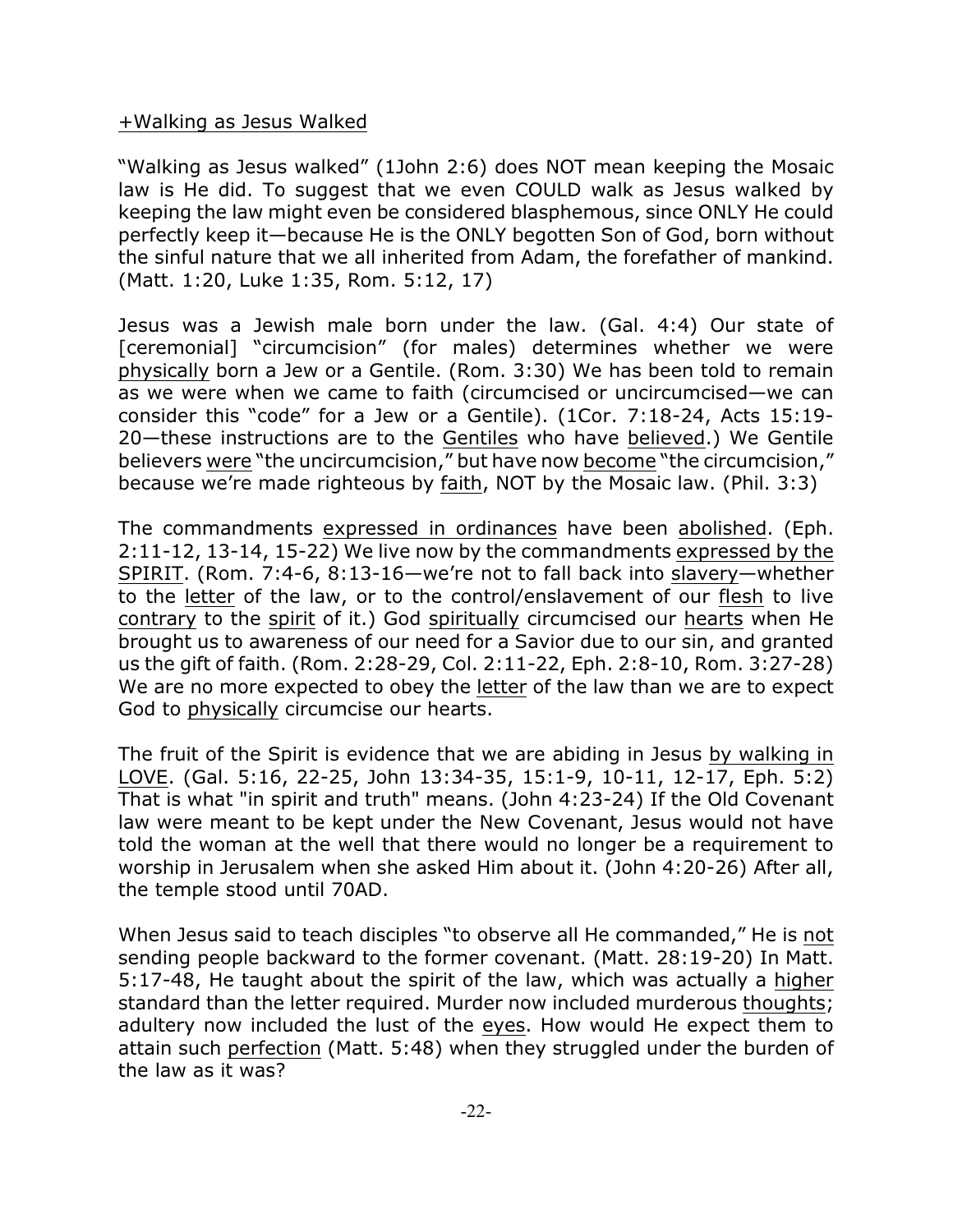We know that breaking one part of the law breaks ALL of it. (Jam. 2:10) Can anyone keep the letter of the law perfectly other than Jesus? No, ALL fall short of keeping the letter of the law (Rom. 3:23), and the spirit of the law can only be kept by the power of the Holy Spirit, who is received by faith. Even then we'll slip and get back up again, because we still dwell in weak bodies of flesh. (1John 1:5-10, Gal. 6:1, 2Tim. 2:24-26) We MUST walk according to the Spirit and not the flesh if we're to overcome. (Rom. 8:3-4, 13-14, Gal. 5:16, 25, 1John 4:4, 5:5)

It would be fair to say that during Jesus' ministry, the Jews (especially those in power at the time)preferred to rely on the works of the law rather than accepting their Messiah who would give them REST from those works by grace through faith. (Rom. 4:16, 5:2, 9:32, Gal. 5:4, Eph. 2:8-9) By refusing to believe in Jesus, the ONE way to be saved, they rebelled against God. (Heb. 4:1-10, 1John 2:23, John 3:36) Our strength not in ourselves and our deeds, but in yielding to Him, in humbling ourselves before Him. (2Cor. 12:10, Rom. 8:35-39, Phil. 4:12-13, Col. 1:29, Psa. 147:10-11, 149:4, Eph. 4:30, 1Thess. 5:19, Heb. 3:12-15, Jam. 4:10, 1Pet. 5:6, Zeph. 3:11-13, 2Sam. 22:26-28) He sets us FREE from the power of sin to control (make us obey its passions), and the death penalty for it. (Rom. 6)

*"Because he holds fast to me in love, I will deliver him; I will protect him, because he knows my name. When he calls to me, I will answer him; I will be with him in trouble; I will rescue him and honor him. With long life I will satisfy him and show him my salvation." Psalms 91:14-16*

## +Our Freedom in Christ

God will judge what we did with our freedom according to the true intentions of our heart. (Rom. 14:12, 2Cor. 5:9-11, Heb. 4:12-13, Prov. 21:2, Gal. 5:13, 1Thess. 2:3-4, 1Pet. 2:16, Rev. 22:12) We believers will be judged by the law of liberty. (Jam. 2:12) "Written on their hearts" is in contrast to the "tablets of the law," which are "expressed in ordinances," which is the "letter that kills." (2Cor. 3:3, Eph. 2:15 2Cor. 3:6, Rom. 7:10-11) "The work of the law" in this context is acting upon the spirit of it (doing the good deeds of it, not observing the letter)—this is similar to other passages where God's people are told to devote themselves to "good works." (Titus 3:8, 14, Matt. 5:16)

*There will be tribulation and distress for every human being who does evil, the Jew first and also the Greek, but glory and honor and peace for everyone who does good, the Jew first and also the Greek. For God shows no partiality. For all who have sinned without the law will also perish without the law, and all who have sinned under the law will be judged by the law. For*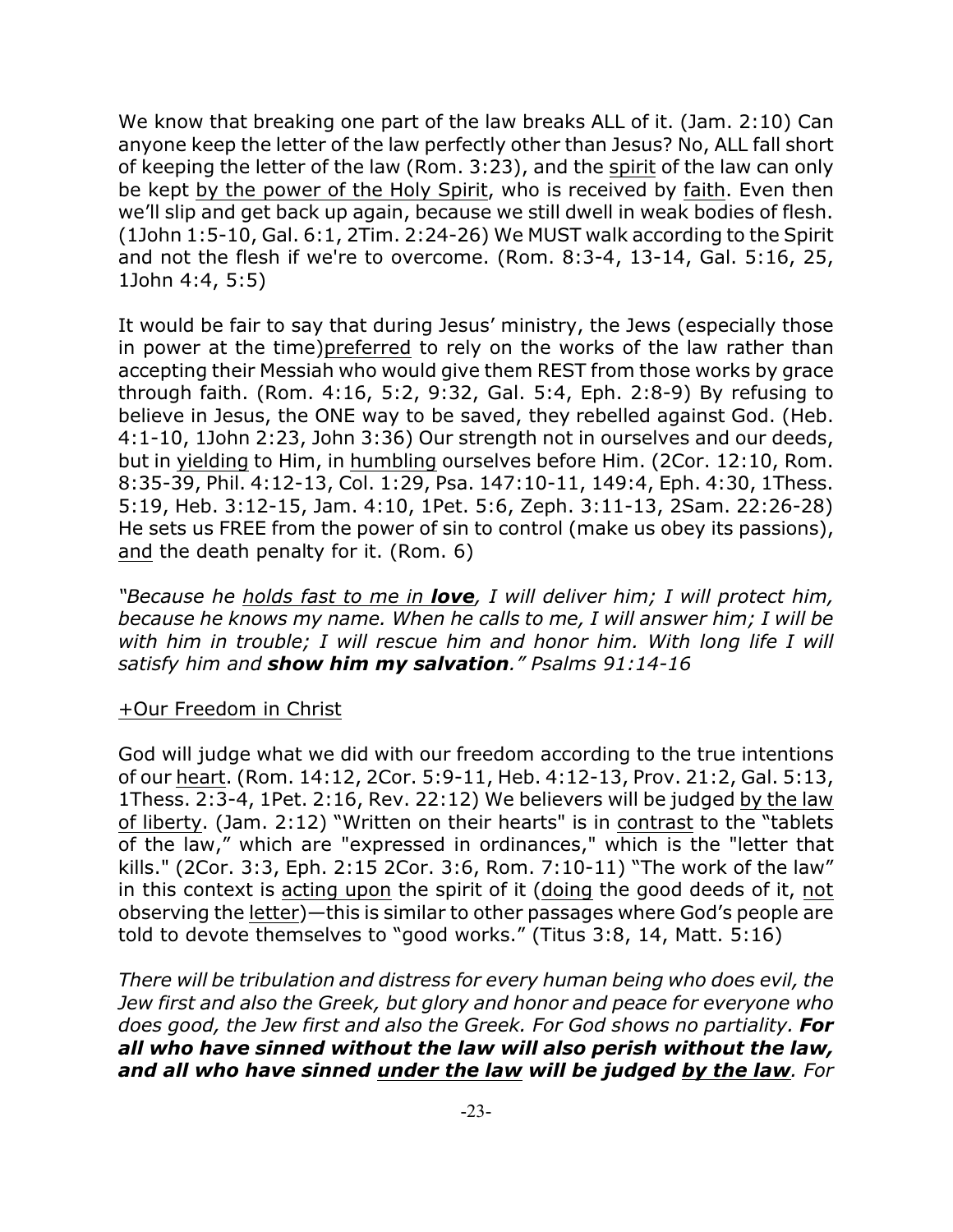*it is not the hearers of the law who are righteous before God, but the doers of the law who will be justified. For when Gentiles, who do not have the law, by nature do what the law requires, they are a law to themselves, even though they do not have the law. They show that the work of the law is written on their hearts, while their conscience also bears witness, and their conflicting thoughts accuse or even excuse them on that day when, according to my gospel, God judges the secrets of men by Christ Jesus. Romans 2:9-16*

*What shall we say, then? That Gentiles who did not pursue righteousness have attained it, that is, a righteousness that is by faith; but that Israel who pursued a law that would lead to righteousness did not succeed in reaching that law. Why? Because they did not pursue it by faith, but as if it were based on works. They have stumbled over the stumbling stone, as it is written, "Behold, I am laying in Zion a stone of stumbling, and a rock of offense; and whoever believes in him will not be put to shame." Romans 9:30-33*

There is a difference between seeking to please God (even if that includes observing a particular day, by whether we eat meat, by whether we marry or CHOOSE to stay single in order to serve God more devotedly, etc.) and trying to SAVE ourselves by our actions. We're free to serve Him in a variety ways with the gifts He gives us (Rom. 12:6-8, 1Cor. 12:4-11, 1Pet. 4:10-11), but we're not to impose our own preferences on others. (Rom. 14:5-9, Col. 2:16-17) Nor are we to think less of others and more highly of ourselves for how we use our freedom in Christ compared to them. (1Cor. 12:14-26) But remember, this is about how we glorify and honor Jesus as Lord, not that we're "free" to dishonor Him and put Him to shame by our ungodly behavior. (1Tim. 5:20)

*For by the grace given to me I say to everyone among you not to think of himself more highly than he ought to think, but to think with sober judgment, each according to the measure of faith that God has assigned. Romans 12:3*

*For if anyone thinks he is something, when he is nothing, he deceives himself. But let each one test his own work, and then his reason to boast will be in himself alone and not in his neighbor. For each will have to bear his own load. Galatians 6:3-5*

This isn't about failing to keep the law, nor is it about slipping and getting back up (repenting—1John 1:5-10). It's about not being enslaved TO sin. As Paul said previously in Rom. 6:14—it's not to have dominion over us. (1Cor. 6:12)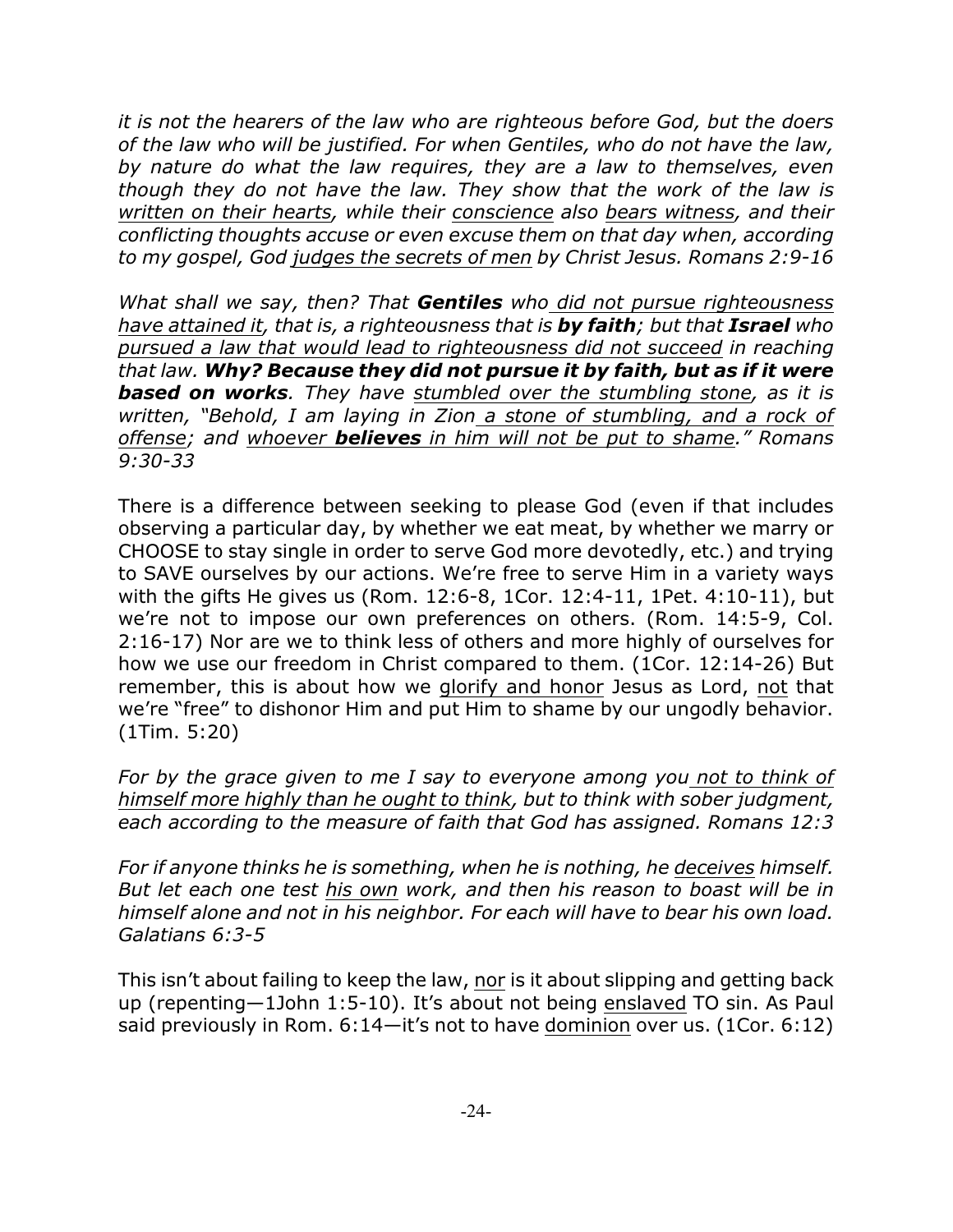*These are waterless springs and mists driven by a storm. For them the gloom of utter darkness has been reserved. For, speaking loud boasts of folly, they entice by sensual passions of the flesh those who are barely escaping from those who live in error. They promise them freedom, but they themselves are slaves of corruption. For whatever overcomes a person, to that he is enslaved. For if, after they have escaped the defilements of the world through the knowledge of our Lord and Savior Jesus Christ, they are again entangled in them and overcome, the last state has become worse for them than the first. For it would have been better for them never to have known the way of righteousness than after knowing it to turn back from the holy commandment delivered to them. What the true proverb says has happened to them: "The dog returns to its own vomit, and the sow, after washing herself, returns to wallow in the mire." 2 Peter 2:17-22*

## +Good Fruit

And where else in the Bible (besides Rom. 6:21 above) can we find discussion about people's outward behavior being called "fruit" and showing us what they're like on the INSIDE?

*"Beware of false prophets, who come to you in sheep's clothing but inwardly are ravenous wolves. You will recognize them by their fruits. Are grapes gathered from thornbushes, or figs from thistles? So, every healthy tree bears good fruit, but the diseased tree bears bad fruit. A healthy tree cannot bear bad fruit, nor can a diseased tree bear good fruit. Every tree that does not bear good fruit is cut down and thrown into the fire. Thus you will recognize them by their fruits. "Not everyone who says to me, 'Lord, Lord,' will enter the kingdom of heaven, but the one who does the will of my Father who is in heaven. Matthew 7:15-21* (Also see Heb. 12:11.)

Again, if Jesus was referring to keeping the law being "good fruit" in the above passage, then how could He be speaking about the law-keeping Pharisees and Sadducees? (Matt. 21:43-46) If the "will of the Father" is that we keep the letter of the law rather than the spirit of it, then why is Jesus criticizing them? (John 4:23) They were so hard of heart and reliant on the works of the law that they had no compassion for people who needed and received healing on the Sabbath! Their evil hearts were murderous inside. (John 5:15-18, 7:23-24, Mark 2:27-28, Matt. 26:3-4)

*"Either make the tree good and its fruit good, or make the tree bad and its fruit bad, for the tree is known by its fruit. You brood of vipers! How can you speak good, when you are evil? For out of the abundance of the heart the mouth speaks. The good person out of his good treasure brings forth*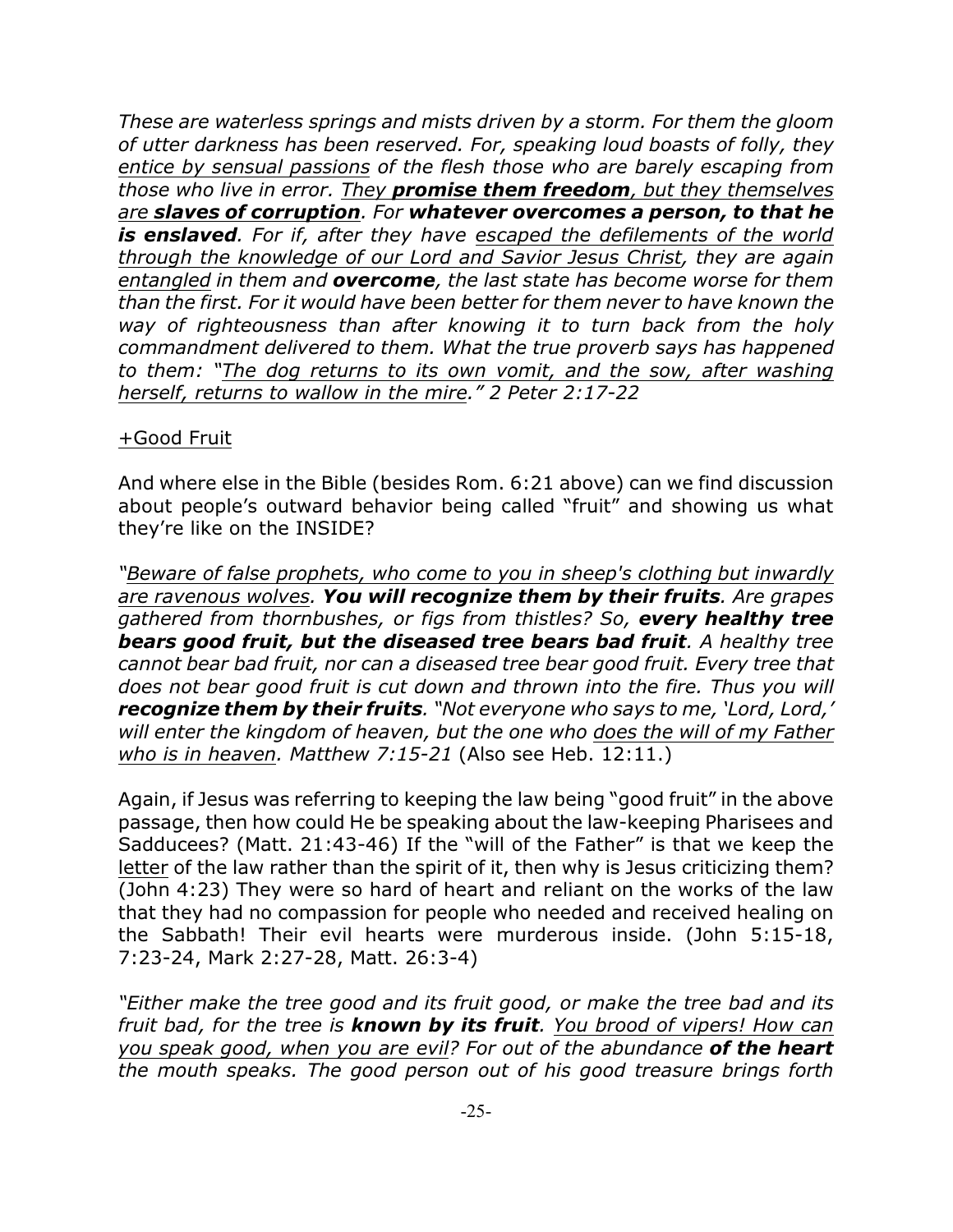*good, and the evil person out of his evil treasure brings forth evil. Matthew 12:33-35* (Also see what John the Baptizer said to these same "law-keeping" people in Matt. 3:7-10.)

No, the following passage clarifies what "good fruit" means, especially to us in this age—but it's what God has always desired: obedience to the spirit of the law out of genuine love, gratitude and respect. That used to include keeping the letter of the law, but it no longer does in the NEW Covenant. (Rom. 7:4-6)

*For you were called to freedom, brothers. Only do not use your freedom as an opportunity for the flesh, but through love serve one another. For the whole law is fulfilled in one word: "You shall love your neighbor as yourself." But if you bite and devour one another, watch out that you are not consumed by one another. But I say, walk by the Spirit, and you will not gratify the desires of the flesh. For the desires of the flesh are against the Spirit, and the desires of the Spirit are against the flesh, for these are opposed to each other, to keep you from doing the things you want to do. But if you are led by the Spirit, you are not under the law. Now the works of the flesh are evident: sexual immorality, impurity, sensuality, idolatry, sorcery, enmity, strife, jealousy, fits of anger, rivalries, dissensions, divisions, envy, drunkenness, orgies, and things like these. I warn you, as I warned you before, that those who do such things will not inherit the kingdom of God. But the fruit of the Spirit is love, joy, peace, patience, kindness, goodness, faithfulness, gentleness, self-control; against such things there is no law. And those who belong to Christ Jesus have crucified the flesh with its passions and desires. If we live by the Spirit, let us also keep in step with the Spirit. Let us not become conceited, provoking one another, envying one another. Brothers, if anyone is caught in any transgression, you who are spiritual should restore him in a spirit of gentleness. Keep watch on yourself, lest you too be tempted. Galatians 5:13-6:1* (Also see Col. 1:9-10, Jam. 3:17.)

## +Discipline

We do God's will, first by believing in His Son and then by abiding in Him so that our fruit is good (because it's of His Spirit in us). (John 1:12-13, Matt. 12:50, 13:23, John 15:1-10, Rom. 7:4-5, 6:20-23, Gal. 5:22-24) It's not that we just SAY our fruit is good, but because of the Holy Spirit, it IS visibly, noticeably good (just like you can see the effect of the wind even though you can't actually "see" wind.) (John 3:3-8, Luke 6:45)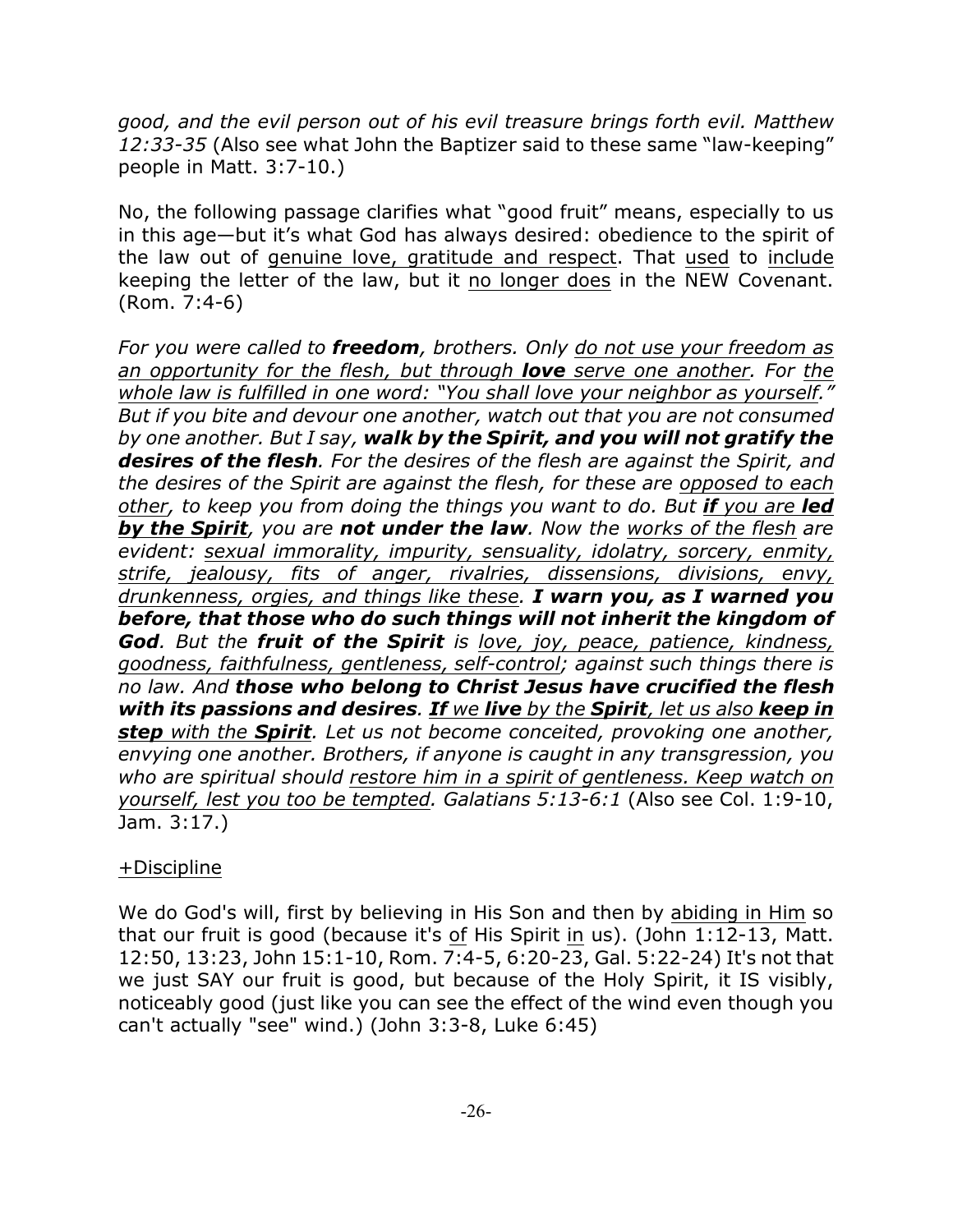We discipline our bodies for endurance in the face of persecution and temptation to indulge our flesh, bearing bad fruit instead of the fruits of the Spirit. We also endure the discipline of our Father for our good—to share His holiness. (Also see Rev. 3:19.) If we "get away with" deliberate sin, that's a BAD sign—that would be an indication that we are NOT His true children. But there is a difference between keeping the letter of the law under the Old Covenant and sinning deliberately, which in the New Covenant is grieving and quenching the Holy Spirit who leads us to keep the Spirit of the law by walking in love.

*Count it all joy, my brothers, when you meet trials of various kinds, for you know that the testing of your faith produces steadfastness. And let steadfastness have its full effect, that you may be perfect and complete, lacking in nothing. James 1:2-4*

*Do you not know that in a race all the runners run, but only one receives the prize? So run that you may obtain it. Every athlete exercises self-control in all things. They do it to receive a perishable wreath, but we an imperishable. So I do not run aimlessly; I do not box as one beating the air. But I discipline my body and keep it under control, lest after preaching to others I myself should be disqualified. 1 Corinthians 9:24-27*

*Therefore, since we are surrounded by so great a cloud of witnesses, let us also lay aside every weight, and sin which clings so closely, and let us run with endurance the race that is set before us, looking to Jesus, the founder and perfecter of our faith, who for the joy that was set before him endured the cross, despising the shame, and is seated at the right hand of the throne of God. Consider him who endured from sinners such hostility against himself, so that you may not grow weary or fainthearted. In your struggle against sin you have not yet resisted to the point of shedding your blood. And have you forgotten the exhortation that addresses you as sons? "My son, do not regard lightly the discipline of the Lord, nor be weary when reproved by him. For the Lord disciplines the one he loves, and chastises every son whom he receives." It is for discipline that you have to endure. God is treating you as sons. For what son is there whom his father does not discipline? If you are left without discipline, in which all have participated, then you are illegitimate children and not sons. Besides this, we have had earthly fathers who disciplined us and we respected them. Shall we not much more be subject to the Father of spirits and live? For they disciplined us for a short time as it seemed best to them, but he disciplines us for our good, that we may share his holiness. For the moment all discipline seems painful rather than pleasant, but later it yields the peaceful fruit of righteousness to those who have been trained by it. Therefore lift your drooping hands and*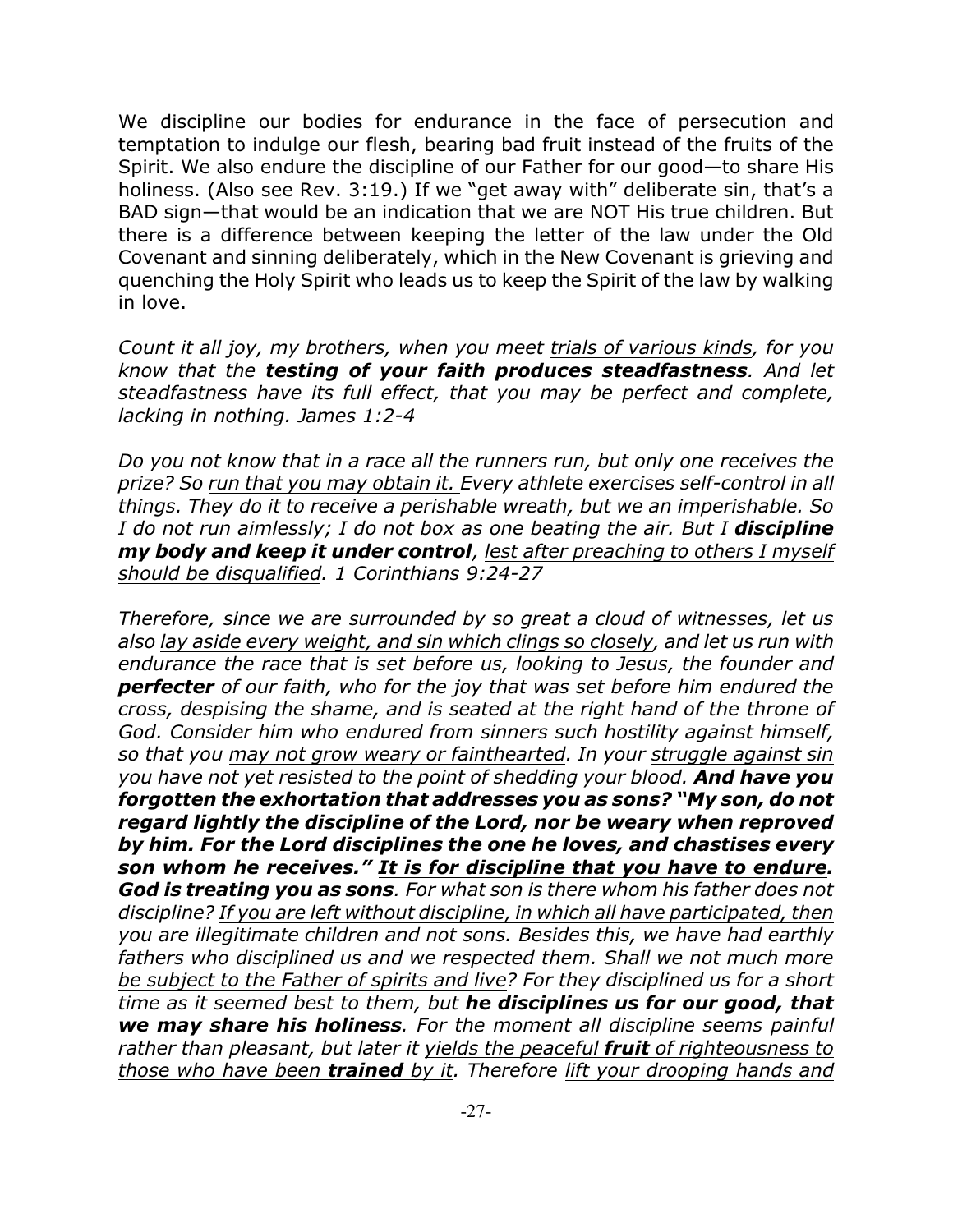*strengthen your weak knees, and make straight paths for your feet, so that what is lame may not be put out of joint but rather be healed. Hebrews 12:1-13* (Remember, we receive our "training" by the Spirit (Titus 2:11-3:8), not by the works of our own flesh in trying to keep the Old Covenant law—more later. This Hebrews passage is also continued later below.)

In the context surrounding 1Cor. 7:20, Paul also uses other examples such as married or unmarried, and bondservant or free, without commanding anyone to only be either one or the other. Our freedom is by the Spirit, not physical in the way a slave is set free—just as the lack of differences between believers referred to in the passage below is spiritual, not physical. Clearly, we DO still have males and females, etc., despite what the current opinion of "professionals" mutilating the bodies that some confused souls were born with, for a profit. We are slaves to righteousness due to the invisible "circumcision" of our hearts, which have been made alive in Christ—new creations. (2Cor. 5:17, Gal. 6:15) God doesn't physically restrain us, but He guides us by His Spirit.

*Likewise, my brothers, you also have died to the law through the body of Christ, so that you may belong to another, to him who has been raised from the dead, in order that we may bear fruit for God. For while we were living in the flesh, our sinful passions, aroused by the law, were at work in our members to bear fruit for death. But now we are released from the law, having died to that which held us captive, so that we serve in the new way of the Spirit and not in the old way of the written code. Romans 7:4-6*

*And you show that you are a letter from Christ delivered by us, written not with ink but with the Spirit of the living God, not on tablets of stone but on tablets of human hearts. Such is the confidence that we have through Christ toward God. Not that we are sufficient in ourselves to claim anything as coming from us, but our sufficiency is from God, who has made us sufficient to be ministers of a new covenant, not of the letter but of the Spirit. For the letter kills, but the Spirit gives life. 2 Corinthians 3:3-6*

*Look out for the dogs, look out for the evildoers, look out for those who mutilate the flesh. For we are the circumcision, who worship by the Spirit of God and glory in Christ Jesus and put no confidence in the flesh—though I myself have reason for confidence in the flesh also. If anyone else thinks he has reason for confidence in the flesh, I have more: circumcised on the eighth day, of the people of Israel, of the tribe of Benjamin, a Hebrew of Hebrews; as to the law, a Pharisee; as to zeal, a persecutor of the church; as to righteousness under the law, blameless. But whatever gain I had, I counted as loss for the sake of Christ. Indeed, I count everything as loss because of*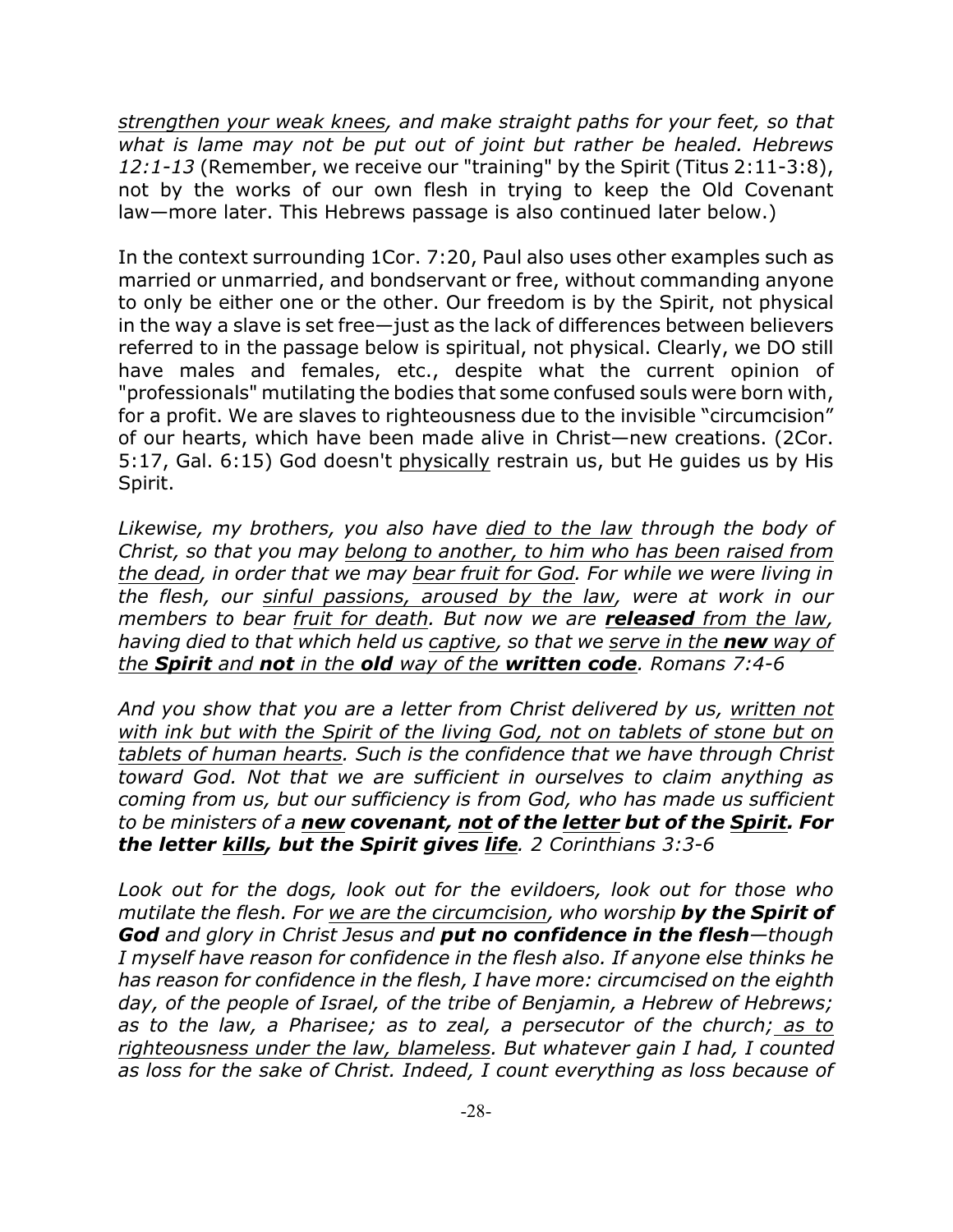*the surpassing worth of knowing Christ Jesus my Lord. For his sake I have suffered the loss of all things and count them as rubbish, in order that I may gain Christ and be found in him, not having a righteousness of my own that comes from the law, but that which comes through faith in Christ, the righteousness from God that depends on faith. Philippians 3:2-9*

Note that even though the topic above is circumcision, and the one below is about Jesus declaring Himself to be the Bread of Life, the same principles apply. We are NOT to consider that any physical thing we do has any power to save us. Faith alone saves, and God is the giver of faith—we don't appropriate it by our own actions or by those done on our behalf—not even by doing things that are commanded or by doing "spiritual" things. (Rom. 10:17)

## *It is the Spirit who gives life; the flesh is no help at all. The words that I have spoken to you are spirit and life. John 6:63*

## +Sanctification

We are "washed" when the Holy Spirit regenerates our spirit with the "water of the word," which is to redeem AND purify us. (Titus 3:5, Eph. 5:25-27) Water is often used to symbolize the Holy Spirit. (John 4:13-14, 7:37-39, Rev. 22:17) We become "clean" when we become part of His Body through genuine faith. (John 13:8-9, 10-11, 15:3, 1Pet. 1:22-25, Eph. 5:23-33)

Some teach that we are only justified (saved by the blood of Jesus from the penalty of our sins) by faith, but we must keep the law in order to be sanctified (being purified, made holy, set apart for God—perfected). Haven't they ever read this?

*O foolish Galatians! Who has bewitched you? It was before your eyes that Jesus Christ was publicly portrayed as crucified. Let me ask you only this: Did you receive the Spirit by works of the law or by hearing with faith? Are you so foolish? Having begun by the Spirit, are you now being perfected by the flesh? Did you suffer so many things in vain—if indeed it was in vain? Does he who supplies the Spirit to you and works miracles among you do so by works of the law, or by hearing with faith—just as Abraham "believed God, and it was counted to him as righteousness"? Galatians 3:1-6*

*For by a single offering he has perfected for all time those who are being sanctified. Hebrews 10:14*

Jesus has not merely "gotten us off to a good start" by justifying us by His blood and then expecting us to do the rest. How would a belief that Jesus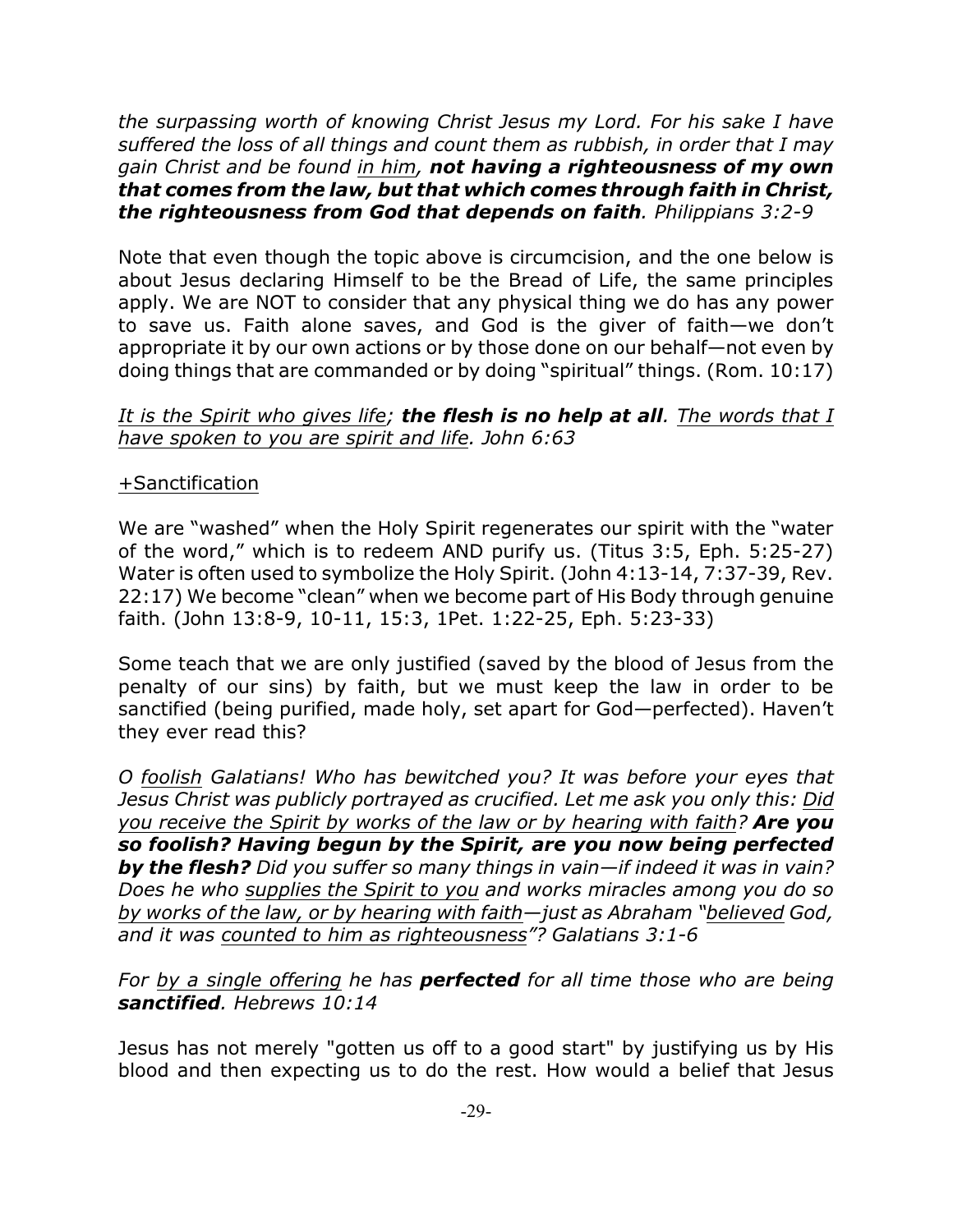"only" justifies us, but does not sanctify us be any different than the (recognizably erroneous) Mormon saying "after all we have done" (Jesus does the rest)?

We remain pure by abiding IN Him (who IS pure—Heb. 2:10-15). We don't turn back, which is to do the same things as those who do not bear fruit, as Jesus taught in the Parable of the Sower. What did He say? They loved the world and all it has to offer (being willing to "trade in" their immeasurably valuable future inheritance for worthless "treasures" now—Heb. 12:16-17, 1Cor. 3:14-15, Matt. 6:21-23), or they were afraid of persecution. (Matt. 13:3-23, Mark 14:51-52—this man fled away naked, 1John 2:15-17, Jam. 4:4-10, 2Tim. 3:12-17, 1Cor. 10:1-13—we learn from their example not to desire evil as they did—not by hoping to keep the letter of the law better than they did.) At what point did Jesus say the "unfruitful crops" turned back because they didn't keep the letter of the law? He didn't. He knows we couldn't if we tried, and He criticized those who thought they were doing so. (Luke 18:9-14, Matt. 23:1-4, 13) No, we bear fruit of the Spirit, not of the Mosaic law. (2Pet. 1:8, Titus 3:14, Eph. 5:11-12, Col. 1:10, John 15:1-6, Rom. 7:4-6, John 6:63)

## +Mount Zion

We can be SURE in the light of the other Scriptures that God is NOT saying that we can be made holy by observing the letter of the Old Covenant law. That is actually an offense to Christ. (Eph. 5:25-27)

*And because of him you are in Christ Jesus, who became to us wisdom from God, righteousness and sanctification and redemption, so that, as it is written, "Let the one who boasts, boast in the Lord." 1 Corinthians 1:30-31*

*But we ought always to give thanks to God for you, brothers beloved by the Lord, because God chose you as the firstfruits to be saved, through sanctification by the Spirit and belief in the truth. 2 Thessalonians 2:13*

*Now if perfection had been attainable through the Levitical priesthood (for under it the people received the law), what further need would there have been for another priest to arise after the order of Melchizedek, rather than one named after the order of Aaron? 18 For on the one hand, a former commandment is set aside because of its weakness and uselessness (for the law made nothing perfect); but on the other hand, a better hope is introduced, through which we draw near to God. Hebrews 7:11, 18-19*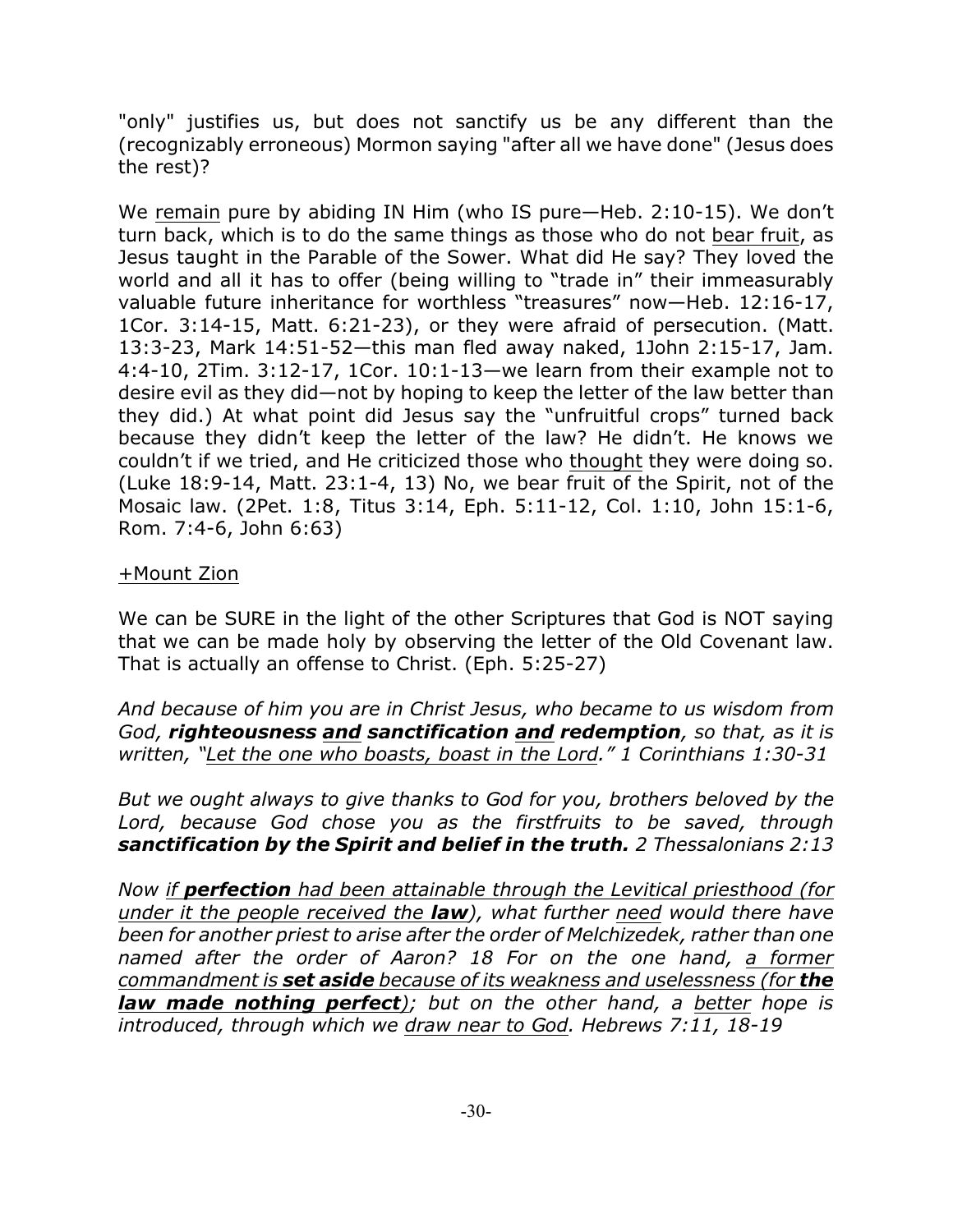*For since the law has but a shadow of the good things to come instead of the true form of these realities, it can never, by the same sacrifices that are continually offered every year, make perfect those who draw near. Hebrews 10:1*

The contrast between our situation and those who were under the Old Covenant is illustrated for us in the following passage:

*Strive for peace with everyone, and for the holiness without which no one will see the Lord. See to it that no one fails to obtain the grace of God; that no "root of bitterness" springs up and causes trouble, and by it many become defiled; that no one is sexually immoral or unholy like Esau, who sold his birthright for a single meal. For you know that afterward, when he desired to inherit the blessing, he was rejected, for he found no chance to repent, though he sought it with tears. For you have not come to what may be touched, a blazing fire and darkness and gloom and a tempest and the sound of a trumpet and a voice whose words made the hearers beg that no further messages be spoken to them. For they could not endure the order that was given, "If even a beast touches the mountain, it shall be stoned." Indeed, so terrifying was the sight that Moses said, "I tremble with fear." But you have come to Mount Zion and to the city of the living God, the heavenly Jerusalem, and to innumerable angels in festal gathering, and to the assembly of the firstborn who are enrolled in heaven, and to God, the judge of all, and to the spirits of the righteous made perfect, and to Jesus, the mediator of a new covenant, and to the sprinkled blood that speaks a better word than the blood of Abel. See that you do not refuse him who is speaking. For if they did not escape when they refused him who warned them on earth, much less will we escape if we reject him who warns from heaven. At that time his voice shook the earth, but now he has promised, "Yet once more I will shake not only the earth but also the heavens." This phrase, "Yet once more," indicates the removal of things that are shaken—that is, things that have been made—in order that the things that cannot be shaken may remain. Therefore let us be grateful for receiving a kingdom that cannot be shaken, and thus let us offer to God acceptable worship, with reverence and awe, for our God is a consuming fire. Hebrews 12:14-29* (Also see Col. 3.)

Keeping the Mosaic law is like going back to earthly Mt. Sinai instead of remaining at heavenly Mt. Zion. Why would anyone want to do that, and why would anyone think that would please God? Also remember, our "acceptable worship" is in the very way that we live our lives in holiness (set apart from the world), from the heart. Our "reverence and awe" is showing respect, love and gratitude to the One who made us for His good pleasure, remembering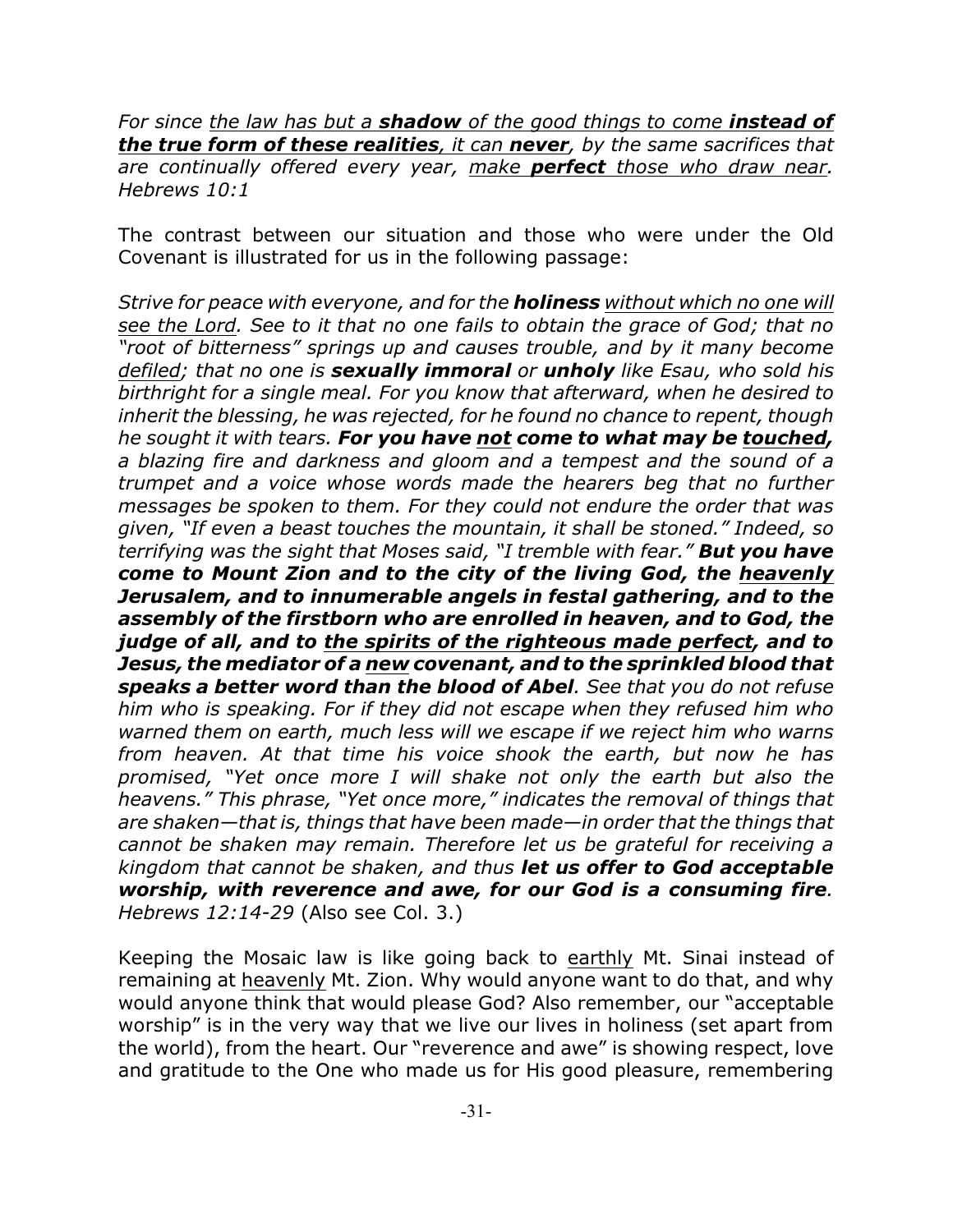that He sees and knows ALL. (Rom. 12:1-2, 6:17-19, Eph. 6:6, Heb. 3:12-15, 1Cor. 6:11, 13, 18-20, 1Pet. 1:22-23, 1Thess. 4:3, 7, 2Cor. 6:14-7:1, John 15:19, 1John 2:15-17, 3:13, Jam. 4:4-10, 2Tim. 3:12-13)

Side note: I am convinced that Paul wrote the book of Hebrews, which highly exalts Jesus and explains how His priesthood is far superior to that of the Levitical priesthood. (I hope to do an article on it with my observations on the authorship of Hebrews some time in the future.) In his writings, Paul quotes extensively from the Old Testament, having been educated by Gamaliel in the Torah. (Acts 5:34, 22:3) What Paul says does not contradict the rest of the New Testament.

## +Clothed in Righteousness

I saw one website where they insisted on a dress code for worshipers, because "we're coming before the King of kings and Lord of the universe," so we need to be sure to wear our very best. That is TRUE, we are gathering to worship the one, true God—BUT we are clothed in CHRIST's righteousness, or we could not come before Him at all. (1Tim. 2:9-10—our "adornment" is inside, not outside—Luke 6:45) His Spirit in us testifies that we have been washed clean by our faith in Jesus. (Rom. 8:16, Eph. 1:13-14, 4:30, 2Cor. 1:21-22, 5:5, 1John 4:13)

*For as many of you as were baptized into Christ have put on Christ. Galatians 3:27*

*But put on the Lord Jesus Christ, and make no provision for the flesh, to gratify its desires. Romans 13:14*

*Then he said to his servants, 'The wedding feast is ready, but those invited were not worthy. Go therefore to the main roads and invite to the wedding feast as many as you find.' And those servants went out into the roads and gathered all whom they found, both bad and good. So the wedding hall was filled with guests. But when the king came in to look at the guests, he saw there a man who had no wedding garment. And he said to him, 'Friend, how did you get in here without a wedding garment?' And he was speechless. Then the king said to the attendants, 'Bind him hand and foot and cast him into the outer darkness. In that place there will be weeping and gnashing of teeth.' Matthew 22:8-13*

*Blessed are those who wash their robes, so that they may have the right to the tree of life and that they may enter the city by the gates. Revelation 22:14*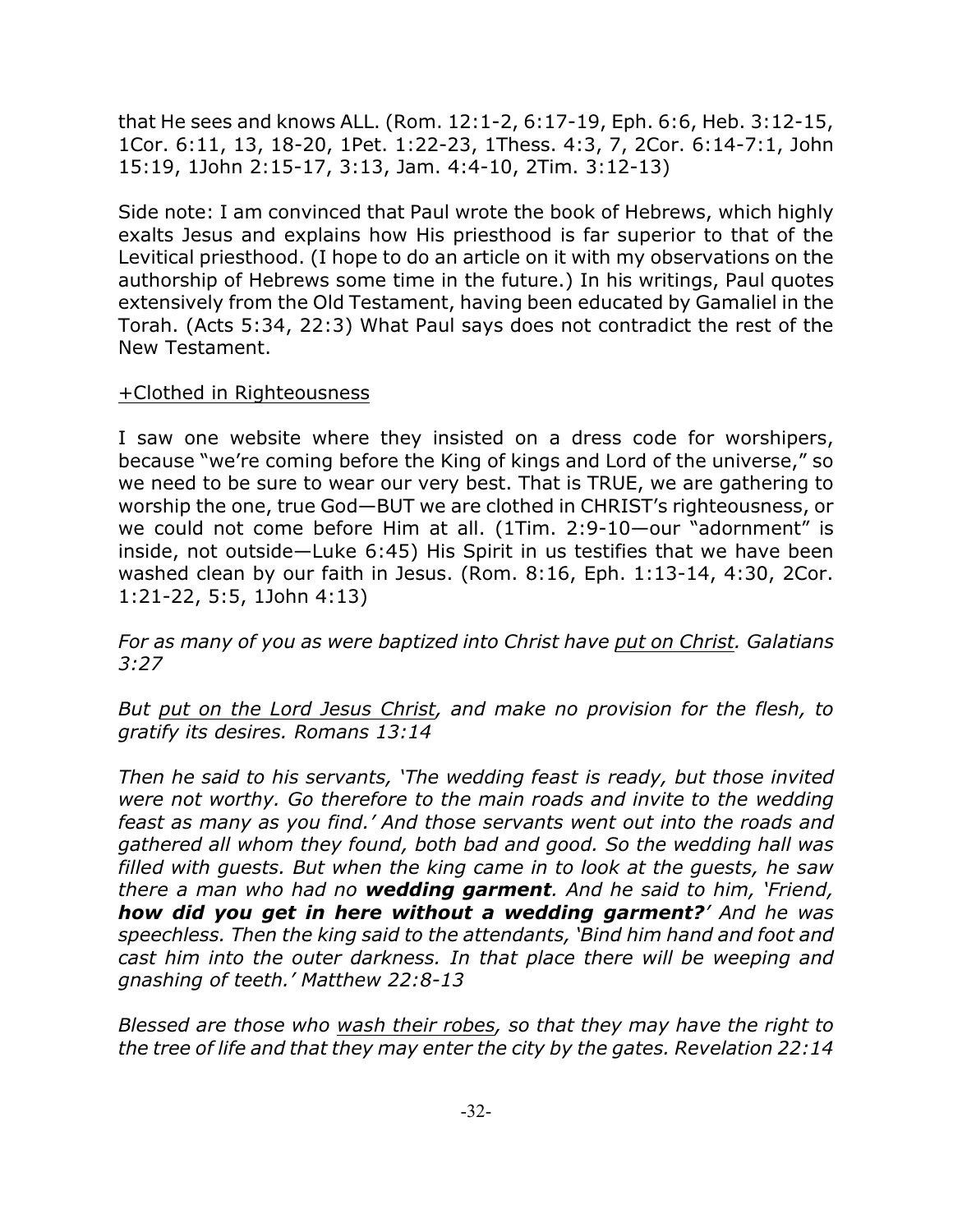*For we know that if the tent that is our earthly home is destroyed, we have a building from God, a house not made with hands, eternal in the heavens. For in this tent we groan, longing to put on our heavenly dwelling, if indeed by putting it on we may not be found naked. For while we are still in this tent, we groan, being burdened—not that we would be unclothed, but that we would be further clothed, so that what is mortal may be swallowed up by life. He who has prepared us for this very thing is God, who has given us the Spirit as a guarantee. 2 Corinthians 5:1-5*

When the Israelites were told to wash their clothes before appearing before the Lord at Mt. Sinai, that provided us with a foreshadow (an illustration, if you will, of a future event) of believers "putting on Christ" in this age. (Ex. 19:10-19, Heb. 12:18-29, Gal. 4:25-26, Phil. 3:20, Rev. 21:2) The third day of their "divine appointment" would seem to represent two thousand-year "days" from the year of the resurrection to His upcoming return. (But we don't set dates; also see Hos. 6:1-2, Psa. 90:4, 12, 2Pet. 3:8.)

Our "defilements" of body and spirit (2Cor. 7:1) aren't those according to the Mosaic law, but are set forth in Col. 3:5-11, for example. (Also 1Cor. 9:24- 10:13, Heb. 12:1-17, 1Thess. 4:3-8, 1Cor. 6:18-20, 1Pet. 1:13-19.)

*But God's firm foundation stands, bearing this seal: "The Lord knows those who are his," and, "Let everyone who names the name of the Lord depart from iniquity." Now in a great house there are not only vessels of gold and silver but also of wood and clay, some for honorable use, some for dishonorable. Therefore, if anyone cleanses himself from whatis dishonorable, he will be a vessel for honorable use, set apart as holy, useful to the master of the house, ready for every good work. So flee youthful passions and pursue righteousness, faith, love, and peace, along with those who call on the Lord from a pure heart. Have nothing to do with foolish, ignorant controversies; you know that they breed quarrels. And the Lord's servant must not be quarrelsome but kind to everyone, able to teach, patiently enduring evil, correcting his opponents with gentleness. God may perhaps grant them repentance leading to a knowledge of the truth, and they may come to their senses and escape from the snare of the devil, after being captured by him to do his will. 2 Timothy 2:19-26* 

The above passage does NOT say those who belong to the Lord should "turn to the law" or "ceremonially wash their hands" and "avoid unclean foods," but turn, flee from youthful lusts and pursue—notice those are fruits of the Spirit listed—from the heart (which was washed and regenerated by the Holy Spirit—Titus 3:5).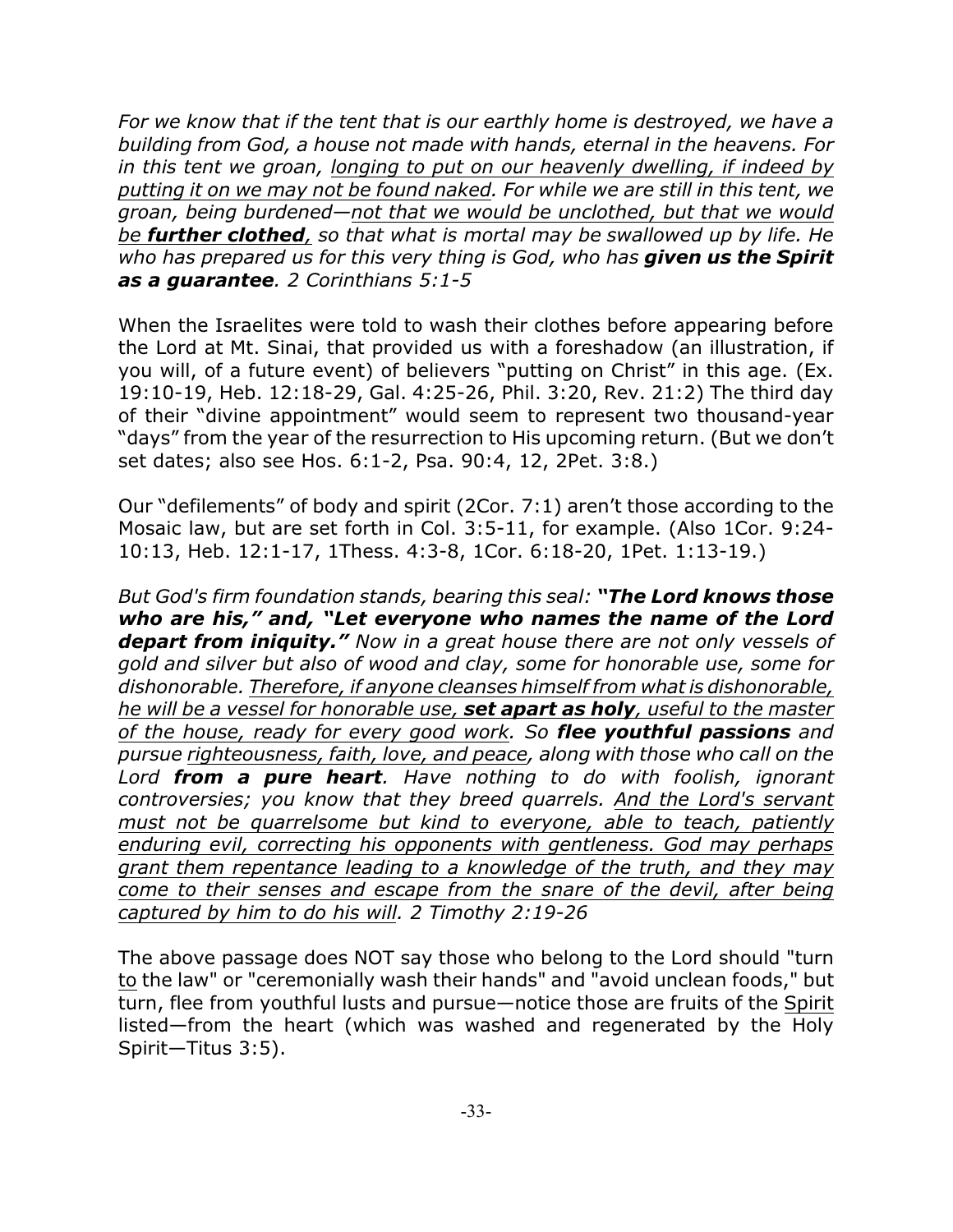#### +Dietary Restrictions

Jesus declared all foods to be clean, and Paul teaches the same. (Mark 7:18- 19, Col. 2:16-23, Rom. 14, 1Tim. 4:1-4, also see Gal. 3 about faith not the works of the law, as well as Gal. 4:9-11, 5:1-14.) As mentioned previously, the council in Acts recognized that the forefathers were not able to bear the yoke of the law, and it was not pleasing to God to cast a stumbling block before the Gentiles.

Some take issue with the fact that the question Jesus was asked in Matt. 15:1-20 and Mark 7:1-23 not being about what to eat, but about washing hands. However, it is VERY clear that Jesus gave them MORE information than they expected.

*Now when the Pharisees gathered to him, with some of the scribes who had come from Jerusalem, they saw that some of his disciples ate with hands that were defiled, that is, unwashed. (For the Pharisees and all the Jews do not eat unless they wash their hands properly, holding to the tradition of the elders, and when they come from the marketplace, they do not eat unless they wash. And there are many other traditions that they observe, such as the washing of cups and pots and copper vessels and dining couches.) And the Pharisees and the scribes asked him, "Why do your disciples not walk according to the tradition of the elders, but eat with defiled hands?" And he said to them, "Well did Isaiah prophesy of you hypocrites, as it is written, "'This people honors me with their lips, but their heart is far from me; in vain do they worship me, teaching as doctrines the commandments of men.' You leave the commandment of God and hold to the tradition of men." And he said to them, "You have a fine way of rejecting the commandment of God in order to establish your tradition! For Moses said, 'Honor your father and your mother'; and, 'Whoever reviles father or mother must surely die.' But you say, 'If a man tells his father or his mother, "Whatever you would have gained from me is Corban"' (that is, given to God)—then you no longer permit him to do anything for his father or mother, thus making void the word of God by your tradition that you have handed down. And many such things you do." And he called the people to him again and said to them, "Hear me, all of you, and understand: There is nothing outside a person that by going into him can defile him, but the things that come out of a person are what defile him." And when he had entered the house and left the people, his disciples asked him about the parable. And he said to them, "Then are you also without understanding? Do you not see that whatever goes into a person from outside cannot defile him, since it enters not his heart but his stomach, and is expelled?" (Thus he declared all foods clean.) And he said, "What comes out of a person is what defiles him. For from within, out*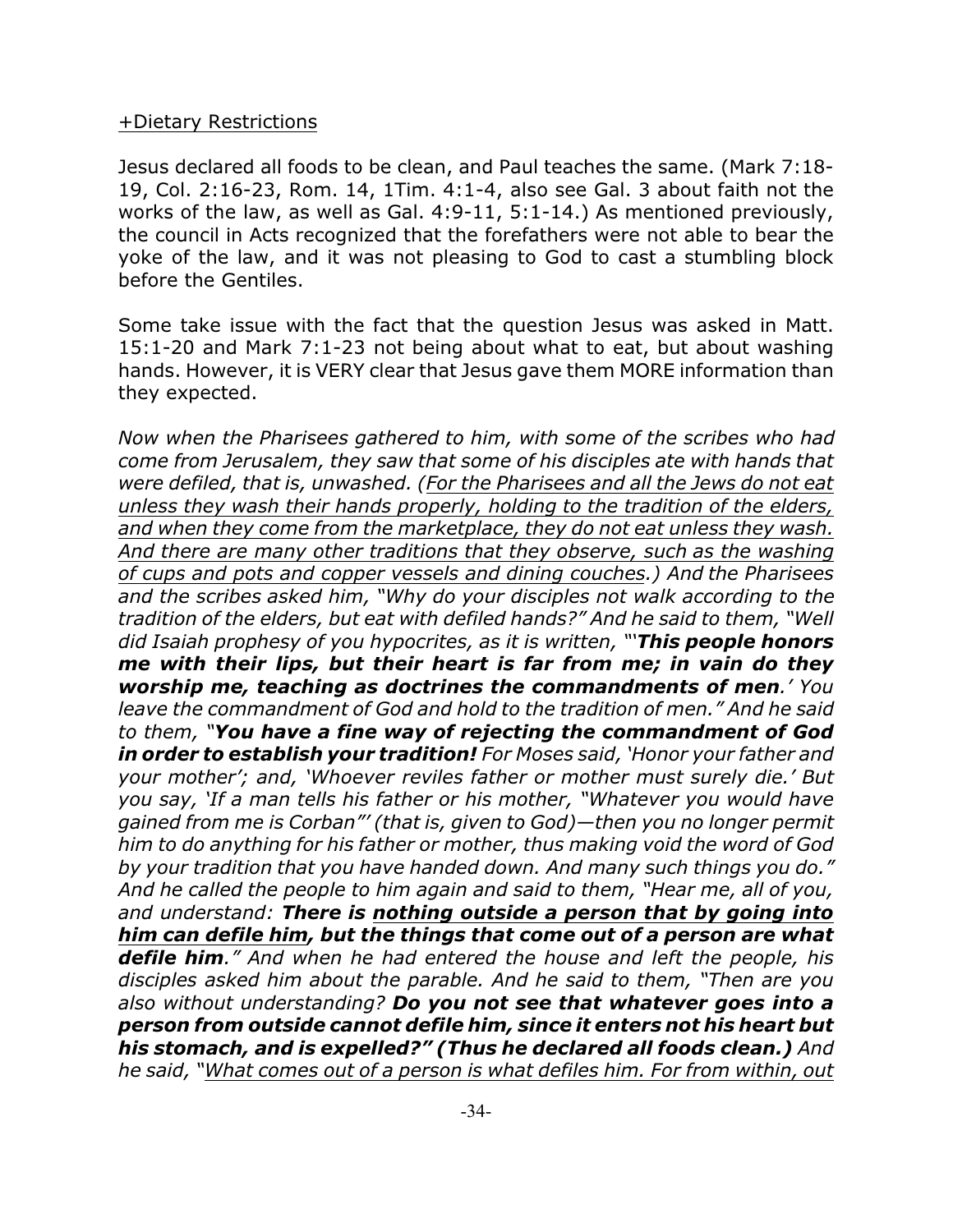*of the heart of man, come evil thoughts, sexual immorality, theft, murder, adultery, coveting, wickedness, deceit, sensuality, envy, slander, pride, foolishness. All these evil things come from within, and they defile a person." Mark 7:17-23*

As usual, Jesus taught much more than one subject in the discussion. (Matt. 7:29) In that short talk, He taught on a minimum of three topics:

(1) God is not pleased with man-made traditions that add to the letter of the law and miss the spirit of it (Prov. 30:5-6, Deut. 4:2), often elevating minute details above the importance and meaning of His explicit instructions, and making people think highly of themselves instead of obeying out of love and respect for, and gratitude to God. That's how it was with the strict observance of hand-washing, but yet still feeling free to judge the Son of God, the LORD of the Sabbath, for healing on the Sabbath due to their hard hearts! (Mark 7:1-13, Matt. 12:7-21, Luke 13:11-16, 14:1-5, Mark 2:27-28, John 13:10, 15:3)

(2) Mere food does not have the power to defile anyone (nor does it or any other man-made work have the power to make anyone holy—John 6:63—faith saves, and we abide in the holy Body of Christ —1John 4:13, 3:23-24, John 15:9—read all of John 14-15, particularly which commands He gives there; and look at Acts 10 to find out what the dietary restrictions represented—the theme of Peter's vision was not coincidental; also see Heb. 10:1, 8:5, Col. 2:16-17, 20-23.) In the context of food and other gifts created for our benefit and enjoyment by God (but prohibited by some), Paul tells us that they are made holy through the word of God and prayer and they are to be received with thanksgiving by those who know and believe the truth. (1Tim. 4:1-11; also see Rom. 14, Col. 2:16-23)

I find it ironic that there's enough knowledge and wisdom contained in the Book of Hebrews to refute the Hebrew Roots movement. For example, chapters 9-10 explain in detail the ways in which the physical temple and ceremonies were temporarily symbols of the eternal, perfect reconciliation to God the Father accomplished by Jesus, His only begotten Son. Those regulations for the body, including food, drink, and various washings were in place for purification UNTIL Jesus came. He set us free. (Gal. 5:1, 1Cor. 15:56-57, 2Cor. 3:17, John 8:31-47, Rom. 6:12-23, 2Pet. 2:19, Matt. 11:28-30—remember, the law is referred to as a yoke in Acts 15:10.) He gained our entrance by the "curtain of His flesh" into the holy places, where previously only the Levites could enter, but we are a royal priesthood (1Pet. 2:4-12, spiritually, in the eternal order of Melchizedek, under our High Priest, Jesus—Heb. 7-8.) (Heb. 9:8-14, 10:19-23, Eph. 2:15) (Note for Roman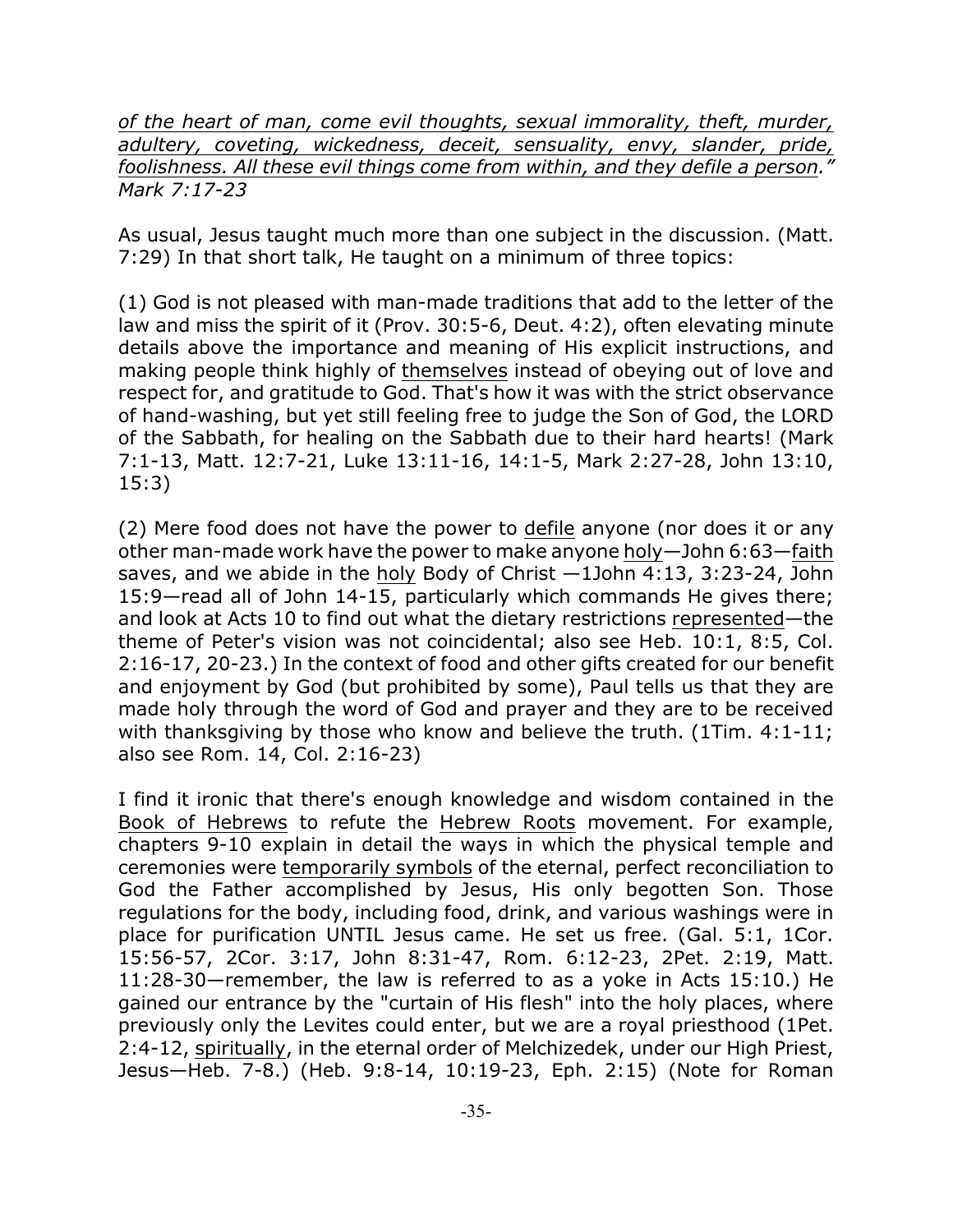Catholics and Mormons: We are not told to imitate any physical priesthood here on earth. Any such teachings come from outside the Bible and are not trustworthy in any way.)

(3) On the flip side of the previous numbered point, it's what is INSIDE of us that defiles. It reveals our rotten state inside when it works its way OUT, not food that goes IN (and comes out again). (Mark 7:14-23, Titus 1:15-16, Matt. 12:34-36, 23:25-28, Luke 10:21) That's why we work OUT our salvation with fear and trembling. (Phil. 2:12-16) We don't trod upon the grace of God by treating it as something common by our casual, worldly behavior, taking it for granted that God "understands" or "doesn't see" when we deliberately disobey (again, by doing what's on the list of fruits of the flesh, not by failing to keep the letter of the law). (Heb. 10:28-29, 12: 18-29, 1Pet. 1:14-19)

### +Clean or Unclean

Some claim that the Jews didn't consider anything they couldn't eat to be "food," and so "all foods clean" doesn't include unclean foods (which makes perfect sense to someone grasping at straws to support their unbiblical position)—but notice that it doesn't say only "foods" don't defile you because they are expelled. It says "whatever goes into" a person. The answer is VERY clear. What DEFILES a person is NOT food, including that eaten with hands that are not ceremonially clean. It's what comes from INSIDE of a person, from their HEART, that defiles them—He even gives us a list for reference: evil thoughts, sexual immorality, theft, murder, adultery, coveting, wickedness, deceit, sensuality, envy, slander, pride, foolishness (remember, wisdom comes from God and is the opposite of foolishness—Prov. 1:7, Jam. 1:5).

Jesus indicated that Judas was unclean, unlike the rest of the twelve, even though he had been chosen like the others. (John 13:10-11, 15:3—Judas was not present when Jesus told the disciples they were clean in the Garden of Gethsemane.) The reason Judas was unclean wasn't that he didn't properly wash according to the traditions or that he ate unclean food (or any other reason for being outwardly unclean), but because he didn't believe in Jesus as his Messiah, despite having seen the same miracles and signs that those who believed saw.

*Jesus said to him, "The one who has bathed does not need to wash, except for his feet, but is completely clean. And you are clean, but not every one of you." For he knew who was to betray him; that was why he said, "Not all of you are clean." John 13:10-11*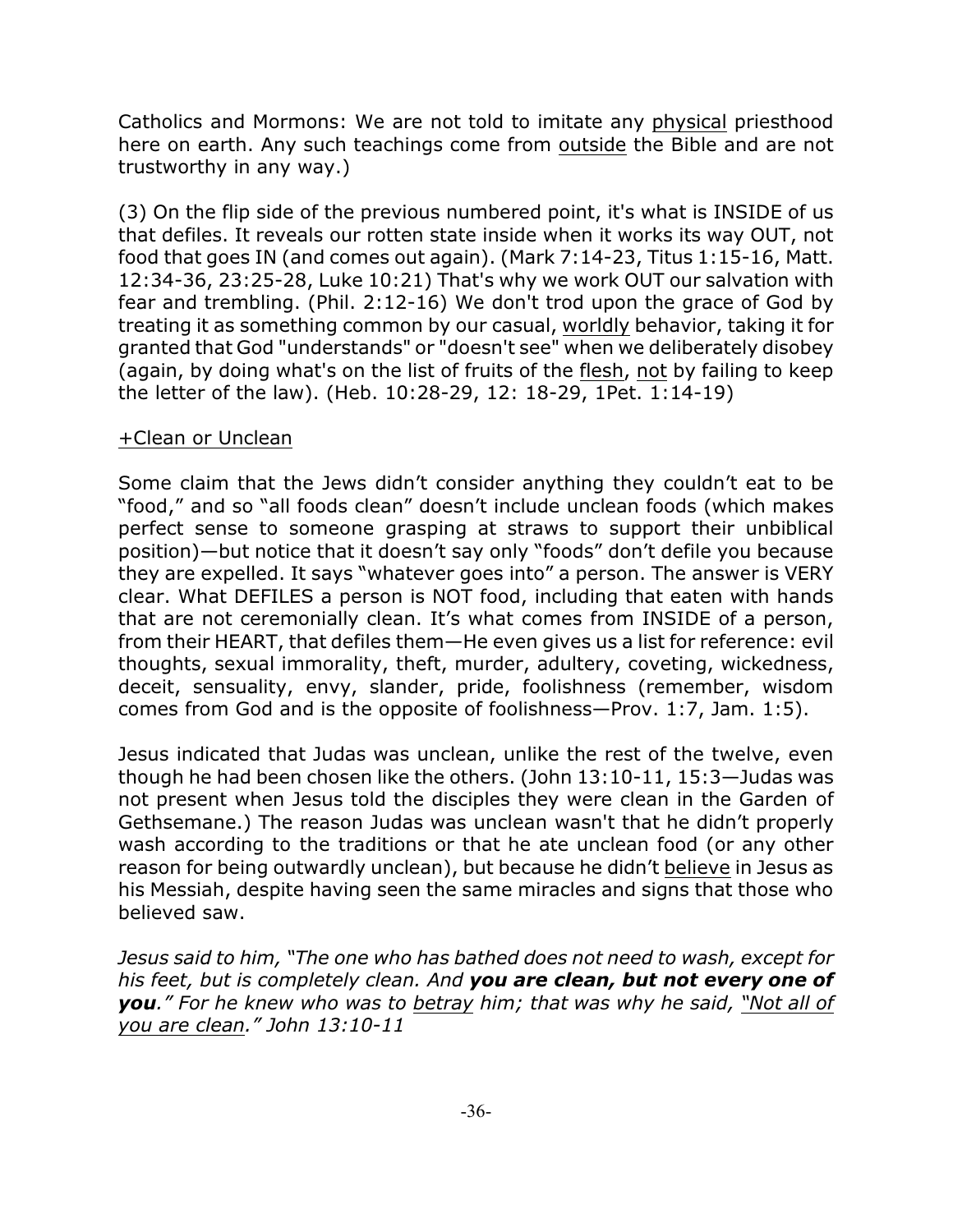Notice that the above statement is elaborated upon a short time later. (Also see Jam. 1:21.) Judas had not received that word into his heart like the others. (Rom. 10:17, 1Tim. 4:16)

*Already you are clean because of the word that I have spoken to you. John 15:3*

Judas was filthy on the inside, because he loved money more than God—therefore it WAS his "god." (John 12:4-6, 13:2, Mark 14:4-11, Luke 22:3-6, Matt. 26:14-16, 1Tim. 6:10) Covetousness and greed are even named as forms of idolatry. (1Cor. 5:11, Eph. 5:5) Judas was even among those doing miracles in Jesus' name (Matt. 10:1-16, Matt. 7:21-29), but he turned back from following and bore thorns and thistles instead of good fruit. (Luke 9:62, 22:22, 1John 2:19, Matt. 7:15-20, Heb. 6:4-8, Luke 8:7)

We follow Jesus by following His example of being willing to suffer for God's sake and the sake of His kingdom. (1Pet. 2:21-23, 2Tim. 2:3-7, Matt. 10:38- 39, 16:24-27, Mark 8:34-38, Luke 9:23-26)

*So Jesus also suffered outside the gate in order to sanctify the people through his own blood. Therefore let us go to him outside the camp and bear the reproach he endured. For here we have no lasting city, but we seek the city that is to come. Through him then let us continually offer up a sacrifice of praise to God, that is, the fruit of lips that acknowledge his name. Do not neglect to do good and to share what you have, for such sacrifices are pleasing to God. Hebrews 13:12-16*

Before the flood, both animals and people were only to eat from plants yielding seeds and trees yielding fruits. (Gen. 1:29-31) After the flood, God allowed every living, moving thing to be eaten for food. (Gen. 9:2-4) (There were "clean" and "unclean" animals prior to the flood. Since they didn't eat ANY animals at that time, we can assume this referred to their suitability for acceptable sacrifices to the Lord—Gen. 4:4, 7:2-3, 8:20) It wasn't until after the exodus from Egypt that the list of clean and unclean animals for food was given as part of the law. (Lev. 11)

Jesus said in John 6:63 that ONLY the Spirit saves—the flesh profits nothing. Many in the Hebrew Roots movement deny that they observe parts of the law (though it's impossible to observe all of it with no physical temple) with a goal of saving themselves, but then why revert to the Old Covenant?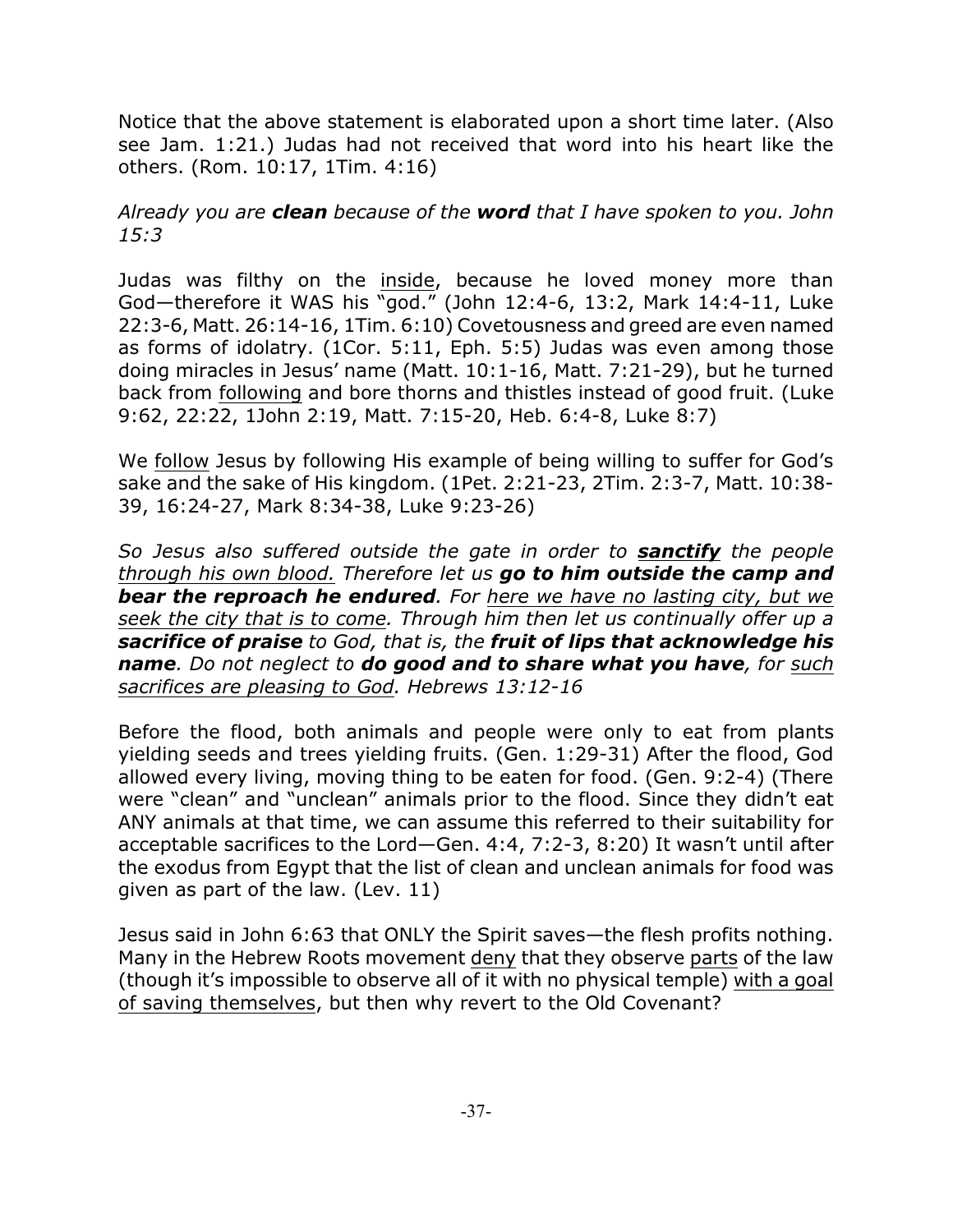# +The Purpose of Clean and Unclean Foods

I've written other articles about the purpose of the food restrictions (and also prohibitions on mixing textiles, crops, livestock, etc.) As I said earlier, these represented the separation of God's people from non-Jews—but the Body of Christ is being built in this current age of BOTH believing Jews and Gentiles. (Gal. 3:28, Eph. 2:11-22, 3:6, Col. 3:11, Acts 11:18) (But I will reiterate that sexual immorality defiles the Body of Christ! (1Cor. 6:18-20) Don't put your trust in a paraphrase of the Bible that has changed what God said to make sexual sin sound acceptable so long as it's consensual. That is NOT true!)

*And now the LORD says, he who formed me from the womb to be his servant, to bring Jacob back to him; and that Israel might be gathered to him—for I am honored in the eyes of the LORD, and my God has become my strength—he says: "It is too light a thing that you should be my servant to raise up the tribes of Jacob and to bring back the preserved of Israel; I will make you as a light for the nations, that my salvation may reach to the end of the earth." Isaiah 49:5-6* (Also see Matt. 12:21, Rom. 15:12.)

Many people believe and teach that Peter's vision in Acts 10 dealt ONLY with the fact that salvation was about to go out to the Gentiles, as God had promised in the Old Testament. However, isn't this how we come to understand that the dietary restrictions represented the separation of God's chosen people, the Jews, from the Gentiles? If we think about these animals, how could they be taken up to heaven if they're unclean? The "unclean" animals that represented Gentiles no longer represent uncleanness, since Gentiles are now welcome in heaven through faith in Jesus. The reality of what it foreshadowed has come. There is no longer any need for that outward symbol of the former spiritual truth. (Col. 2:17)

*At Caesarea there was a man named Cornelius, a centurion of what was known as the Italian Cohort, a devout man who feared God with all his household, gave alms generously to the people, and prayed continually to God. About the ninth hour of the day he saw clearly in a vision an angel of God come in and say to him, "Cornelius." And he stared at him in terror and said, "What is it, Lord?" And he said to him, "Your prayers and your alms have ascended as a memorial before God. And now send men to Joppa and bring one Simon who is called Peter. He is lodging with one Simon, a tanner, whose house is by the sea." When the angel who spoke to him had departed, he called two of his servants and a devout soldier from among those who attended him, and having related everything to them, he sent them to Joppa. The next day, as they were on their journey and approaching the city, Peter went up on the housetop about the sixth hour to pray. And he became hungry*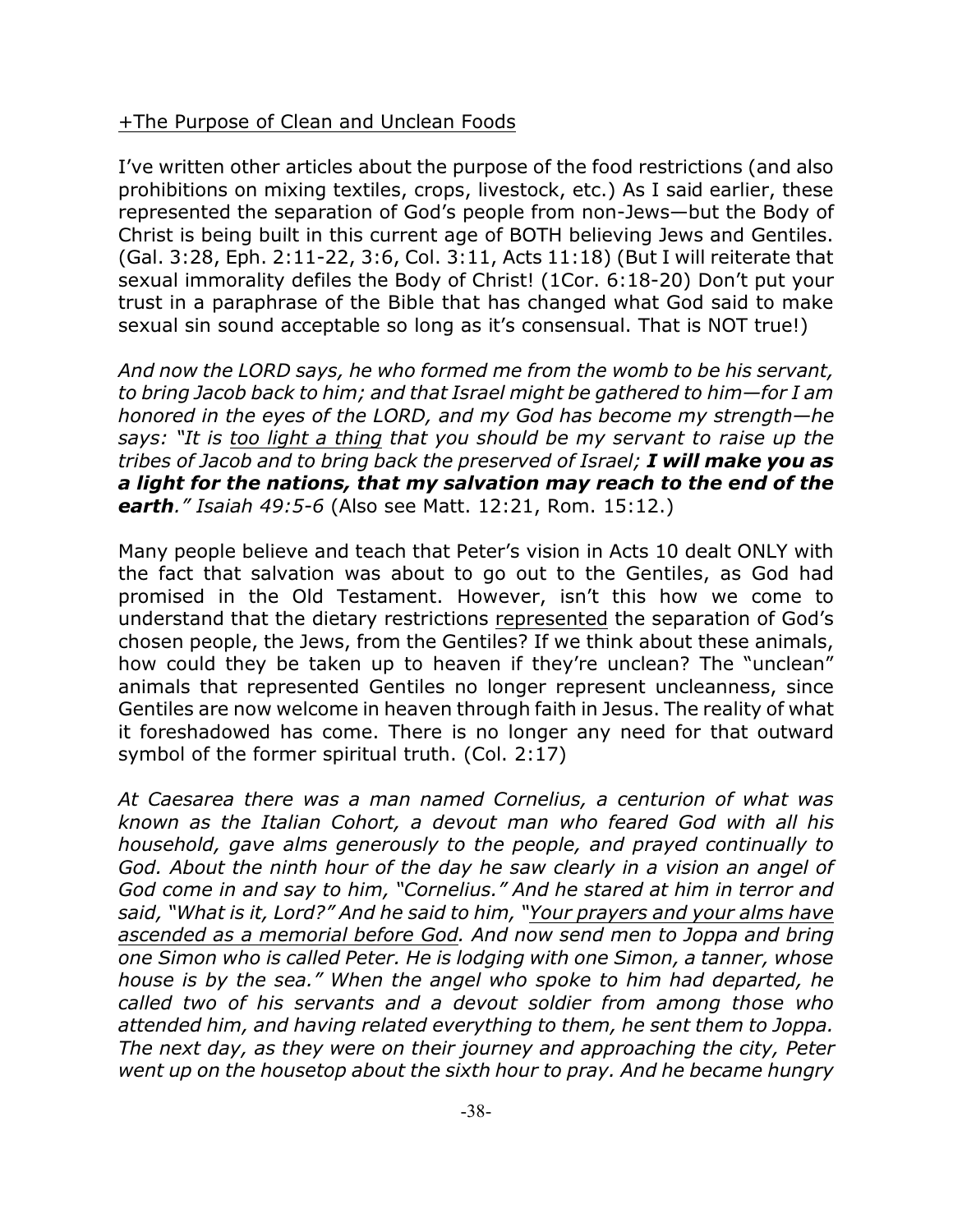*and wanted something to eat, but while they were preparing it, he fell into a trance and saw the heavens opened and something like a great sheet descending, being let down by its four corners upon the earth. In it were all kinds of animals and reptiles and birds of the air. And there came a voice to him: "Rise, Peter; kill and eat." But Peter said, "By no means, Lord; for I have never eaten anything that is common or unclean." And the voice came to him again a second time, "What God has made clean, do not call common." This happened three times, and the thing was taken up at once to heaven. Now while Peter was inwardly perplexed as to what the vision that he had seen might mean, behold, the men who were sent by Cornelius, having made inquiry for Simon's house, stood at the gate and called out to ask whether Simon who was called Peter was lodging there. And while Peter was pondering the vision, the Spirit said to him, "Behold, three men are looking for you. Rise and go down and accompany them without hesitation, for I have sent them." And Peter went down to the men and said, "I am the one you are looking for. What is the reason for your coming?" And they said, "Cornelius, a centurion, an upright and God-fearing man, who is well spoken of by the whole Jewish nation, was directed by a holy angel to send for you to come to his house and to hear what you have to say." So he invited them in to be his guests. The next day he rose and went away with them, and some of the brothers from Joppa accompanied him. 45 And the believers from among the circumcised who had come with Peter were amazed, because the gift of the Holy Spirit was poured out even on the Gentiles. Acts 10:1-23, 45*

I believe that the passage teaches BOTH that there are no longer any unclean foods OR people, so long as they believe—the food is made holy by prayer and the word. (1Tim. 4:3-5, quoted in context earlier) However, whoever has a weak conscience should not be judged for not eating what they consider to be an unclean food. (Rom. 14:14, 20) It does seem that those members of the early Church who were BORN as Jews (which applied to all of them in the beginning) may have continued to observe the dietary restrictions, but that doesn't apply to Gentiles, especially this far away from Jerusalem and this far removed in time from there having been a physical temple.

This is off topic, but it does seem that the Scriptures teach that there will be a temple built in Jerusalem before Christ returns, and that is where the antichrist will declare himself to be God (which is referred to as "the abomination that makes desolation.") (Dan. 8:12-13, 17, 11:31, 12:10-12, Matt. 24:15-16, 2Thess. 2:4, Rev. 13:12, 15) This is said to occur (perhaps at the midpoint) during "the time of Jacob's trouble" ("the great tribulation"). (Jer. 30:7, Matt. 24:21, Dan. 9:24-27—most scholars agree that one "week" of seven years remains.) The antichrist will be performing such great signs and wonders that everyone dwelling on the earth at that time whose name is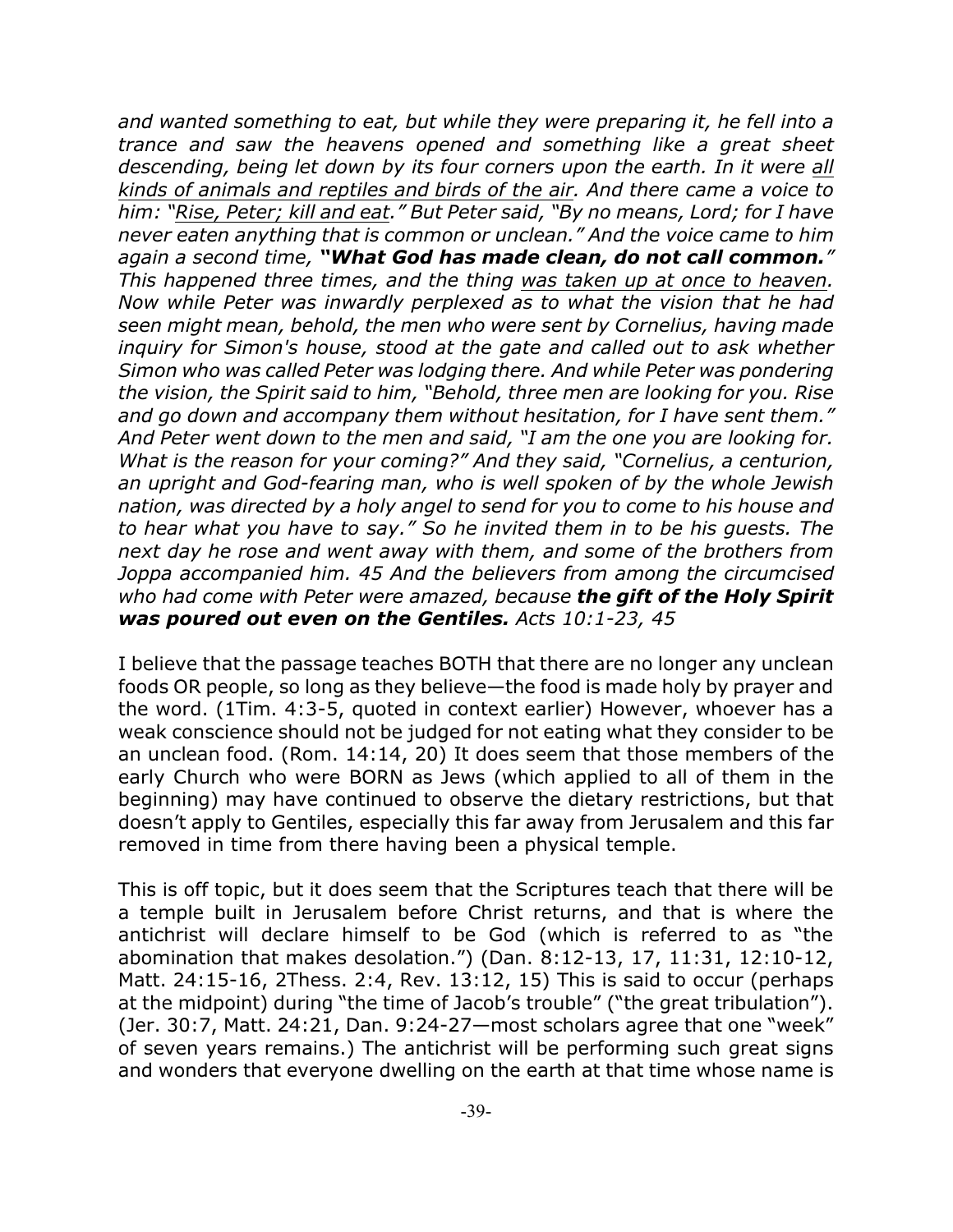not in the Lamb's Book of Life will be deceived into worshiping him/it. (Rev. 13:8, 13-14, 2Thess. 2:11-12) If I am alive at the time this coming temple is built, I have no desire whatsoever to visit it!

# +Free to Eat or to Abstain

Back to the discussion of our freedom in Christ, we are also free to refrain from eating certain foods—in fact, if our conscience bothers us, then we SHOULD refrain from "unclean" foods. (Rom. 14:23) If someone's conscience is weak, such that they think they're sinning to eat a particular food, then no one should compel them to eat it. (Rom. 14:14, 1Cor. 8:7-13) Concessions are to be made by those stronger in faith for those with weaker faith, with no one considering themselves more highly than another. (Rom. 12:3, 15:1-2) Paul reiterated what Jesus said—refraining from various foods does NOT make a person holy (and eating them does not make anyone defiled).

*The one who eats, eats in honor of the Lord, since he gives thanks to God, while the one who abstains, abstains in honor of the Lord and gives thanks to God. 14 I know and am persuaded in the Lord Jesus that nothing is unclean in itself, but it is unclean for anyone who thinks it unclean. 20 Do not, for the sake of food, destroy the work of God. Everything is indeed clean, but it is wrong for anyone to make another stumble by what he eats. Romans 14:6b, 14, 20*

*Therefore let no one pass judgment on you in questions of food and drink, or with regard to a festival or a new moon or a Sabbath. These are a shadow of the things to come, but the substance belongs to Christ. Let no one disqualify you, insisting on asceticism and worship of angels, going on in detail about visions, puffed up without reason by his sensuous mind, and not holding fast to the Head, from whom the whole body, nourished and knit together through its joints and ligaments, grows with a growth that is from God. If with Christ you died to the elemental spirits of the world, why, as if you were still alive in the world, do you submit to regulations—"Do not handle, Do not taste, Do not touch" (referring to things that all perish as they are used)—according to human precepts and teachings? These have indeed an appearance of wisdom in promoting self-made religion and asceticism and severity to the body, but they are of no value in stopping the indulgence of the flesh. Colossians 2:16-23*

*Do not be led away by diverse and strange teachings, for it is good for the heart to be strengthened by grace, not by foods, which have not benefited those devoted to them. Hebrews 13:9*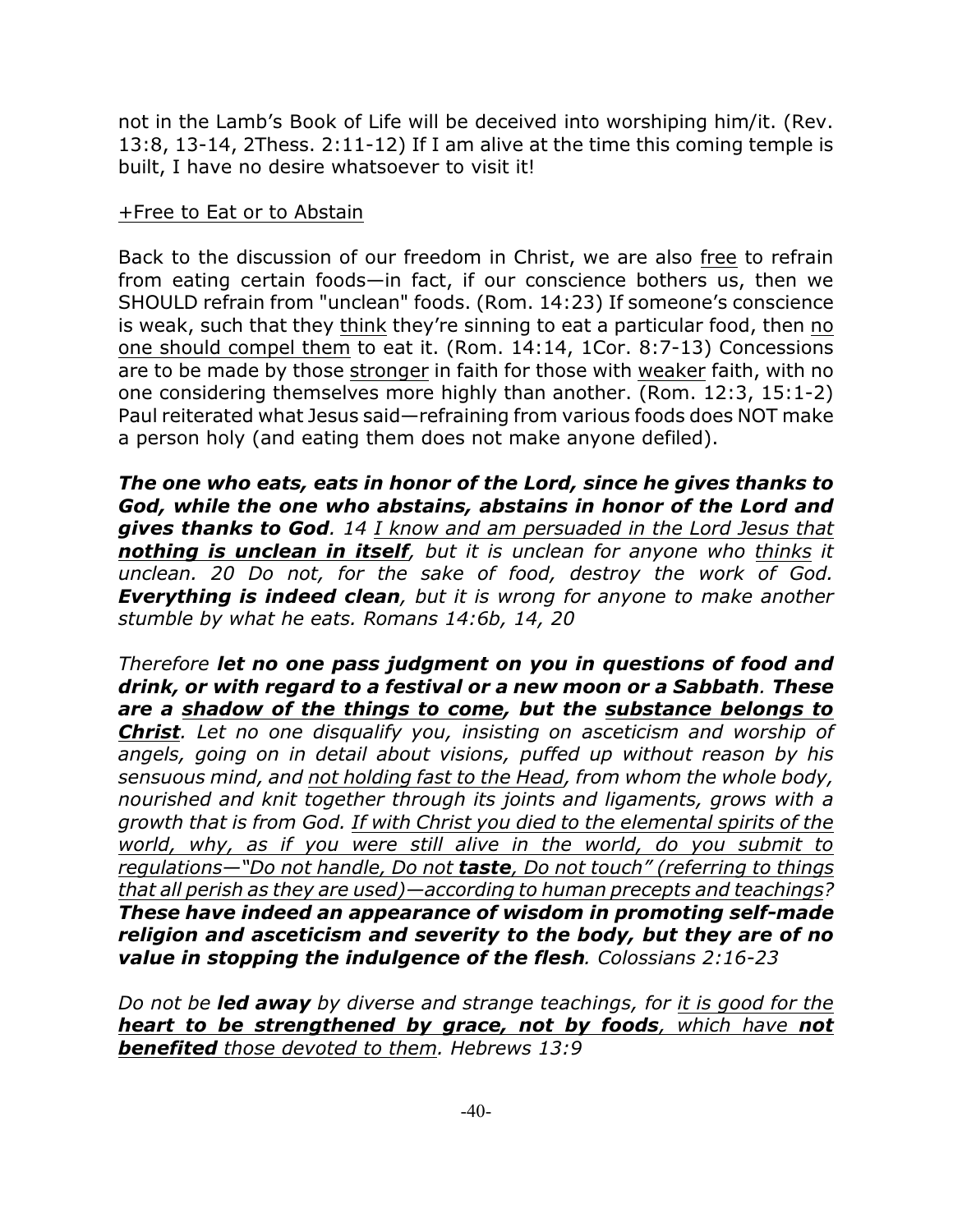*Now the Spirit expressly says that in later times some will depart from the faith by devoting themselves to deceitful spirits and teachings of demons, through the insincerity of liars whose consciences are seared, who forbid marriage and require abstinence from foods that God created to be received with thanksgiving by those who believe and know the truth. For everything created by God is good, and nothing is to be rejected if it is received with thanksgiving, for it is made holy by the word of God and prayer. 1 Timothy 4:1-5* (Also see Titus 1:15.)

We need to take careful notice of the last part of the above passage. "Everything created by God is good" (Gen. 1:31) and is to be "received with thanksgiving" (Rom. 14:6, 1Tim. 4:4-5, 1Cor. 10:30, Psa. 50:23) by those who "believe and know the truth." (Titus 1:15) It's "made holy by the word of God and prayer." This isn't to say that if we don't like peas, we're obligated to eat them. But it does mean that we believers are criticizing what God created if we refuse to eat anything for the reason that we think it's "unclean" and has the power to defile us. That might almost amount to superstition for Gentiles during this age, but we're each to be fully convinced in our own minds on way or the other. (Rom. 14:5, Col. 2:16-17)

*As for the one who is weak in faith, welcome him, but not to quarrel over opinions. One person believes he may eat anything, while the weak person eats only vegetables. Let not the one who eats despise the one who abstains, and let not the one who abstains pass judgment on the one who eats, for God has welcomed him. 15 For if your brother is grieved by what you eat, you are no longer walking in love. By what you eat, do not destroy the one for whom Christ died. So do not let what you regard as good be spoken of as evil. For the kingdom of God is not a matter of eating and drinking but of righteousness and peace and joy in the Holy Spirit. Whoever thus serves Christ is acceptable to God and approved by men. So then let us pursue what makes for peace and for mutual upbuilding. 23 But whoever has doubts is condemned if he eats, because the eating is not from faith. For whatever does not proceed from faith is sin. Romans 14:1-3, 15-19, 23*

Generally, those in the early church who refrained from eating meat did so because they were worried that it had likely been sacrificed to an idol. ( 1Cor. 8, 1Cor. 10:19-33; We may once again face similar issues in our culture due to the demands of certain people who want "halal" meat. I suggest looking up what that entails online.) Or, a person who was born a Jew, who has never touched pork or shellfish due to their upraising, might feel guilty if they were to begin eating it after becoming a believer in their Messiah, Jesus. No one should force them to eat it (or trouble their consciences by even by eating it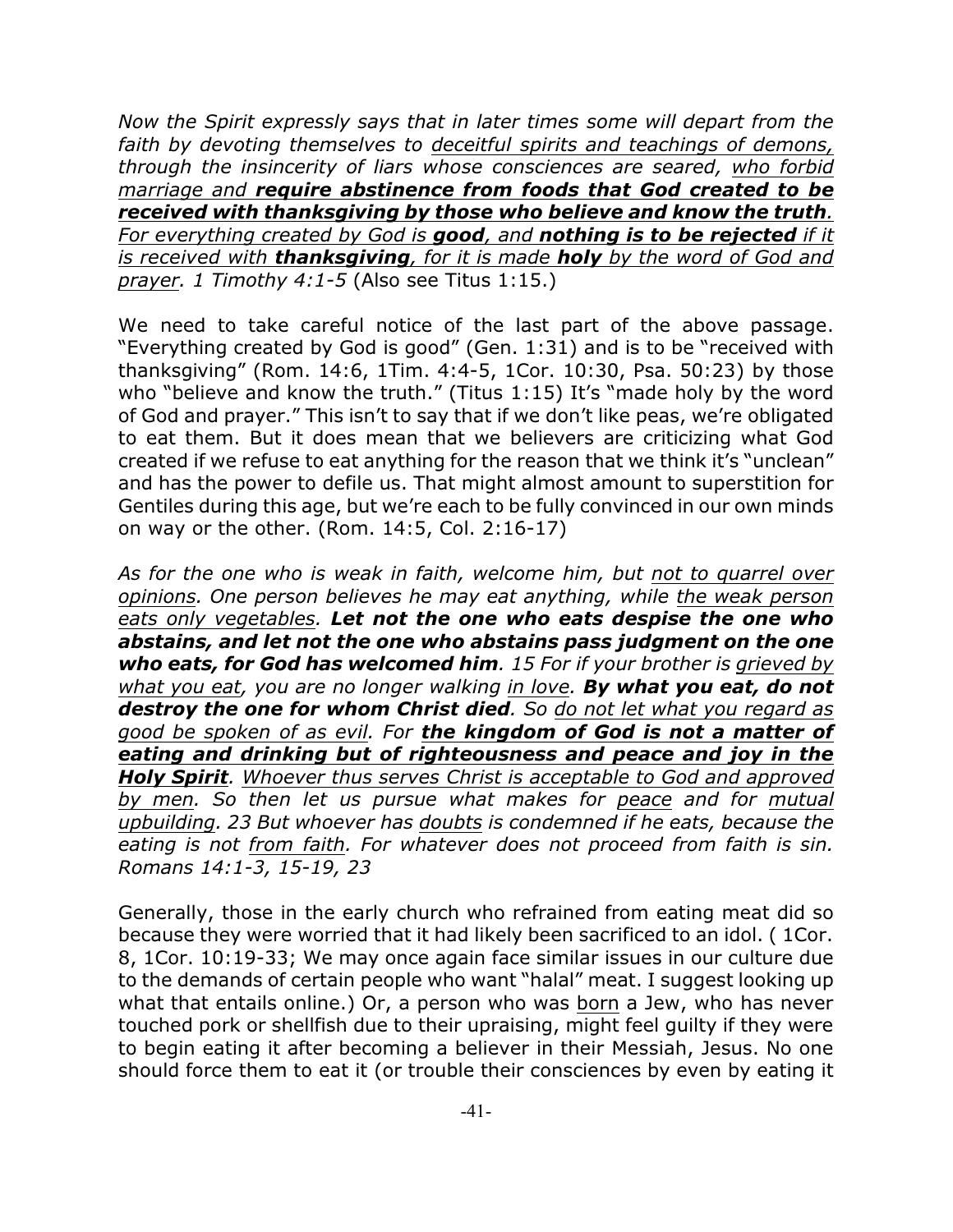in front of them). (Rom. 14:20-22) The kingdom is not about eating and drinking. (Rom. 14:17, 1Cor. 8:11-13)

However, someone raised in Judaism in this age might be helped by realizing that not only didn't the law actually save (Heb. 7:18-19, 10:11, 14, 2Cor. 3:5-10, Rom. 3:19-28, 11:6, Gal. 2:16, 3:2-3, 18, 21), and that is very important for all believers to understand. Regardless, no one has been able to keep all of the law according to the letter, no matter how sincere the effort, since the temple was destroyed in 70AD (not that anyone was able to keep it perfectly before then, either). (Gal. 3:10-14, Jam. 2:10, Deut. 27:26, 12:13-14, Ex. 23:14-17)

*Is the law then contrary to the promises of God? Certainly not! For if a law had been given that could give life, then righteousness would indeed be by the law. But the Scripture imprisoned everything under sin, so that the promise by faith in Jesus Christ might be given to those who believe. Galatians 3:21-22*

## +The Sabbath (and Feast Days)

In the same passages discussing the fact that the food restrictions are obsolete, Paul also pointed out that we're no longer required to observe special days or feasts, either. (Col. 2:16-23, Rom. 14:5-12) During His earthly ministry, Jesus Himself was accused by the Pharisees, Sadducees and scribes of not keeping the Sabbath properly! He pointed out that by their strict standards, then the priests who served in the temple on the Sabbath were breaking it! He also said that the Sabbath was made for man, not the other way around, and that He is LORD of the Sabbath. (Matt. 12:1-14, Mark 2:23-28, 3:1-6, Luke 6:1-10, 14:1-6, John 9:14-41)

*One person esteems one day as better than another, while another esteems all days alike. Each one should be fully convinced in his own mind. The one who observes the day, observes it in honor of the Lord. Romans 14:5-6a*

*But now that you have come to know God, or rather to be known by God, how can you turn back again to the weak and worthless elementary principles of the world, whose slaves you want to be once more? You observe days and months and seasons and years! I am afraid I may have labored over you in vain. Galatians 4:9-11*

We are free to esteem one day more special than another, or not—and we are not to judge one another's choices (whether regarding special days or what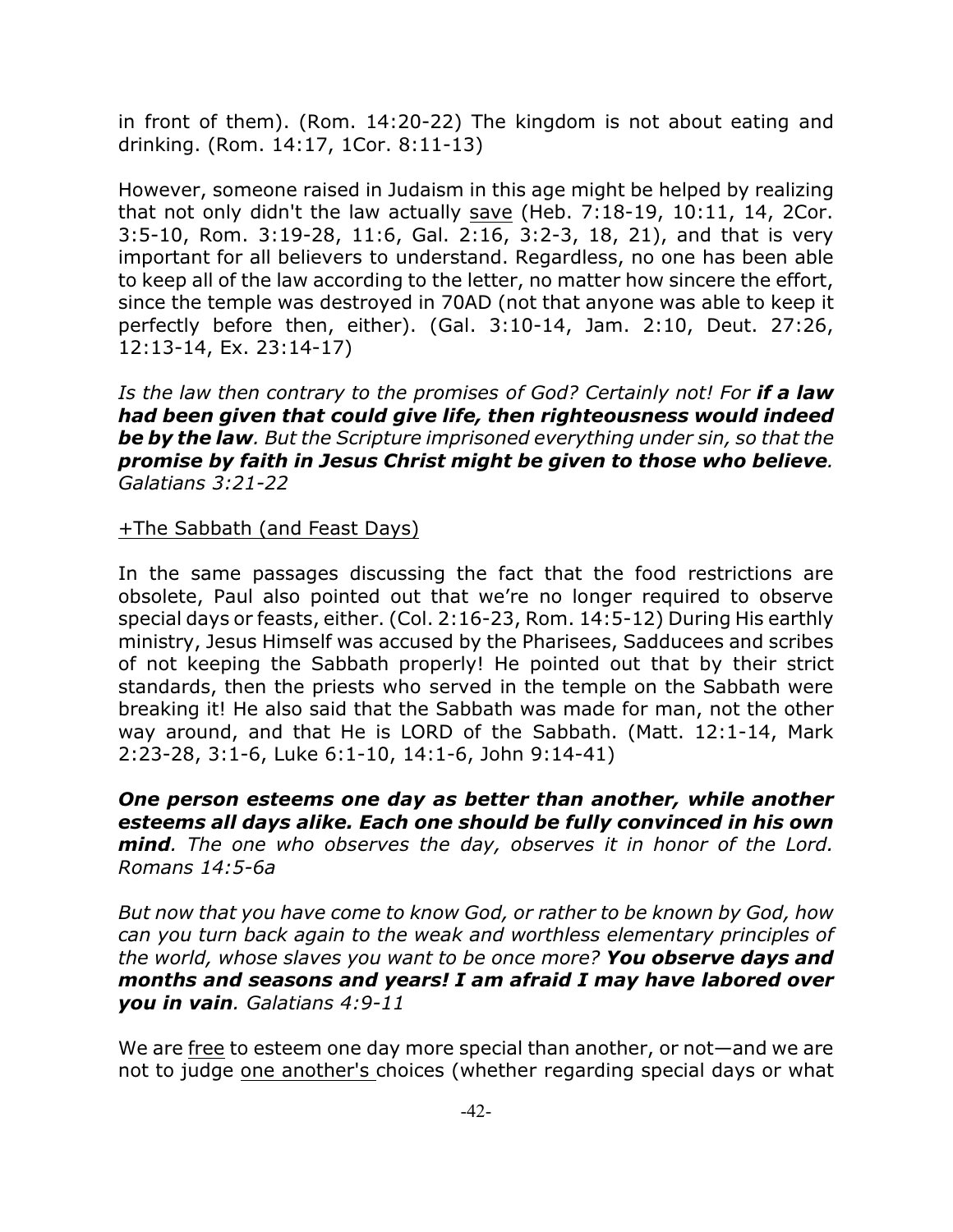we eat or our service to God according to His, not others' calling - 1Pet. 4:10-11), so long as we're truly seeking to honor Him by our choices (of which GOD is the Judge, since each one of us is HIS servant.) (Gal. 6:3-5, Rom. 14, Col. 2:8-15, 16-23, Rom. 2:6-11, 1Cor. 3:8, 14-15, 4:3-5, Gal. 1:10, Rev. 11:18, Psa. 50:3-23, Heb. 10:30-39, 1Pet. 4:17-19) We're to be fully convinced in our own minds. (Rom. 14:5) Needless to say, we should consult the Scriptures when making our decisions.

It appears from the Bible that the early church kept the Sabbath (having all been born Jews). (Acts 13:13-15, 16:13, 17:2, 18:4, 21:24-25; also see 1Tim. 1:3-11) This would have obviously also provided them with an opportunity to evangelize their brethren who hadn't yet accepted the Gospel. References are ALSO made to their gathering on the Lord's Day (first day of the week, when Jesus rose from the dead—Mark 16:9) and DAILY. (John 20:19, Acts 2:1—this was Pentecost/Feast of Weeks, which was a "high day," Lev. 23:16, 21, Acts 2:46-47, 20:7, 1Cor. 16:2)

I have written in other articles about how Jesus IS our Sabbath—we should seek to serve Him by doing His will EVERY day as we rest IN Him, the Lord of the Sabbath—trusting in Him for our salvation and for everything else we need. (Col. 2:8-15, John 14:20, John 15, 17:23, 1John 4:15-16, Psa. 127:2, 37:4, Phil. 4:6, Matt. 6:31-34)

*For he himself is our peace, who has made us both one and has broken down in his flesh the dividing wall of hostility by abolishing the law of commandments expressed in ordinances, that he might create in himself one new man in place of the two, so making peace, and might reconcile us both to God in one body through the cross, thereby killing the hostility. And he came and preached peace to you who were far off and peace to those who were near. Ephesians 2:14-17*

By entering into Him when we receive salvation by grace through faith, we enter into God's rest and the kingdom of God. (Col. 1:13-14, Matt. 11:12-15) The promised land, entered into through FAITH, was a foreshadow of the kingdom of God—including the invisible, the millennial and the eternal. (Heb. 4:6-10, Luke 17:20-21, John 3:3-8, 1Cor. 15:24-26, Heb. 2:8, Rev. 20:4-6) "Has also rested" in the passage below indicates that this is an accomplished event—we "rested" from our works when we "entered into God's rest." That is HOW we entered in—by resting from our own works and trusting God for salvation.

*For if Joshua had given them rest, God would not have spoken of another day later on. So then, there remains a Sabbath rest for the people*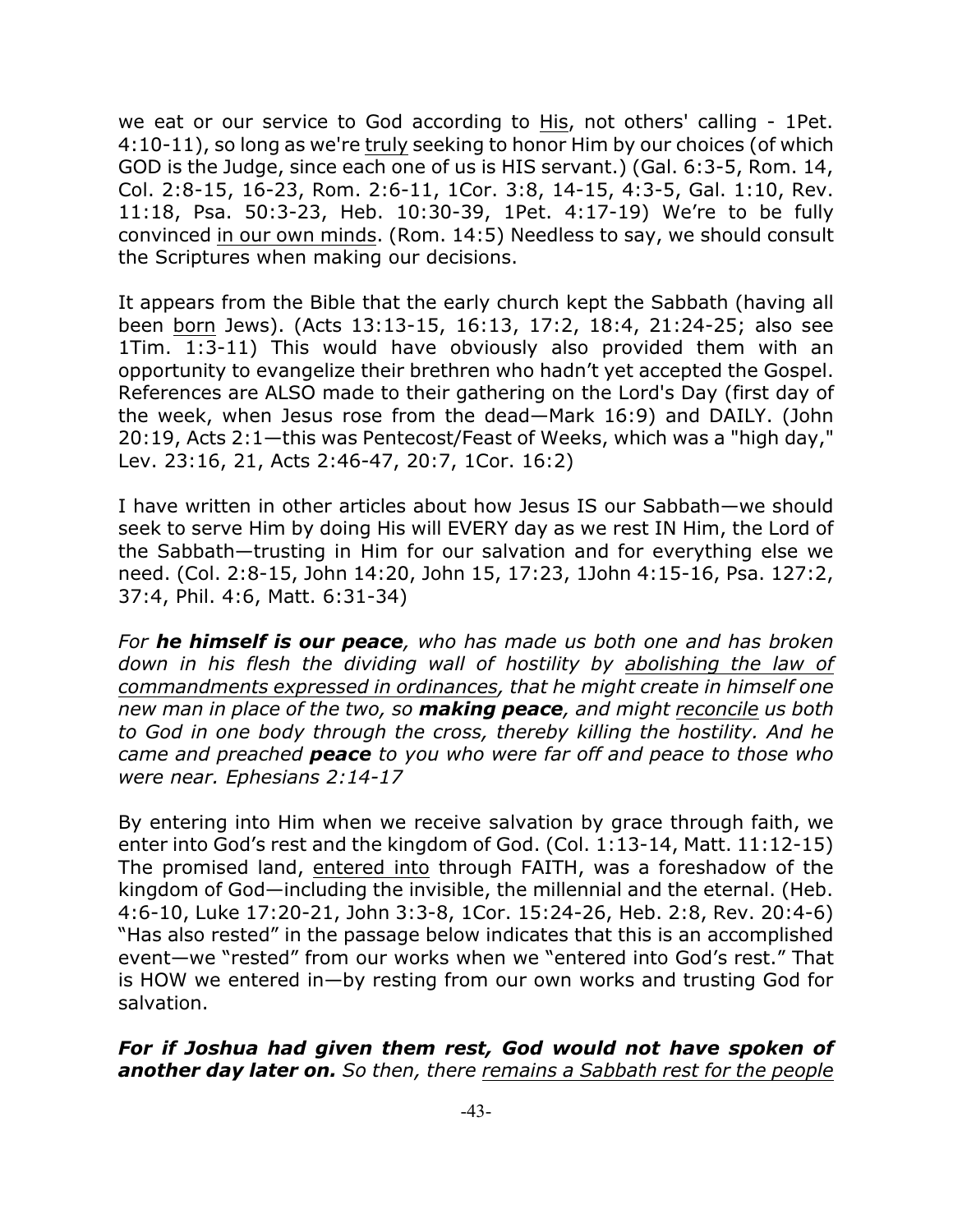*of God, for whoever has entered God's rest has also rested from his works as God did from his. Let us therefore strive to enter that rest, so that no one may fall by the same sort of disobedience. For the word of God is living and active, sharper than any two-edged sword, piercing to the division of soul and of spirit, of joints and of marrow, and discerning the thoughts and intentions of the heart. And no creature is hidden from his sight, but all are naked and exposed to the eyes of him to whom we must give account. Since then we have a great high priest who has passed through the heavens, Jesus, the Son of God, let us hold fast our confession. For we do not have a high priest who is unable to sympathize with our weaknesses, but one who in every respect has been tempted as we are, yet without sin. Let us then with confidence draw near to the throne of grace, that we may receive mercy and find grace to help in time of need. Hebrews 4:8-16*

We can see by the context above that Joshua is mentioned as taking the people into the Promised Land because the point of the passage is entering into the Kingdom of God through faith for our rest, NOT about failing to keep the literal seventh-day Sabbath. If a literal Sabbath keeping were being referred to as their disobedience, then they would have all been DEAD, since that was the penalty for breaking that law—Ex. 31:14, note that the context in Num. 15:32-36 is that the man did know better, but did it anyway. (Also see Luke 12:47-48.)

No, they failed to enter into the promised land (representing/a foreshadow of the kingdom of God—Luke 17:20-21, Matt. 21:42-46) due to their disobedience in refusing to believe and in hardening their hearts against God. (Psa. 95:8-11, Num. 14:11) It was lack of faith in His provision for them, despite seeing all He had already done for them, as well as their lack of appreciation of and respect for His great power such that they didn't even believe that He saw and heard them doing evil—1Cor. 10:1-13, Zech. 7:11-14) Later, those who were under twenty years old at the time of the rebellion did follow Joshua into the promised land, by obedience stemming from faith in God, not by their own strength and works. (Num. 14:26-35, 32:10-13, 26:65, Josh. 3-4, Heb. 4:8)

*Therefore, while the promise of entering his rest still stands, let us fear lest any of you should seem to have failed to reach it. For good news came to us just as to them, but the message they heard did not benefit them, because they were not united by faith with those who listened. For we who have believed enter that rest, as he has said, "As I swore in my wrath, 'They shall not enter my rest,'" although his works were finished from the foundation of the world. For he has somewhere spoken of the seventh day in this way: "And God rested on the seventh day from all his works." And*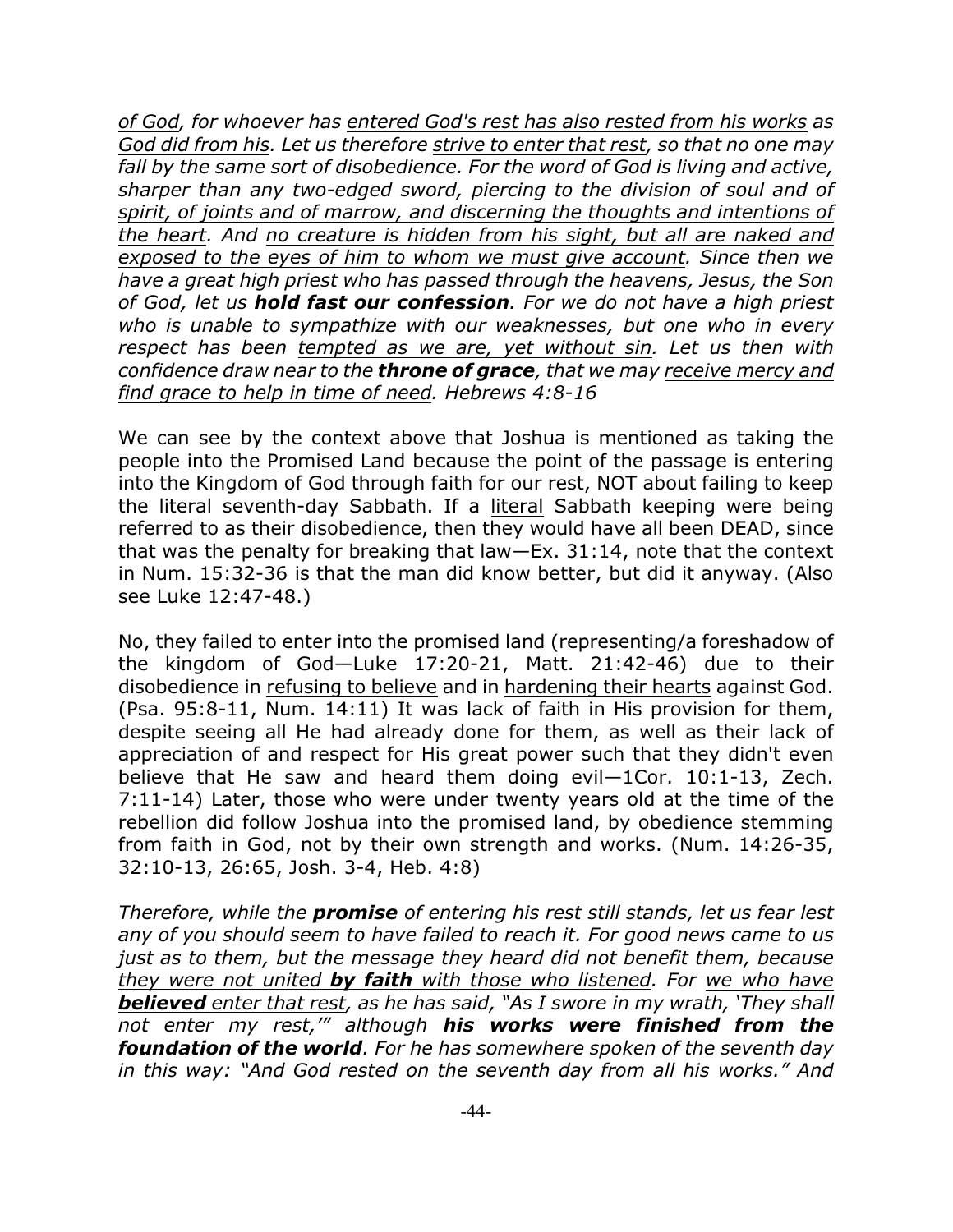*again in this passage he said, "They shall not enter my rest." Since therefore it remains for some to enter it, and those who formerly received the good news failed to enter because of disobedience, again he appoints a certain day, "Today," saying through David so long afterward, in the words already quoted, "Today, if you hear his voice, do not harden your hearts." Hebrews 4:1-7*

God rested from His works of creation on the seventh day, at which time the plan of redemption already existed—God has foreknowledge of everything. (Acts 2:23, Eph. 1:3-14, 3:9-12, Col. 1:16-23, 26, Rom. 8:19-23, 9:22-24, 2Tim. 1:9-10, Titus 1:2-3, Gal. 4:4-6, 1Pet. 1:20-21, Rev. 13:8, 17:8, 20:15, 21:27) At that time, the eternal kingdom was also already prepared. (Matt. 25:34, 20:23, Mark 10:40, 1Cor. 2:9, Heb. 11:16, 12:28-29) It remains for some to enter, not because they are failing to keep the literal Sabbath, but because of unbelief and disobedience. They are still not trusting God for their salvation, but trying to WORK for it. They are still disobedient, NOT because of failing to keep the Sabbath properly, but because they refuse to enter into His rest through faith in Jesus due to their hard hearts and lack of faith.

The Sabbath will be kept forever (Ex. 31:16), and I believe (you can use what I have written as a start for your own study) that is because there will be no time kept after the millennial reign of Christ "ends" (but really, it continues forever after He hands it back to His Father—1Cor. 15:24-28). In the same way as we rest in Him now, we will rest in Him for eternity. God made the sun, moon and stars for times and seasons. In the eternal kingdom, there is no need of them. (Rev. 22:5) So therefore, there won't be different days or weeks. It's my belief that the "eighth great day" (a High Sabbath) of the Feast of Tabernacles (Lev. 23:34-36, John 7:37-39, Rev. 22:17) represents the eternal kingdom, which is the eighth thousand-year "day" that never ends—when God dwells ("tabernacles") with us. (Rev. 21:1-22:5, Ezek. 37:27-28)

## +Work

In the Parable of the Two Sons (Matt. 21:28-32), I believe the work they were expected to do in their father's vineyard was to shine God's light on the Gentiles (to be "witnesses"). (Isa. 43:10-12, Acts 1:8, John 9:4) (I also encourage you to read the whole Parable of the Tenants (Matt. 21:33-46), which is the very next one after the Two Sons.) As Jesus illustrates (and the Pharisees understood, wanting to have Him killed!), they failed in their holy calling. (Isa. 26:18) Instead of being a light, they became corrupted by the practices of the pagan and heathen nations around them (that they were warned in advance not to partake of—Lev. 18:24-30, 20:23.) Instead of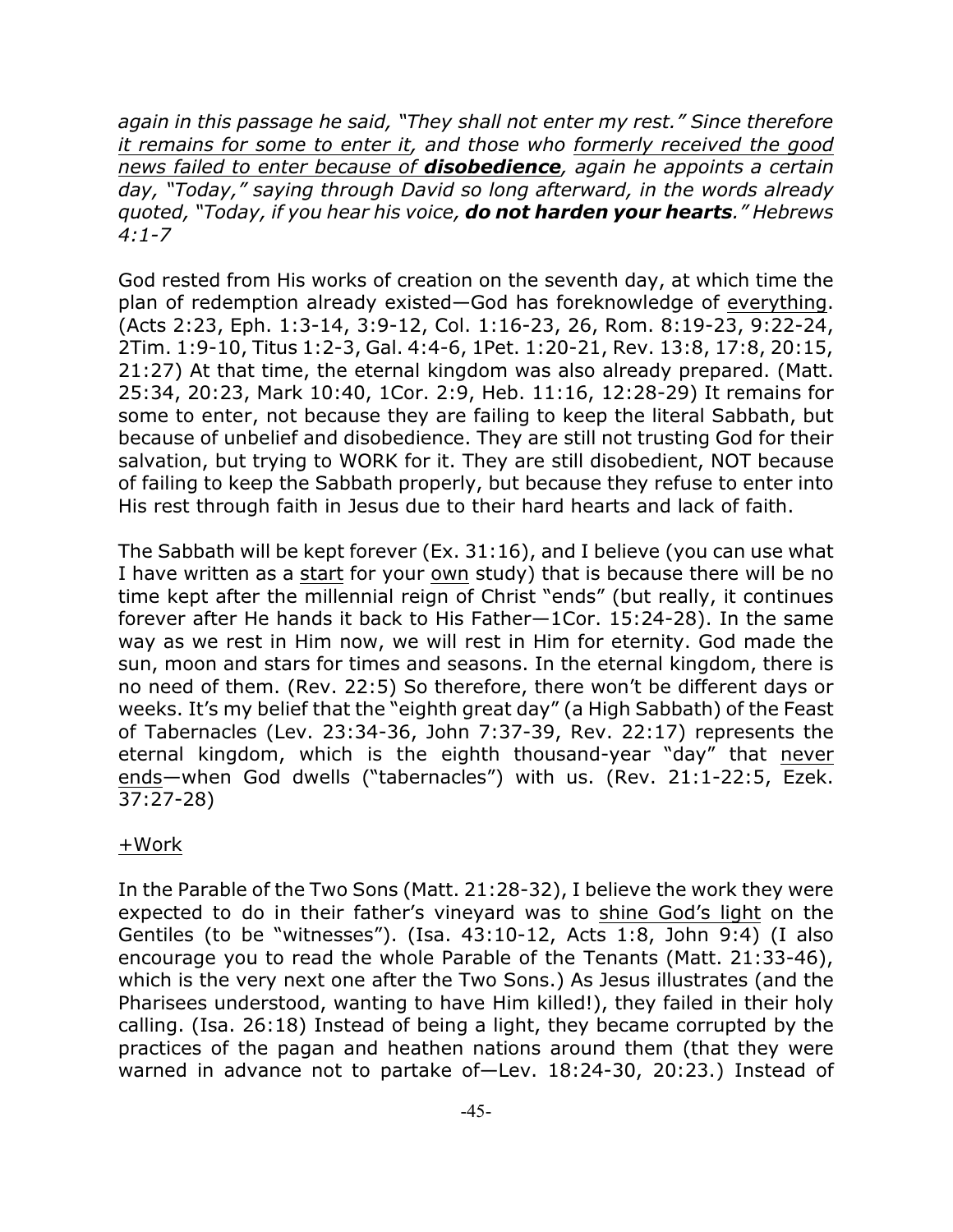recognizing the time for salvation had come, they sought to kill their Messiah. (Luke 13:34-35, 19:41-48, Matt. 16:1-4)

*Were they ashamed when they committed abomination? No, they were not at all ashamed; they did not know how to blush. Therefore they shall fall among those who fall; at the time that I punish them, they shall be overthrown," says the LORD. Thus says the LORD: "Stand by the roads, and look, and ask for the ancient paths, where the good way is; and walk in it, and find rest for your souls. But they said, 'We will not walk in it.' I set watchmen over you, saying, 'Pay attention to the sound of the trumpet!' But they said, 'We will not pay attention.' Therefore hear, O nations, and know, O congregation, what will happen to them. Hear, O earth; behold, I am bringing disaster upon this people, the fruit of their devices, because they have not paid attention to my words; and as for my law, they have rejected it. Jeremiah 6:15-19*

Those in charge resented it when John the Baptizer came to prepare the way for Jesus by calling people to repent from their sins rather than rely on the law to make them right with God. They rejected the Son of God as their Messiah, calling Him a blasphemer. Although they were instructed to keep the law, those "works" didn't save their souls by permanently washing away their sins. (Heb. 10:3-4) They were saved by faith—and that faith (and love of God) was evidenced by obedience to the law that they were under. (Deut. 12:28) We're told the same thing today about obedience out of love, except that we are NOT under the law as they were. (John 14:24, 15:10, Rom. 4:1-25, Gal. 3:2- 3, 4:9-10, 5:7-12)

*Let not sin therefore reign in your mortal body, to make you obey its passions. Do not present your members to sin as instruments for unrighteousness, but present yourselves to God as those who have been brought from death to life, and your members to God as instruments for righteousness. For sin will have no dominion over you, since you are not under law but under grace. What then? Are we to sin because we are not under law but under grace? By no means! Do you not know that if you present yourselves to anyone as obedient slaves, you are slaves of the one whom you obey, either of sin, which leads to death, or of obedience, which leads to righteousness? But thanks be to God, that you who were once slaves of sin have become obedient from the heart to the standard of teaching to which you were committed, and, having been set free from sin, have become slaves of righteousness. I am speaking in human terms, because of your natural limitations. For just as you once presented your members as slaves to impurity and to lawlessness leading to more lawlessness, so now present your members as slaves to righteousness leading to sanctification. For when you were slaves of sin, you*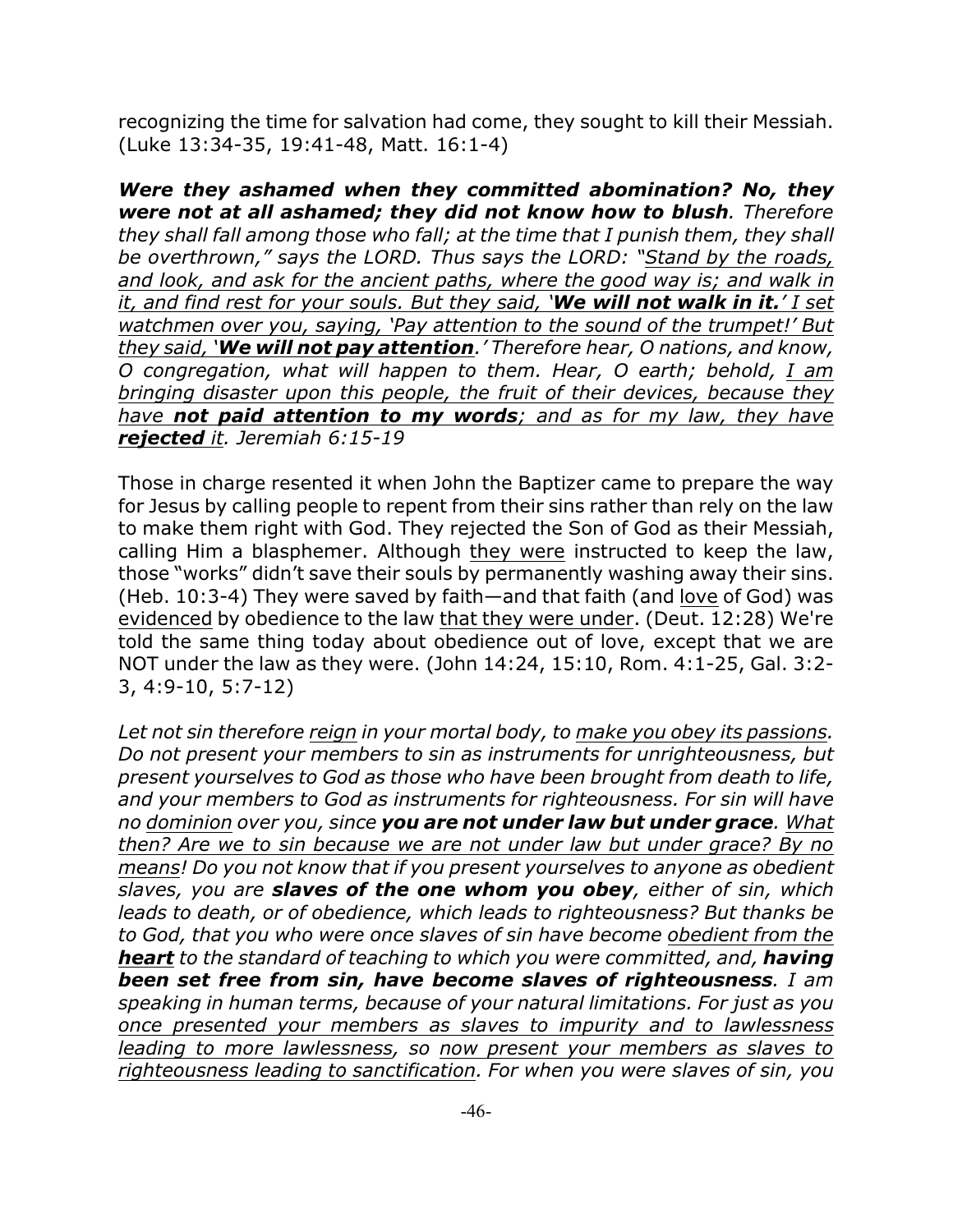*were free in regard to righteousness. But what fruit were you getting at that time from the things of which you are now ashamed? For the end of those things is death. But now that you have been set free from sin and have become slaves of God, the fruit you get leads to sanctification and its end, eternal life. For the wages of sin is death, but the free gift of God is eternal life in Christ Jesus our Lord. Romans 6:12-23*

When we try to understand the above passage, we need to allow the Bible (not our own imaginations or preferences) to help us put it all into perspective. Where else have we seen discussions about sin enslaving people before?

*So Jesus said to the Jews who had believed him, "If you abide in my word, you are truly my disciples, and you will know the truth, and the truth will set you free." They answered him, "We are offspring of Abraham and have never been enslaved to anyone. How is it that you say, 'You will become free'?" Jesus answered them, "Truly, truly, I say to you, everyone who practices sin is a slave to sin. The slave does not remain in the house forever; the son remains forever. So if the Son sets you free, you will be free indeed. John 8:31-36*

We are set free when we believe, when the Spirit of Jesus indwells us, leading us in the way of righteousness. (Titus 2:11-15, Rom. 8:13-14, 13:14, Gal. 3:2-3, 5:16, 24) No one EVER referred to keeping the law as "freedom." Jesus was telling the Pharisees that they were NOT free, because they didn't believe in Him. (John 8:33, 24—they will die in their sins due to unbelief, NOT, "unless they do a better job of keeping the law...") They actually seemed to think they had "improved" on it by adding minute details about which they had received no instructions from God. (Matt. 23:2-4, 24)

This should be a warning to us when we hear anyone say things like, "it might not actually SAY this, but..." (and then they go on about their own "logical" assumptions they have made about what God wants from us). I've read that besides the hand washing rituals referred to in the New Testament, rules are said to have been made concerning the number of allowable footsteps to be taken on the Sabbath, and the prohibition about not eating what was "torn by beasts" (Ex. 22:31, Lev. 17:15, 22:8—specifically regarding Aaron and his sons in this instance, Ezek. 4:14) was expanded to any meat "torn" (including by using a knife that was not sharp enough).

In looking at various sites promoting Hebrew Roots, I frequently saw the phrase, "they (or he/she) would have" to justify a belief that could not be supported biblically. Yet they claimed to NOT want to add to God's word? That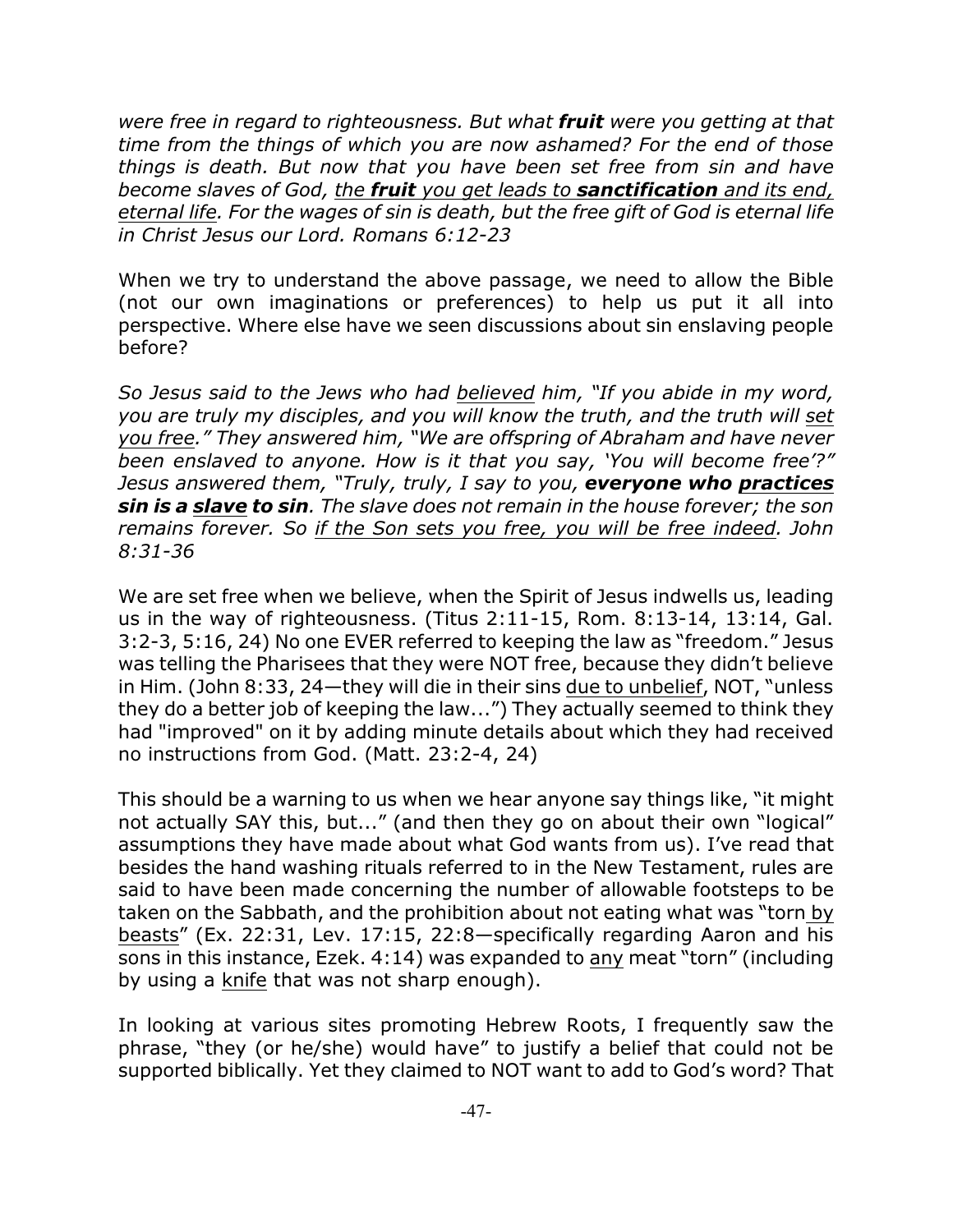is not good doctrine. That is relying on our own understanding instead of being taught by God. (Prov. 3:5-8, Isa. 55:8-9)

*But you are not to be called rabbi, for you have one teacher, and you are all brothers. And call no man your father on earth, for you have one Father, who is in heaven. Neither be called instructors, for you have one instructor, the Christ. Matthew 23:8-10* (Also John 14:26, 16:13, 1Cor. 2:16.)

*Not many of you should become teachers, my brothers, for you know that we who teach will be judged with greater strictness. James 3:1*

One example of this would be "Noah would have only eaten clean animals" even though up until the flood, NO animals were to be eaten and afterwards ALL animals could be eaten. (Gen. 1:29, 9:3-4) They said "he wouldn't have eaten anything without offering it to God first," and that's how we "know" he only ate clean animals. The problem is that it does not say that. That's called "eisegesis" (reading our own interpretation "into"–"eis"—the Scriptures). Noah was not responsible for keeping laws that he was not under, and neither are we. The dietary restrictions were for those under the Mosaic law.

We would all do well to remember that we're not supposed to quarrel over words and get into vain discussions (as in "profit-less," and also those put forth by puffed-up people).

*But avoid foolish controversies, genealogies, dissensions, and quarrels about the law, for they are unprofitable and worthless. As for a person who stirs up division, after warning him once and then twice, have nothing more to do with him, knowing that such a person is warped and sinful; he is self-condemned. Titus 3:9-11*

There are a lot of "if's" in the following passage, but none of them refers to those who are under the New Covenant keeping the Old Covenant law. (See Rom. 6 and 8 for "if we have died with Him, we will live with Him;" see 2Tim. 2:3-7, Phil. 3:8-21, Rev. 2-3, 20:4-6 for "if we endure, we will reign with Him;" see Mark 8:34-38, Matt. 10:31-42, Luke 9:23-26, 12:4-12, Rom. 1:16 for "if we deny Him, He will deny us;" and Rom. 3:3-4, Heb. 6:16-19, Num. 23:19 for "He remains faithful, He cannot deny Himself."

*The saying is trustworthy, for: If we have died with him, we will also live with him; if we endure, we will also reign with him; if we deny him, he also will deny us; if we are faithless, he remains faithful—for he cannot deny himself. Remind them of these things, and charge them before God not to quarrel*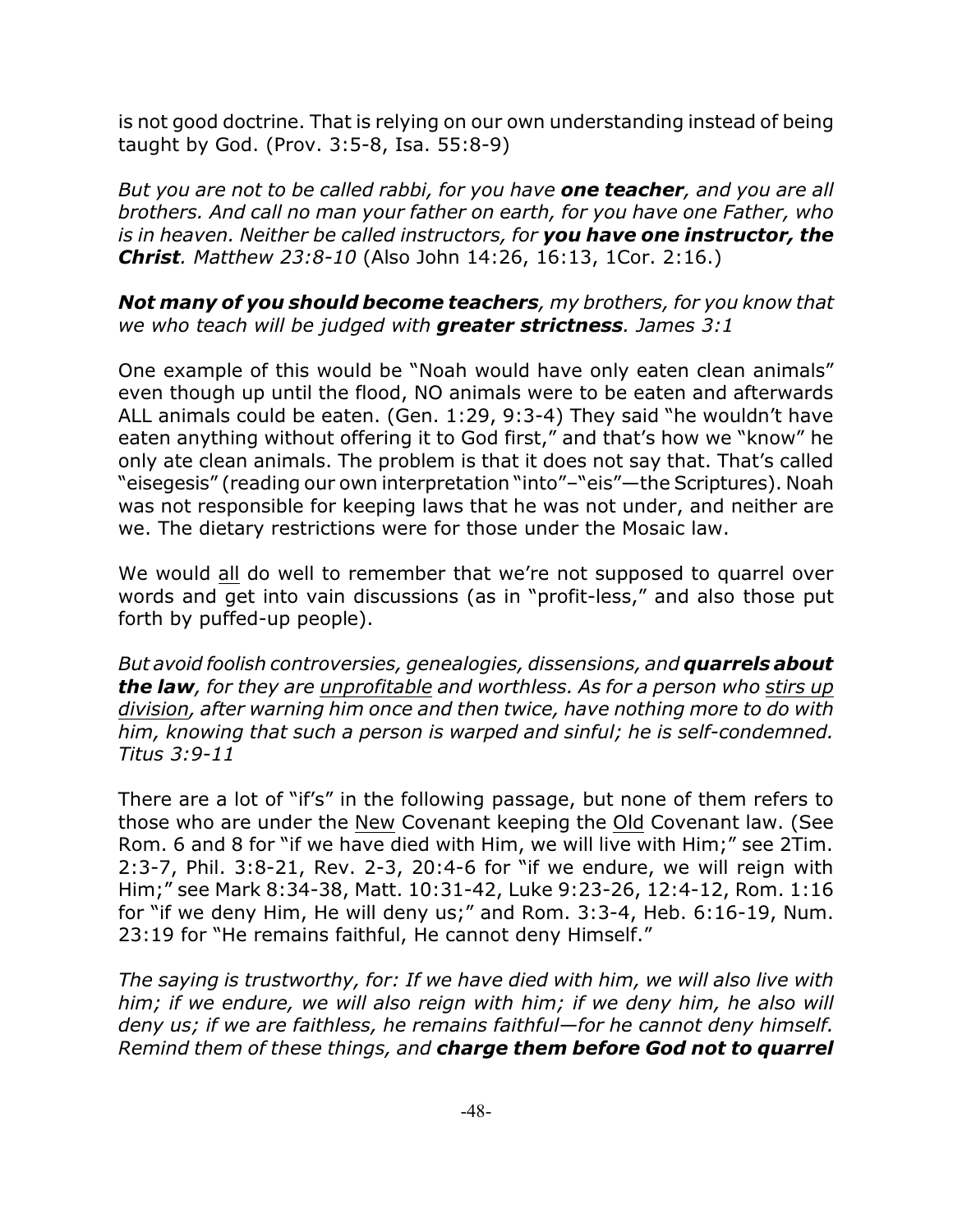#### *about words, which does no good, but only ruins the hearers. 2 Timothy 2:11-14*

## +Hypocrisy

Jesus told the Pharisees that they were blind because they claimed to see—they claimed to know the way to salvation (through works) and to be without sin, but they were WRONG—no matter how much they insisted upon being right. (John 9:39-41) Obeying the letter of the law has a tendency to foster an attitude of self-sufficiency rather than dependence upon God. (2Cor. 3:4-6) Rather than thinking of God's grace in forgiving their sins, they thought they themselves had done the work to erase them (or worse yet, that they had actually kept the law so well that they had not sinned—1John 1:10). A focus on the letter of the law often results in adding "clarifications" to it in order to be sure that everyone complies with the same standard, which feeds the egos of those who are hungry for control over others. (1Pet. 5:1-5, Prov. 30:6, Deut. 4:2, Rev. 22:18-19) As Jesus said, another problem with it is that we tend to notice infractions by others more easily than our own—which is hypocrisy. (Matt. 7:3-5, Rom. 2:1-11, Psa. 19:12-14, 139:23-24)

The Pharisees, Sadducees and scribes of Jesus' time had ALL of the above problems and were sternly criticized by Jesus for their attitude that they KEPT the law perfectly and even accused Him, the Son of God, of breaking it! (Luke 18:9-14, Matt. 23, 12:1-14, 9:11-15, 15:1-9, Mark 2:16-3:6, 7:1-13, Luke 5:30-6:11, 13:14-15, 14:1-6) Jesus told the crowd that unless their righteousness exceeded theirs, they would not enter the kingdom of God—but tax collectors and prostitutes would enter in before them, because the latter humbled themselves, believed and were baptized in repentance of their sins (not yet into the still future [at that time] death and resurrection of Jesus—Acts 19:3-5). (Matt. 5:20, 21:28-32, Luke 15:1-2; Matt. 3:2, 6-12—spoken by John the Baptizer.)

Thinking highly of onself for keeping the letter of the law leads to a "works" mentality, which greatly displeased God—those things were only foreshadows of what was to come and didn't save, but they thought they did. (Heb. 8-10, Rom. 9:30-33) They enforced tiny details of the letter of the law (including their own additions to it) while disregarding the spirit of the law. (John 4:21-23, Rom. 7:4-6, Mark 7:6-9, Matt. 23, Luke 11:37-54, Deut. 30:6, Rom. 2:28-29) They didn't obey God out of LOVE, but out of legalism—even looking for loopholes. (Deut. 6:4-9, Luke 10:27, John 14:15-26, 1John 5:3, 2Cor. 5:14-15, Amos 8:4-6)

+Slaves or Free (Children of the Law or of the Promise)?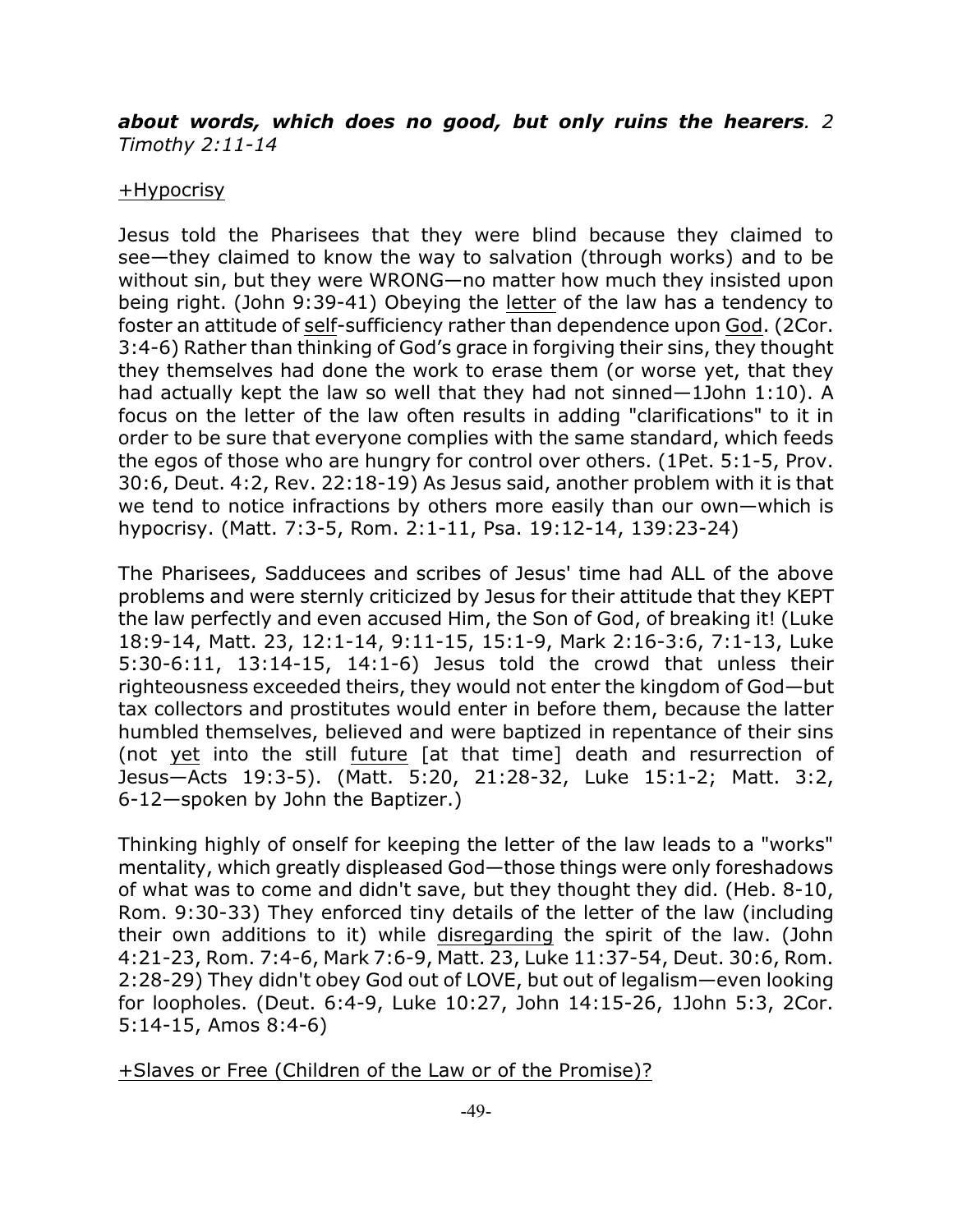Why would we think it pleases God to want to go back to slavery after He has set us free? How is that different from the Israelites wanting to go back to slavery in Egypt when they found out that the promised land was inhabited by giants? God was NOT happy with their lack of faith in Him! (See again 1John 4:16-18.) Their reward for not trusting God was not to be able to enter in (and again, it's a foreshadow of the kingdom of God.)

*Then all the congregation raised a loud cry, and the people wept that night. And all the people of Israel grumbled against Moses and Aaron. The whole congregation said to them, "Would that we had died in the land of Egypt! Or would that we had died in this wilderness! Why is the LORD bringing us into this land, to fall by the sword? Our wives and our little ones will become a prey. Would it not be better for us to go back to Egypt?" And they said to one another, "Let us choose a leader and go back to Egypt." Numbers 14:1-4*

*And the LORD spoke to Moses and to Aaron, saying, "How long shall this wicked congregation grumble against me? I have heard the grumblings of the people of Israel, which they grumble against me. Say to them, 'As I live, declares the LORD, what you have said in my hearing I will do to you: your dead bodies shall fall in this wilderness, and of all your number, listed in the census from twenty years old and upward, who have grumbled against me, not one shall come into the land where I swore that I would make you dwell, except Caleb the son of Jephunneh and Joshua the son of Nun. But your little ones, who you said would become a prey, I will bring in, and they shall know the land that you have rejected. But as for you, your dead bodies shall fall in this wilderness. And your children shall be shepherds in the wilderness forty years and shall suffer for your faithlessness, until the last of your dead bodies lies in the wilderness. According to the number of the days in which you spied out the land, forty days, a year for each day, you shall bear your iniquity forty years, and you shall know my displeasure.' I, the LORD, have spoken. Surely this will I do to all this wicked congregation who are gathered together against me: in this wilderness they shall come to a full end, and there they shall die." Numbers 14:26-35*

*Therefore, as the Holy Spirit says, "Today, if you hear his voice, do not harden your hearts as in the rebellion, on the day of testing in the wilderness, where your fathers put me to the test and saw my works for forty years. Therefore I was provoked with that generation, and said, 'They always go astray in their heart; they have not known my ways.' ?As I swore in my wrath, 'They shall not enter my rest.'" 15 As it is said, "Today, if you hear his voice, do not harden your hearts as in the rebellion." For who were those who heard and yet rebelled? Was it not all those who left Egypt led by Moses? And with whom was he provoked for forty years? Was it not with those who*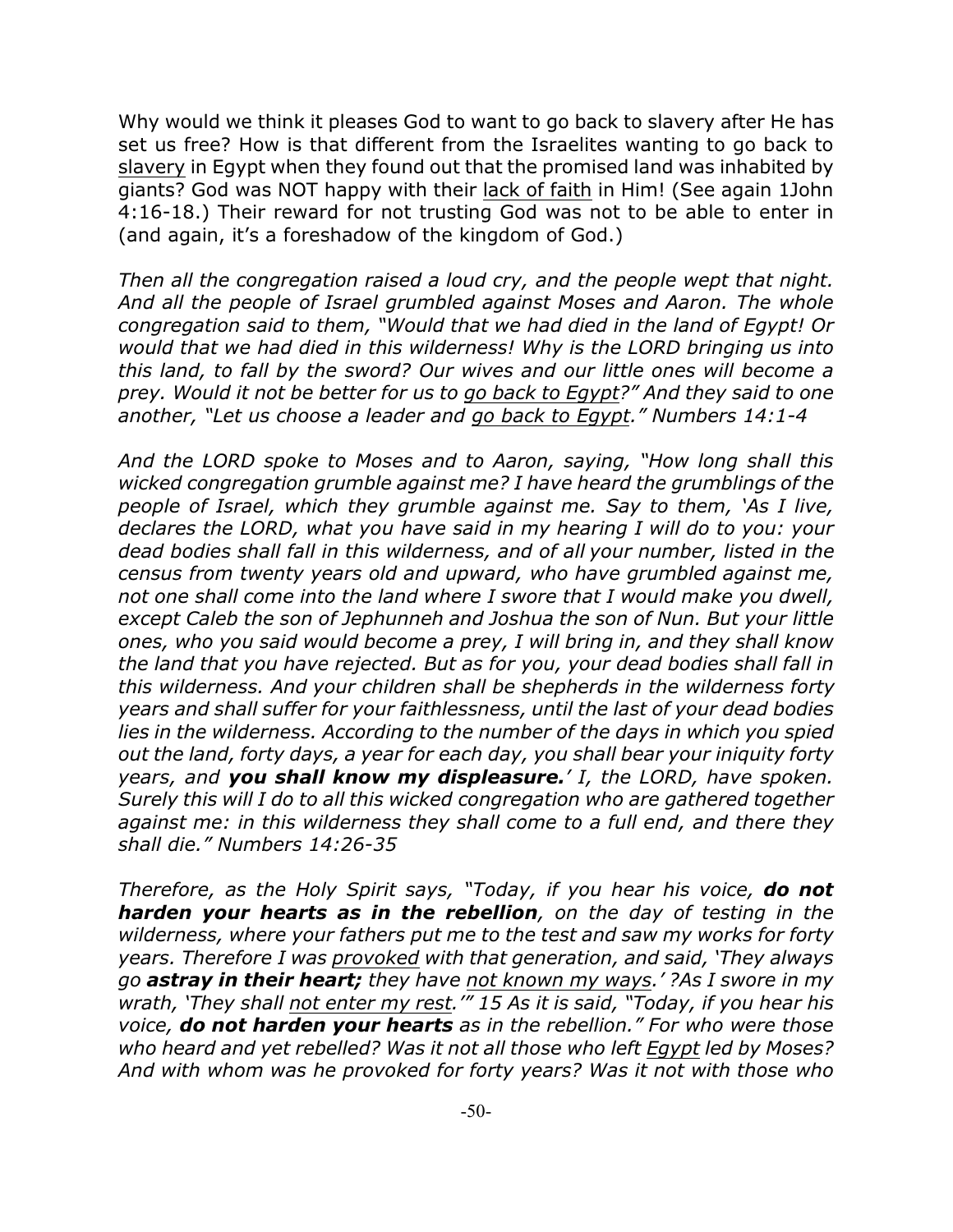*sinned, whose bodies fell in the wilderness? And to whom did he swear that they would not enter his rest, but to those who were disobedient? So we see that they were unable to enter because of unbelief. Hebrews 3:7-11, 15-19*

I have already quoted parts of this LONG passage that follows, but it's important for us to get the whole picture instead of stopping after a particular verse or chapter and failing to connect the rest. (There were no chapters or section headings in the original texts.)

*Tell me, you who desire to be under the law, do you not listen to the law? For it is written that Abraham had two sons, one by a slave woman and one by a free woman. But the son of the slave was born according to the flesh, while the son of the free woman was born through promise. Now this may be interpreted allegorically: these women are two covenants. One is from Mount Sinai, bearing children for slavery; she is Hagar. Now Hagar is Mount Sinai in Arabia; she corresponds to the present Jerusalem, for she is in slavery with her children. But the Jerusalem above is free, and she is our mother. For it is written, "Rejoice, O barren one who does not bear; break forth and cry aloud, you who are not in labor! For the children of the desolate one will be more than those of the one who has a husband." Now you, brothers, like Isaac, are children of promise. But just as at that time he who was born according to the flesh persecuted him who was born according to the Spirit, so also it is now. But what does the Scripture say? "Cast out the slave woman and her son, for the son of the slave woman shall not inherit with the son of the free woman." So, brothers, we are not children of the slave but of the free woman. 5:1 For freedom Christ has set us free; stand firm therefore, and do not submit again to a yoke of slavery. Look: I, Paul, say to you that if you accept circumcision, Christ will be of no advantage to you. I testify again to every man who accepts circumcision that he is obligated to keep the whole law. You are severed from Christ, you who would be justified by the law; you have fallen away from grace. For through the Spirit, by faith, we ourselves eagerly wait for the hope of righteousness. For in Christ Jesus neither circumcision nor uncircumcision counts for anything, but only faith working through love. You were running well. Who hindered you from obeying the truth? This persuasion is not from him who calls you. A little leaven leavens the whole lump. I have confidence in the Lord that you will take no other view, and the one who is troubling you will bear the penalty, whoever he is. But if I, brothers, still preach circumcision, why am I still being persecuted? In that case the offense of the cross has been removed. I wish those who unsettle you would emasculate themselves! For you were called to freedom, brothers. Only do not use*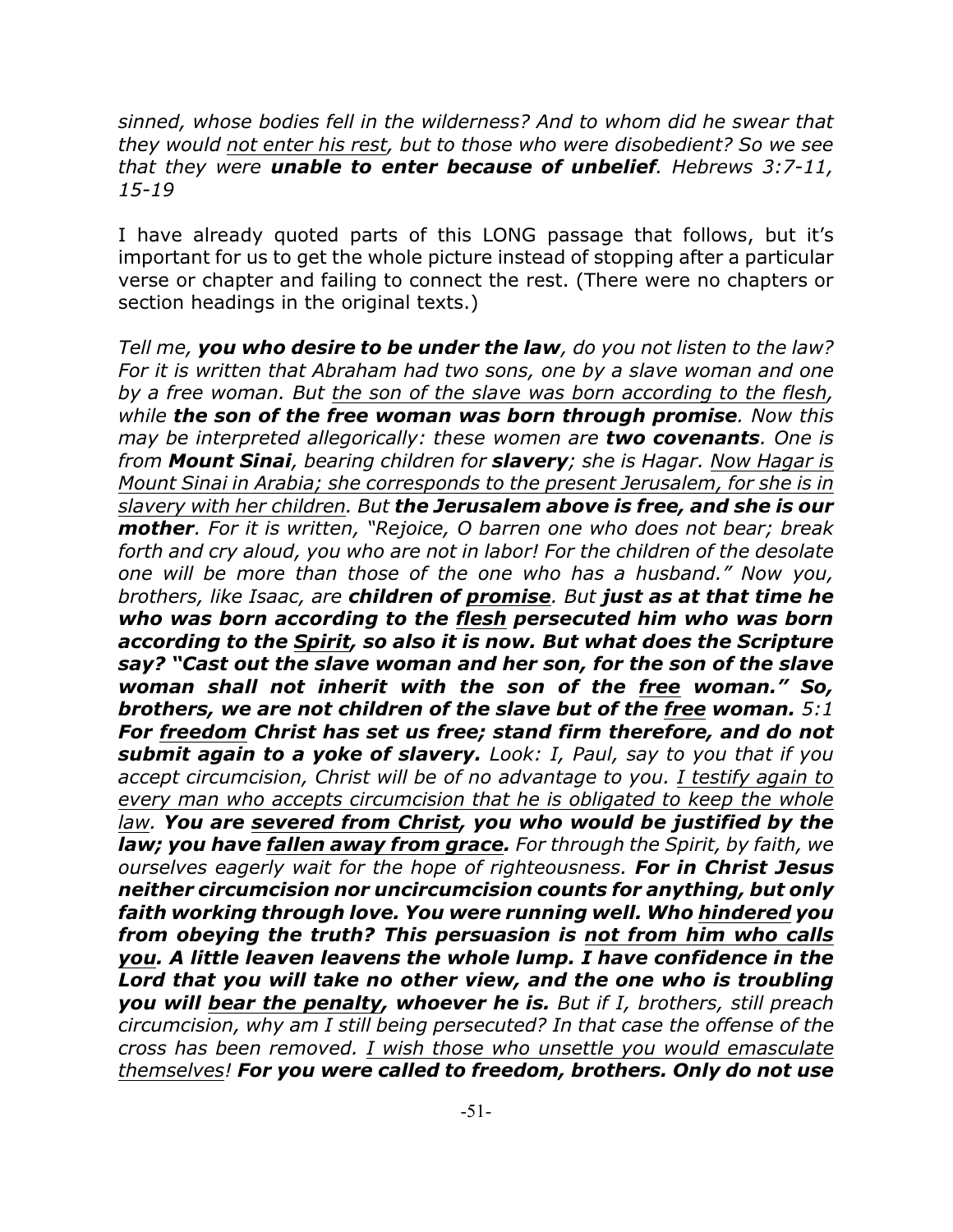*your freedom as an opportunity for the flesh, but through love serve one another. For the whole law is fulfilled in one word: "You shall love your neighbor as yourself." But if you bite and devour one another, watch out that you are not consumed by one another. Galatians 4:21-5:15* (Also see Col. 3:1-25, Phil. 3:17-21, Heb. 12:22-24 regarding the Jerusalem from above—Mt. Zion—and our proper response to being made citizens of heaven.)

Remember, this is NOT about there being anything wrong with being a Jew. We believers are "Jews" and "children of Abraham" by grace through faith, grafted into Israel's "olive tree." (Gal. 3:7, 3:28-29, 4:31, 1Pet. 3:6—children of Sarah, the "free woman"—Rom. 2:28-29, 4:16-17, 9:4-5, 11:17-25—note that the olive tree represents Israel as a whole, not only a particular tribe—everyone who descended from Abraham, Isaac and Jacob—whose name was changed to Israel—Gen. 32:28, 35:10—the father of the twelve tribes—Gen. 49.) Jesus went around and around with the Pharisees, et al., about what it truly means to be a child of Abraham.

*I know that you are offspring of Abraham; yet you seek to kill me because my word finds no place in you. I speak of what I have seen with my Father, and you do what you have heard from your father." They answered him, "Abraham is our father." Jesus said to them, "If you were Abraham's children, you would be doing the works Abraham did, but now you seek to kill me, a man who has told you the truth that I heard from God. This is not what Abraham did. You are doing the works your father did." They said to him, "We were not born of sexual immorality. We have one Father—even God." Jesus said to them, "If God were your Father, you would love me, for I came from God and I am here. I came not of my own accord, but he sent me. Why do you not understand what I say? It is because you cannot bear to hear my word. You are of your father the devil, and your will is to do your father's desires. He was a murderer from the beginning, and does not stand in the truth, because there is no truth in him. When he lies, he speaks out of his own character, for he is a liar and the father of lies. But because I tell the truth, you do not believe me. Which one of you convicts me of sin? If I tell the truth, why do you not believe me? Whoever is of God hears the words of God. The reason why you do not hear them is that you are not of God." The Jews answered him, "Are we not right in saying that you are a Samaritan and have a demon?" Jesus answered, "I do not have a demon, but I honor my Father, and you dishonor me. Yet I do not seek my own glory; there is One who seeks it, and he is the judge. Truly, truly, I say to you, if anyone keeps my word, he will never see death." The Jews said to him, "Now we know that you have a demon! Abraham died, as did the prophets, yet you say, 'If anyone keeps my word, he will never taste death.' Are you greater than our father Abraham, who died? And the prophets*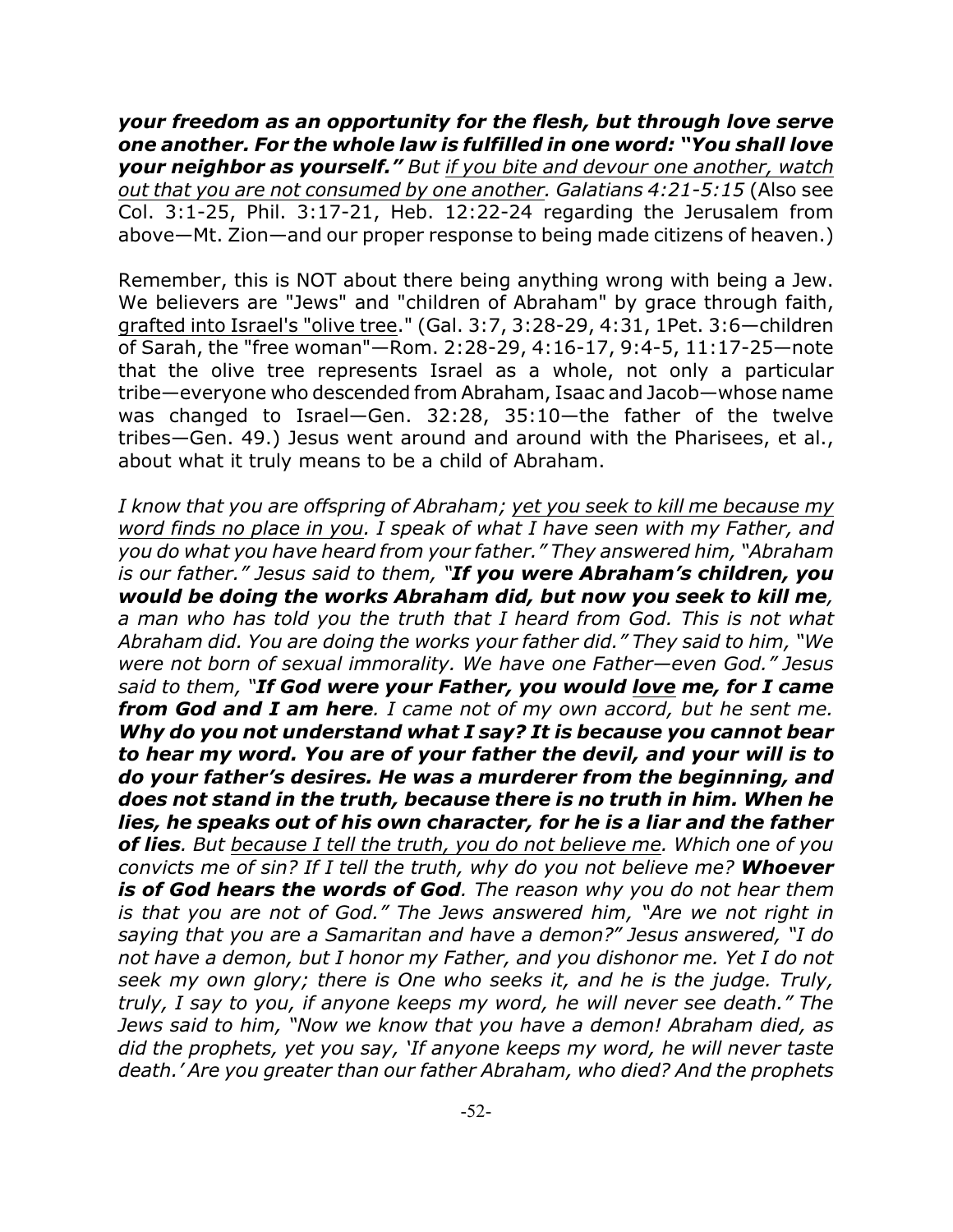*died! Who do you make yourself out to be?" Jesus answered, "If I glorify myself, my glory is nothing. It is my Father who glorifies me, of whom you say, 'He is our God.' But you have not known him. I know him. If I were to say that I do not know him, I would be a liar like you, but I do know him and I keep his word. Your father Abraham rejoiced that he would see my day. He saw it and was glad." So the Jews said to him, "You are not yet fifty years old, and have you seen Abraham?" Jesus said to them, "Truly, truly, I say to you, before Abraham was, I am." So they picked up stones to throw at him, but Jesus hid himself and went out of the temple. John 8:37-59*

#### +Walking in Abraham's Footsteps of Faith

The "works" of Abraham referred to by Jesus (above), were explained by Paul and James (below). Abraham's faith was evident because of what he DID because of his BELIEF (NOT by keeping the law, since it was given much later).

*This is what I mean: the law, which came 430 years afterward, does not annul* a covenant previously ratified by God, so as to make the promise void. For **if** *the inheritance comes by the law, it no longer comes by promise; but God gave it to Abraham by a promise. Galatians 3:17-18*

Abraham showed his faith (belief) by obeying God's instructions to HIM (not God's instructions to those who lived in other times, such as Noah, Moses, Joshua, Paul, etc.) We're meant to walk in Abraham's "footsteps of [genuine] faith." (Rom. 4:12—but see all of Rom. 4.)

*By faith Abraham obeyed when he was called to go out to a place that he was to receive as an inheritance. And he went out, not knowing where he was going. By faith he went to live in the land of promise, as in a foreign land, living in tents with Isaac and Jacob, heirs with him of the same promise. For he was looking forward to the city that has foundations, whose designer and builder is God. By faith Sarah herself received power to conceive, even when she was past the age, since she considered him faithful who had promised. Therefore from one man, and him as good as dead, were born descendants as many as the stars of heaven and as many as the innumerable grains of sand by the seashore. These all died in faith, not having received the things promised, but having seen them and greeted them from afar, and having acknowledged that they were strangers and exiles on the earth. For people who speak thus make it clear that they are seeking a homeland. If they had been thinking of that land from which they had gone out, they would have had opportunity to return. But as it is, they desire a better country, that*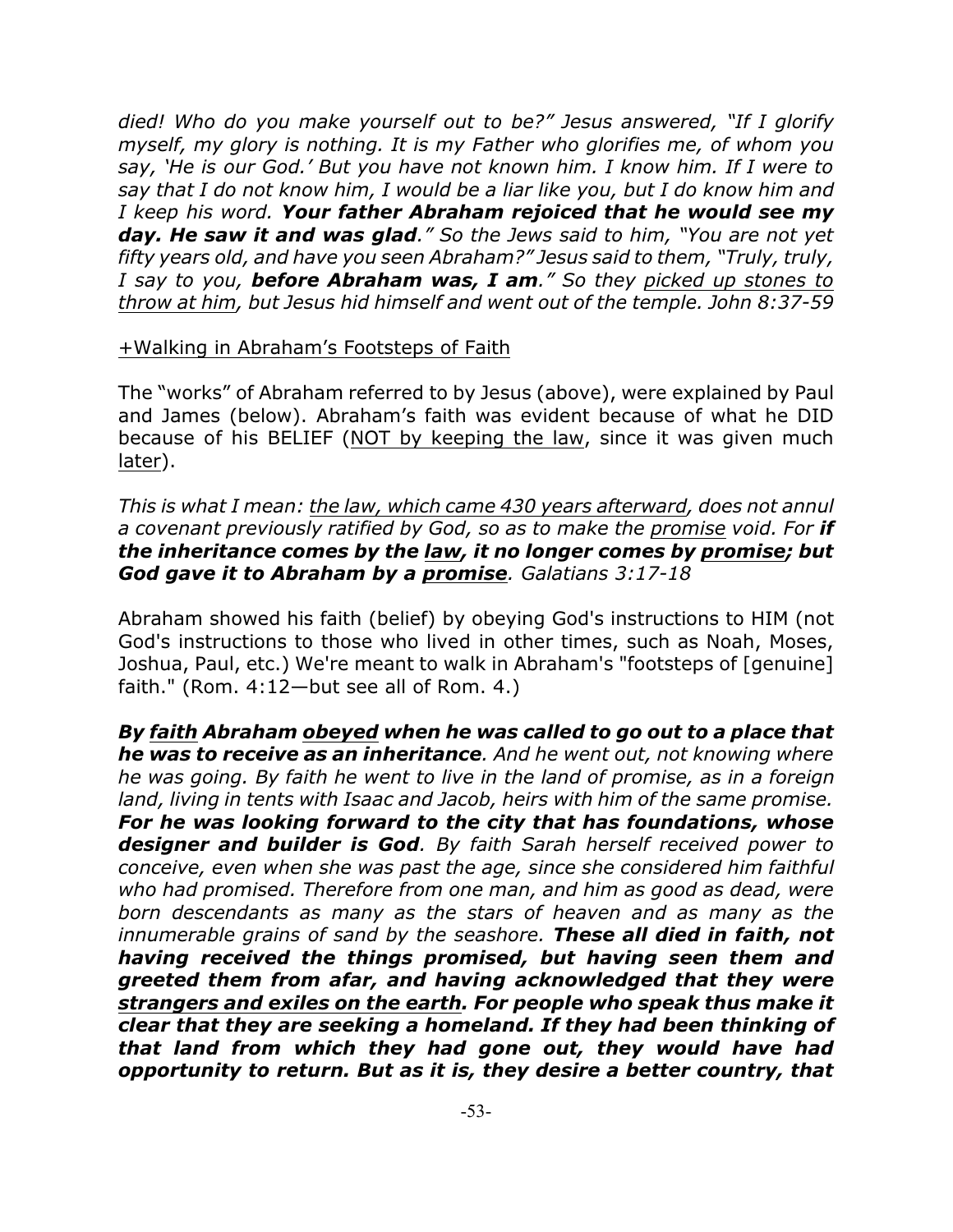*is, a heavenly one. Therefore God is not ashamed to be called their God, for he has prepared for them a city. By faith Abraham, when he was tested, offered up Isaac, and he who had received the promises was in the act of offering up his only son, of whom it was said, "Through Isaac shall your offspring be named." He considered that God was able even to raise him from the dead, from which, figuratively speaking, he did receive him back. 39 And all these, though commended through their faith, did not receive what was promised, since God had provided something better for us, that apart from us they should not be made perfect. Hebrews 11:8-19, 39-40*

(Also see Heb. 12:18-29, Col. 3, 2Cor. 4:16-5:11, Phil. 3:20-21, 1Pet. 2:11- 12. Our faith will also be tested, purified and refined. 1Cor. 10:13, Jam. 1:3-4, 1Pet. 1:6-9, 5:6-11, 2Pet. 1:10-12, Rev. 3:18)

*What good is it, my brothers, if someone says he has faith but does not have works? Can that faith save him? If a brother or sister is poorly clothed and lacking in daily food, and one of you says to them, "Go in peace, be warmed and filled," without giving them the things needed for the body, what good is that? So also faith by itself, if it does not have works, is dead. But someone will say, "You have faith and I have works." Show me your faith apart from your works, and I will show you my faith by my works. You believe that God is one; you do well. Even the demons believe—and shudder! Do you want to be shown, you foolish person, that faith apart from works is useless? Was not Abraham our father justified by works when he offered up his son Isaac on the altar? You see that faith was active along with his works, and faith was completed by his works; and the Scripture was fulfilled that says, "Abraham believed God, and it was counted to him as righteousness"—and he was called a friend of God. You see that a person is justified by works and not by faith alone. And in the same way was not also Rahab the prostitute justified by works when she received the messengers and sent them out by another way? For as the body apart from the spirit is dead, so also faith apart from works is dead. James 2:14-26*

## +Genuine Faith in Truth and Spirit (Not by Rote and Ritual)

The kingdom was given to a people producing its fruits. (Matt. 21:43, 7:15- 27, 12:33-35, 13:22-23, Col. 1:6, Eph. 5:9) The "fruits of the kingdom" are those of the indwelling Holy Spirit (John 14:15-26, 15:1-10, Gal. 5:19-24, Rom. 6:22, 7:4-5, Phil. 1:11, Col. 1:10, Heb. 12:11, 13:5), not according to a rigid set or rules. The more that is pre-defined, the less room for the leading of the Holy Spirit. (Rom. 8:14-15, Gal. 5:18, 25) Liturgical churches have stifled the leading of the Holy Spirit in the gathering of the called-out believers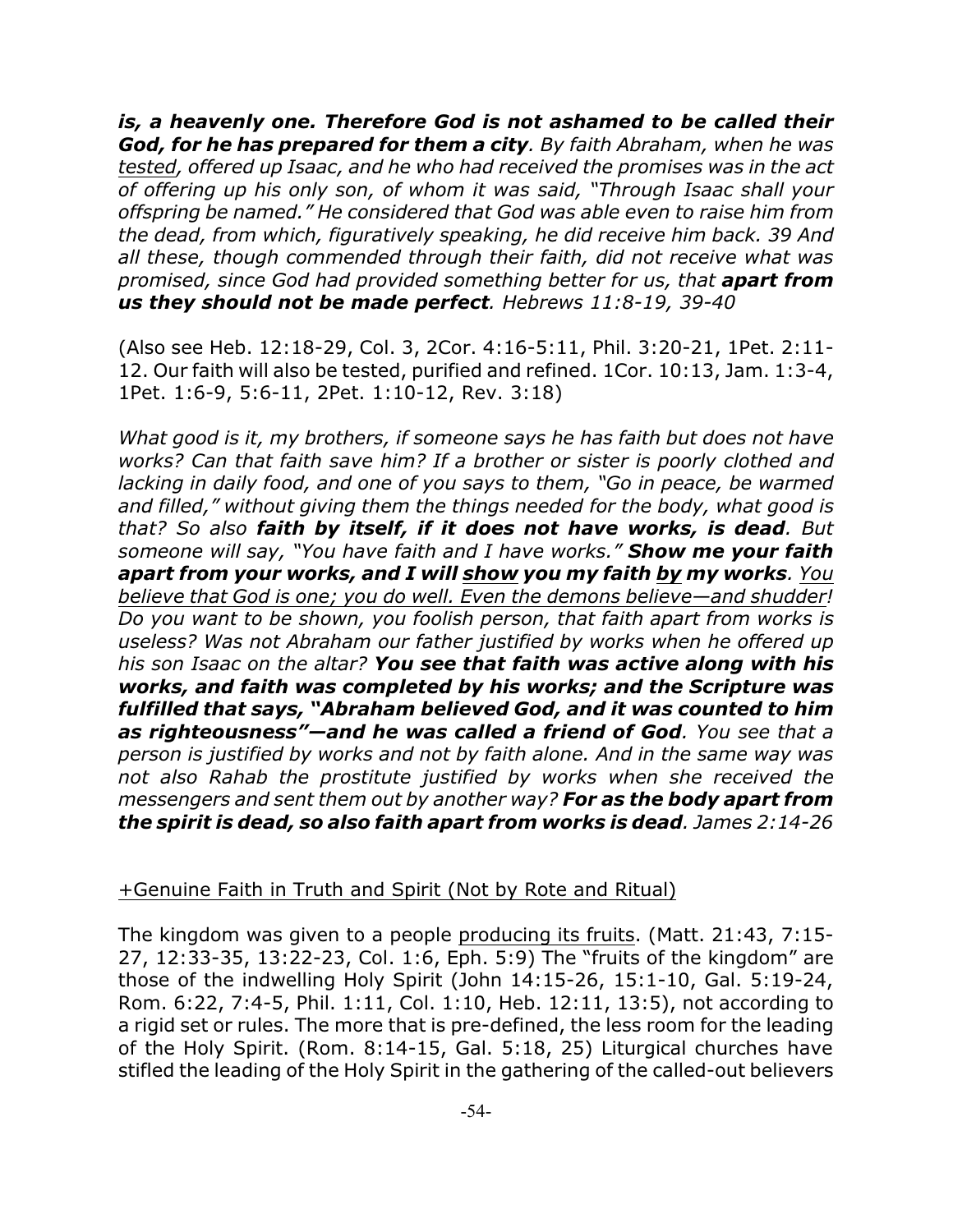(the Church) by their excessive control—not just "orderly," but every minute detail of the worship service, effectively limiting the participation of the congregation to words printed in a hymnal or bulletin for them to repeat on cue. I understand that there have been despicable things done by some people claiming that their UNGODLY actions were manifestations of the Holy Spirit, but we shouldn't throw the baby out with the bath water.

The business-like model of "operating" the church has several unintended results—among which, the pastor(s) tend to be overwhelmed with responsibility, while many capable members of the Body are not making use of their gifts from the Lord to serve Him. It's a wonderful thing when someone is willing to do menial, perhaps even tedious tasks for the benefit of the congregation, but I don't think God meant for ONLY those sorts of things to be allowed to be done by everyone except the degree-holding leader(s). We need discernment, but good intentions of not trusting "just anybody" can turn into the opposite of discernment if all of our trust is put in a seminary to train an individual correctly, such that we give them a "free pass," letting questionable doctrine slip past us. Side note: Did you know that the words translated "pastor" and "elder" are the same? Whereas "apostle" means sent—as in to go out and evangelize and plant churches (missionaries).

Meanwhile, those in the Hebrew Roots movement probably reject the liturgy as being far removed from the practice of the early Church (1Cor. 14:26), yet they can't see that they're doing something similar by insisting that it's necessary to follow the Old Covenant rules? If we insist upon following the old set of rules when our Master has replaced them, then we are insisting upon OUR way instead of HIS. It's like refusing to leave after being released from prison. (Rom. 7:6, 8:2, Gal. 3:23, 5:1, John 8:36) It's going back to the Levitical priesthood according to the flesh instead of the order of Melchizedek in which Jesus is High Priest forever.

*Now if perfection had been attainable through the Levitical priesthood (for under it the people received the law), what further need would there have been for another priest to arise after the order of Melchizedek, rather than one named after the order of Aaron? For when there is a change in the priesthood, there is necessarily a change in the law as well. 18-19 For on the one hand, a former commandment is set aside because of its weakness and uselessness (for the law made nothing perfect); but on the other hand, a better hope is introduced, through which we draw near to God. 22 This makes Jesus the guarantor of a better covenant. Hebrews 7:11-12, 18-19, 22*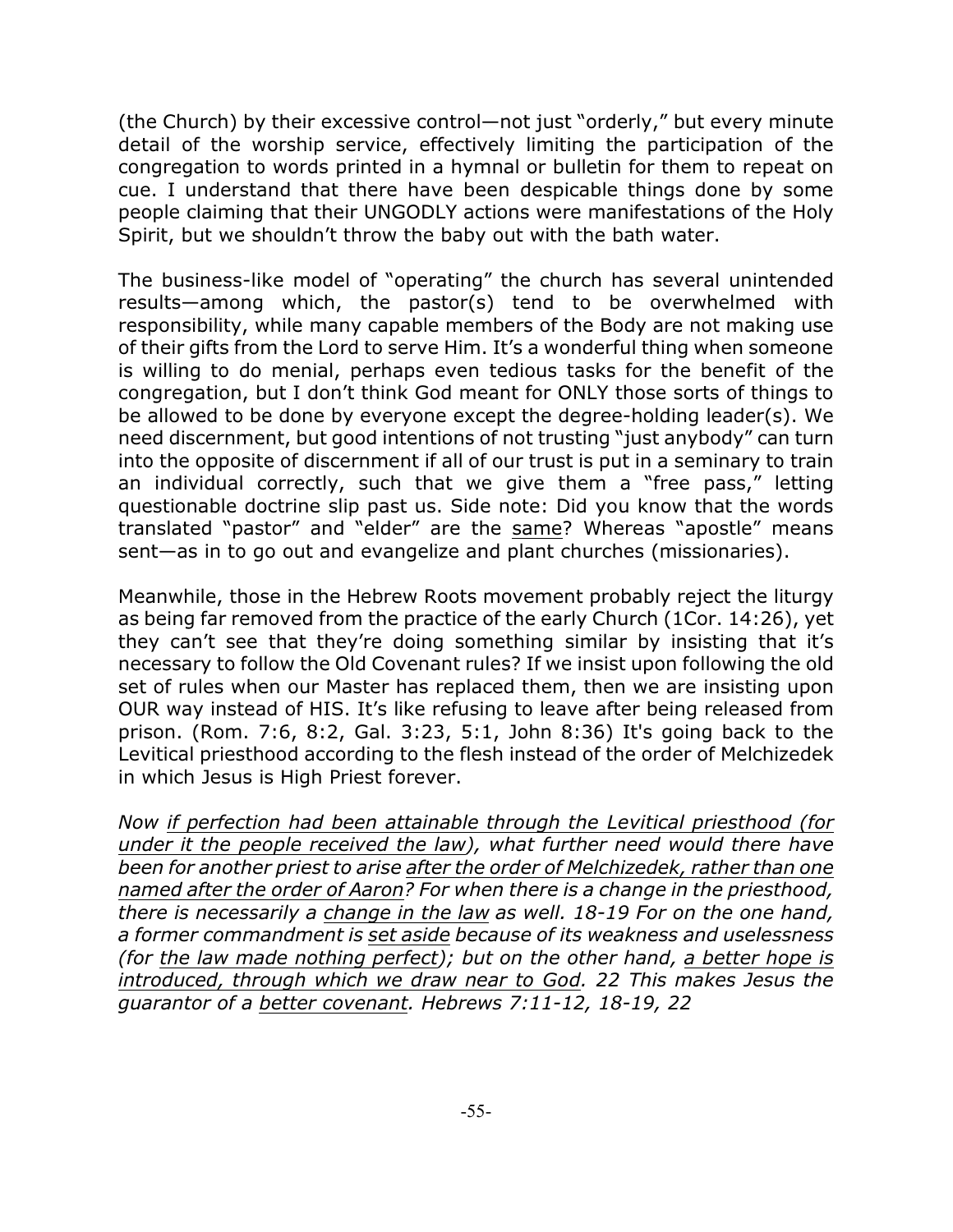*I do not nullify the grace of God, for if righteousness were through the law, then Christ died for no purpose. Galatians 2:21* (Don't forget Gal. 3:3, Heb. 10:14, 1John 4:7-21.)

The point is not about law-keeping, but that "faith" consisting only of empty words has an end result of neither justification or sanctification. (2Cor. 13:5) If we make a practice of those behaviors on the lists above and elsewhere in the New Testament—sexual immorality, idolatry, adultery, homosexuality, theft, greed, drunkenness, reviling, swindling, lying, sorcery, etc.), it shows that we have NOT been washed and regenerated by the Spirit (or that we hardened our hearts against God and quenched His Spirit—Heb. 3:12-14, Eph. 4:30, 1Thess. 5:19, Heb. 6:4-8, John 15:1-2, 1John 5:18-19, Jam. 4:7, 1Pet. 5:8, 2:11, Eph. 6:11; also refer to the Parable of the Sower).

There is no mention in those lists of what we eat or the keeping of feasts, etc., since the kingdom of God is not a matter of eating and drinking. Restrictions such as those have no power to restrain the lusts of the flesh (which means they have no power to keep us from defiling God's temple). (Col. 2:23) The flesh (our physical deeds in our own power) cannot put to death the deeds of the flesh—only the Holy Spirit in us can do that (if we don't fight against Him—Eph. 4:30, 1Thess. 5:19).

*For the kingdom of God is not a matter of eating and drinking but of righteousness and peace and joy in the Holy Spirit. Romans 14:17*

*For we ourselves were once foolish, disobedient, led astray, slaves to various passions and pleasures, passing our days in malice and envy, hated by others and hating one another. But when the goodness and loving kindness of God our Savior appeared, he saved us, not because of works done by us in righteousness, but according to his own mercy, by the washing of regeneration and renewal of the Holy Spirit, whom he poured out on us richly through Jesus Christ our Savior, so that being justified by his grace we might become heirs according to the hope of eternal life. Titus 3:3-7*

*For if you live according to the flesh you will die, but if by the Spirit you put to death the deeds of the body, you will live. For all who are led by the Spirit of God are sons of God. For you did not receive the spirit of slavery to fall back into fear, but you have received the Spirit of adoption as sons, by whom we cry, "Abba! Father!" Romans 8:13-15*

Why would we think that reverting to the letter of a set of obsolete rules would please Jesus, who criticized the religious leaders during the time of His earthly ministry for their legalism and unbelief in both Him and His teachings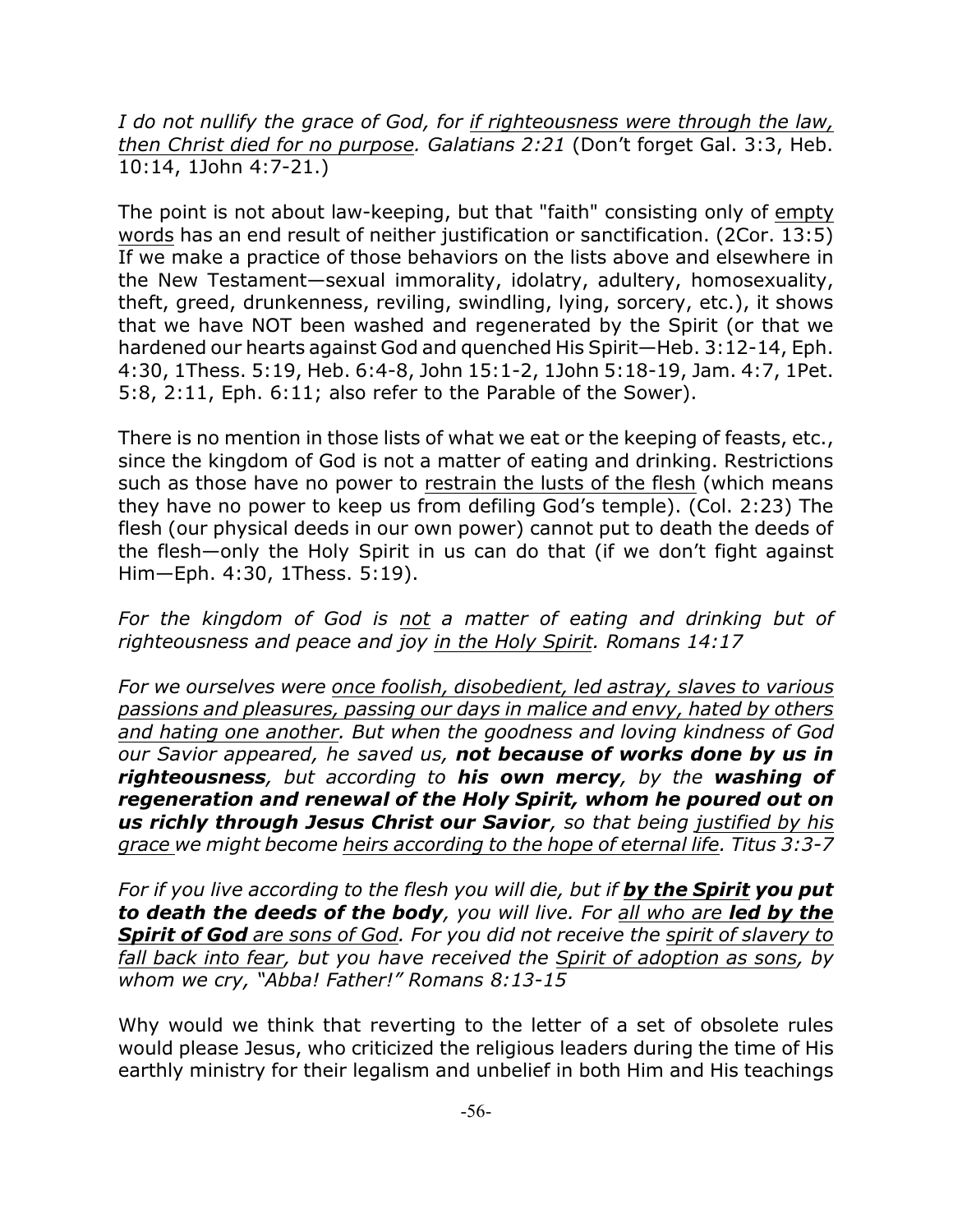about His being the Good Shepherd, the Way and the Truth, the Door, the Light of the World, and the Bread of Life? (Matt. 23, Luke 11:42-44, John 8:37-47, Heb. 8:13, 10:8-10, John 14:6, 6:35, 8:12, 10:11, 7, Matt. 7:13-14) Should we really try to emulate people who didn't understand at all what Jesus meant by "in truth and spirit"? (John 4:19-26, Isa. 29:13, Mark 7:6)

*But they flattered him with their mouths; they lied to him with their tongues. Their heart was not steadfast toward him; they were not faithful to his covenant. Psalms 78:36-37*

David understood, which is why he was a "man after God's own heart." (1Sam. 13:13-14, 16:7, Acts 13:22) He wasn't perfect, but he always repented when he grieved God by sinning against Him.

## *Create in me a clean heart, O God, and renew a right spirit within me. Psalms 51:10*

*Search me, O God, and know my heart! Try me and know my thoughts! And see if there be any grievous way in me, and lead me in the way everlasting! Psalms 139:23-24*

## +Circumcised Hearts

We believers in this age have entered into the New Covenant ahead of those Jews (not all) who are still blinded and hardened of heart. (Matt. 13:13-17, Rom. 11:25-36, 2Cor. 3:14-17) Our hearts have been circumcised, along with our "dead flesh" (which is not physical circumcision of males like in the Old Testament, but still signifies that we are submitting to God's ways rather than our own.) (Deut. 10:16, Phil. 3:3, Eph. 4:22, Col. 3:9-11, Rom. 6:6-8)

*See to it that no one takes you captive by philosophy and empty deceit, according to human tradition, according to the elemental spirits of the world, and not according to Christ. For in him the whole fullness of deity dwells bodily, and you have been filled in him, who is the head of all rule and authority. In him also you were circumcised with a circumcision made without hands, by putting off the body of the flesh, by the circumcision of Christ, having been buried with him in baptism, in which you were also raised with him through faith in the powerful working of God, who raised him from the dead. And you, who were dead in your trespasses and the uncircumcision of your flesh, God made alive together with him, having forgiven us all our trespasses, by canceling the record of debt that stood against us with its legal demands. This he set aside, nailing it to the*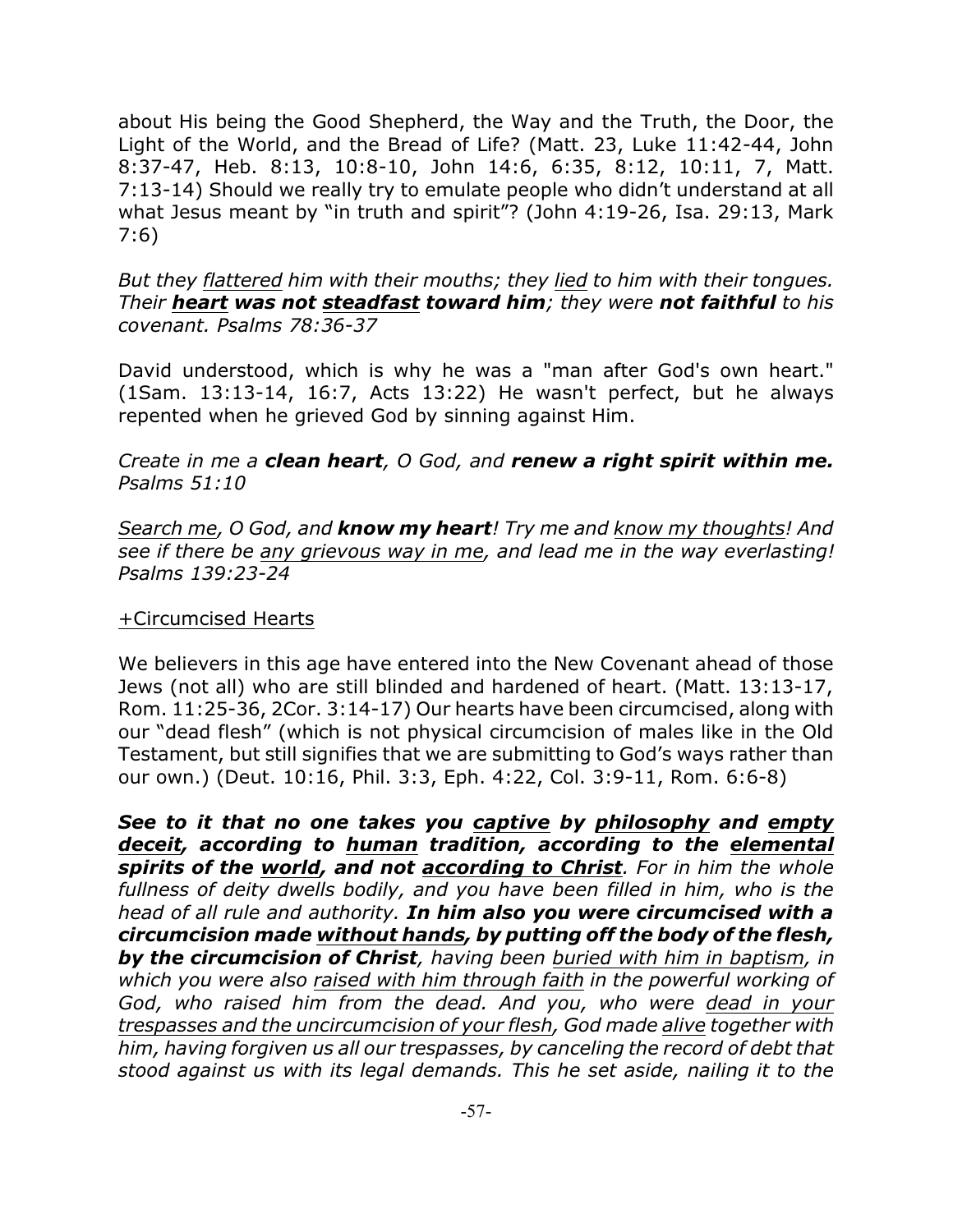*cross. He disarmed the rulers and authorities and put them to open shame, by triumphing over them in him. Colossians 2:8-15* (Please also see how this continues on in Col. 2:16-23 later below.)

*For thus says the LORD to the men of Judah and Jerusalem: "Break up your fallow ground, and sow not among thorns. Circumcise yourselves to the LORD; remove the foreskin of your hearts, O men of Judah and inhabitants of Jerusalem; lest my wrath go forth like fire, and burn with none to quench it, because of the evil of your deeds." Jeremiah 4:3-4*

Please take note of the above phrase about fallow ground and thorns. This is what Jesus was talking about in the Parable of the Sower—Matt. 13:3-23—and within that passage (Matt. 13:14-15), He specifically connects it to the following event:

*But if it is by grace, it is no longer on the basis of works; otherwise grace would no longer be grace. What then? Israel failed to obtain what it was seeking. The elect obtained it, but the rest were hardened, as it is written, "God gave them a spirit of stupor, eyes that would not see and ears that would not hear, down to this very day." And David says, "Let their table become a snare and a trap, a stumbling block and a retribution for them; let their eyes be darkened so that they cannot see, and bend their backs forever." Romans 11:6-10*

*Lest you be wise in your own sight, I do not want you to be unaware of this mystery, brothers: a partial hardening has come upon Israel, until the fullness of the Gentiles has come in. Romans 11:25*

You can think of this time period we're in as a "pause" in the annual feast calendar while God is "bringing in the harvest" (the full "omer" of barley—Lev. 23:15-22—of which Jesus was the resurrected Firstfruits—1Cor. 15:20-23, Rom. 8:23, Jam. 1:18). He will then proceed to "harvest the wheat," which has its own firstfruits offering. (Rev. 14:13-16, Ex. 34:22) He will "unblind the eyes," "unstop the ears," and "unharden the hearts" of those Jews who still persist in their unbelief, and then He will "harvest the grapes (of wrath)." (Rev. 14:17-20)

*"Behold, the days are coming, declares the LORD, when I will make a new covenant with the house of Israel and the house of Judah, not like the covenant that I made with their fathers on the day when I took them by the hand to bring them out of the land of Egypt, my covenant that they broke, though I was their husband, declares the LORD. For this is the covenant that I will make with the house of Israel after those days, declares the LORD: I*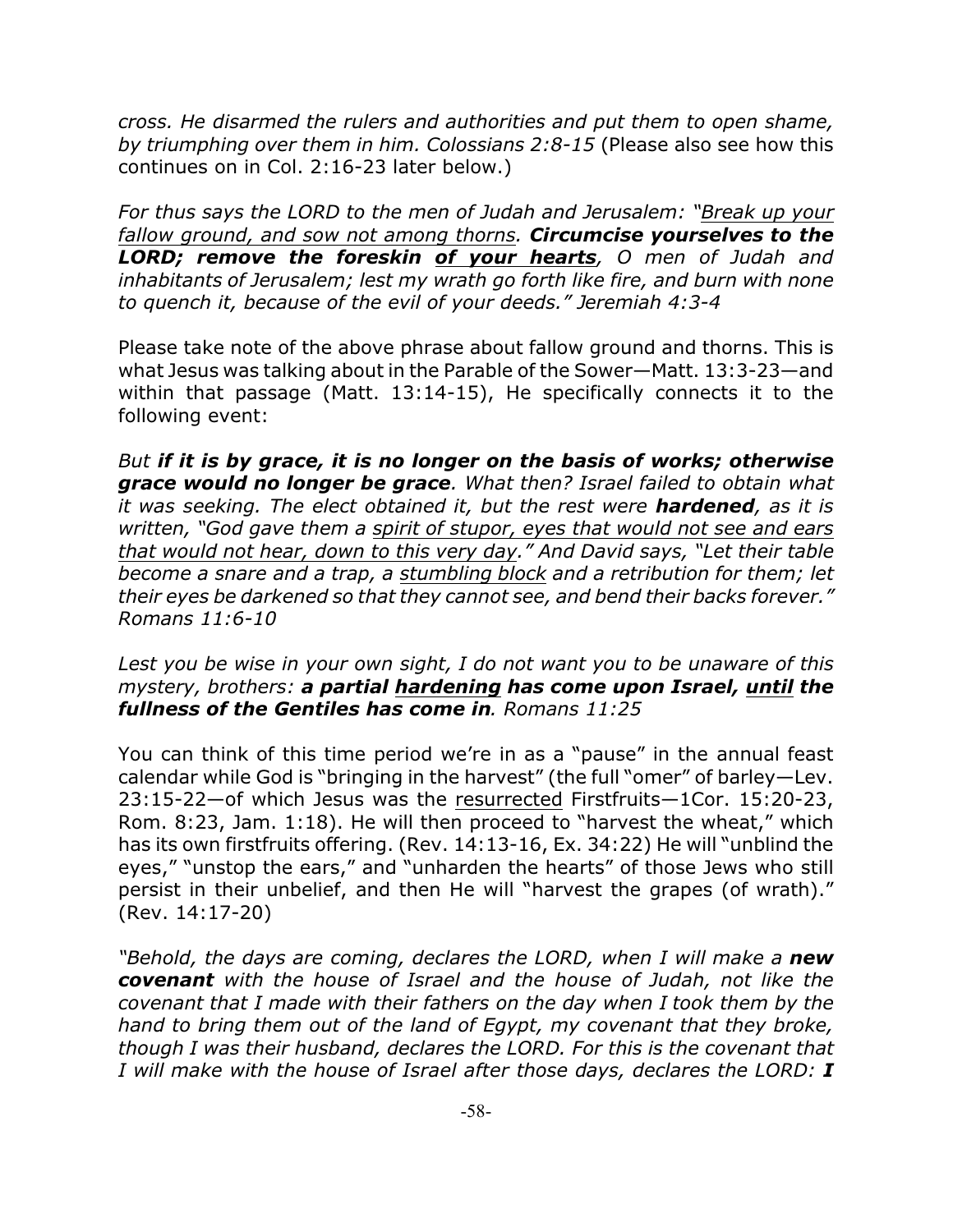*will put my law within them, and I will write it on their hearts. And I will be their God, and they shall be my people. And no longer shall each one teach his neighbor and each his brother, saying, 'Know the LORD,' for they shall all know me, from the least of them to the greatest, declares the LORD. For I will forgive their iniquity, and I will remember their sin no more." Thus says the LORD, who gives the sun for light by day and the fixed order of the moon and the stars for light by night, who stirs up the sea so that its waves roar—the LORD of hosts is his name: ?"If this fixed order departs from before me, declares the LORD, then shall the offspring of Israel cease from being a nation before me forever." Thus says the LORD: "If the heavens above can be measured, and the foundations of the earth below can be explored, then I will cast off all the offspring of Israel for all that they have done, declares the LORD." Jeremiah 31:31-37*

*And the LORD your God will circumcise your heart and the heart of your offspring, so that you will love the LORD your God with all your heart and with all your soul, that you may live. Deuteronomy 30:6*

*According to their deeds, so will he repay, wrath to his adversaries, repayment to his enemies; to the coastlands he will render repayment. So they shall fear the name of the LORD from the west, and his glory from the rising of the sun; for he will come like a rushing stream, which the wind of the LORD drives. "And a Redeemer will come to Zion, to those in Jacob who turn from transgression," declares the LORD. "And as for me, this is my covenant with them," says the LORD: "My Spirit that is upon you, and my words that I have put in your mouth, shall not depart out of your mouth, or out of the mouth of your offspring, or out of the mouth of your children's offspring," says the LORD, "from this time forth and forevermore." Isaiah 59:18-21* (Clearly this event is yet to come—also see Rev. 22:12-21, Rom. 2:6-11.)

#### +The Light of the World

Getting back to the Parable of the Two Sons, the "work" they were to show up and do there (and in Titus 2:14 above) doesn't refer to keeping the letter of the law. Even though they were to do that, it was meant to point the world to Him and to show them how uprightly the children of God behave (when they are obeying His will, which is wise, good and perfect—Rom. 11:33, 12:2). (Amos 2:6-8, Jer. 4:22, Ezek. 36:22, Isa. 26:18, Matt. 5:14-16, Ex. 25:37, Rev. 1:20)

*But if you call yourself a Jew and rely on the law and boast in God and know his will and approve what is excellent, because you are instructed from the*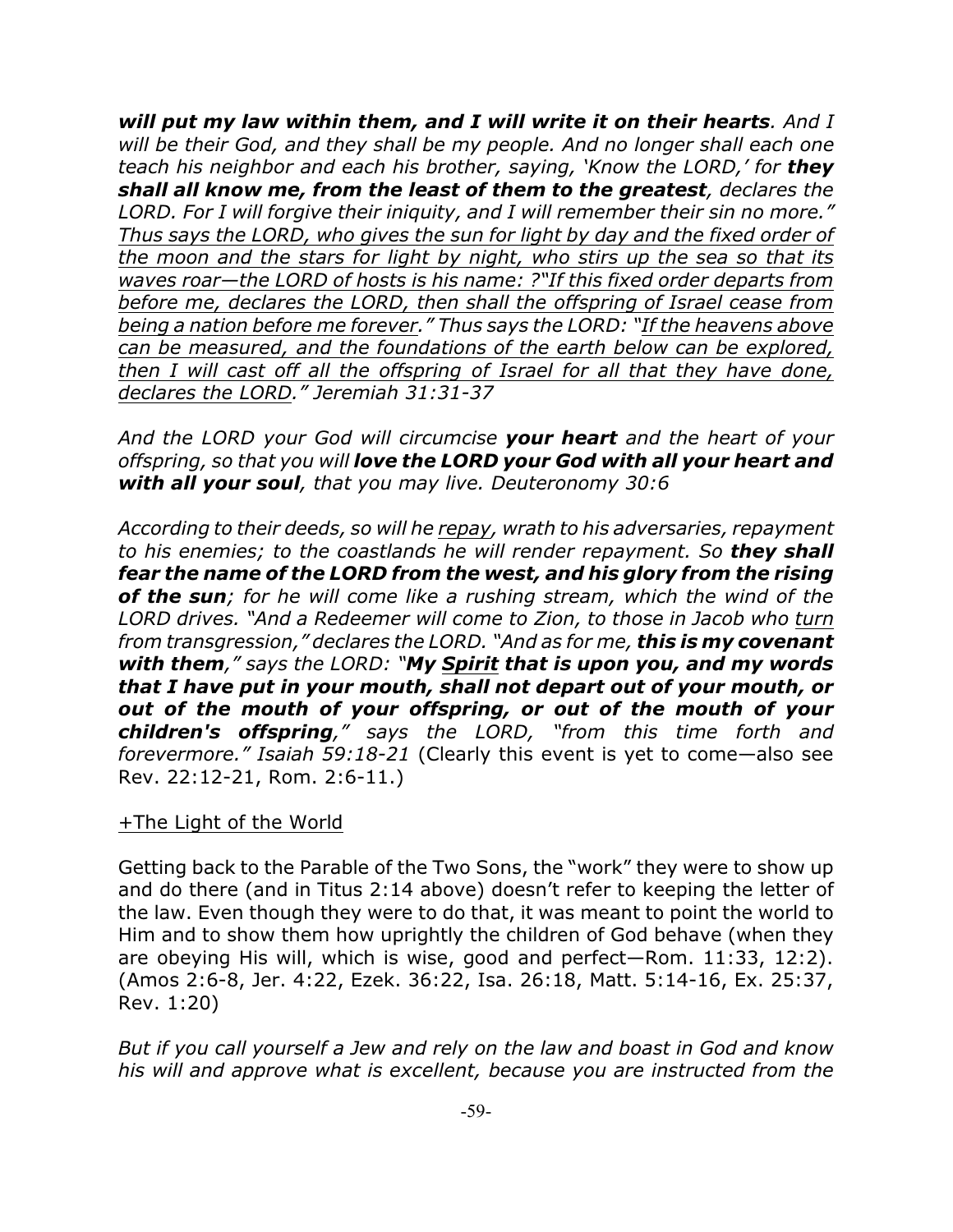*law; and if you are sure that you yourself are a guide to the blind, a light to those who are in darkness, an instructor of the foolish, a teacher of children, having in the law the embodiment of knowledge and truth—you then who teach others, do you not teach yourself? While you preach against stealing, do you steal? You who say that one must not commit adultery, do you commit adultery? You who abhor idols, do you rob temples? You who boast in the law dishonor God by breaking the law. For, as it is written, "The name of God is blasphemed among the Gentiles because of you." Romans 2:17-24* (Also see Rom. 3:27, 4:2, 1Cor. 1:27-31.)

The law provided instructions to those who were under it as to how to glorify God with their lives. It should have shown the world how wonderful our God is, just as our love for one another as disciples of Jesus should reflect His love, drawing people to Him and His beautiful, perfect ways. (John 13:34-35, 15:8- 17, Eph. 4:1-6, 32, Col. 3:12-17, Isa. 55:8-9)

*And what great nation is there, that has statutes and rules so righteous as all this law that I set before you today? "Only take care, and keep your soul diligently, lest you forget the things that your eyes have seen, and lest they depart from your heart all the days of your life. Make them known to your children and your children's children—how on the day that you stood before the LORD your God at Horeb, the LORD said to me, 'Gather the people to me, that I may let them hear my words, so that they may learn to fear me all the days that they live on the earth, and that they may teach their children so.' Deuteronomy 4:8-10*

Following Gods instructions for them is what made them DIFFERENT from the heathens and pagans around them who had vile practices and worshiped the celestial bodies, nature, demons, fallen angels, etc. (Deut. 4:15-19, Rom. 1:18-32) God's children do not esteem or put any trust in anyone or anything in place of Him. (Mal. 3:13-4:3, 1Pet. 2:4-10) To do such things would definitely NOT be "loving God with all our heart, soul, mind and strength," which is the greatest command. (Mark 12:28-34)

*"When you come into the land that the LORD your God is giving you, you shall not learn to follow the abominable practices of those nations. There shall not be found among you anyone who burns his son or his daughter as an offering, anyone who practices divination or tells fortunes or interprets omens, or a sorcerer or a charmer or a medium or a necromancer or one who inquires of the dead, for whoever does these things is an abomination to the LORD. And because of these abominations the LORD your God is driving them out before you. You shall be blameless before the LORD your God, for these nations, which you are about to dispossess, listen to fortune-tellers and*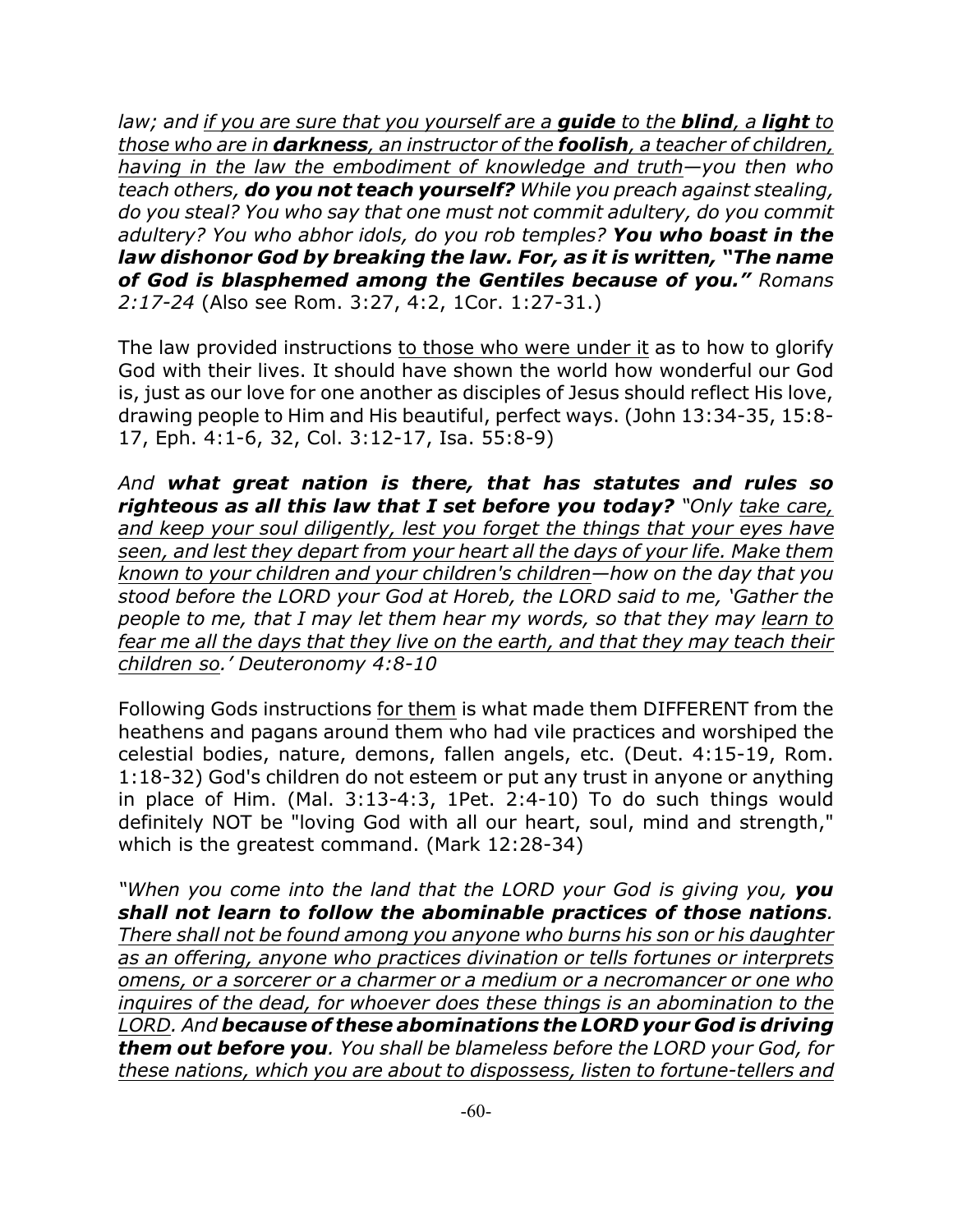# *to diviners. But as for you, the LORD your God has not allowed you to do this. Deuteronomy 18:9-14*

The above practices are NOT fruits of the Spirit. (Gal. 5:22-25) It's important to recognize that the list of sins that precedes the following passage involved sexual immorality—adultery, homosexuality, incest, bestiality, etc. (Lev. 18:6- 22) Those are STILL on the list of prohibitions for Gentile believers (including fornication, which is sex outside of marriage). We STILL dishonor God if we refuse to glorify Him by the way we use our bodies. We don't have the death penalty for offenders today, but they are to repent or be excluded from the fellowship of the congregation until they do. (1Cor. 5, 6:9-20, 2Cor. 2:4-11, 7:8-12, 1Thess. 4:1-8, Col. 3:5-11, Matt. 18:15-17) ("Repent" means turn from the sin, not just to make excuses or apologize, but then continue doing it.)

*"Do not make yourselves unclean by any of these things, for by all these the nations I am driving out before you have become unclean, and the land became unclean, so that I punished its iniquity, and the land vomited out its inhabitants. But you shall keep my statutes and my rules and do none of these abominations, either the native or the stranger who sojourns among you (for the people of the land, who were before you, did all of these abominations, so that the land became unclean), lest the land vomit you out when you make it unclean, as it vomited out the nation that was before you. For everyone who does any of these abominations, the persons who do them shall be cut off from among their people. So keep my charge never to practice any of these abominable customs that were practiced before you, and never to make yourselves unclean by them: I am the LORD your God." Leviticus 18:24-30*

Note that prior to the following passage, the sins listed were again sexual sins AND child sacrifice to false gods (not that our God would desire that abhorrent practice—Jer. 7:31, 19:5), consulting mediums and dead people, and other idolatrous, evil practices. (Lev. 20:1-21)

*"You shall therefore keep all my statutes and all my rules and do them, that the land where I am bringing you to live may not vomit you out. And you shall not walk in the customs of the nation that I am driving out before you, for they did all these things, and therefore I detested them. Leviticus 20:22-23*

Through all ages, God's children are to glorify Him with lives of obedience, according to His will. (Gal. 4:6, 1Pet. 1:14-19, 2:15-16, 3:15-16, 4:2, Rom. 12:1-2, 16:19, 2Cor. 5:14-15, Eph. 5:15-17, 1Thess. 4:3, 6-8, 5:5-8, 14-22)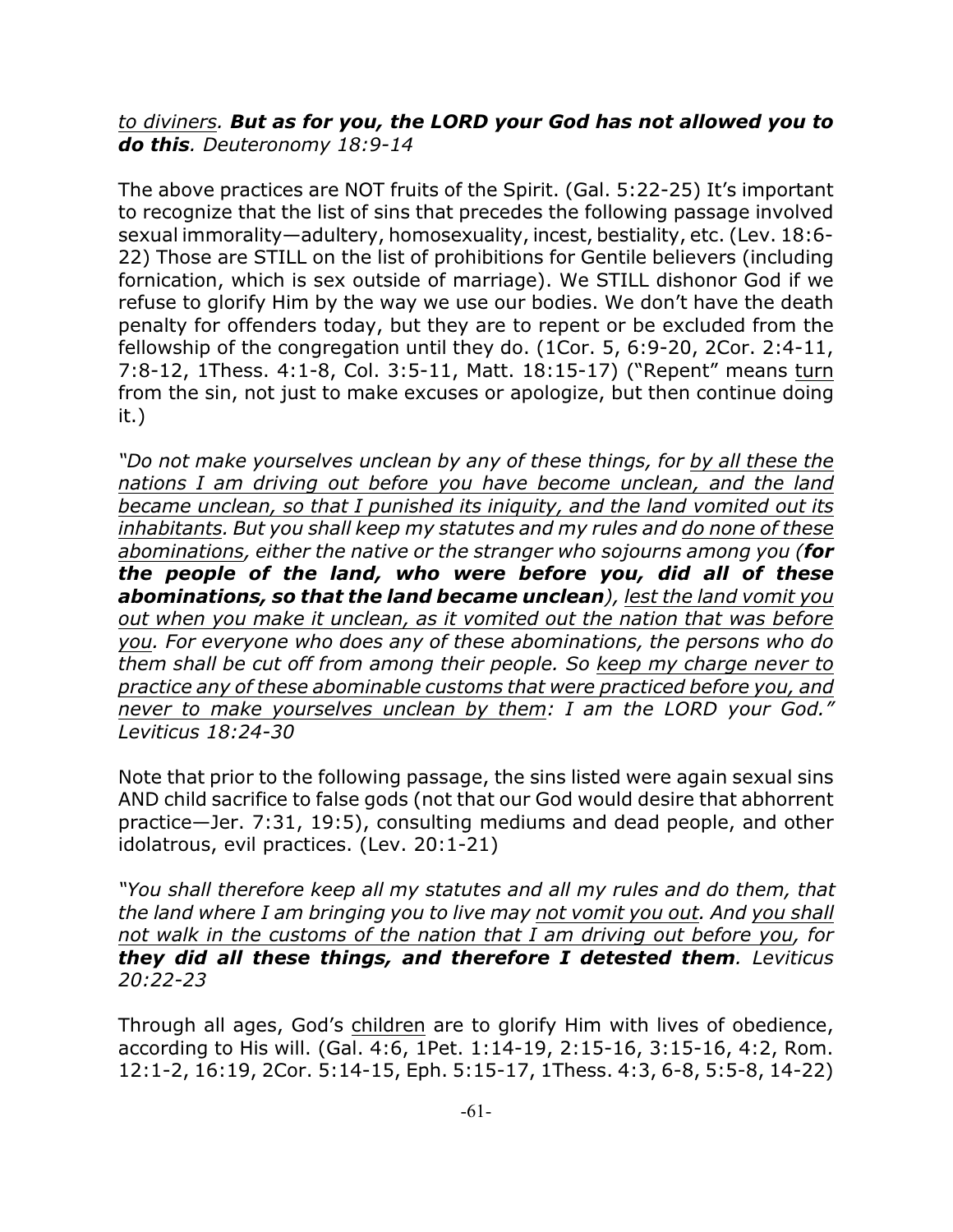We're not meant to blend in with the world, which is blinded to God's ways. (2Cor. 6:14-7:1, Eph. 4:17-24, 5:7-21, Isa. 52:11, 2Tim. 2:19-26, Rev. 18:4- 8, 1John 2:15-17, Jam. 4:4-10, 1Thess. 4:5, 1Pet. 4:3-5, Titus 3:3-8—again, the "good works" here and for example in Eph. 2:10 are not law-keeping, but doing good out of love for God and one another, with the help of the Holy Spirit (the "Helper"—John 14:16, 26, 15:26, 16:7)—e.g. Gal. 6:7-10, Eph. 4:25-32, Col. 3:12-25)

The "good works" that bring glory to our Father in heaven are behaving as children of God, because that's what we believers are, NOT in an attempt to become His children. (1John 3:1-10, John 1:12-13) We place 100% of our trust in HIM, not in ourselves or each other—beginning with salvation, and then also for provision, protection and everything else we need in life. He is the provider of all of those things to everyone. (Matt. 6:31-34, 5:44-48)

We "walk in the light" as Jesus did—He IS the Light. (John 8:12, 1John 1:5-2:6, John 1:4-5, 3:19-21—notice how Eph. 5:8-12 matches what Jesus said.) Jesus told us (and so did Paul) to shine our light, NOT to hide our lamp under a bushel. (Matt. 5:14-16, Col. 1:9-12, 13-14, 2Tim. 1:8-9, 10-14, 2Cor. 6:14) That means doing good to our neighbors and brethren and sharing the light of salvation, NOT keeping the law (or parts of it). (2Cor. 4:4-7, Mark 16:15, Matt. 28:19-20, John 13:34-35, 15:8-12, 8:31-36)

#### +The Spirit of the Law

The letter of the law doesn't result in love and life, but in fear and death. (Rom. 6:21, 7:5, 8:2, 15, 1Cor. 15:56, 2Cor. 3:7-11, 2Tim. 1:7, Heb. 2:15, 1John 4:18) But the person who is walking in love will not do wicked things to harm others, nor will they cause them to stumble or approve of those who do such things. (Rom. 1:32, 2Pet. 2:18-20, Jude 1:23, 2Tim. 2:24-26, Gal. 5:13, 6:1, 1Tim. 1:8-11, 1Thess. 4:1-8, Eph. 4:1-3, 5:1-7, 11-12, Matt. 18:7, Matt. 5:13-16, 2Pet. 3:17-18—grow in grace, in the knowledge of HIM, not in your practice of the letter of the law—His Spirit will do the rest from inside of us so long as we humble ourselves and submit to Him. John 15:4-5, Luke 6:43-49, Rom. 6:20-23, Heb. 4:16, 2:18, 1Cor. 10:13, 13:13, Jam. 1:12, 1Pet. 3:8, 5:5-7)

*Owe no one anything, except to love each other, for the one who loves another has fulfilled the law. For the commandments, "You shall not commit adultery, You shall not murder, You shall not steal, You shall not covet," and any other commandment, are summed up in this word: "You shall love your neighbor as yourself." Love does no wrong to a neighbor; therefore love is the fulfilling of the law. Romans 13:8-10*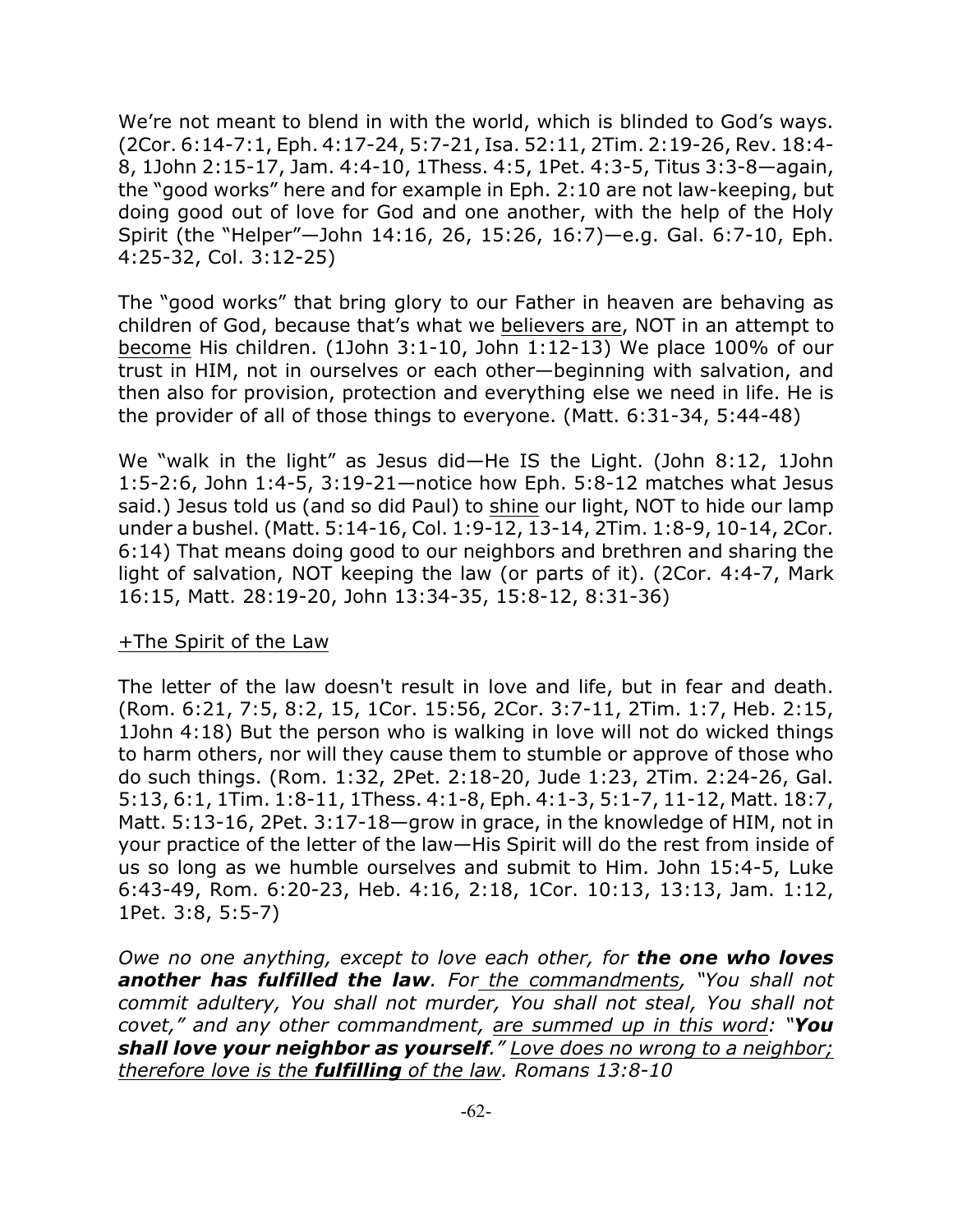*For the whole law is fulfilled in one word: "You shall love your neighbor as yourself." Galatians 5:14*

*There is therefore now no condemnation for those who are in Christ Jesus. For the law of the Spirit of life has set you free in Christ Jesus from the law of sin and death. For God has done what the law, weakened by the flesh, could not do. By sending his own Son in the likeness of sinful flesh and for sin, he condemned sin in the flesh, in order that the righteous requirement of the law might be fulfilled in us, who walk not according to the flesh but according to the Spirit. Romans 8:1-4*

Remember, we first see this as being God's desire for His people already back in Leviticus. He has always desired the spirit of the law to be kept, but the letter was put in place as a tutor or guardian, and it revealed our need for a Savior, because we ALL sin. (Gal. 3:23-35, Rom. 3:20.)

*"You shall not hate your brother in your heart, but you shall reason frankly with your neighbor, lest you incur sin because of him. You shall not take vengeance or bear a grudge against the sons of your own people, but you shall love your neighbor as yourself: I am the LORD. Leviticus 19:17-18*

*Now we know that whatever the law says it speaks to those who are under the law, so that every mouth may be stopped, and the whole world may be held accountable to God. For by works of the law no human being will be justified in his sight, since through the law comes knowledge of sin. But now the righteousness of God has been manifested apart from the law, although the Law and the Prophets bear witness to it— the righteousness of God through faith in Jesus Christ for all who believe. For there is no distinction: for all have sinned and fall short of the glory of God, and are justified by his grace as a gift, through the redemption that is in Christ Jesus, whom God put forward as a propitiation by his blood, to be received by faith. This was to show God's righteousness, because in his divine forbearance he had passed over former sins. It was to show his righteousness at the present time, so that he might be just and the justifier of the one who has faith in Jesus. Then what becomes of our boasting? It is excluded. By what kind of law? By a law of works? No, but by the law of faith. For we hold that one is justified by faith apart from works of the law. Or is God the God of Jews only? Is he not the God of Gentiles also? Yes, of Gentiles also, since God is one—who will justify the circumcised by faith and the uncircumcised through faith. Do we then overthrow the law by this faith? By no means! On the contrary, we uphold the law. Romans 3:19-31*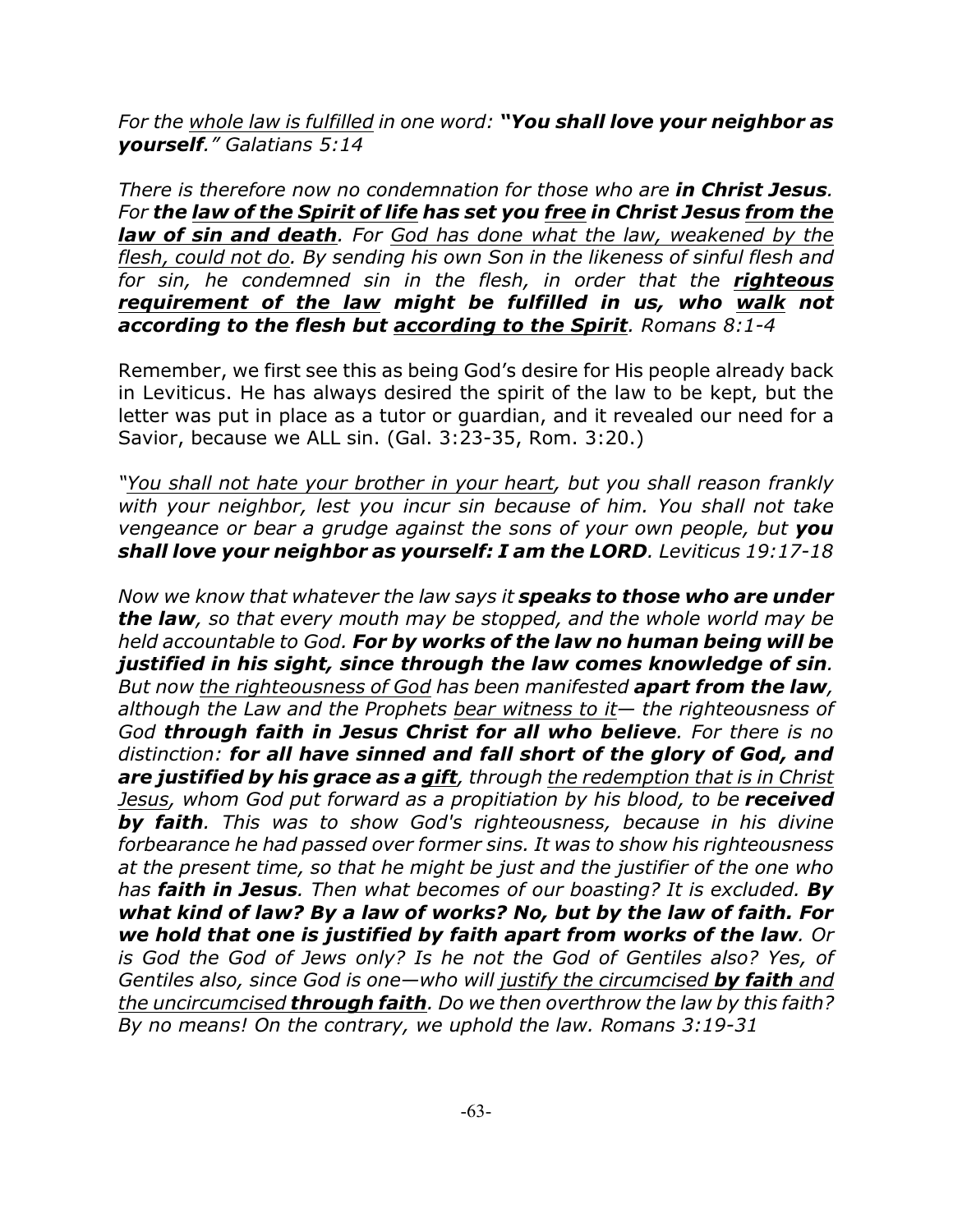Why isn't the law "overthrown" by what is discussed in the above passage? Paul goes on to explain in the following "chapter." It's because faith has always saved (just as the spirit of the law has always been love). "Love your neighbor as yourself" didn't symbolize or foreshadow something else (as other SOME other parts of Deuteronomy and Leviticus did)—it applies to all ages. (1Cor. 13:13)

*We love because he first loved us. If anyone says, "I love God," and hates his brother, he is a liar; for he who does not love his brother whom he has seen cannot love God whom he has not seen. And this commandment we have from him: whoever loves God must also love his brother. 1 John 4:19-21*

These commands are interconnected. As the above passage indicates, it's impossible to obey only one or the other—it's not multiple choice. Personally, I believe that the principle of "more being given to the one who has" also applies here. (Mark 4:25—also be sure to read the context surrounding it.) Those who believe and sincerely desire to obey God are indwelt by God's Spirit, who gives them the power they need to love others as He does (so long as we humble ourselves and submit to Him rather than quenching His Spirit). (Titus 2:11-15, Gal. 5:16, Rom. 8:13-14, 2Pet. 1:3-4, John 13:34-35, 14:15-26, 15:8-10, Heb. 3:12-14, Eph. 4:30, 1Thess. 5:19) Obeying the greatest two commands doesn't save anyone—they're the RESULT of being saved by grace through faith. (Eph. 2:8-10, Jam. 2:26)

As God's children, we refrain from doing evil (according to God's definition, not pop culture), and seek His glory in all we do. (Col. 3:23-25, Phil. 3:17-20, Heb. 6:11-12, 13:7, 1Thess. 5:22, Rom. 16:19, 1Cor. 14:20, 2Cor. 5:9-10, 1John 5:18) If we claim to believe (thus born from above, knowing God) and yet upon examining ourselves (2Cor. 13:5), we find that we match the list of rotten fruits of the flesh instead of the good fruits of the Spirit, there's a problem. (Gal. 5:19-21, Titus 3:3-8, Col. 3:1-2, John 3:3-8)

John's whole epistle has a theme of love for God and for our brothers and sisters in Christ, which is a summary of Jesus' "greatest two commands" (Luke 10:27), made perfectly simple—not complicated at ALL—LOVE God and neighbor. (Rom. 13:8-10) But we can all attest that this is easier said than done—due to the sinful nature we struggle against daily. We continually fight against selfishness, greed, unkind thoughts and words, and much more.

*No one has ever seen God; if we love one another, God abides in us and his love is perfected in us. By this we know that we abide in him and he in us, because he has given us of his Spirit. And we have seen and testify that the Father has sent his Son to be the Savior of the world. Whoever confesses that*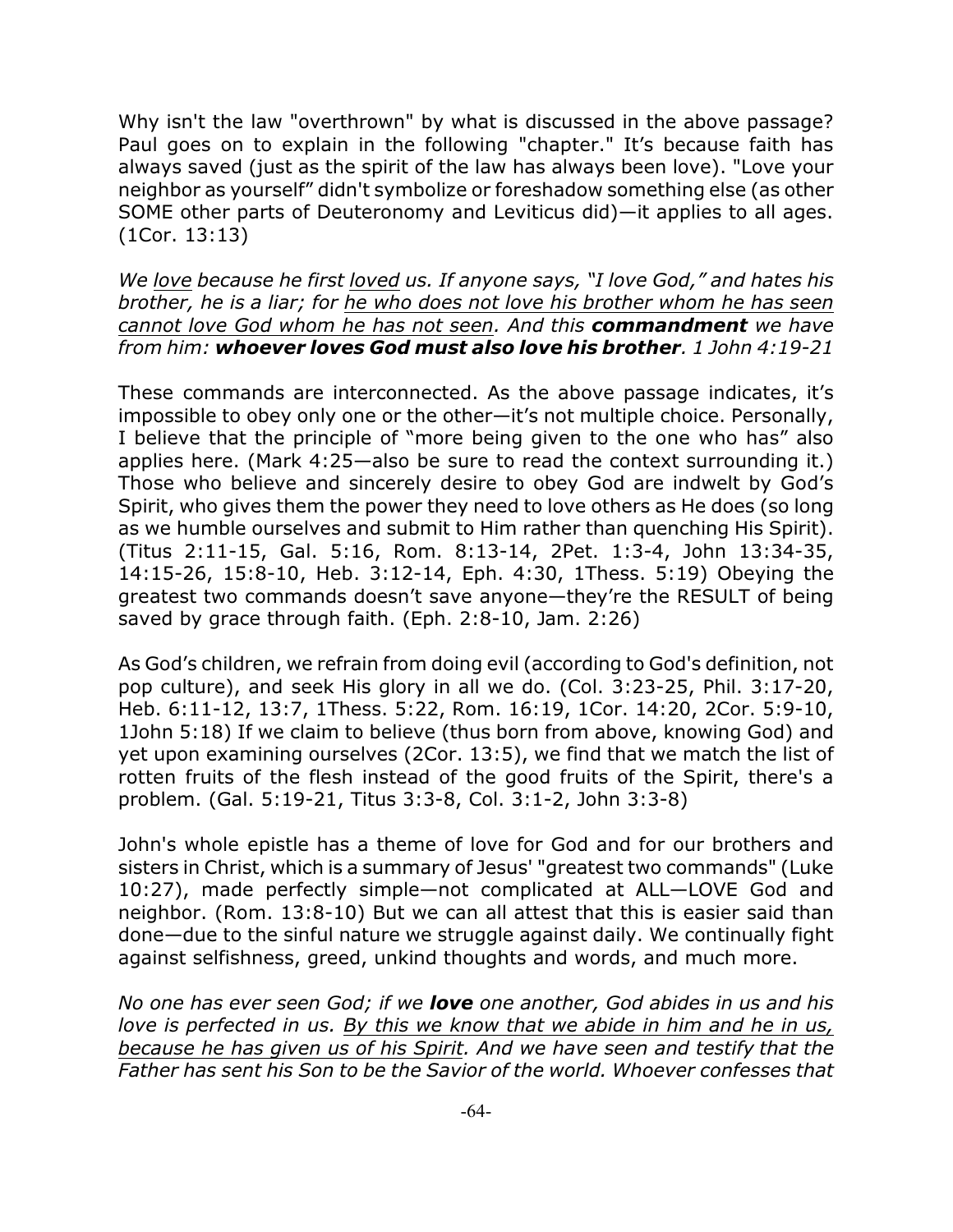*Jesus is the Son of God, God abides in him, and he in God. So we have come to know and to believe the love that God has for us. God is love, and whoever abides in love abides in God, and God abides in him. By this is love perfected with us, so that we may have confidence for the day of judgment, because as he is so also are we in this world. There is no fear in love, but perfect love casts out fear. For fear has to do with punishment, and whoever fears has not been perfected in love. We love because he first loved us. If anyone says, "I love God," and hates his brother, he is a liar; for he who does not love his brother whom he has seen cannot love God whom he has not seen. And this commandment we have from him: whoever loves God must also love his brother. 1 John 4:12-21*

John makes it clear above that any believer who lives in fear of punishment from God does not "get it." It's His Spirit IN us who gives us reassurance of our standing as His children, and His Spirit is the One who bears good fruit in us. (John 15:1-10, Gal. 5:16-26) That "fruit" is NOT letter of the law keeping (which is of the OLD covenant, NOT the new), but the spirit of it - LOVE. The one who loves God and others will not hate, murder, steal, lie, gossip, slander, cheat, covet, dishonor parents, commit adultery or other sexual immorality (which is to defile God's temple - 1Cor. 6:18-20, 3:16-17), etc.

#### +Do Not Be Deceived (Wise or Foolish?)

The inclusion of the trait "foolish" in Titus 3:3, Rom. 1:14, 29-31, Jam. 2:20, Eph. 5:4, 17, and Mark 7:21-23 gives us a clue as to how the five foolish virgins in the parable of Matt. 25:1-13 let their lamps go out. Jesus didn't know them, which we understand from the Scriptures that they did NOT have His Spirit IN them when He came to retrieve His bride. Since they were waiting for Him, they seem to have been deceived (or had deceived themselves) into thinking that they were following Him even though they had ceased to do so. They may have loved the world and its pleasures and treasures, not wanting to be set apart for Him, or perhaps they turned back due to persecution. (Mark 4:16-19, 1Cor. 15:33-34, 2Cor. 13:5, 1John 2:15-17, Jam. 1:21-27, 4:4-10, Matt. 5:10-16, 1Pet. 1:6-9, 2Tim. 3:12-17) We can't be sure, but one thing we do know—a lamp with no oil in it doesn't provide light as the church is meant to do. (2Sam. 22:29, Rev. 1:12-13, 20) Salt that has lost its saltiness is useless and thrown out. (Luke 14:34-35) The fruit of people who are not indwelt by the Holy Spirit will be bad, even if it might appear good at a glance. God knows the heart, and only the one where He dwells is "good." (Prov. 17:3, 21:2, 1Thess. 2:4, Heb. 4:12, Mark 10:18) We abide in Him by yielding to the control of the Holy Spirit, not by lawkeeping. (1John 2:26-29)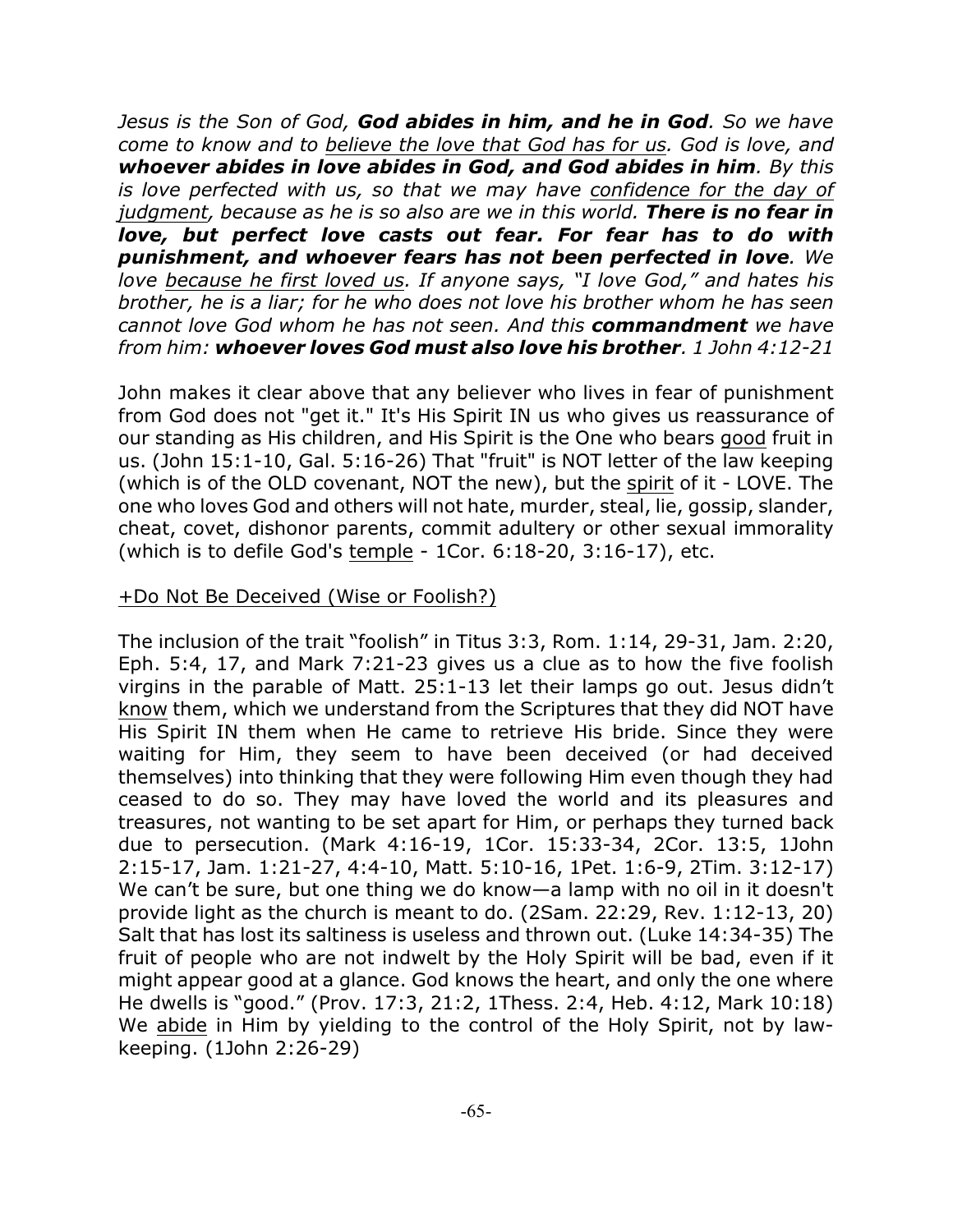*If we say we have no sin, we deceive ourselves, and the truth is not in us. If we confess our sins, he is faithful and just to forgive us our sins and to cleanse us from all unrighteousness. If we say we have not sinned, we make him a liar, and his word is not in us. 1 John 1:8-10*

*Blessed is the man who remains steadfast under trial, for when he has stood the test he will receive the crown of life, which God has promised to those who love him. Let no one say when he is tempted, "I am being tempted by God," for God cannot be tempted with evil, and he himself tempts no one. But each person is tempted when he is lured and enticed by his own desire. Then desire when it has conceived gives birth to sin, and sin when it is fully grown brings forth death. Do not be deceived, my beloved brothers. James 1:12-16*

What trials? Not about whether we will keep the letter of the law that we are NOT under, but whether we will do what Jesus expects of us no matter what comes our way, whether temptations of the world or persecution, etc. as listed in Rom. 8:35-40—tribulation, distress, persecution, famine, nakedness, danger or the sword; and in Matt. 13:20-22—tribulation, persecution, cares of the world, deceitfulness of riches. (Also 1John 2:16, 1Tim. 6:9-10, Matt. 10:28, Phil. 1:27-30.)

Our faith is not in words written on a page (which we can see), no matter how true, but in the Son of God, whom we have not seen. (John 20:29, Heb. 11:1, 1John 3:2, Rom. 8:19, Luke 20:34-36, Rom. 5:2, Col. 1:27, 1Pet. 1:8-9, 2Cor. 3:18) We're not abiding in the law, we're abiding in JESUS and in His love, as John says in 1John 2:27-28 and 1John 4:13, and Jesus said in 15:9-10. He is our Rest and our Life. (Col. 3:4, John 4:14, 5:21, 26, 6:35, 14:6, 1John 1:2, 5:11-12) The foolish virgins fit the description, along with others, who didn't love Jesus, nor did they abide in Him and His love—so they didn't keep the two greatest commands: to love Him and to love their neighbors as themselves (which is the entire spirit of the law). (John 14:15- 26, Matt. 22:40, Rom. 13:8-14, Gal. 5:14) The church as Ephesus was criticized for letting their love wane and told to repent of it. (Rev. 2:1-7) (Note also that two churches were told to repent of sexual immorality—Rev. 2:18- 3:6.) Failure to observe the written law was not among the negative comments made in Rev. 2-3, nor in 2Cor. 12:20-21.

# +The Greatest Commands

*"Teacher, which is the great commandment in the Law?" And he said to him, "You shall love the Lord your God with all your heart and with all your soul and with all your mind. This is the great and first commandment. And a second is*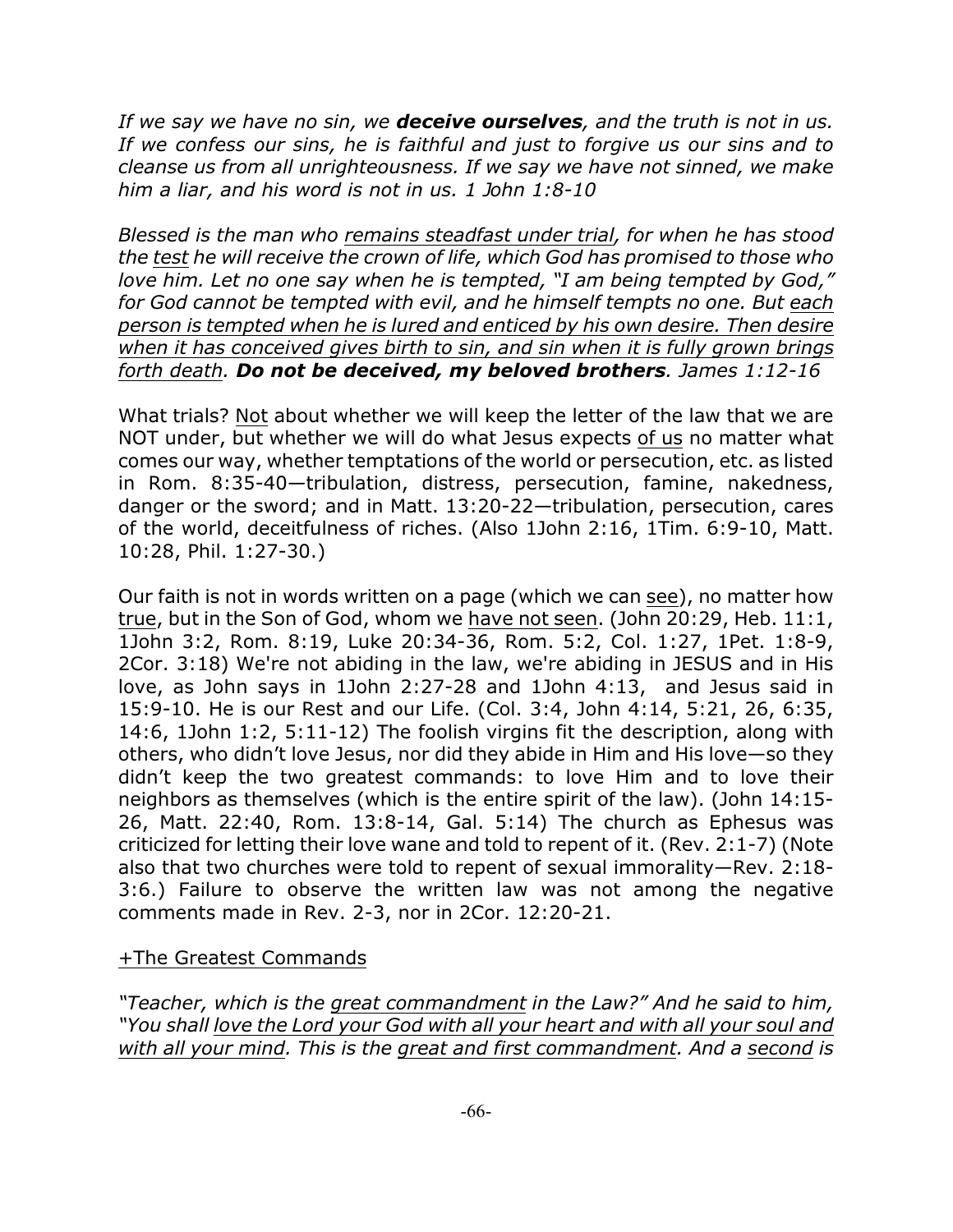*like it: You shall love your neighbor as yourself. On these two commandments hang all the Law and the Prophets." Matthew 22:36-40*

*"So whatever you wish that others would do to you, do also to them, for this is the Law and the Prophets. Enter by the narrow gate. For the gate is wide and the way is easy that leads to destruction, and those who enter by it are many. For the \*gate is narrow and the way is hard that leads to life, and those who find it are few. Beware of false prophets, who come to you in sheep's clothing but inwardly are ravenous wolves. You will recognize them by their fruits. Are grapes gathered from thornbushes, or figs from thistles? So, every healthy tree bears good fruit, but the diseased tree bears bad fruit. A healthy tree cannot bear bad fruit, nor can a diseased tree bear good fruit. Every tree that does not bear good fruit is cut down and thrown into the fire. Thus you will recognize them by their fruits. Not everyone who says to me, 'Lord, Lord,' will enter the kingdom of heaven, but the one who does the will of my Father who is in heaven. On that day many will say to me, 'Lord, Lord, did we not prophesy in your name, and cast out demons in your name, and do many mighty works in your name?' And then will I declare to them, 'I never knew you; depart from me, you workers of lawlessness.' Everyone then who hears these words of mine and does them will be like a wise man who built his house on the rock. And the rain fell, and the floods came, and the winds blew and beat on that house, but it did not fall, because it had been founded on the rock. And everyone who hears these words of mine and does not do them will be like a foolish man who built his house on the sand. And the rain fell, and the floods came, and the winds blew and beat against that house, and it fell, and great was the fall of it." And when Jesus finished these sayings, the crowds were astonished at his teaching, for he was teaching them as one who had authority, and not as their scribes. Matthew 7:12-29*

What foundation, what rock? JESUS is the Foundation and the Rock, NOT the Mosaic law. (1Cor. 3:10-11, 10:4, Matt. 21:42-46, Mark 12:10-12, Luke 20:17-19, Acts 4:11-12, Eph. 2:20-22, 1Pet. 2:4-12) To which "words of His" was Jesus referring? Here is more context from Luke:

*"But I say to you who hear, Love your enemies, do good to those who hate you, bless those who curse you, pray for those who abuse you. To one who strikes you on the cheek, offer the other also, and from one who takes away your cloak do not withhold your tunic either. Give to everyone who begs from you, and from one who takes away your goods do not demand them back. And as you wish that others would do to you, do so to them. If you love those who love you, what benefit is that to you? For even sinners love those who love them. And if you do good to those who do good to you,*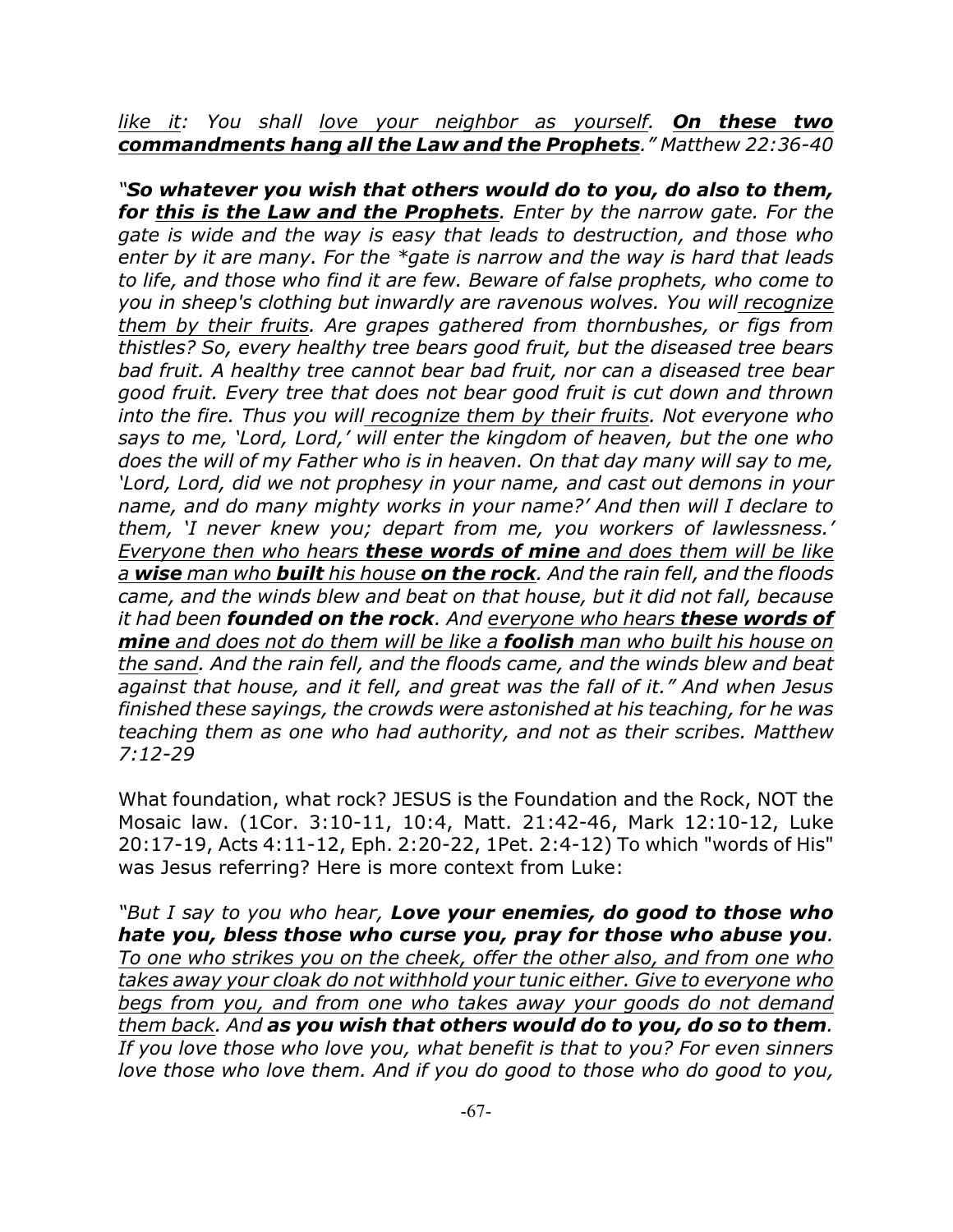*what benefit is that to you? For even sinners do the same. And if you lend to those from whom you expect to receive, what credit is that to you? Even sinners lend to sinners, to get back the same amount. But love your enemies, and do good, and lend, expecting nothing in return, and your reward will be great, and you will be sons of the Most High, for he is kind to the ungrateful and the evil. Be merciful, even as your Father is merciful. Judge not, and you will not be judged; condemn not, and you will not be condemned; forgive, and you will be forgiven; give, and it will be given to you. Good measure, pressed down, shaken together, running over, will be put into your lap. For with the measure you use it will be measured back to you." He also told them a parable: "Can a blind man lead a blind man? Will they not both fall into a pit? A disciple is not above his teacher, but everyone when he is fully trained will be like his teacher. Why do you see the speck that is in your brother's eye, but do not notice the log that is in your own eye? How can you say to your brother, 'Brother, let me take out the speck that is in your eye,' when you yourself do not see the log that is in your own eye? You hypocrite, first take the log out of your own eye, and then you will see clearly to take out the speck that is in your brother's eye. For no good tree bears bad fruit, nor again does a bad tree bear good fruit, for each tree is known by its own fruit. For figs are not gathered from thornbushes, nor are grapes picked from a bramble bush. The good person out of the good treasure of his heart produces good, and the evil person out of his evil treasure produces evil, for out of the abundance of the heart his mouth speaks. Why do you call me 'Lord, Lord,' and not do what I tell you? Everyone who comes to me and hears my words and does them, I will show you what he is like: he is like a man building a house, who dug deep and laid the foundation on the rock. And when a flood arose, the stream broke against that house and could not shake it, because it had been well built. But the one who hears and does not do them is like a man who built a house on the ground without a foundation. When the stream broke against it, immediately it fell, and the ruin of that house was great." Luke 6:27-49*

Notice Jesus' reference to blindness—see also John 9:40-41—they only understood the letter of the law and were blind to the spirit of it. Their hearts were not clean—not because they failed to give proper attention to outer ("whitewashed") appearances, but because their hard hearts brought forth bad fruit from inside of them. (Matt. 23:25-28, Jer. 4:3-4, Hos. 10:12, Isa. 6:10, 29:13-14, Matt. 15:8, Mark 7:6, Deut. 10:16, 30:6)

#### +Overcomers

When Jesus refers to the one who "overcomes" (or "conquers") in each of the letters to the churches in Rev. 2-3 and in the passage below, as well as when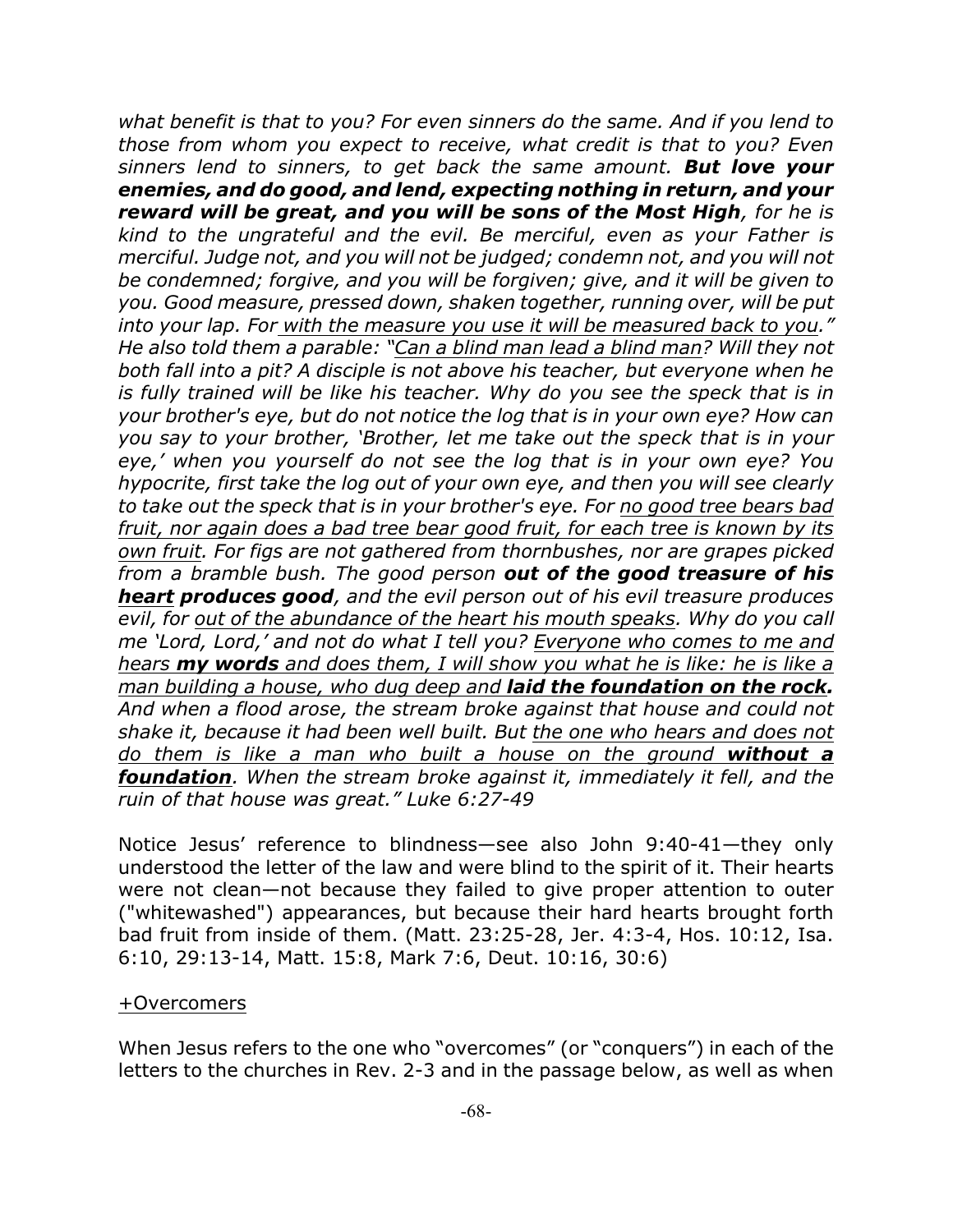John discusses how those who are born of God overcome the world by faith, this doesn't mean by keeping the letter of the law.

*The one who conquers will have this heritage, and I will be his God and he will be my son. But as for the cowardly, the faithless, the detestable, as for murderers, the sexually immoral, sorcerers, idolaters, and all liars, their portion will be in the lake that burns with fire and sulfur, which is the second death." Revelation 21:7-8*

*Everyone who believes that Jesus is the Christ has been born of God, and everyone who loves the Father loves whoever has been born of him. By this we know that we love the children of God, when we love God and obey his commandments. For this is the love of God, that we keep his commandments. And his commandments are not burdensome. For everyone who has been born of God overcomes the world. And this is the victory that has overcome the world—our faith. Who is it that overcomes the world except the one who believes that Jesus is the Son of God? This is he who came by water and blood—Jesus Christ; not by the water only but by the water and the blood. And the Spirit is the one who testifies, because the Spirit is the truth. For there are three that testify: the Spirit and the water and the blood; and these three agree. If we receive the testimony of men, the testimony of God is greater, for this is the testimony of God that he has borne concerning his Son. Whoever believes in the Son of God has the testimony in himself. Whoever does not believe God has made him a liar, because he has not believed in the testimony that God has borne concerning his Son. And this is the testimony, that God gave us eternal life, and this life is in his Son. Whoever has the Son has life; whoever does not have the Son of God does not have life. I write these things to you who believe in the name of the Son of God that you may know that you have eternal life. 1 John 5:1-13* 

As mentioned previously, the Mosaic law WAS burdensome. (Acts 15:10-11, Matt. 11:28-30) When we "have the Son," that refers to those who genuinely believe being indwelt by His Spirit. (Rom. 8:9) That is what "those who live by the Spirit" (are no longer spiritually "dead" in their old flesh, but alive in Christ) refers to as well. (Gal. 5:16, 24-25, Rom. 8:5, 11, 13, 6:4, 1Cor. 15:22, Eph. 2:5, Col. 2:13; Jam. 2:26, Rev. 3:1—the last two are opposite instances.)

## +Overcoming Objections to Paul

Something that apparently bothers some people is that Paul didn't quote Jesus (except for what he received directly from Him). However, Paul wasn't with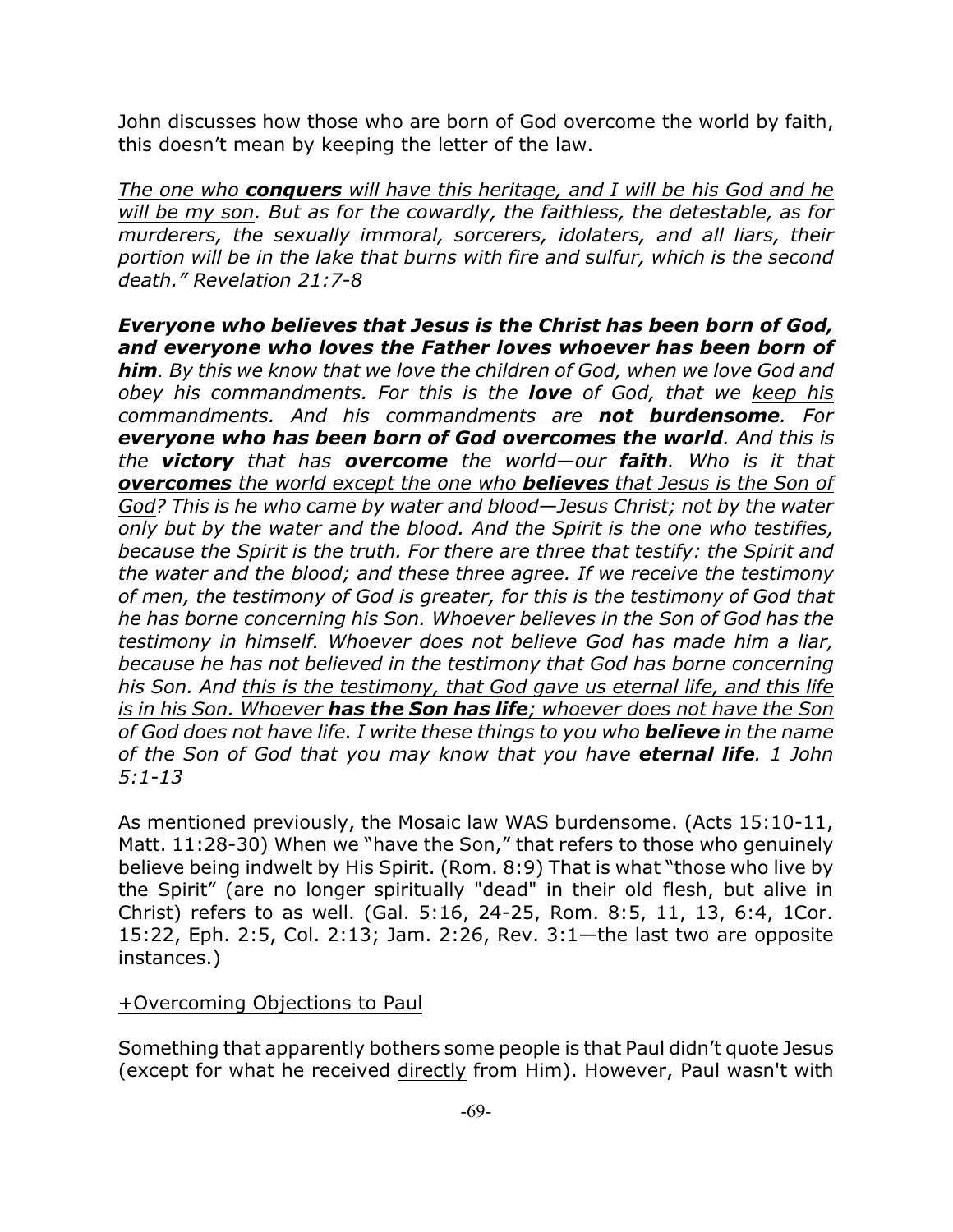Jesus when He said the things reported by the writers of the Gospels. Those things were quoted by those who were with Him like Matthew and Mark (and Luke said he "followed these things closely," when he wrote to Theophilus the Gospel of Luke and the Acts of the Apostles—Luke 1:1-4, Acts 1:1-2). Those words and events were reported to us by actual witnesses. (2Pet. 1:16, Acts 1:8, 21-22, 2:32, 3:15, 5:32, 10:39-43)

How would (or why should) Paul quote sayings he didn't hear himself? The Gospels were written down sometime before the destruction of the temple in 70AD, and Paul received his calling directly from the risen Jesus much earlier than that—so Paul quoted what Jesus said to Him by direct revelation (when he was taken into heaven to receive his special ministry and later as well—Acts 9:3-17, 26:13-18, 1Cor. 15:8, 2Cor. 12:1-4, Acts 20:24, 26:19, 18:9-10, Rom. 2:15-16, 16:25-27, 11:13, Gal. 1:11-12, 2:2, Eph. 3:1-12).

What's important is not whether or not Paul directly quoted Jesus (although that might be reason to be suspicious, for the reasons given above), but that nothing he says contradicts the rest of the Scriptures. God gives us information in stages. For example, first He gave Adam and Eve ONE rule to follow, and then much later He gave Moses the entire law. First He told us that Jesus will also be a light to the Gentiles (Isa. 42:6-7, 49:6, Luke 2:32, Acts 13:47), then much later He tells us through Paul the mystery of the Jew and Gentile being made one new man in Christ (Eph. 2:11-22—this topic was covered in more detail earlier in this article). Without Paul, we pretty much have only the instance of Cornelius and his family being saved among the Gentiles by Peter's preaching in Acts 10. From Paul, we understand that we haven't "replaced" Israel, but are grafted in, and that most Jews are temporarily blinded and hardened of heart until the fullness of the Gentiles comes in. (Rom. 11:17-24, 25, Isa. 6:8-10, Matt. 13:13-17, John 12:37-50)

We would not know that the Church ("ekklesia" - "out-called" - 2Cor. 6:14- 7:1) is the Body of Christ if not for the "mysteries" illuminated Jesus Himself to Paul. (Eph. 5:23, 5:29-30, 4:12, 1:9-10, 3:1-12, 1Cor. 12:27, Rom. 12:5, 16:25-27, Col. 1:18, 24-29) Paul is the one through whom God teaches us about the deep spiritual relationship between believers and Jesus that is symbolized by our physical marriage to our spouse. (Eph. 5:22-33) Jesus referred to Himself as the Bridegroom in Matt. 9:15, 22:2, 25:1-13, Mark 2:20, Rev. 19:7-9, as Paul does in 2Cor. 11:2. Paul stresses the fact that Jesus' Spirit indwells believers, just like Jesus said would happen in John 3:3-8, 4:13-14, 7:37-39, 14:15-26, 17:23, Rev. 22:17. (1Cor. 3:16-17, 6:19-20, 2Cor. 6:16, Eph. 2:21-22, 3:16, 5:18, 1Thess. 4:8, Rom. 8:9-11, 2Tim. 1:14)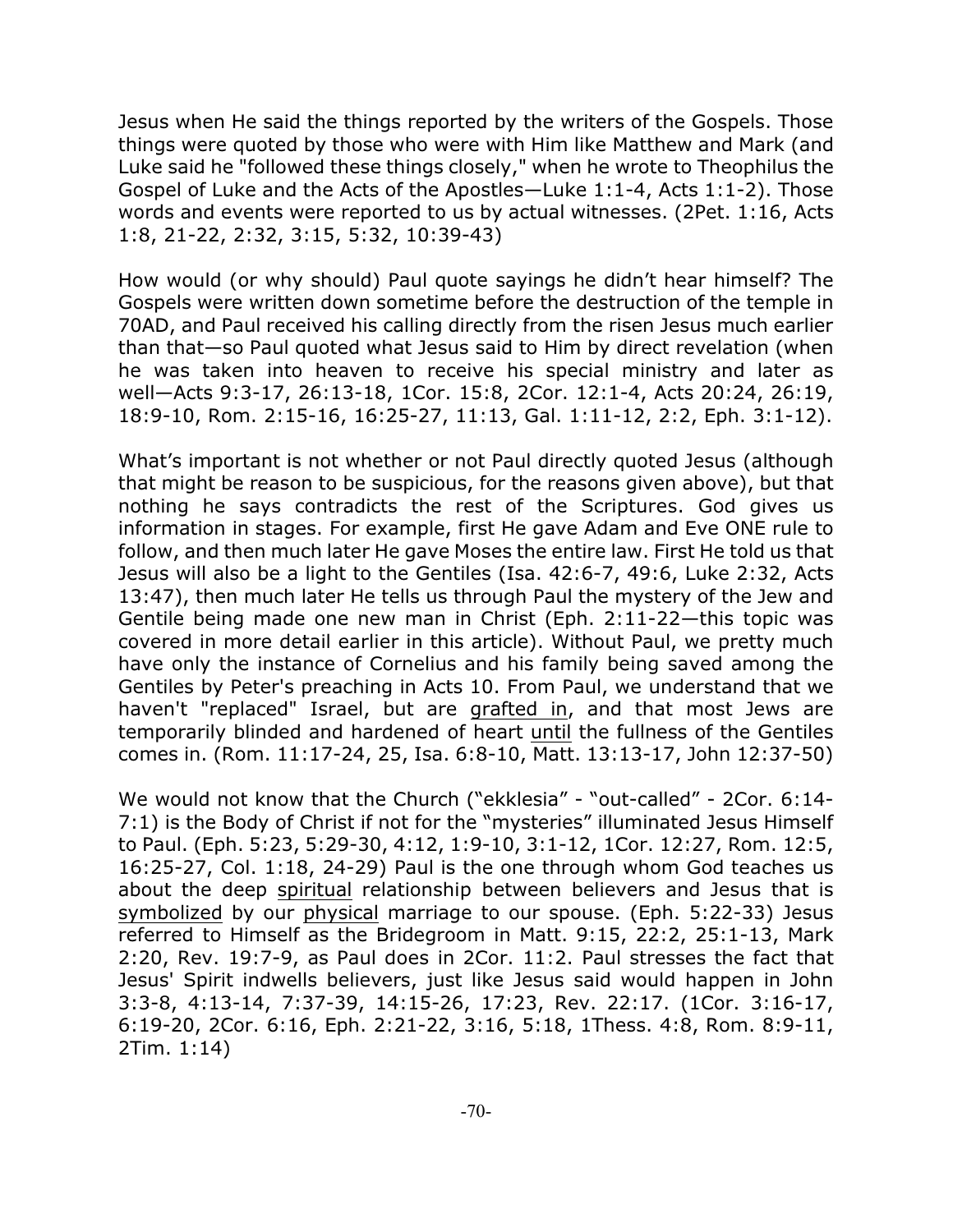Jesus illustrated how the former rituals were passing away when He turned the water (used for ceremonial cleansing) into wine (representing His blood washing us clean—Matt. 26:27-29, 1John 1:7—and the Holy Spirit who give life—John 6:63, Rom. 8:3-9, 1Cor. 11:25). Jesus indicated that He was NOT continuing with the old, just as Paul also said. (Matt. 9:16-17, Mark 2:21-22, Luke 5:36-38, Heb. 8:13, 2Cor. 3:5-11, 5:17, Jer. 31:31-34) (Much more has already been covered above.)

We wouldn't have the reassurance of glorified bodies (though John touches very briefly on this in 1John 3:2, and Jesus introduced it in Luke 20:34-36) and escaping God's wrath if it weren't for Paul's revelations from Jesus. (1Thess. 5:9-10, 1Cor. 15:49-53, 15:45-48, 2Cor. 3:18, Rom. 5:9-10) Paul's explanation of the rapture (dead in Christ first, then those still alive) matches the order of Jesus' statement to Martha below:

*Jesus said to her, "I am the resurrection and the life. Whoever believes in me, though he die, yet shall he live, and everyone who lives and believes in me shall never die. Do you believe this?" She said to him, "Yes, Lord; I believe that you are the Christ, the Son of God, who is coming into the world." John 11:25-27*

*For this we declare to you by a word from the Lord, that we who are alive, who are left until the coming of the Lord, will not precede those who have fallen asleep. For the Lord himself will descend from heaven with a cry of command, with the voice of an archangel, and with the sound of the trumpet of God. And the dead in Christ will rise first. Then we who are alive, who are left, will be caught up together with them in the clouds to meet the Lord in the air, and so we will always be with the Lord. Therefore encourage one another with these words. 1 Thessalonians 4:15-18*

Paul talks about our belonging to Jesus, just as Jesus said in John 6:37, 17:2, 6. (Rom. 7:4, 8:9, 1Cor. 15:23, Gal. 5:24) He affirms what Jesus said about abiding IN Him/being found IN Him because He has made us His own–bearing FRUIT—which we know from Paul is that of the indwelling SPIRIT. (John 15:1- 10, Matt. 3:8-10, 7:15-29, 12:33-35, 13:18-23, 21:43, Mark 4:18-19, Phil. 3:8-21, Gal. 5:22-25, Rom. 6:20-23, 7:4-6, Titus 2:11-15, 3:14, Eph. 5:7-12, Phil. 1:11, Col. 1:10, Heb. 12:11)

Paul elaborates on what Jesus said in John 8:31-36 about what it means to be set free from sin—we're to be enslaved to righteousness, NOT sin. (Rom. 6) He explains that we're to live for Christ who died for us, just as Jesus said that we're to FOLLOW Him and IF we love Him, we'll obey Him. (2Cor. 5:9-10, 14-15, John 10:27, John 14:15-26, Matt. 10:37-39) Paul spoke against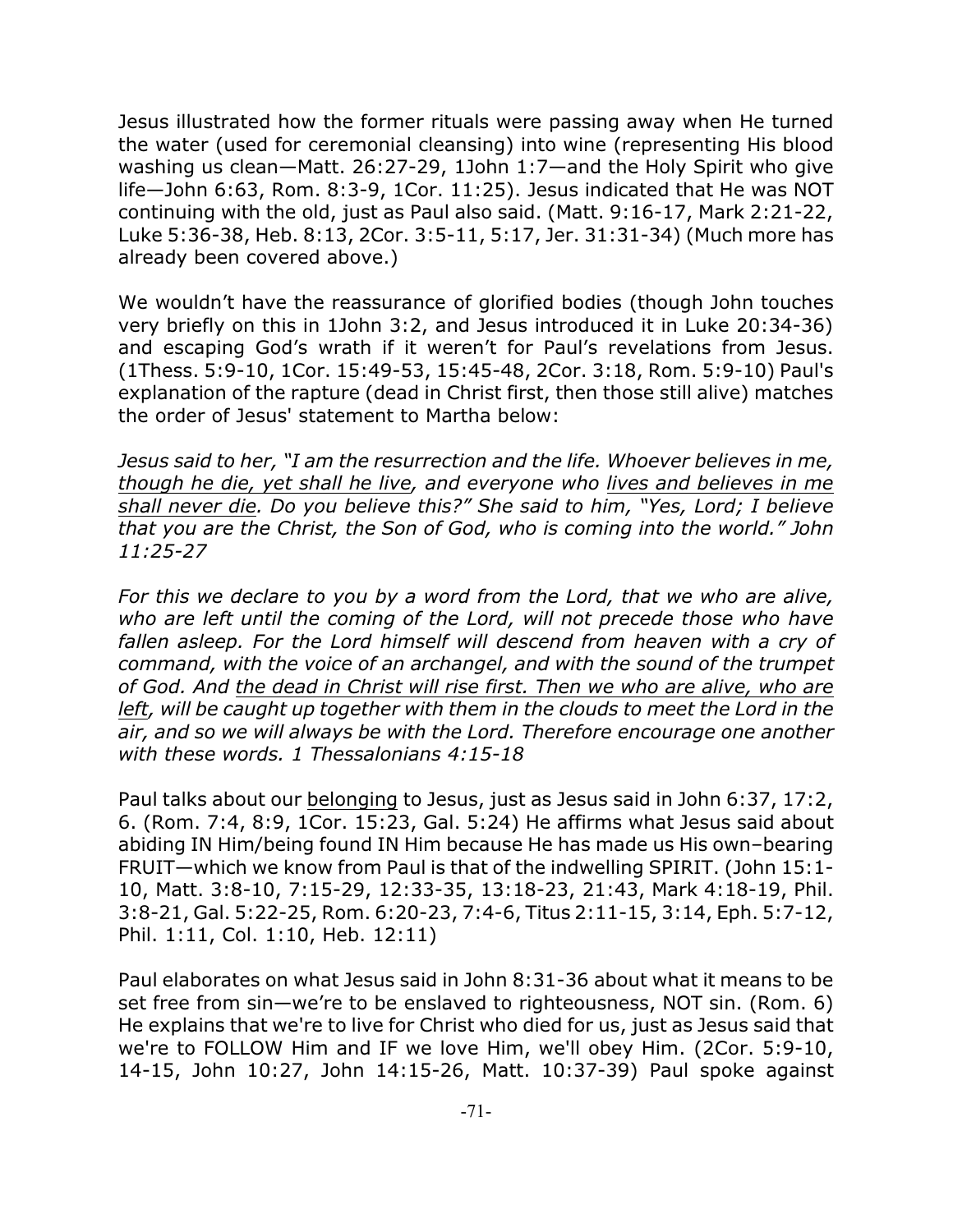hypocrisy as did Jesus. (Luke 6:42, 12:1, 13:14-17, Matt. 6:1-7, 12:34, 15:7- 9, 23:27-39, 23:13-26, Rom. 2:1-5) In fact, Peter (Cephas/Simeon) approved of Paul in 2Pet. 3:14-18 (also the whole apostolic council in Acts 15:25) and validated his ministry despite being rebuked by him for being hypocritical when he refrained from eating with Gentiles (Gal. 2:11-14).

Paul warns us (as does Jesus in the letters to the Churches—Rev. 2-3) that we will answer to Jesus if we're willfully disobedient—judgment begins with God's house, which we are IF we hold fast, and Jesus is Head of that House. (Heb. 3:5-6, 12-14—also see Zech. 3:6-10—1Thess. 4:1-8, Heb. 10:30, Rom. 2:9—also see 1Pet. 4:17, Ezek. 9:6; Rev. 2:5, 2:16, 2:22-23, 3:2-3, 3:15-19) As I briefly mentioned a moment ago, Jesus talked about sons of the resurrection/sons of God in Luke 20:34-36, and Paul elaborates on the sons of God in Rom. 8:14-18, 19-23. He warned us, as does Jesus in Rev. 2:14-16, 20-23 and Rev. 3:4, that Jesus will avenge transgressions by believers against others in the matter of sexual purity. (1Thess. 4:1-8, Heb. 10:30-31, 13:4) Paul explains to us that God disciplines His children, which Jesus said in His letter to the church at Laodicea. (Heb. 12:5-7, 9-10, 11, Rev. 3:19)

Paul also exhorts us all to run a good race until the end in 1Cor. 9:24-10:13, 2Tim. 2:5 and Heb. 12. He explains that there is a "first resurrection from out of the dead" ("firstborn inheritance"—Heb. 12:15-17, 22-24) of which we must be worthy to partake in that great honor. This agrees with what Jesus said in Rev. 20:4-6 and 17:14—"called, chosen and faithful." That explains why Paul would say that he was striving to attain to it—to be counted worthy as Jesus said in Luke 20:34-36. It's not a matter of merely believeing( let alone merely claiming to believe), but of persevering to the end—just as Jesus said through His angel to John in Rev. 2-3. (Phil. 3:8-21, 1:29-30, 1Thess. 2:14, 2Thess. 1:5, Acts 5:41, 9:16, 14:22, 2Tim. 1:8, 2:3-7, Rom. 8:16-18, 1Cor. 2:9, Heb. 3:12-14, 10:32-39, 12:3-4, 13:12-14, Jam. 5:10-11, Matt. 5:10-12, 13:20- 22, Luke 6:22-23, Rev. 3:11, 2:25, 1Pet. 2:19-23, 3:17, 4:12-19, 5:6-11, Jam. 1:12, 2:5)

Paul lists the behaviors that will keep a person from inheriting the kingdom of God in Gal. 5:19-21, Eph. 5:5-6, and 1Cor. 6:9-10—if they make a practice of them rather than repenting and behaving as a child of God should. Rather than exhibiting fruit of the indwelling Spirit, they prove they are actually unregenerated children of the devil who lie when they say they know God. (1John 1:5-2:6, 2:26-3:10, Titus 2:11-3:8) Paul's list agrees with that of Jesus in Rev. 21:8 and 22:15—which also match the kinds of things Jesus said "give us away" as being defiled on the INSIDE. (Matt. 15:19, Mark 7:21-22) NOTE: We're not instantly perfect, but we make progress toward Christlikeness with God's help. (Gal. 5:24, Rom. 8:13, 29, 13:14, 12:1-2, 2Pet. 1:3-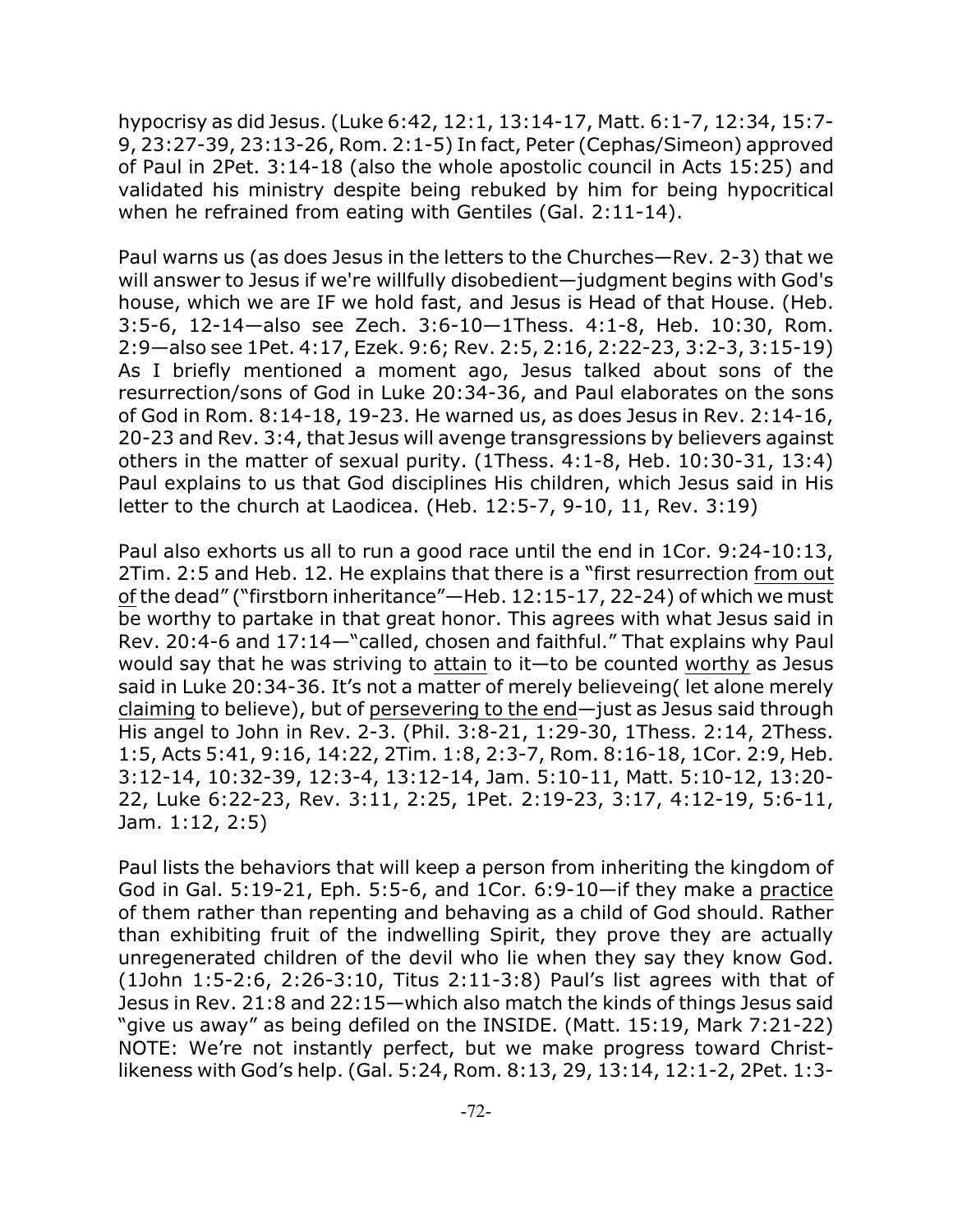15, Eph. 3:16, 4:20-24, Col. 1:29, 3:9-10, Phil. 2:12-16, 2Thess. 1:11-12, 2Tim. 1:7)

Paul warns about false teachers and prophets, as did Jesus. (Matt. 7:15, 24:11, 24:24, Mark 13:22, Acts 20:29-30, 2Cor. 11:13-15, 1Tim. 4, 2Tim. 3, 4:3-4) What Paul says to the church at Thessalonica about the anti-Christ matches what Jesus said in Rev. 13:13-14 and 19:15, 21 (through His angel—Rev. 22:16). (2Thess. 2:3-4, 8, 9-12) In fact, the details of Paul's explanations of what is to come also echo those of Jesus. (1Thess. 5:2-4, Matt. 24:3-7, 8, Rev. 6:2, 4, 6, 8, 12:1-2—woman in labor, like a thief—WITH the called, chosen and faithful—Rev. 16:15—also Rev. 3:3—note that the "thief" will come against those in the church at Sardis who fail to repent—also see 2Thess. 2:2-8, Rom. 13:11-14 and Rev. 2:16—since all of the churches were to read all of the letters, these words are also for us—Rev. 1:11, Heb. 10:29-39—Matt. 24:42-44, 25:1-13, Mark 13:35-37, Luke 12:35-40, 1Thess. 5:6-7)

But remember, Paul wasn't there when Jesus said that, and the Gospels were not yet written. Moreover, his time spent with the other apostles wasn't to "catch up on what he missed," but to coordinate their ministries as fellow servants of God. (Gal. 2:1-10) (Also, I believe that most scholars agree that Revelation was written last of all of the New Testament books.) Further, Jesus talks about His searching hearts and minds, as does Paul. (Heb. 4:12-13, Rom. 2:15-16, Rev. 2:22-23—those at the church of Thyatira who refuse to repent will be thrown into great tribulation). NOTE: Anyone who thinks that it's "loving" to "undo" God's warnings is gravely mistaken.

The same goes for the mentality of those who say that "their God" (the one they make up in their heads) would "never cast anyone into hell," but instead, everyone is on various paths to heaven (despite God saying there is ONE way—John 3:18, 36, 1John 2:23, Acts 4:11-12, Rev. 20:11-15.) Teaching "another gospel" (2Cor. 11:4, Gal. 1:6-9) is idolatry—worse than the sin of sexual immorality, although the two are often used interchangeably—for the reason that we become one spirit with Jesus when His Spirit indwells ours—1Cor. 6:17-20, Eph. 5:31-32, and God was the "husband" of Israel—set aside temporarily—Isa. 50:1, 54:4-10, 49:15-16, 18, Jer. 2:2, 31:31-37—for any who think this is fulfilled through the Church having entered into the New Covenant, see the rest of the chapter. God is NOT finished with, nor has He replaced Israel. Those who truly LOVE God simply cannot wait to see Him fulfill these prophecies, for His glory.

As far as apostleship, Paul was a true apostle, but not one of the twelve. Matthias replaced Judas. (Acts 1:26) It had to be someone who could give eye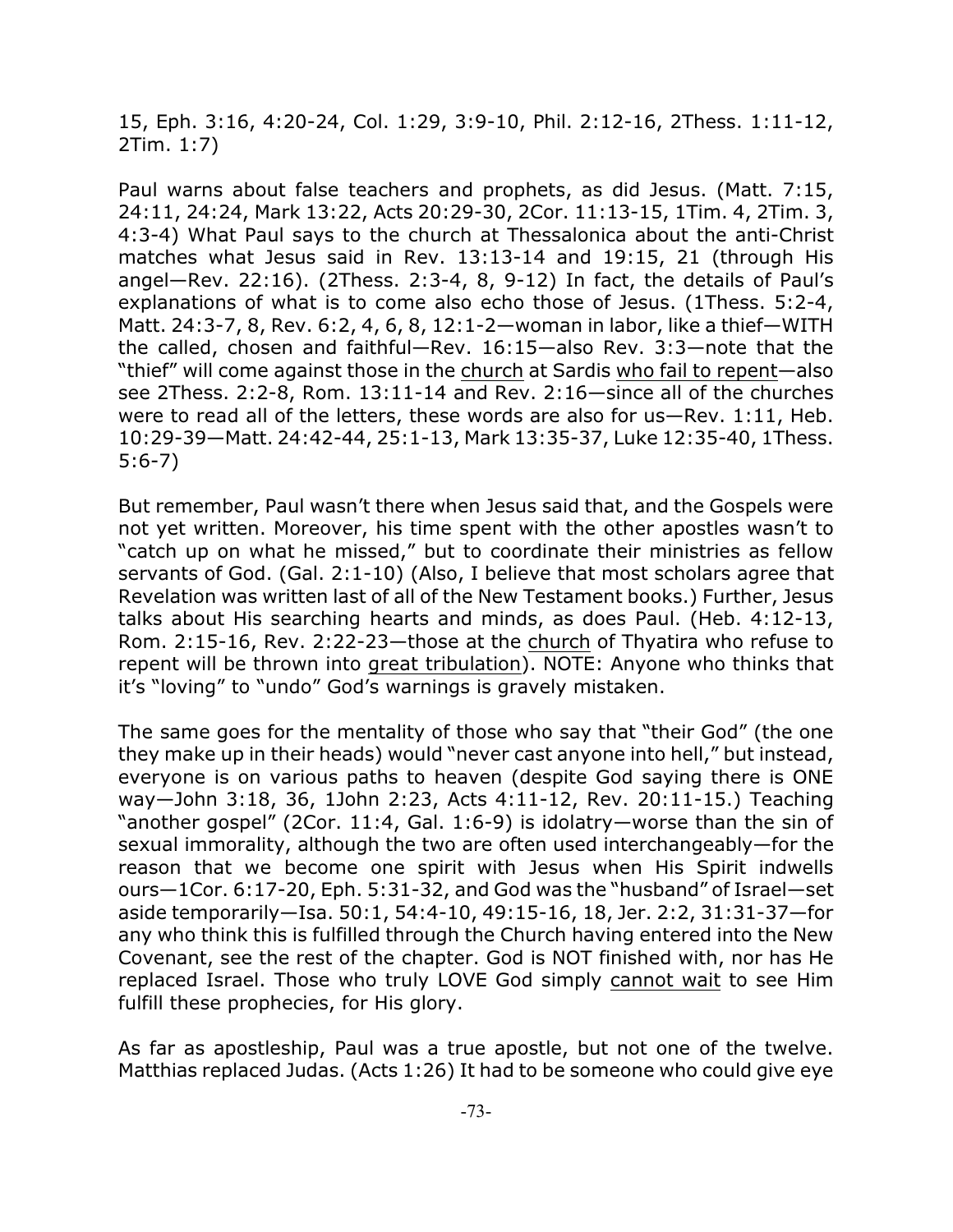witness to all that Jesus said and did, and particularly to His resurrection. (Acts 1:8, 21-25, 2:32, 5:32, 10:39-43, Luke 24:48-49) Apostle means "sent." They were what we consider missionaries today, whereas shepherds, pastors and elders are all the same thing (stationary) and below them were deacons (whereas most churches today have a pastor, then elders and then deacons).

## +Teaching Traditions

Many of the people in the Hebrew Roots movement (or whatever they want to call it, if anything) borrow traditions from the ancient rabbinical writings. (I suppose that when everything Paul wrote has been discarded by them, they feel the need to replace it with something...) The problem with these writings (whether the Talmud or others) is that they were passed down (first orally and eventually written) by people who REJECT Jesus as the Messiah. Much of it constitutes additions to God's law. (Prov. 30:5-6, Deut. 4:2, Rev. 22:18-19)

Further, the rabbis themselves tend to contradict one another—how reliable can that be? The words in the Bible were inspired by GOD. (2Tim. 3:16-17, 2Pet. 1:21) Jesus came against many of these very traditions and their hypocritical application to the masses by an elite class of priests and scribes lording it over the people. (Covered abundantly above.) The people recognized that Jesus taught with authority instead of the way the leaders of the time did. That says a lot about whether or NOT we should esteem their writings today. (Matt. 7:28-29) Their scribes often said things like "we have no way of knowing," and oftentimes they didn't even agree with each other. They questioned what the Scriptures said, contradicting both the Scriptures and each other.

The very people who observed and passed down historical traditions, for which Jesus criticized them, hated Him, calling for His crucifixion for claiming to be who He WAS, even after all of the miracles they saw Him perform (and yet demanded more). (Matt. 15:7-9, 26:63-68—by the way, the high priest was NOT to tear his robe—Lev. 21:10, Mark 7:6-9, John 11:47, 12:37, 42-43) So why would believers today want to follow those unnecessary traditions? Jesus said they refused to enter into the kingdom of God themselves and prevented others from doing so as well. (Matt. 23:13-15, John 5:39-40) They loved (hypocritically) exercising power over the people by enforcing the law. (Matt. 23:4-7)

Did you know that some say that people who study the Talmud receive a greater blessing than those who study the Torah? (It reminds me of how the Roman Catholics used to discourage everyday people from reading the Bible,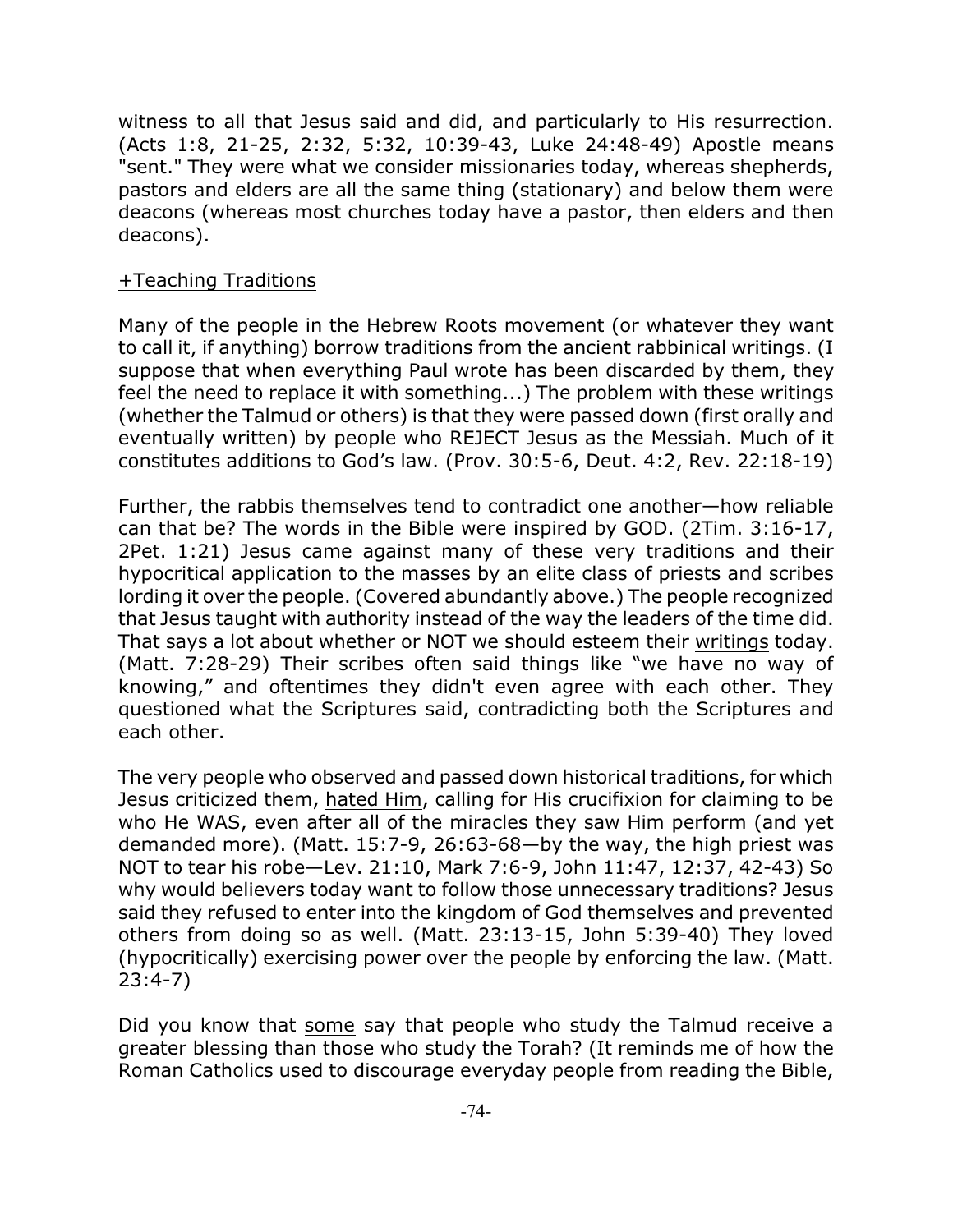and even KILL people for doing so, but see Rev. 1:3, 22:7.) How on earth can anyone claim to know God and think that He would exalt the words of mere men above those of His Son (which include those of the inspired Scriptures)? (Heb. 1:1-2, John 10:32-33, 36-39) And for that matter, how can ANYONE deny that God HAS a Son, when He is mentioned repeatedly even in the Torah? (Prov. 30:4, Psa. 2:7-11, 12, Isa. 9:6-7)

Without Paul, we would have no guidelines for orderly gatherings of the Church and qualifications for those who are called to lead. (1Tim. 1-6, Titus 1-3, 1Cor. 11, 1Cor. 14) Paul reaffirmed the observance of the Lord's Supper as told to Him by Jesus. (1Cor. 11:23-26) He also reminds us to be charitable (2Cor. 9:5-12, Gal. 2:10, 6:6-10, Rom. 15:25-27, Eph. 4:28, 1Tim. 6:17-19, Heb. 13:16), just as Jesus and John the Baptizer told us to store treasure in heaven, not on earth. (Matt. 6:19-34, Luke 3:10-14, 12:13-34)

Returning to rabbinical writings for guidance in the Church is simply erroneous. In Ecc. 12:11-12, Solomon warned against going beyond God's written words (which are like goads—Jesus also mentioned goads in Acts 26:14-18)."Goads" keep the sheep going in the direction that the Master desires them to go. Examples of "going beyond" would be those found in extra-biblical sources including the Book of Mormon and their other writings, such as the Pearl of Great Price, etc., the writings and "visions" of Ellen G. White (Seventh Day Adventists), the Quran and Hadith, the Talmud (Jewish rabbinical oral traditions reduced to writing), the Roman Catholic traditions (held by them to have equal authority to Scripture, even when contradicting or adding to it)—and sadly I'm sure the list could go on—commentaries are one thing and memorizing/teaching as doctrine the writings of the founder of a denomination are another. (Also see Gal. 1:6-9, 2Cor. 11:2-4, Prov. 30:5-6, Rev. 22:18-19). I would say that "special" translations of the Bible spun with an agenda could also fall into this category. (e.g. Jehovah's Witness New World, The Message, Passion)

I find it interesting that most groups can pinpoint where others went astray, but they can't recognize the same sorts of errors within their own denomination, sect, cult, false religion, etc. I guess it's similar to being able to see the splinter in our brother's eye, but not the log in our own. (Matt. 7:3-5, Psa. 19:12) For example, most of us know that it's wrong to forbid marriage, but some can't see that it's the same with foods? (1Tim. 4:1-3, 1Cor. 7:6-7) Another example would be understanding it's wrong for "priests" (but all believers are part of the priesthood, of which Jesus, the ONE mediator between man and God, is High Priest—not the pope, Mary or ANYONE ELSE—1Tim. 2:5, Rom. 8:34, Heb. 7:25, Mark 3:31-35, Luke 11:27-28, Psa. 49:7-9) to be called "Father" despite being told NOT to do that, but not being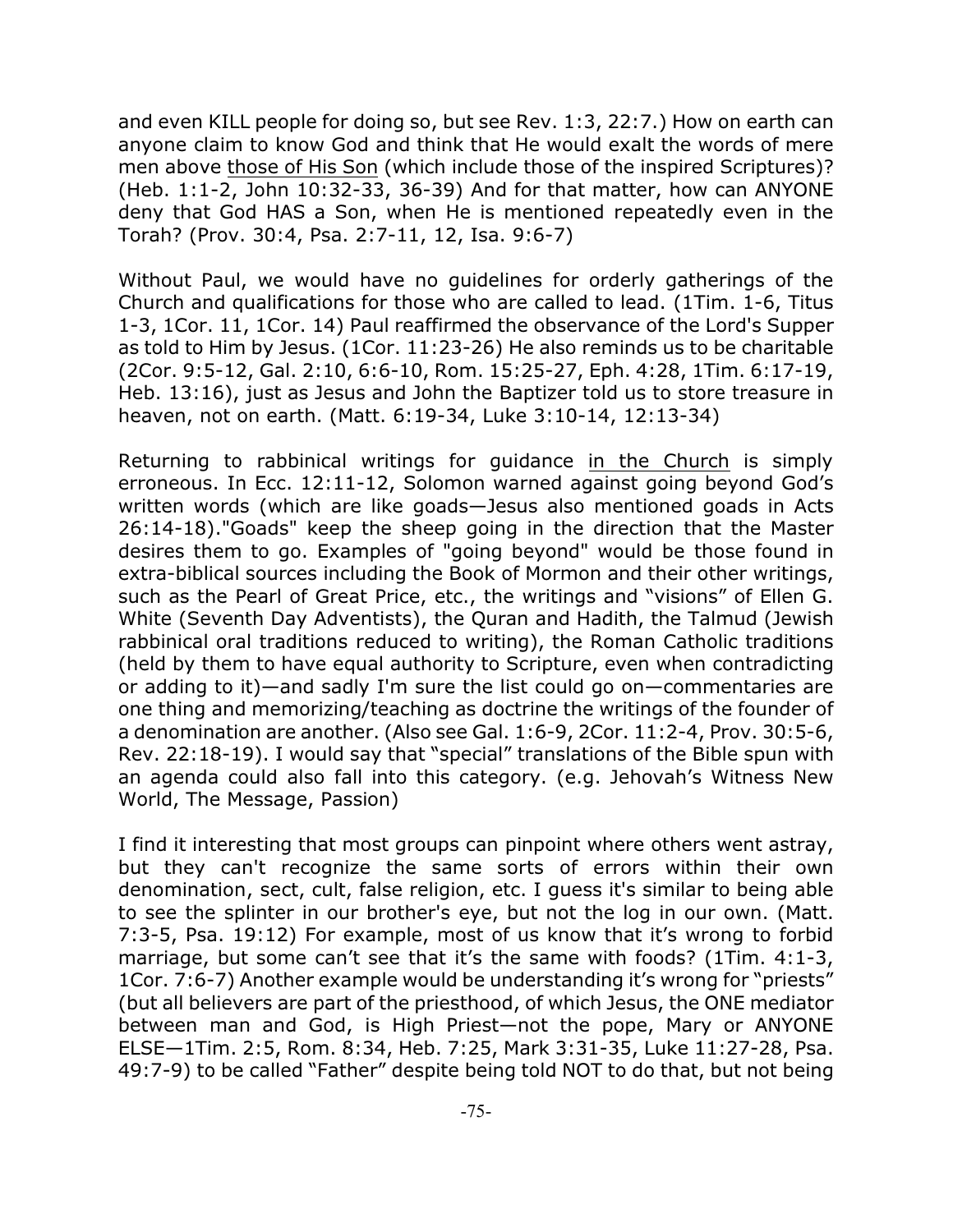able to see that Jesus said the same thing about accepting undue honor as a "Rabbi" (or teacher, not merely in a functional way, but as a term of honor).

As was already discussed, the oral traditions which were ADDED to the law given to Moses were the VERY things that Jesus went AGAINST during His earthly ministry. (e.g. Legalistic things such as counting one's steps on the Sabbath, forbidding Jesus Himself to HEAL on the Sabbath, rituals such as hand washing before eating, etc., and also obeying the letter of the law, but not the spirit of it.) That is not to say that the people Jesus criticized were personally responsible for all of those traditions, but they adhered to them, placed burdens on others that they hypocritically did not carry themselves, and exalted the traditions above God's own words, adding to them. (Matt. 5:20, 9:10-17, 15:1-20, 16:12, Matt. 23, Luke 11:37-44, Mark 7:1-23, Acts 15:10-11)

They enjoyed the attention and power they received from being the "go-to" person on how to please God, but they thought He wanted rituals instead of truth and spirit (who else does that remind you of?) (Matt. 23:5-7, Luke 12:1, 15:1-2, 16:14-15, John 12:19, 12:42-43, Luke 18:9-14, Deut. 30:6, Rom. 2:29, Isa. 1:10-23, 29:13, 66:2, Mark 7:6-9, Matt. 15:7-9, Amos 5:21-27, Hos. 6:6, Matt. 9:13, 12:7, Psa. 51:17, John 4:23-24, 6:63, Titus 1:10-16, 1Tim. 1:3-11, Rom. 10:1-13) God does NOT want rote and ritual (but He DOES desire orderliness), NOR does He want mysticism (but it isn't "mysticism" to yield to the leading of the Holy Spirit, whose "voice" we recognize from studying the BIBLE under His guidance—He will not contradict Himself. John 14:26, 15:26, 16:13, 1John 2:26-29)

I saw a very popular YouTube video where a young man claimed to have gone to heaven and been told that he would get "points" for doing as he should–such as wearing his kippah. Seriously?! (But we know that our deeds do not justify us before God—Rom. 4:2, and also that men should NOT pray with their heads covered-1Cor. 11:4.) This young man was also told in his "visit to heaven" that a particular popular (dead) rabbi would intercede for him. Did you know that some teach that the spirits of dead rabbis intercede for faithful Jews? That sounds a lot like people praying to Mary or angels for "help"! (Col. 2:18-19, Luke 8:19-21, 1Tim. 2:5—there is NO "middleman" between mankind and Jesus, who is the ONLY way to God the Father—Heb. 1.)

Rabbis do NOT have authority to go against the Scriptures—NO ONE DOES. Jesus said that we have ONE Teacher ("Rabbi"). (Matt. 23:8-10, John 13:13, John 14:26) We're not meant to devour one another over differences, but if there is leaven (sin, false teachings and hypocrisy), it's to be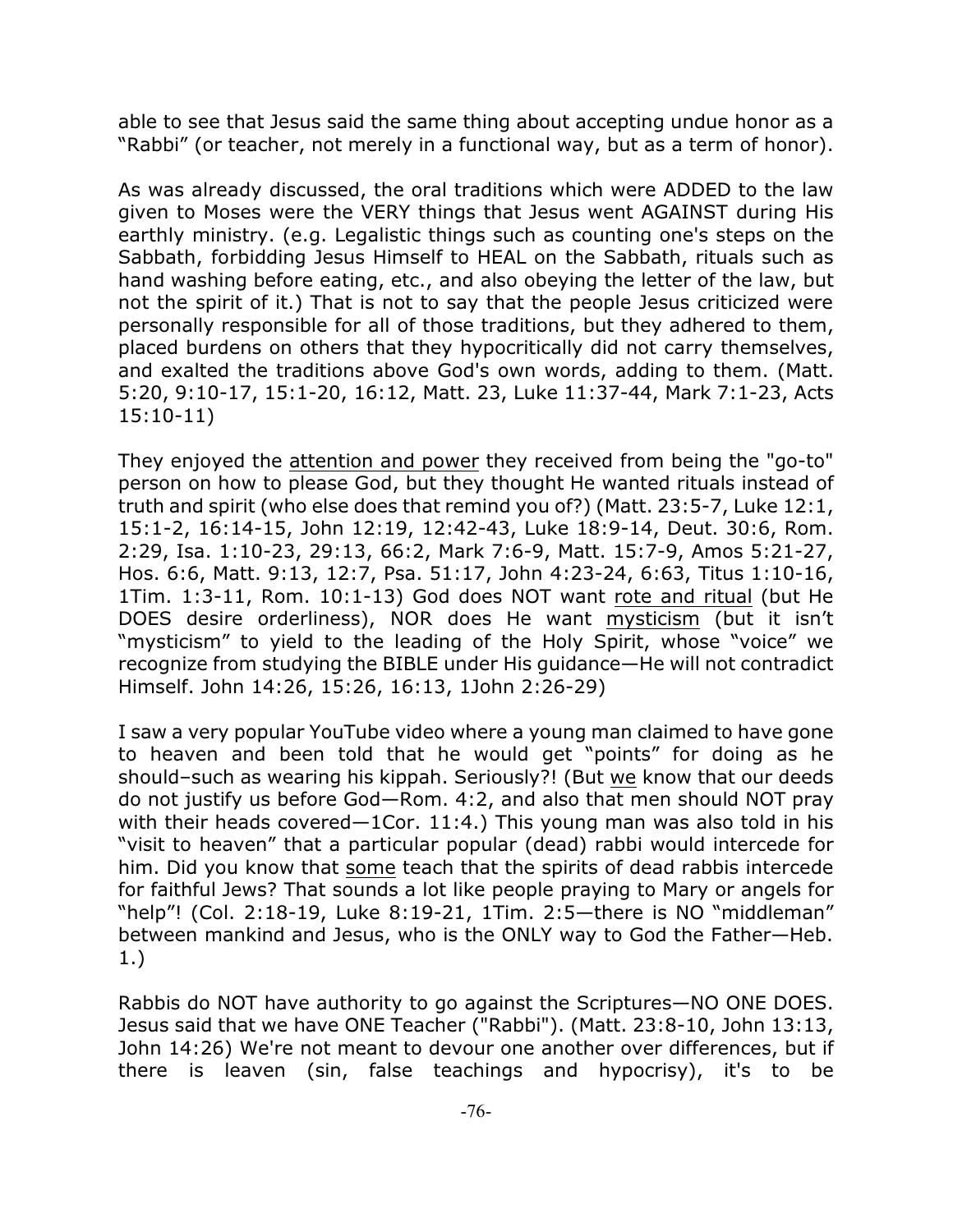removed/repented of. (Gal. 5:15, 26, 1Cor. 5:6-13, 2John 1:9-11, Gal. 1:6-9, 1Cor. 12:3, Eph. 4:11-14, 2Cor. 11:2-4)

The Pharisees, Sadducees and scribes (lawyers/teachers of the law) tried repeatedly to "trip up" Jesus, the Son of God, and to have Him killed. (Matt. 12:14, 19:3-9, 22:15-32, Mark 3:6, 10:2, Luke 6:11, John 11:57) These were people who felt that their traditions trumped God's written word as well as His Son's spoken words. They recognized that He was talking about them in the Parable of the Tenants, but instead of repenting, they grew more determined! (Matt. 21:33-44, 45-56, Mark 12:1-11, 12-13, Luke 20:9-18, 19-20) They even sought to kill Lazarus, whom Jesus had raised from the dead—and what about Stephen? (John 12:9-11, Acts 7:54-60) I'm not suggesting any sort of antiSemitism against today's Jews. (Psa. 122:6, Gen. 12:3) I'm saying that we should not follow "blind guides" by keeping the traditions of people who reject Jesus to this day. (Matt. 15:14, Luke 6:39)

*As regards the gospel, they are enemies for your sake. But as regards election, they are beloved for the sake of their forefathers. Romans 11:28*

## +Study the Bible for Yourself

It's a slippery slope when we start cutting out the parts of the Bible that we don't like (or for whatever reason). If you "don't like" Paul, then what about Acts, written by Luke, which completely agrees with Paul's teachings and gives a summary of the history of his ministry? If rejecting Luke's Acts of the Apostles, then what about his Gospel, which agrees with the rest of the Gospels? Do you see what I mean? Where does it stop? How could anyone be so arrogant as to feel qualified for such an undertaking? Not me! And I advise you to be wary of those who think that highly of themselves!

Luther is widely reported to have considered the book of James to be "an epistle of straw," because it mentions works, but apparently he failed to understand that those were the evidence of salvation, not the means to it—a sincere faith, not merely empty words. Abraham believed and because of that belief, he acted upon it. (Jam. 2:17-26, Heb. 11:8, 17, Rom. 4:12—"walk in his footsteps," just like we do with Jesus—1John 2:6, 1Pet. 2:21. Please refer back in this article for what "walking as Jesus walked" entails.)

And we know that Abraham's "works of obedience" were NOT keeping the Mosaic law that came centuries later. (Gal. 3:17-18, Rom. 4:11-12) We are Abraham's "offspring," "children of the promise" that was made TO Abraham, with no conditions upon Abraham because he truly believed. (Gen. 15, Gal. 4:21-31) Likewise, Noah received a promise FROM God after the flood. It was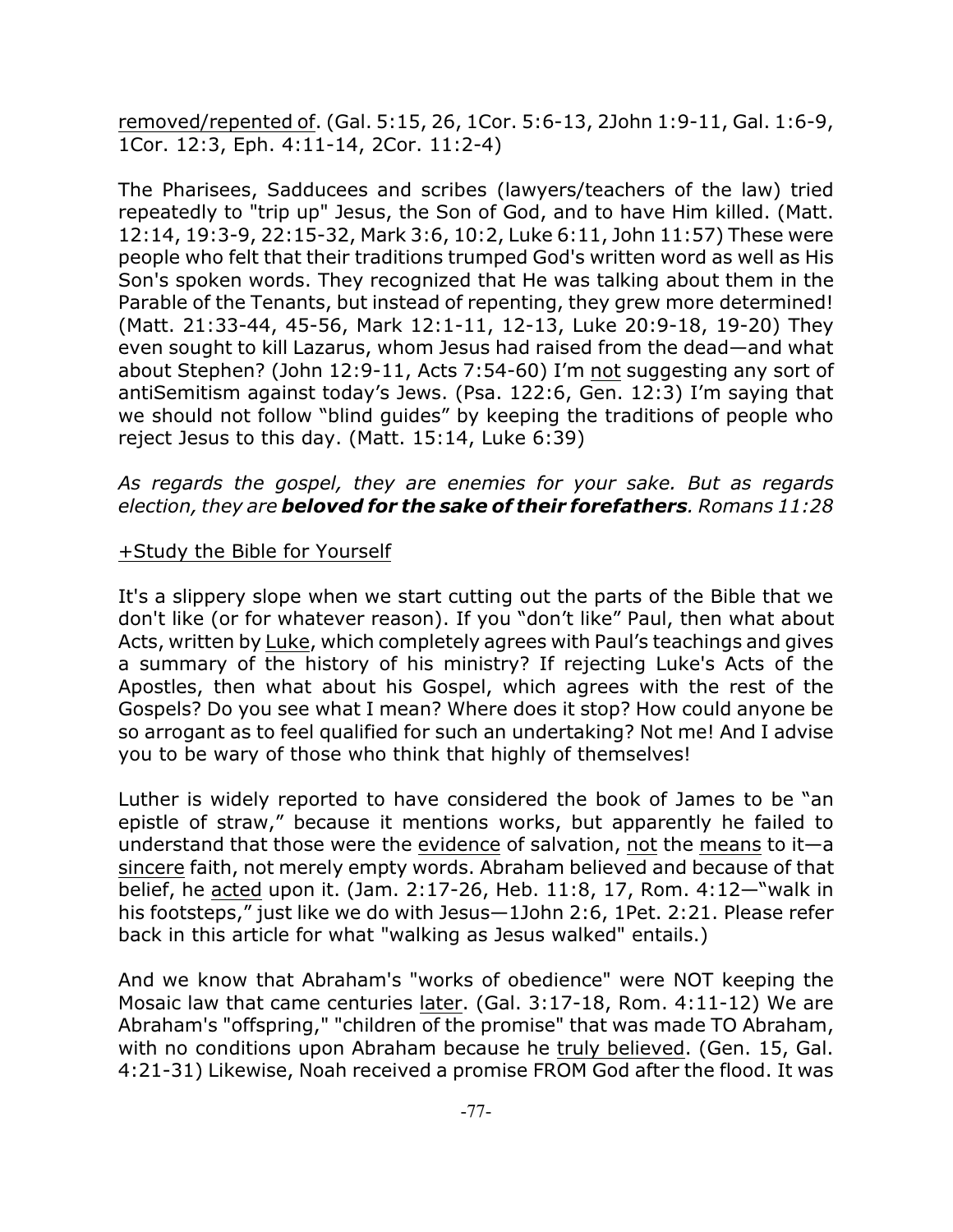not conditioned upon anything, and it is still in effect today and forever. (Gen. 9:12-17)

Clearly in each of those covenants, God made the promise to men He had found to be faithful in what He expected of them. However, they each demonstrated faithfulness by doing what they themselves were told. Noah was instructed to build an ark and gather the wildlife and his family into it. (Gen. 6:13-22) Abraham was instructed to leave his father's house and land, and go to the place God showed him. (Gen. 12:1-4) So the common "Hebraic roots" teaching that if something was "once true" it is "still true" is flawed. It's an oversimplification. An easy example would be that it was "once true" that Rebekah was pregnant with twins, but it is not "still true" that she is. That would be absurd. Or how about how the Gentiles were ONCE alienated from God, but no longer? (Eph. 2:12-13, Col. 1:21-23)

God does NOT change. (Mal. 3:6, Heb. 13:8) However, since the very beginning, He has had a plan of redemption that progresses according to His will for each age. We are not at liberty to change His plan by applying instructions from one age to another. Wouldn't that be like telling us each we cannot be saved unless we build an ark? That was for Noah before the flood, not us. The next destruction of the earth will be by fire, and we prepare to be saved out of it by doing what God instructed us to do. (2Pet. 3)

Twisting the Scriptures as some do, denying that Jesus did what He said He came to do—to fulfill the law—is wrong. (Matt. 5:17) The rest of the New Testament affirms and expounds upon the accomplishment of this awesome reality. To say otherwise is to put a "veil" over one's eyes whenever Moses is read. (2Cor. 3:14-16) We do NOT have the authority to make doctrine that contradicts what God has said in the Scriptures—the "ministry of condemnation" as given in the Mosaic law—has ended. Those who can "see" this are able to do so because the "veil" was lifted through faith in Christ.

*Now if the ministry of death, carved in letters on stone, came with such glory that the Israelites could not gaze at Moses' face because of its glory, which was being brought to an end, will not the ministry of the Spirit have even more glory? For if there was glory in the ministry of condemnation, the ministry of righteousness must far exceed it in glory. Indeed, in this case, what once had glory has come to have no glory at all, because of the glory that surpasses it. For if what was being brought to an end came with glory, much more will what is permanent have glory. Since we have such a hope, we are very bold, not like Moses, who would put a veil over his face so that the Israelites might not gaze at the outcome of what was being brought to an end. But their minds were hardened. For to this day, when they read the old*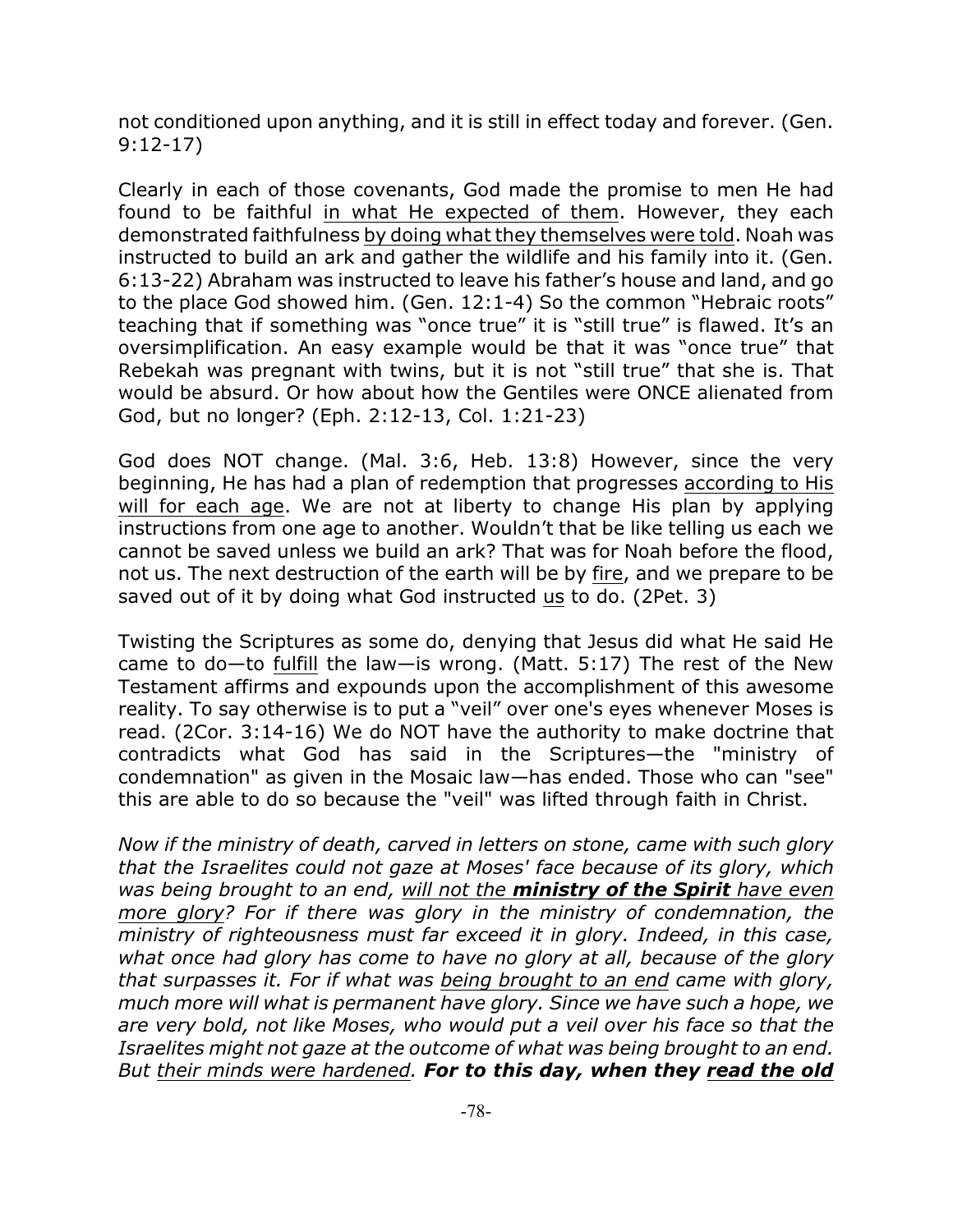*covenant, that same veil remains unlifted, because only through Christ is it taken away. Yes, to this day whenever Moses is read a veil lies over their hearts. But when one turns to the Lord, the veil is removed. Now the Lord is the Spirit, and where the Spirit of the Lord is, there is freedom. And we all, with unveiled face, beholding the glory of the Lord, are being transformed into the same image from one degree of glory to another. For this comes from the Lord who is the Spirit. 2 Corinthians 3:7-18*

Getting back to Luther, he also said that people could "do whatever they wish" with Revelation (but he apparently had no use for it—I know from personal experience that they generally avoid it to this day, since they think that it all has either already happened or is happening "invisibly"). So it's not surprising that NO Lutheran denominations (nor the majority of other denominations stemming from the reformation) believe in the literal millennial reign of Christ (and some even mock others who do); and they believe that God has given all of the promises made to Israel to the Church (as they say, "true Israel").

Nor is it a surprise that the ELCA (along with a growing number of other popular denominations and-non-denominational mega-churches) has gone completely astray in pretty much every possible way—turning grace into a license to sin, etc. (Rom. 6:15, Jude 1:4, Gal. 5:16, 1Pet. 2:16, 2Pet. 2:19, John 8:34) But then I'm not sure how any denomination came to be at all after Jesus' words in John 17:11, 20-23 and Paul's in 1Cor. 1:12-13—people of many denominations identify by the name of their denomination rather than simply "Christian," as if their denomination is somehow superior to JESUS' name?! And what about all of these man-made buildings being referred to as "churches"? I've said this before—the reformation did not go far enough!

There are some who say we should ONLY pay attention to what Paul says, but I strongly disagree with them as well. The Church, which is the Body of Christ, is built upon the foundation of the apostles and prophets, with Jesus being the Cornerstone. (Eph. 2:19-22, Heb. 3:6, Rev. 21:12-13, Isa. 28:16) We imitate Paul, because he is imitating Christ. (1Cor. 11:1, 4:16, Eph. 5:1, Phil. 3:17, 1Thess. 1:6, 2Thess. 3:7-9, Heb. 6:11-12, 13:7, 3John 1:11) We don't ignore Paul altogether, and we don't listen ONLY to Paul—NOR do we reject water baptism (biblical baptism of believers, by submersion).

Paul reprimanded the Corinthians for considering themselves "followers" of the one who had baptized them. That is the reason given for why he was glad he hadn't baptized very many believers. (And we know he's referring to water baptism, because he references how these are NOT done in the name of the person performing the physical baptism, but presumably in the name of the Father, Son and Holy Spirit, or in the name of Jesus.) (1Cor. 1:12-16, Matt.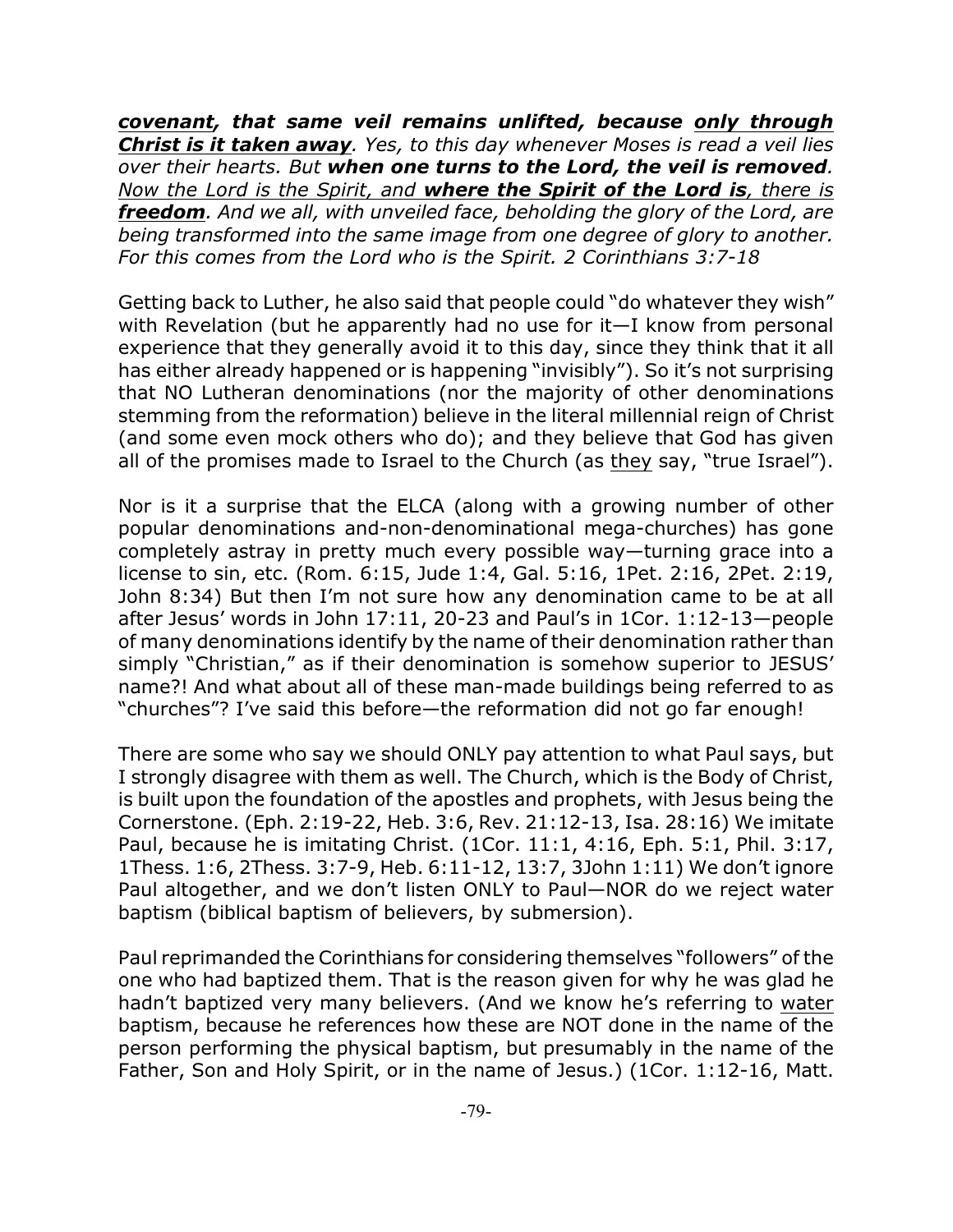28:19, Acts 19:5) Many who hold the position of "Paul only" seem to think Jesus has NO expectations of us whatsoever, but Paul NEVER said we should ignore the spirit of the law and embrace immorality—to the contrary! (Rom. 16:18-19, 2Cor. 12:20-13:2) BOTH extremes ("no Paul" or "only Paul") are incorrect.

The Corinthians in particular were ALSO reprimanded, NOT for failing to keep the letter of the law, but because of behaving in ways that do not honor God (which is breaking the spirit of the law). (1Cor. 5-6) But there is forgiveness and washing upon acknowledgment to God of the sin and repentance from it. (Matt. 18:21-22, 1John 1:9—the letter was/is addressed to people who already believe—1John 5:13, exhorting them to walk in the light, not only to come into the light for the first time; John 3:19-21.)

Regarding which books of the Bible "apply" to us, we can't understand the New Testament without the Old Testament's history and perspective. We don't "live" in the Old Testament, but we don't discard it either. Some false teachers advise us to "unhitch" from the Old Testament, as if there was one God who was wrathful in the OT and a different "God of grace" in the NT. (That would be idolatry—again, there is ONE God.)

To anyone who thinks that we can get by just fine without Paul, I would suggest that they probably are discounting the number of his writings that they already have hidden in their heart. Without those treasures, many things that are clear to them would not be nearly so. The Scriptures speak of "witnesses" to the truth. (Deut. 17:6, 19:15, Matt. 18:16, 26:59-60, 1Tim. 5:19, 2Cor. 13:1, Rev. 11:3) Jesus even sent out the disciples in pairs. (Mark 6:7, Luke 10:1) We have those "witnesses" when we find more than one passage with the same message so that its proper meaning can be verified—often some will be found in the Old Testament and some in the New Testament. This gives us confidence in our interpretations. Anyone who discounts part of the Bible as applying to them is missing out on a LOT, and it's a rejection of part of what God Himself inspired to be written for our benefit. (1Cor. 10:11)

I once ran into a YouTube channel where a man (who was an overzealous believer) was absolutely scathing towards those who esteem the Bible. He said that since Jesus is the Word, it's idolatrous to call the Bible "God's word" and that we can get all we need directly from Jesus, through His Spirit. I reached out to him, suggesting that since he had said he had the benefit of taking a lengthy Bible course in the past, then much of what he knew came from that study. Further, we can easily be misled by our own imagination and so forth if we don't compare what we "hear" with the Bible. God doesn't "download"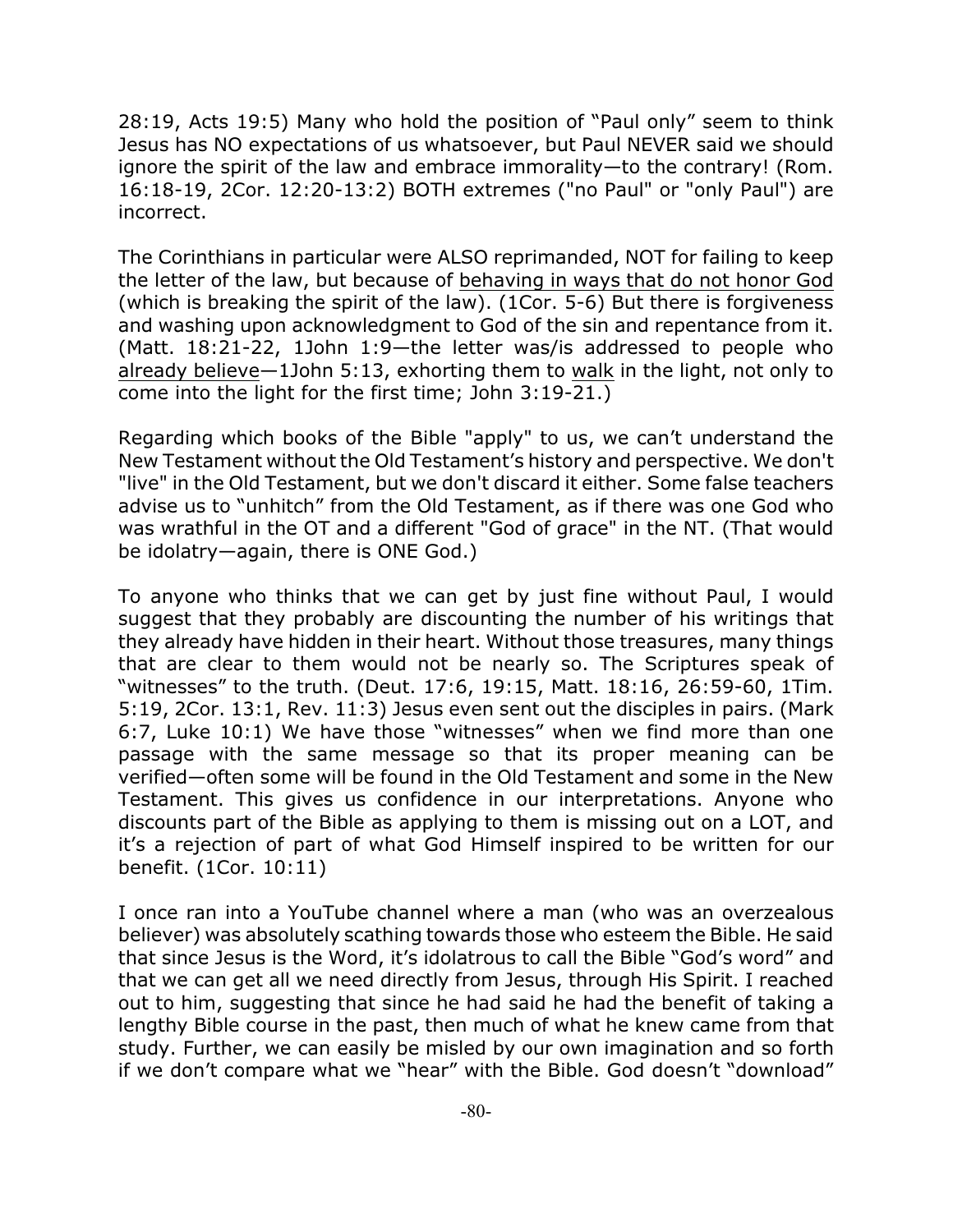the Scriptures into the brain of each person upon belief. In his curt reply, this man said, "talk to my boss" (meaning he disagreed with me and felt he was doing God's will to call people who treasure the words inspired by God to be recorded for us in the Bible "idolaters"). (Gal. 5:15, 26, 2Cor. 2:11)

I still say that we need to follow Jesus' example to avoid the temptations of the devil (and of "YouTube prophets") by accurately knowing Scripture, and answering false accusations and teachings accordingly. (Matt. 4:3-11, Luke 4:3-13, Deut. 8:3, 1Cor. 10:11-13, 2Tim. 2:15) We show our regard and love for God by wanting to get to know Him better through His word (the Bible) and THE Word (Jesus, who abides in us and in whom we abide). (John 1:1, Rom. 8:9)

*I write these things to you about those who are trying to deceive you. But the anointing that you received from him abides in you, and you have no need that anyone should teach you. But as his anointing teaches you about everything, and is true, and is no lie—just as it has taught you, abide in him. 1 John 2:26-27* (Remember, John is the "Apostle of Love.")

## +In Conclusion

I hope this article helps anyone who has been wondering about all of this. I'm not trying to tell anyone they can't honor God in ways that they personally are convinced will please Him. I'm saying to be careful not to impose those things on others, and not to think of them as contributing to salvation. I personally find it very enriching to the growth of my knowledge of God to study the feasts (in the Bible, not oral traditions handed down—we know what happens to those over time). The feasts belong to God, and are intimately connected with His plan of salvation and the ages (i.e. prophetically). (Lev. 23:2)

I believe that most people who are attracted to this particular movement sincerely desire to please God. They may be repelled by the current "cheap grace" (i.e. "anything goes in the name of 'love'") that is being taught in many mega-churches and many denominations these days, and because of that, they may wish to go further in the opposite direction—toward legalism. We "walk in danger all the way," as the old hymn goes. The path is narrow, and on either side of it is working for salvation or taking it for granted such that it becomes (an unbiblical) license to sin, which is a perversion of grace. (Jude 1:4, 2Pet. 2:2)

Why would I do this in depth study and write this long article? Is it because I just don't want to keep the law and it makes me feel guilty if anyone does? No—I've answered the question about why we don't keep the law to the best